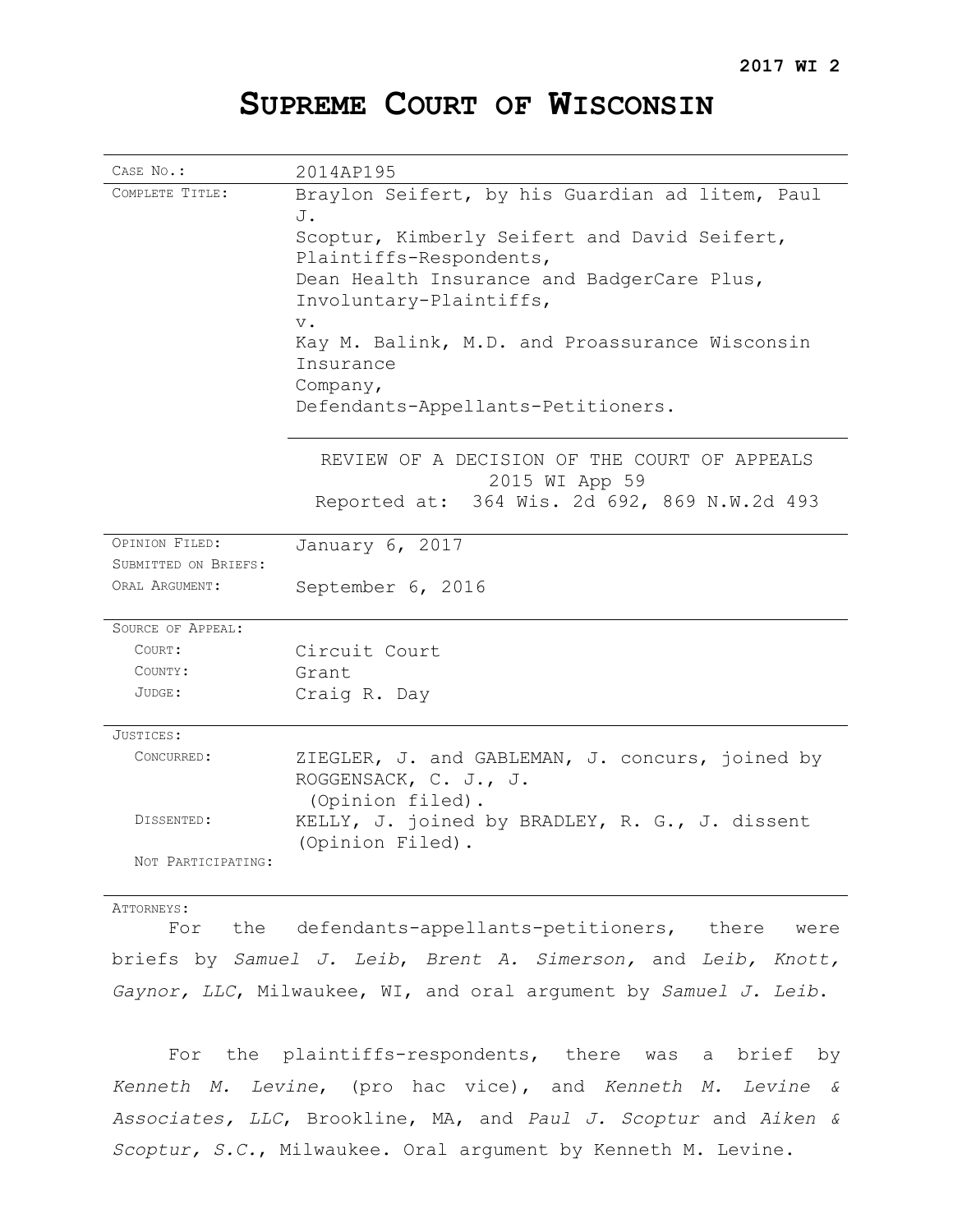**2017 WI 2**

NOTICE

**This opinion is subject to further editing and modification. The final version will appear in the bound volume of the official reports.** 

No. 2014AP195 (L.C. No. 2011CV588)

STATE OF WISCONSIN THE RESERVE STATE OF WISCONSIN THE SERVER SOURT

**Braylon Seifert, by his Guardian ad litem, Paul J. Scoptur, Kimberly Seifert and David Seifert,**

 **Plaintiffs-Respondents,**

**Dean Health Insurance and BadgerCare Plus,**

 **Involuntary-Plaintiffs,**

**JAN 6, 2017**

**FILED**

 **v.**

 $\overline{a}$ 

**Diane M. Fremgen Clerk of Supreme Court**

**Kay M. Balink, M.D. and Proassurance Wisconsin Insurance Company,**

 **Defendants-Appellants-Petitioners.**

REVIEW of a decision of the Court of Appeals. *Affirmed.*

¶1 SHIRLEY S. ABRAHAMSON, J. This is a review of a published decision of the court of appeals.<sup>1</sup> The court of appeals affirmed a judgment and an order of the Circuit Court for Grant County, Craig R. Day, Judge, in favor of the plaintiff, Braylon Seifert (by his guardian ad litem, Paul

 $1$  Seifert ex rel. Scoptur v. Balink, 2015 WI App 59, 364 Wis. 2d 692, 869 N.W.2d 493.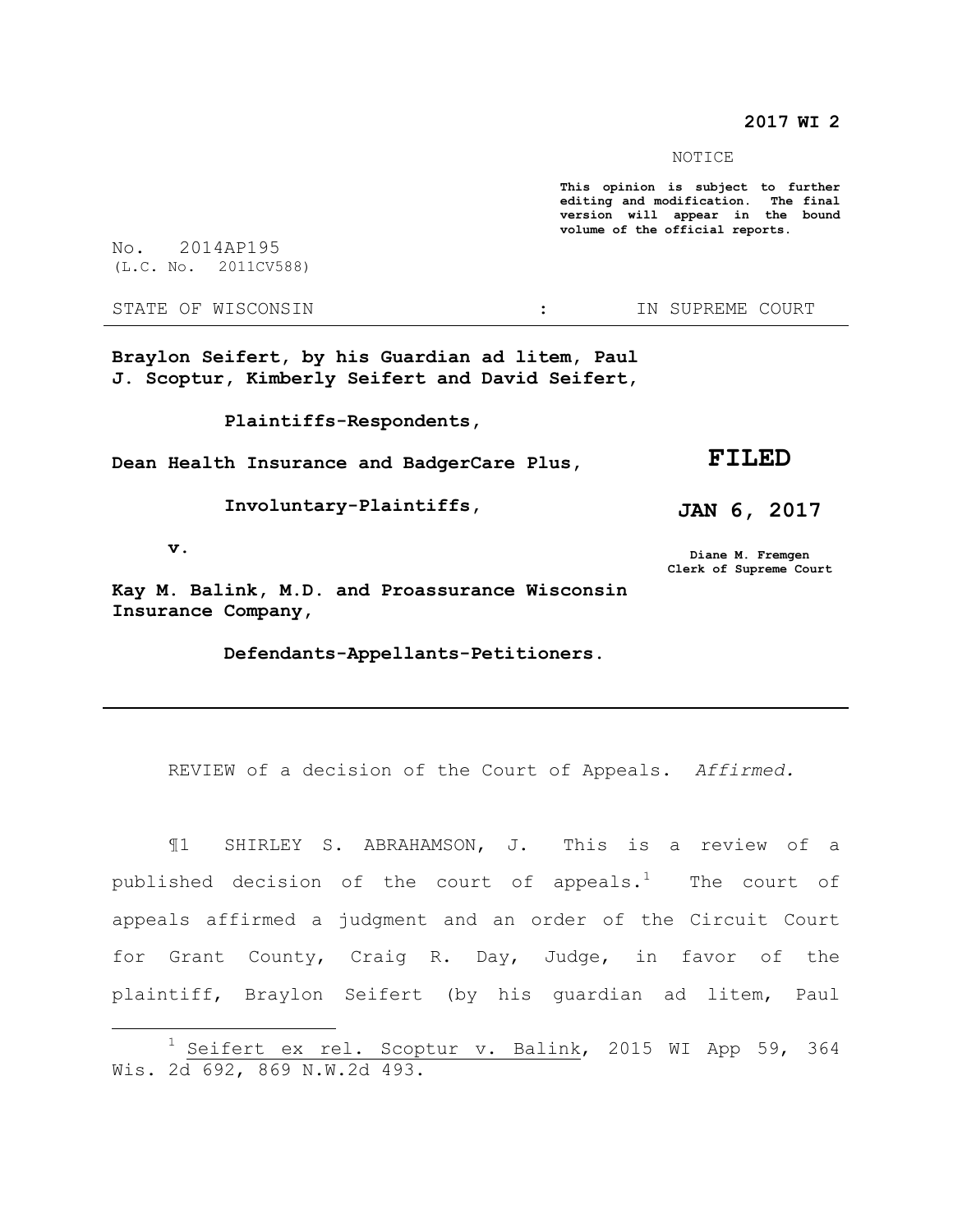Scoptur, and his parents, Kimberly Seifert and David Seifert) and against the defendants, Dr. Kim Balink (the defendant doctor) and Proassurance Wisconsin Insurance Company.

¶2 This medical malpractice case is based on the claim that the defendant doctor was negligent in the prenatal care of Braylon Seifert's mother and in Braylon's delivery in May 2009.

¶3 Complications arose during Braylon's delivery. Almost immediately after Braylon's head appeared, the head retracted, indicating a shoulder dystocia, that is, indicating that the shoulder was stuck, prohibiting the body from being delivered. The defendant doctor undertook a series of steps to resolve the dystocia and delivered the baby. Braylon's shoulder was injured, however, and the growth and function of Braylon's left arm are permanently and severely limited.

¶4 Braylon claims that the defendant doctor's care during delivery fell below the standard of reasonable care and caused him to have a permanent brachial plexus injury, that is, to have a permanent injury to the nerves that animate his left arm.

¶5 Braylon's obstetrical expert witness, Dr. Jeffrey Wener, testified that he was familiar with the standard of care for family practitioners practicing obstetrics with regard to prenatal care, labor, and delivery. Dr. Wener explained the reasonable care to be used in a case like the instant one and opined that the care provided and the procedures used by the defendant doctor fell below the standard of reasonable care.

¶6 The defendants challenged Dr. Wener's testimony in the circuit court, in the court of appeals, and in this court as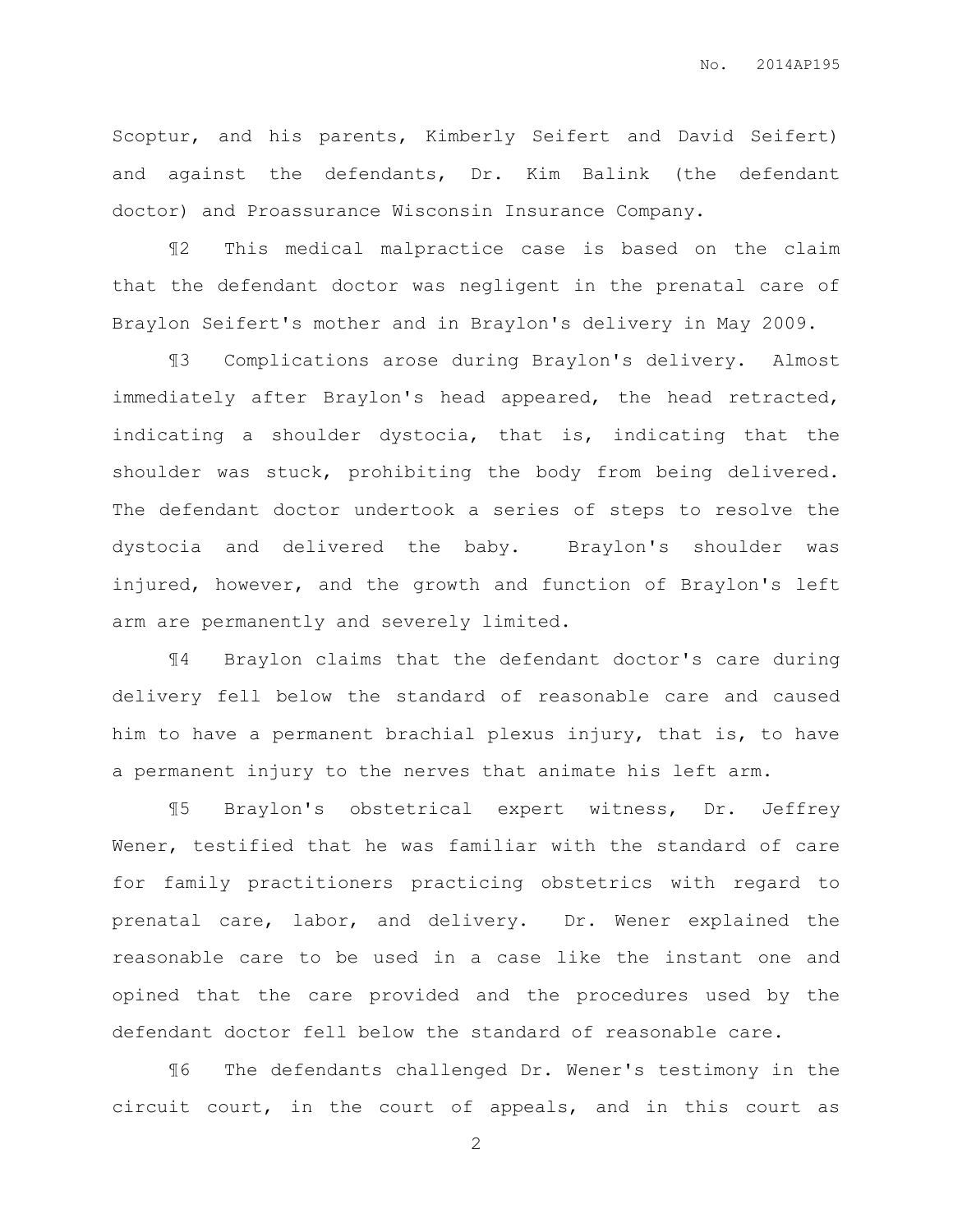inadmissible under the recently amended Wis. Stat. § 907.02(1) (2013-14).<sup>2</sup> This amended statute governing the admissibility of expert evidence was enacted in 2011. It adopted the federal evidentiary standard codified in Federal Rule of Evidence 702 (2000), which in turn adopted the reliability standard explicated in Daubert v. Merrell Dow Pharmaceuticals, Inc., 509 U.S. 579 (1993).

¶7 The new Daubert aspect of Wis. Stat. § 907.02(1) became effective February 1, 2011, and applies in the instant case.<sup>3</sup> It requires that expert testimony be based on sufficient facts or data and that the expert testimony be the product of reliable principles and methods. $4$  The expert witness must apply

 $\overline{a}$ 

 $3$  Wisconsin Stat. § 907.02(1) provides as follows, with emphasis added to show the new language added in 2011:

If scientific, technical, or other specialized knowledge will assist the trier of fact to understand the evidence or to determine a fact in issue, a witness qualified as an expert by knowledge, skill, experience, training, or education, may testify thereto in the form of an opinion or otherwise, if the testimony is based upon sufficient facts or data, the testimony is the product of reliable principles and methods, and the witness has applied the principles and methods reliably to the facts of the case.

 $4$  The case law uses the words "methodology" and "methods" interchangeably. See, e.g., Fuesting v. Zimmer, Inc., 421 F.3d 528, 535 (7th Cir. 2005), opinion vacated on other grounds on reh'g, 448 F.3d 936 (7th Cir. 2006) ("The district court must also, in keeping with its gatekeeper's duty, assess the reliability of the methodology the expert has employed in arriving at his opinion.").

<sup>&</sup>lt;sup>2</sup> All references to the Wisconsin Statutes are to the 2013-14 version unless otherwise indicated.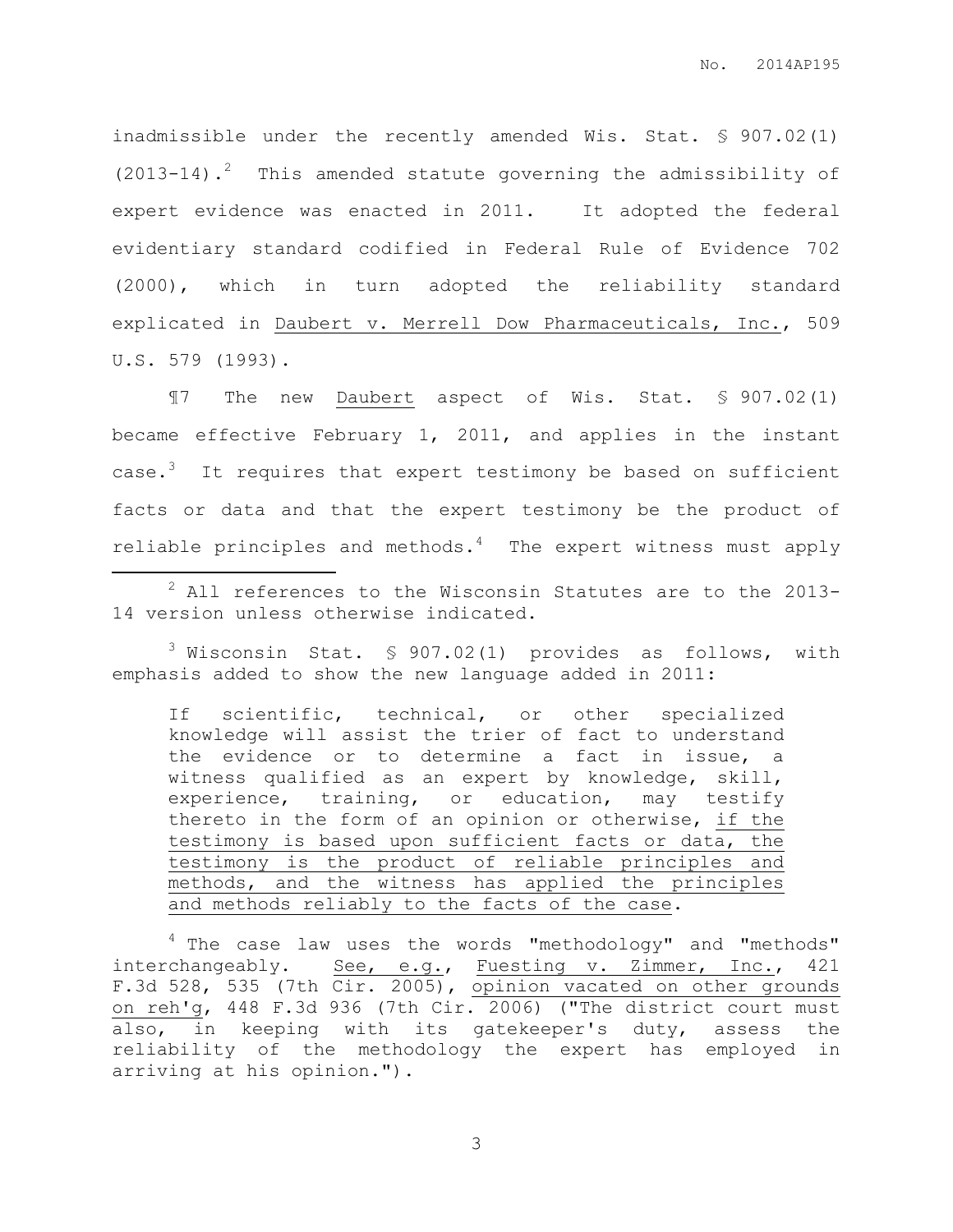<span id="page-4-0"></span>the principles and methods reliably to the facts of the case. $5$ These three aspects of the Daubert standard are often referred to as the "reliability standard."

¶8 Both the circuit court and the court of appeals concluded in the instant case that Dr. Wener's testimony was admissible under § 907.02(1).

¶9 The jury's special verdict found that the defendant doctor was negligent in the delivery of Braylon and in the prenatal care of his mother and that this negligence was a cause of injury to Braylon. The jury further found that Braylon should be awarded \$100,000 for past pain, suffering, disability, and disfigurement and \$1,650,000 for future pain, suffering, disability, and disfigurement.

¶10 The jury did not award any damages to Braylon's parents. The jury did not find that the defendant doctor violated informed consent. These two rulings are not at issue in this review.

¶11 The circuit court entered judgment for Braylon for \$135,000 in medical expenses and \$750,000 in pain and suffering, "as reduced pursuant to Wisconsin Statute, plus interest thereon provided by law." 6

 $\overline{a}$ 

<sup>&</sup>lt;sup>5</sup> See Daniel D. Blinka, The Daubert Standard in Wisconsin: A Primer, Wis. Lawyer, Mar. 2011, at 61 ("Only when the witness identifies her principles and methods is the trial court in a position to assess their reliability").

 $^6$  See Wis. Stat. § 893.55, which caps noneconomic damages at \$750,000 in medical malpractice cases.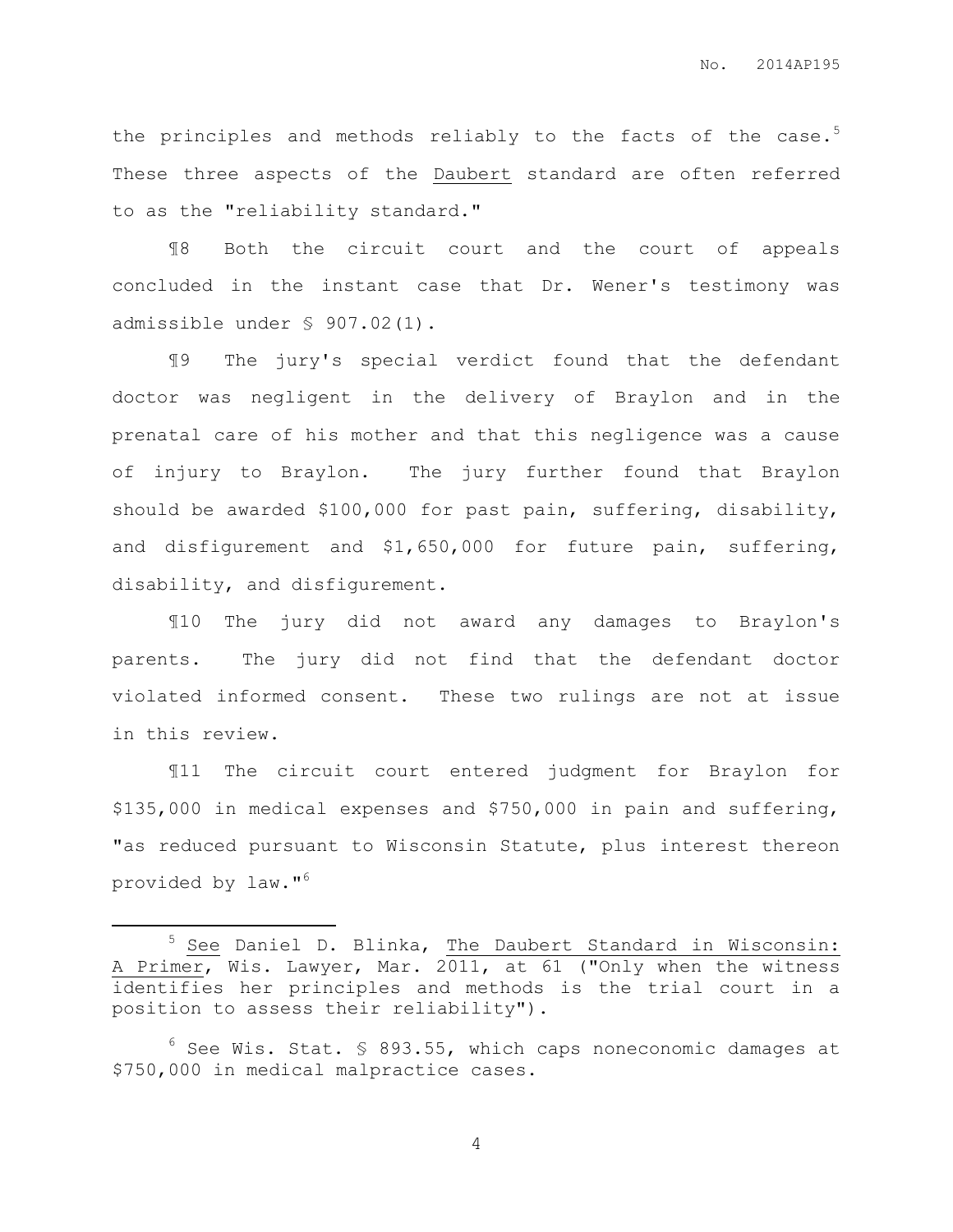¶12 On three occasions, the circuit court carefully and extensively considered the defendants' challenges to the admissibility of Dr. Wener's testimony under Wis. Stat. § 907.02(1): at a "Daubert" hearing before trial, on a challenge to Dr. Wener's testimony at trial, and on motions after verdict. The circuit court ruled in favor of admitting Dr. Wener's testimony at each of these junctures.

¶13 Seeking a new trial, the defendants raise three issues in this court:

- I. Did the circuit court err in admitting the testimony of Dr. Jeffrey Wener, Braylon's medical expert? The defendants claim that because Dr. Wener's testimony was experience-based, his method was unreliable and inadmissible under Wis. Stat. § 907.02(1).
- II. Did several remarks of Braylon's counsel during closing argument violate the circuit court's orders in limine, prejudice the jury, and warrant a new trial?
- III. Should this court grant a new trial in the interests of justice pursuant to Wis. Stat. § 751.06?

¶14 The court of appeals affirmed the judgment of the circuit court, concluding that a new trial was not warranted.

¶15 For the reasons set forth, we affirm the decision of the court of appeals affirming the circuit court's judgment and order that a new trial was not warranted. We conclude:

I. The circuit court did not err in applying Wis. Stat. § 907.02(1) and admitting as reliable Dr. Wener's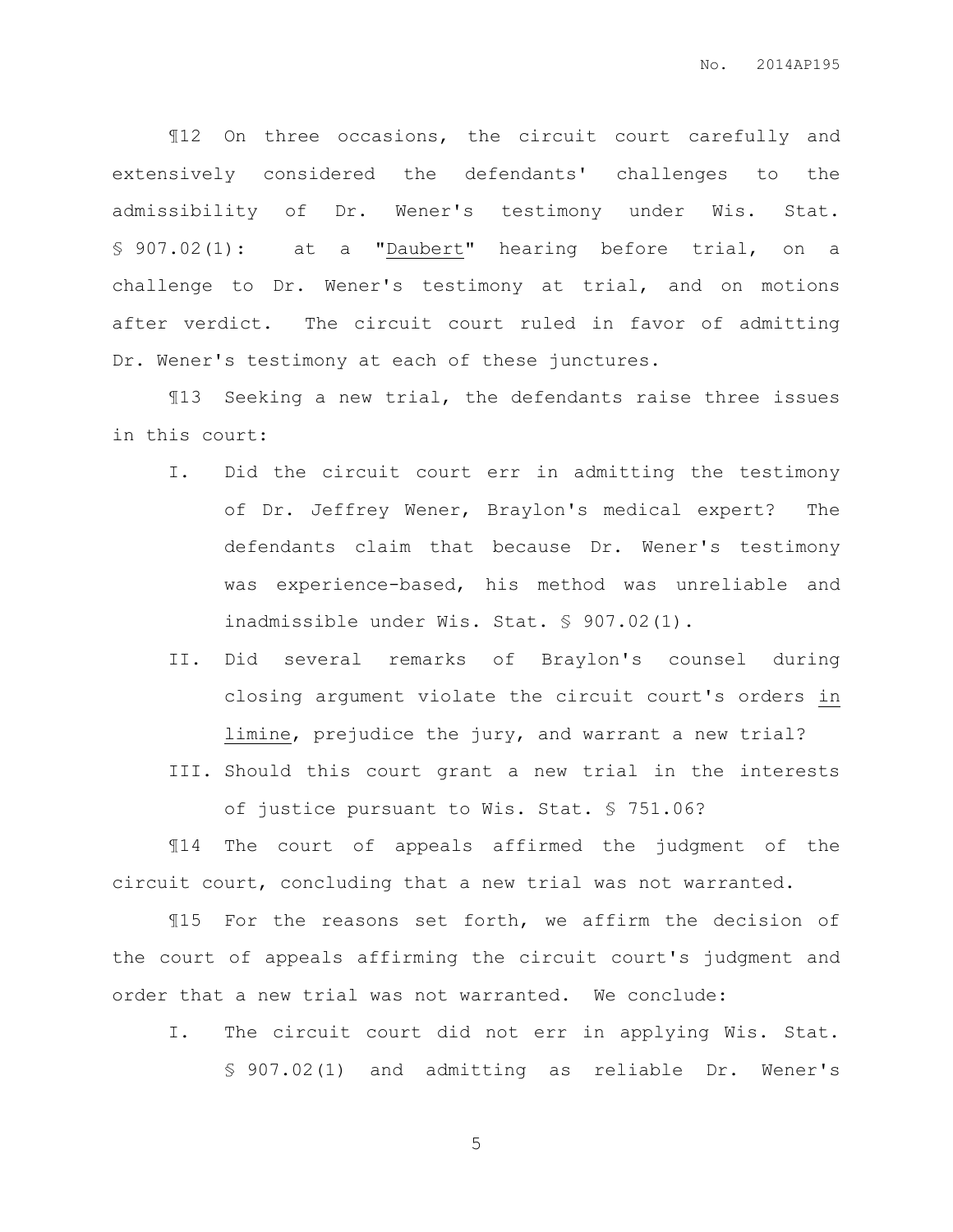expert medical testimony on the standard of reasonable care based on his personal experiences.

- II. The circuit court did not err in concluding that Braylon's counsel's remarks during closing argument did not constitute prejudicial error justifying a new trial.
- III. A new trial should not be granted pursuant to Wis. Stat. § 751.06 in the interests of justice.

¶16 We shall address each issue in turn. The facts and law relevant to each issue are stated in the discussion of that issue.

I

¶17 The first issue entails the defendants' challenge to the testimony of Braylon's medical expert, Dr. Jeffrey Wener, as unreliable and inadmissible under Wis. Stat. § 907.02(1). Dr. Wener testified about the standard of reasonable care in the instant case and how the defendant doctor breached the standard.

¶18 We review the circuit court's admission of Dr. Wener's testimony for compliance with the Daubert reliability standard codified in Wis. Stat. § 907.02(1). The defendants' challenge was that Dr. Wener's experience-based testimony is not the product of a reliable method. We conclude that Dr. Wener's testimony was reliable and admissible under § 907.02(1). Our reasoning in reaching the conclusion that the circuit court did not erroneously exercise its discretion in admitting Dr. Wener's testimony proceeds as follows: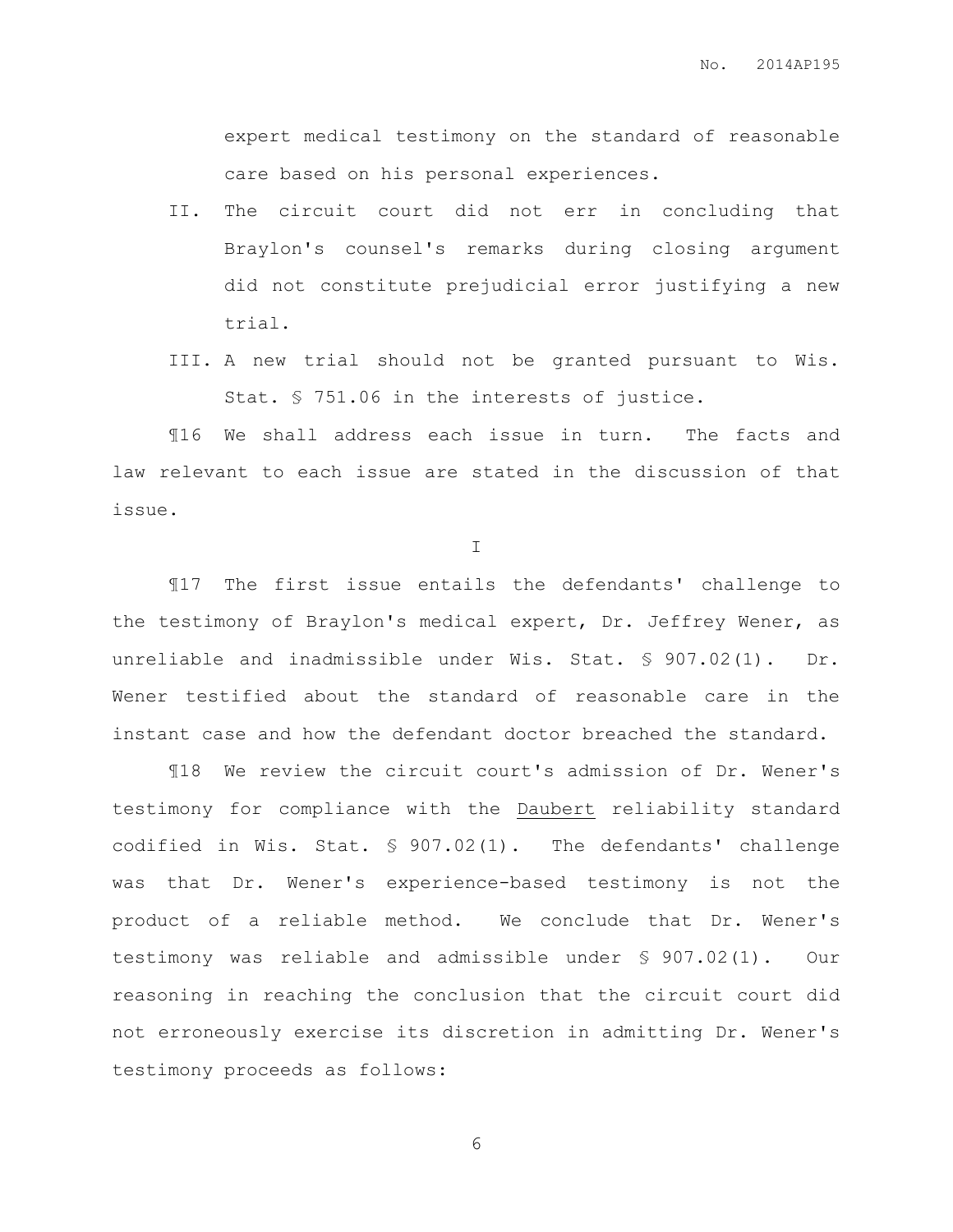- A. We set forth the facts of the defendant doctor's prenatal care of Braylon's mother and conduct during Braylon's delivery. See ¶¶19-28, infra.
- B. We examine undisputed facets of the case, including aspects of Dr. Wener's testimony and the standard of reasonable care applicable to the defendant doctor in the instant case. See ¶¶29-37, infra.
- C. We summarize Dr. Wener's testimony about the standard of reasonable care of a family practice doctor practicing obstetrics. Dr. Wener's testimony was based on his personal experiences; his opinion was that the defendant doctor breached that standard. See ¶¶38-49, infra.
- D. We discuss the reliability standard set forth in Wis. Stat. § 907.02(1) that governs admission of expert evidence. We pay special attention to assessing the method used by a medical expert based on the expert's personal experiences. See ¶¶50-93, infra.
- E. We set forth the standard for reviewing a circuit court's determination that medical expert testimony is admissible under the reliability standard incorporated in Wis. Stat. § 907.02(1). See ¶¶94-100, infra.
- F. Against this backdrop of the teachings about the reliability of the methodology of medical expert opinion testimony based on personal experiences and the standards for reviewing a circuit court's determination of reliability and admissibility, we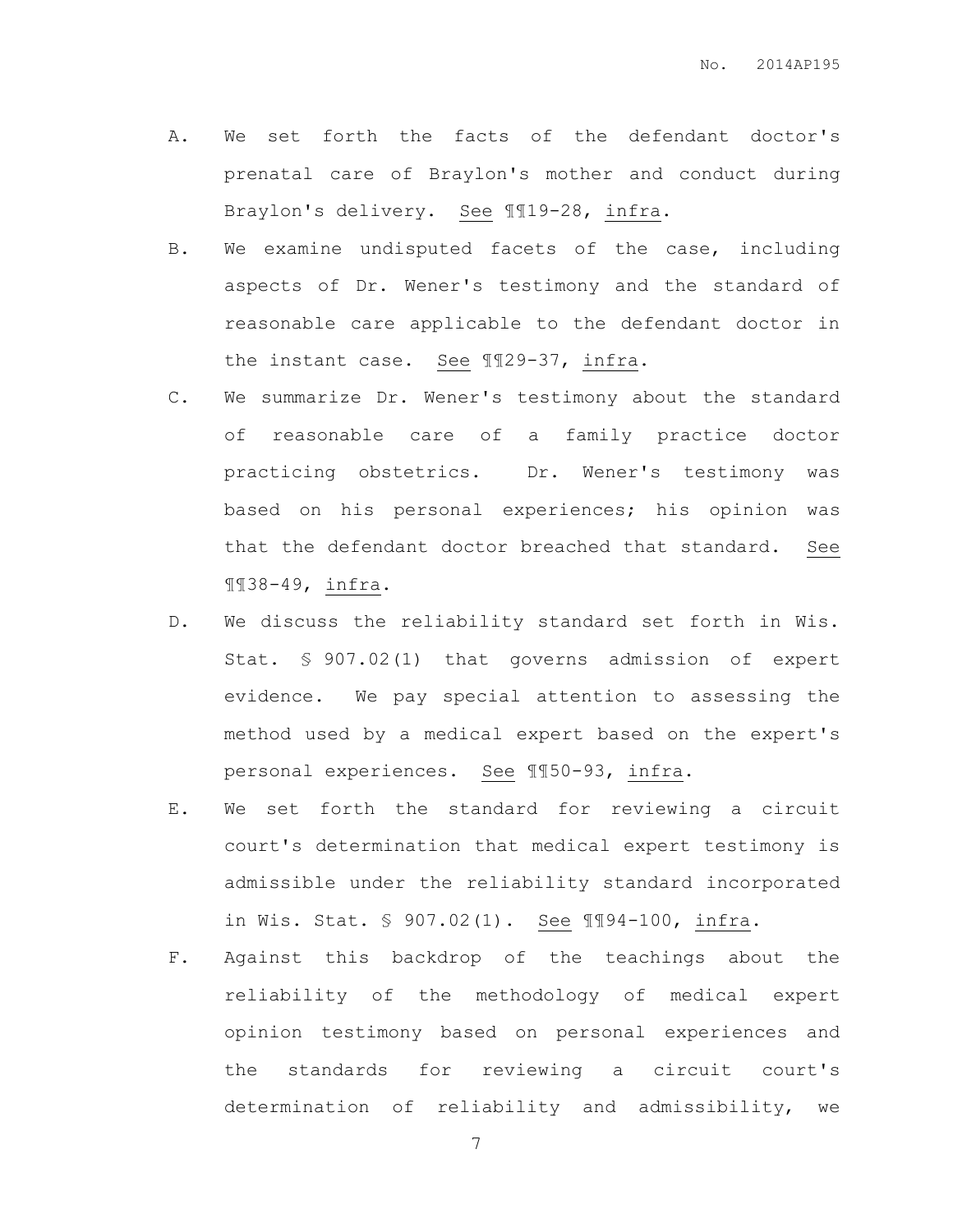review the circuit court's ruling and conclude, as did the court of appeals, that the circuit court did not erroneously exercise its discretion in admitting Dr. Wener's expert medical testimony on the standard of reasonable care based on his personal experiences. Accordingly, we affirm the decision of the court of appeals affirming the circuit court's admission of Dr. Wener's testimony. See ¶¶101-146, infra.

A

¶19 The defendant doctor, a family practitioner, provided prenatal care to Braylon's mother during regular prenatal visits and also delivered Braylon.

¶20 During the regular prenatal visits, as relevant here, the defendant doctor measured the mother's weight, tested the mother for gestational diabetes, and performed fundal height measurements. Obstetricians use the results of these tests to estimate the baby's birth size. An obese or diabetic mother and a large fundal height indicate macrosomia (a large baby). The baby's expected weight influences decisions made leading up to and during the delivery.

¶21 Braylon's mother weighed 269 pounds at the start of her pregnancy, and she gained approximately 36 pounds during the pregnancy.

¶22 The defendant doctor used a one-hour glucose screening test to determine whether the mother had gestational diabetes. The test result was 131 mg/dL. A three-hour glucose screening test diagnoses gestational diabetes more accurately.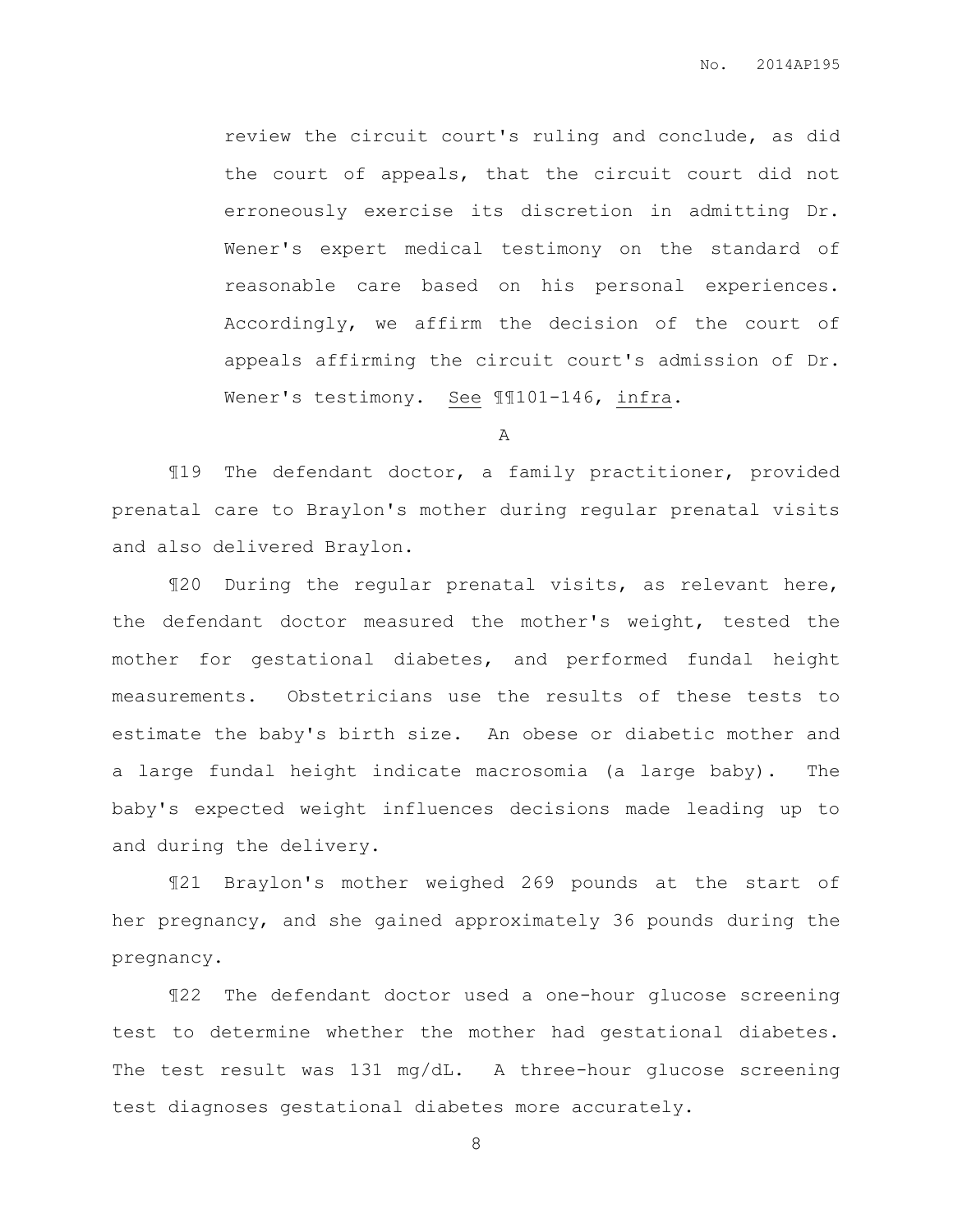¶23 The defendant doctor also performed fundal height measurements, which, according to Dr. Wener, involves "literally putting a tape measure on mom's pubic bone and then extending the tape to the top of the fundus, which is the top of the mom's uterus."

¶24 Obstetricians may also perform an ultrasound near the date of delivery to get a more accurate estimate of the baby's size. The defendant doctor did not perform an ultrasound.

¶25 The defendant doctor estimated that Braylon would weigh eight pounds, eight ounces at birth. Braylon's actual birth weight was nine pounds, twelve ounces.

¶26 Braylon's mother arrived at the hospital on May 28, 2009 for inducement of labor. Initially, things went well. The mother was completely dilated and ready to push by 11:00 p.m. After an hour, the baby had started descending but Braylon's mother had grown tired.

¶27 The defendant doctor then decided to use a vacuum device to assist in the delivery. This device is essentially a suction cup that attaches to the baby's head and is used to aid the mother's efforts. Thirteen minutes and four contractions later, the baby's head delivered.

¶28 Right after the baby's head emerged, it retracted into the mother (the "turtle sign") and the defendant doctor was faced with a shoulder dystocia. A shoulder dystocia occurs when one or both of the baby's shoulders become stuck inside the mother's body and prevent delivery. The defendant doctor then performed a series of well-known obstetrical maneuvers (physical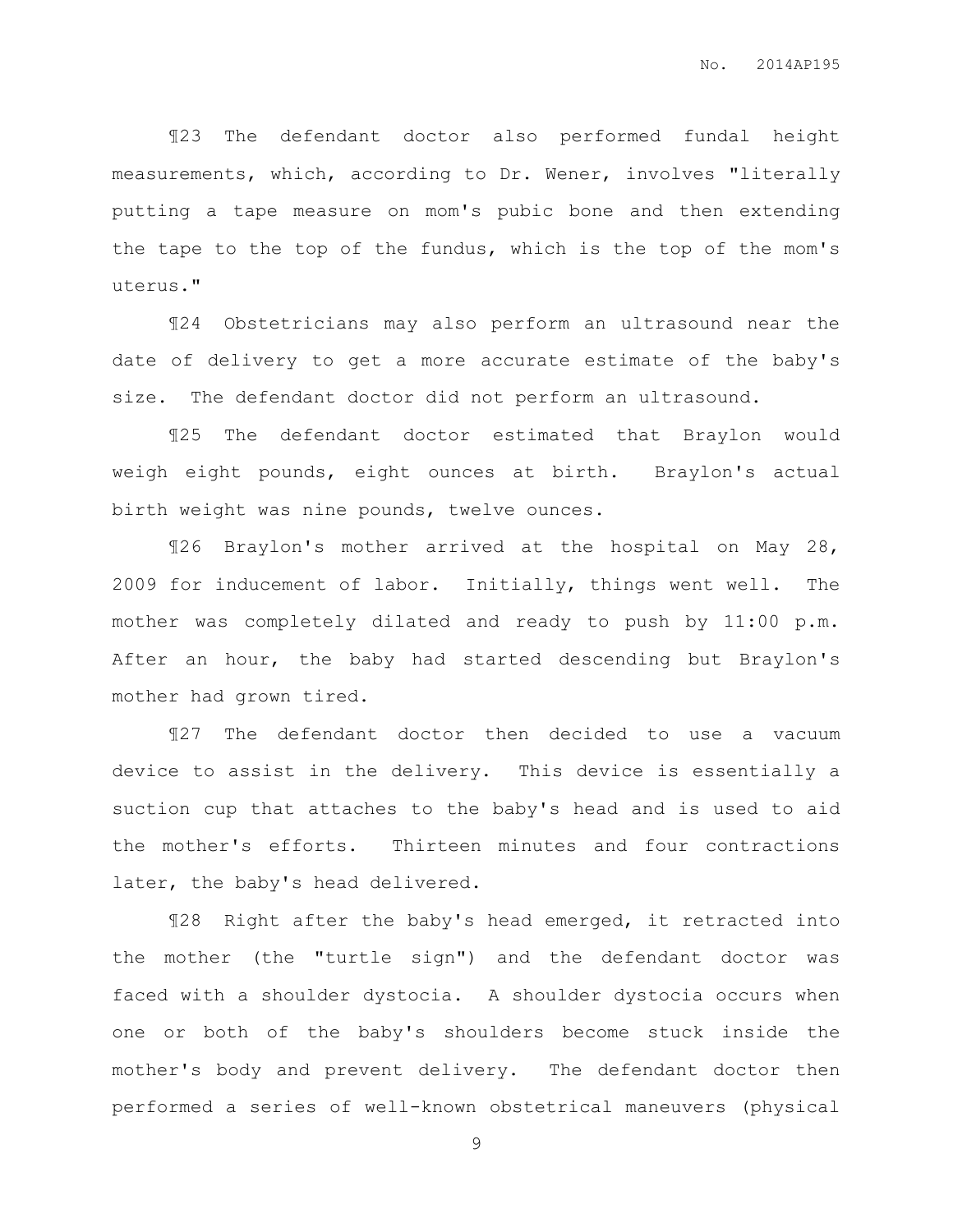manipulations to mother and baby) to resolve the dystocia. The baby was delivered approximately three minutes after the diagnosis of shoulder dystocia.

B

¶29 Before we delve into the substance of Dr. Wener's challenged testimony, we turn to undisputed facets of the case, including aspects of Dr. Wener's testimony and the standard of reasonable care for a family practice doctor practicing obstetrics.

¶30 The parties do not dispute that the applicable standard of care under Wisconsin law is reasonable care for a family practice doctor practicing obstetrics and that a family practice doctor may be liable for injury caused by breach of that standard of care.

¶31 Nor do the parties dispute that the jury in the instant case was properly instructed on this standard of reasonable care. The circuit court presented the standard of reasonable care, as set forth in Wisconsin Jury Instruction Civil 1023, to the jury as follows:

In treating and diagnosing Kimberly Seifert's pregnancy, labor, and delivery, Dr. Kay Balink was required to use the degree of care, skill, and judgment which reasonable family practice doctors practicing obstetrics would exercise in the same or similar circumstances, having due regard for the state of medical science at the time of the pregnancy, labor, and delivery. A doctor who fails to conform to this standard is negligent.

The burden is on the plaintiffs to prove that Dr. Kay Balink was negligent. A doctor is not negligent; [sic] however, for failing to use the highest degree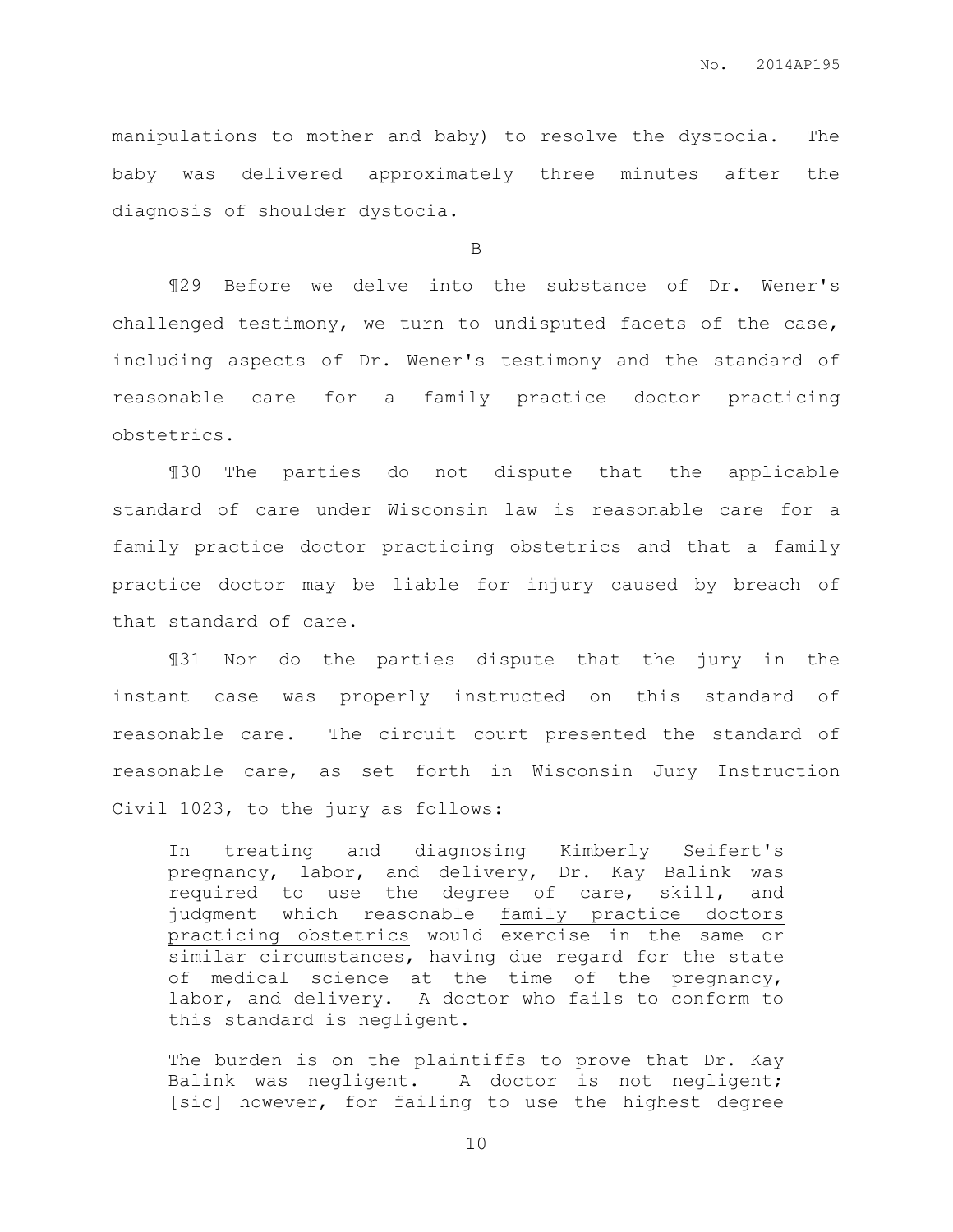of care, skill, and judgment, or solely because a bad result may have followed her care, and treatment and/or diagnosis.

The standard you must apply in determining if Dr. Kay Balink is negligent is whether Dr. Kay Balink failed to use the degree of care, skill, and judgment which reasonable family practice doctors practicing obstetrics would exercise given the state of medical knowledge at the time of the treatment and diagnosis in issue. (Emphasis added.)

¶32 The parties do not dispute that Braylon was required to introduce expert testimony to describe the care that satisfies the standard of reasonable care in the instant case and to detail the defendant doctor's failure to furnish care that met this standard.

¶33 Braylon offered Dr. Wener's testimony to establish the standard of reasonable care for a family practice doctor practicing obstetrics. The parties do not dispute that Dr. Wener is a qualified expert; that Dr. Wener has "scientific, technical, or other specialized knowledge" that could assist the trier of fact; and that if admissible, his testimony would be relevant and helpful to the trier of fact. Wis. Stat.  $$907.02(1)$ .

¶34 The parties also do not dispute:

- Braylon suffered a shoulder dystocia.
- Immediately after the delivery, Braylon's left upper arm was not functioning, and within a few days after birth he was diagnosed with a permanent brachial plexus injury.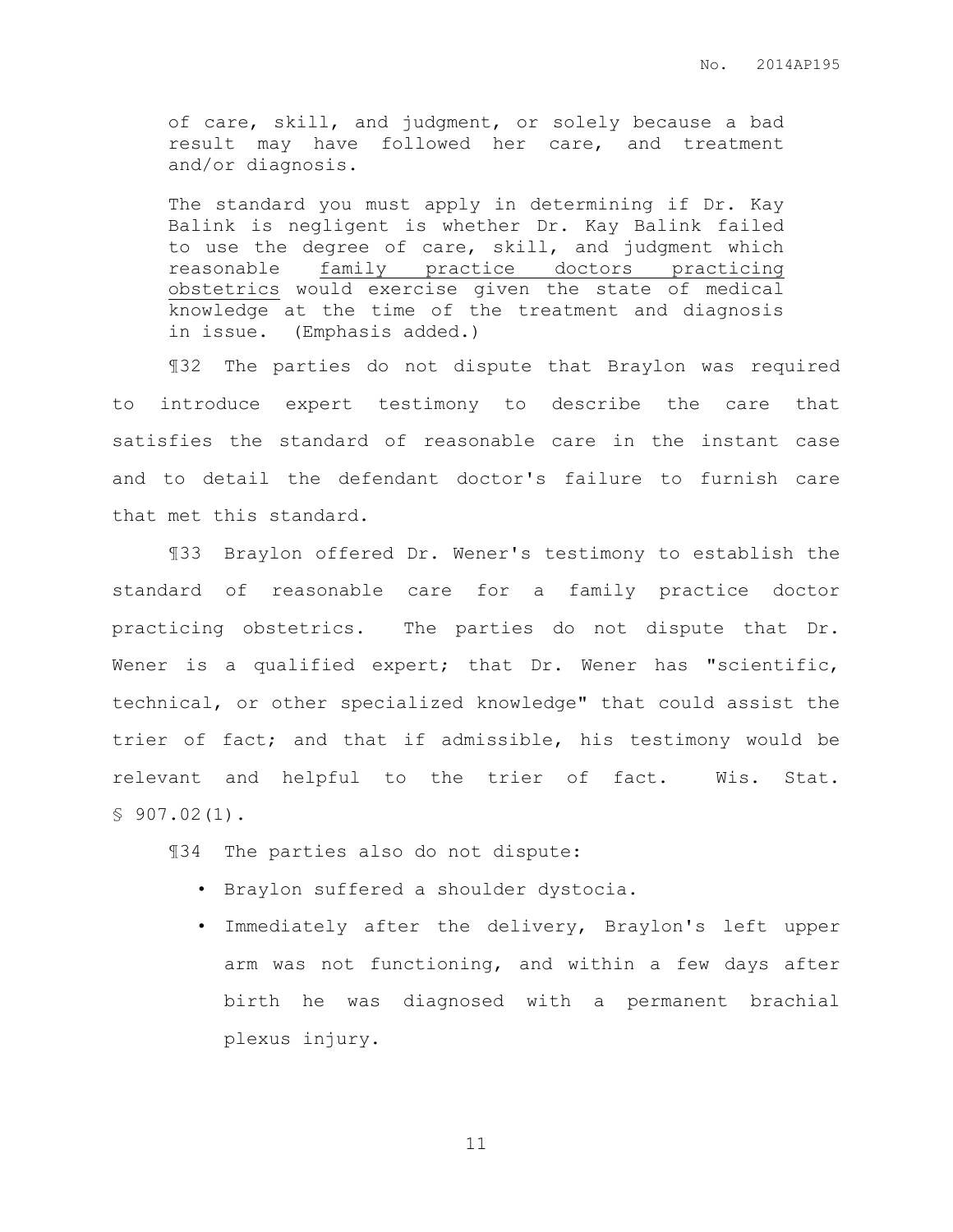- Braylon's brachial plexus injury limits the growth and function of the arm, required surgery, and will require continued therapy to ameliorate the injury.
- An obese mother, gestational diabetes, and a macrosomic baby increase the risk of shoulder dystocia.

¶35 The circuit court stated that the parties do not seriously question that the application of excessive traction beyond what the fetus can withstand may be a cause of severe brachial plexus injuries during childbirth, although the circuit court acknowledged that there were contentions that other causes may have been present in the instant case. Relatedly, the parties do not dispute that the use of a vacuum during delivery may increase the risk of a brachial plexus injury.

¶36 Collectively, these shoulder dystocia risk factors— obese mother, gestational diabetes, macrosomic baby, excessive traction, and vacuum-assisted delivery—are undisputed; these are the principles that guide Dr. Wener's testimony.

¶37 The defendants' challenge to Dr. Wener's testimony is that his testimony is not the product of reliable methods, that is, the defendants contend that Dr. Wener's methodology is unreliable. Specifically, the defendants argue that Dr. Wener's testimony is not the product of reliable methods under Wis. Stat. § 907.02(1) because the testimony was based on Dr. Wener's personal experiences. In evaluating the defendants' challenge, we begin by reviewing the substance of Dr. Wener's testimony.

C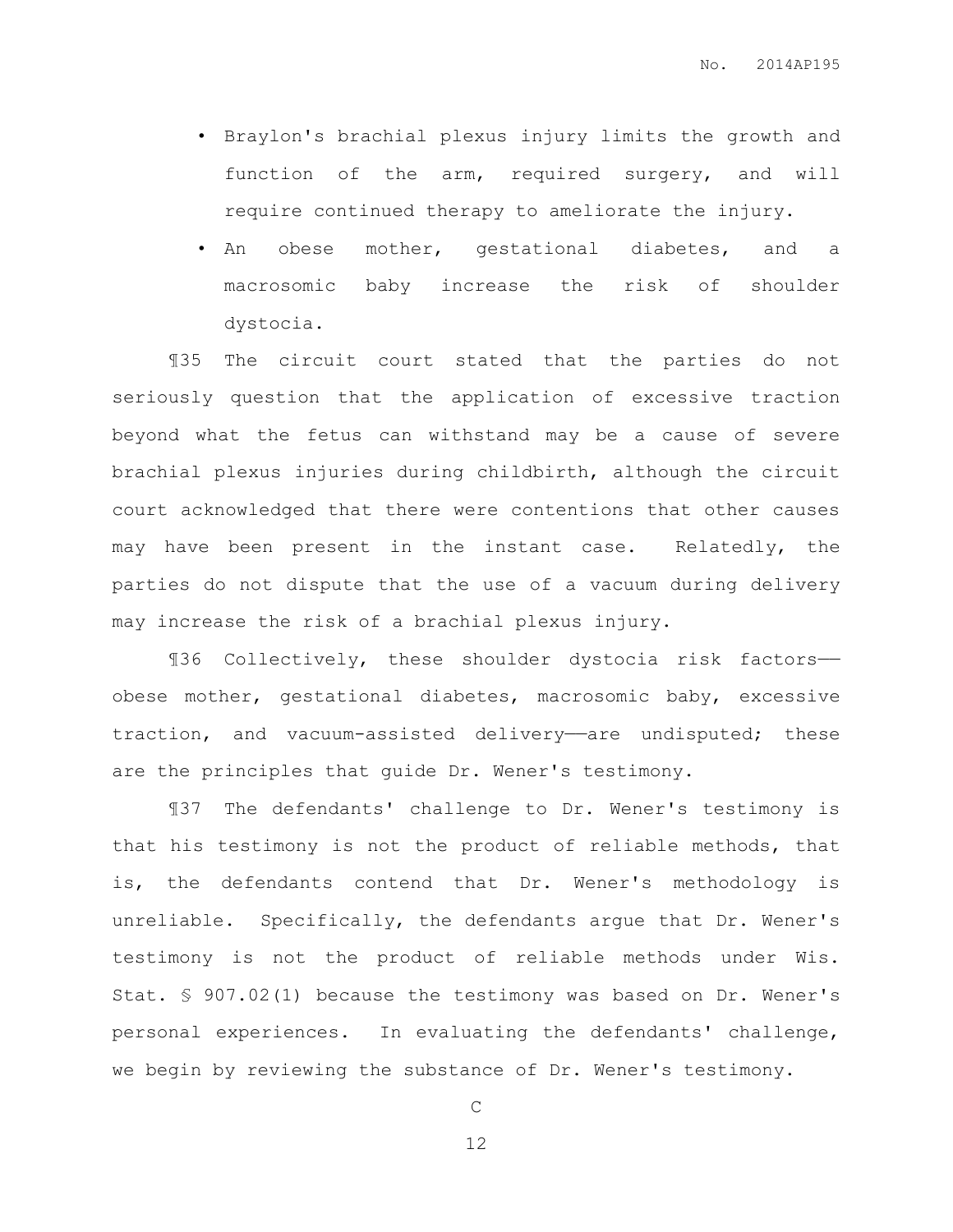¶38 Dr. Wener testified at length about the standard of reasonable care in the instant case and opined that the defendant doctor breached that standard of reasonable care. Dr. Wener's lengthy expert medical testimony was based on his personal experiences, and he was subjected to extensive crossexamination.

¶39 Dr. Wener described his extensive qualifications. He stated that he is a board certified obstetrician-gynecologist (OB-GYN) who practices in a suburb outside of Chicago. An OB-GYN provides medical care to women. The obstetric portion of the practice relates to pregnancy; the gynecological portion of the practice relates to female patients who are not pregnant.

¶40 As to his obstetrics practice, Dr. Wener estimated that he has delivered between 7,500 and 8,000 babies and has encountered between 37 and 40 instances of shoulder dystocia in his 36-year career.

¶41 In addition to private practice, Dr. Wener has taught medical students and residents and was chairman of the obstetrics-gynecology department at a hospital for about 20 years. As chairman, he was responsible for the quality of care provided by physicians practicing in his department, and he sat on the medical executive committee of the hospital. He further testified that he examines medical records for both plaintiff and defense attorneys. Dr. Wener is a member of the American College of Obstetricians and Gynecologists.

¶42 Dr. Wener did not preface each of his statements with the words "a reasonable family doctor practicing obstetrics."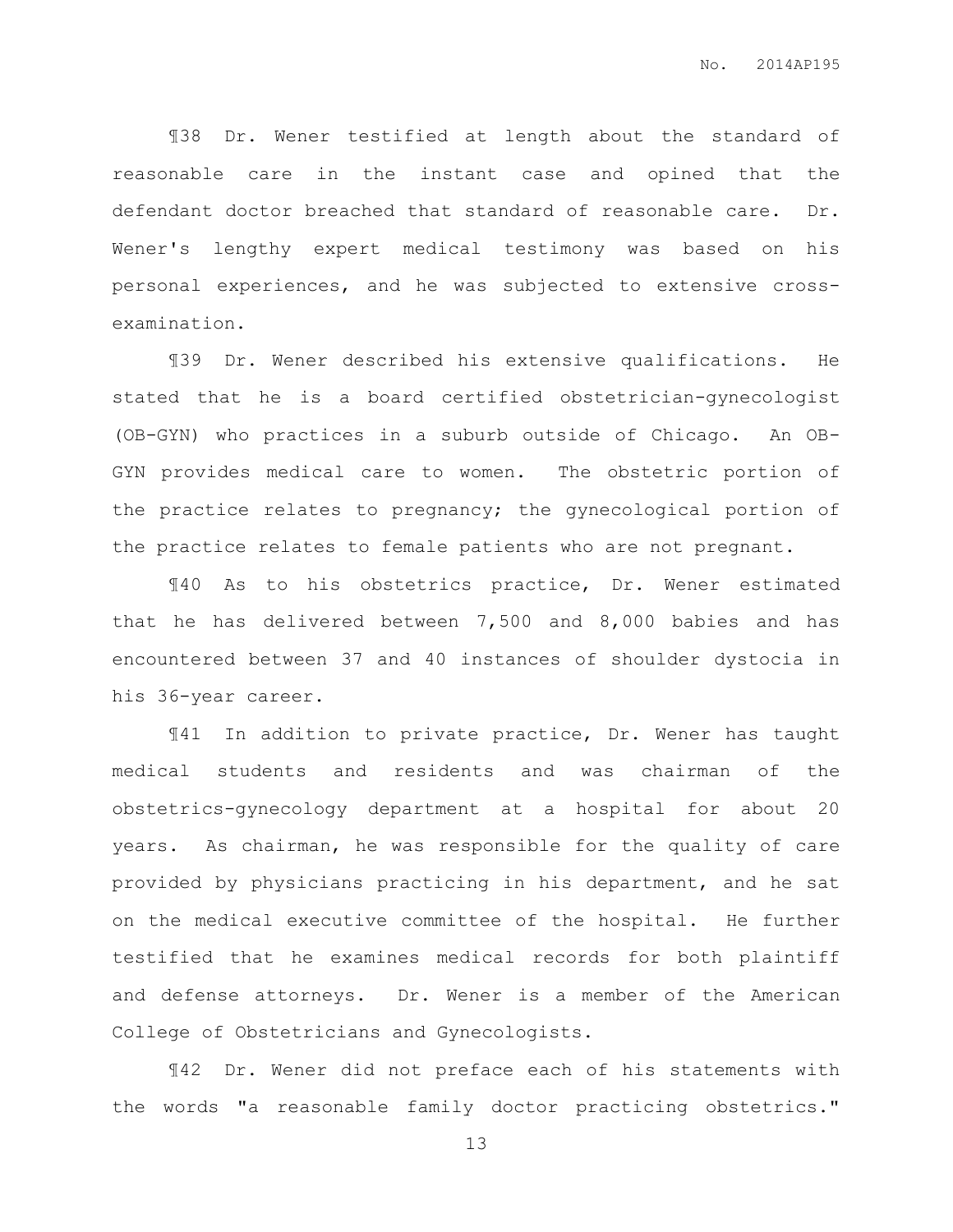The clear inference from Dr. Wener's testimony, taken as a whole, is that he was setting forth and applying a standard of reasonable care for prenatal care and delivery applicable to a family practitioner practicing obstetrics. Furthermore, the jury instructions declared that the burden was on Braylon to prove that the defendant doctor was negligent and that the defendant doctor had to conform to the standard of care "which reasonable family practice doctors practicing obstetrics would exercise in the same or similar circumstances." See ¶31, supra.

¶43 Dr. Wener's experience and testimony demonstrate that he is familiar with the standard of reasonable care for family practice doctors practicing obstetrics.

¶44 Dr. Wener concluded that the defendant doctor in the instant case breached the standard of reasonable care in several respects. He testified that several risk factors should have alerted the defendant doctor to the risk of shoulder dystocia, such as the pre-pregnancy weight of the mother and the weight she gained during pregnancy, the risk of gestational diabetes, and the risk of a large baby.

¶45 In Dr. Wener's opinion, these three interrelated risk factors were important because, added together, they increased the risk of shoulder dystocia. Dr. Wener explained, "A doctor has to take care of every patient individually. And in doing so there are risk factors that every patient has. And you have to look at the patient as a whole and look at all of the risk factors as they are applicable to the patient." Dr. Wener opined to a reasonable degree of medical certainty that, based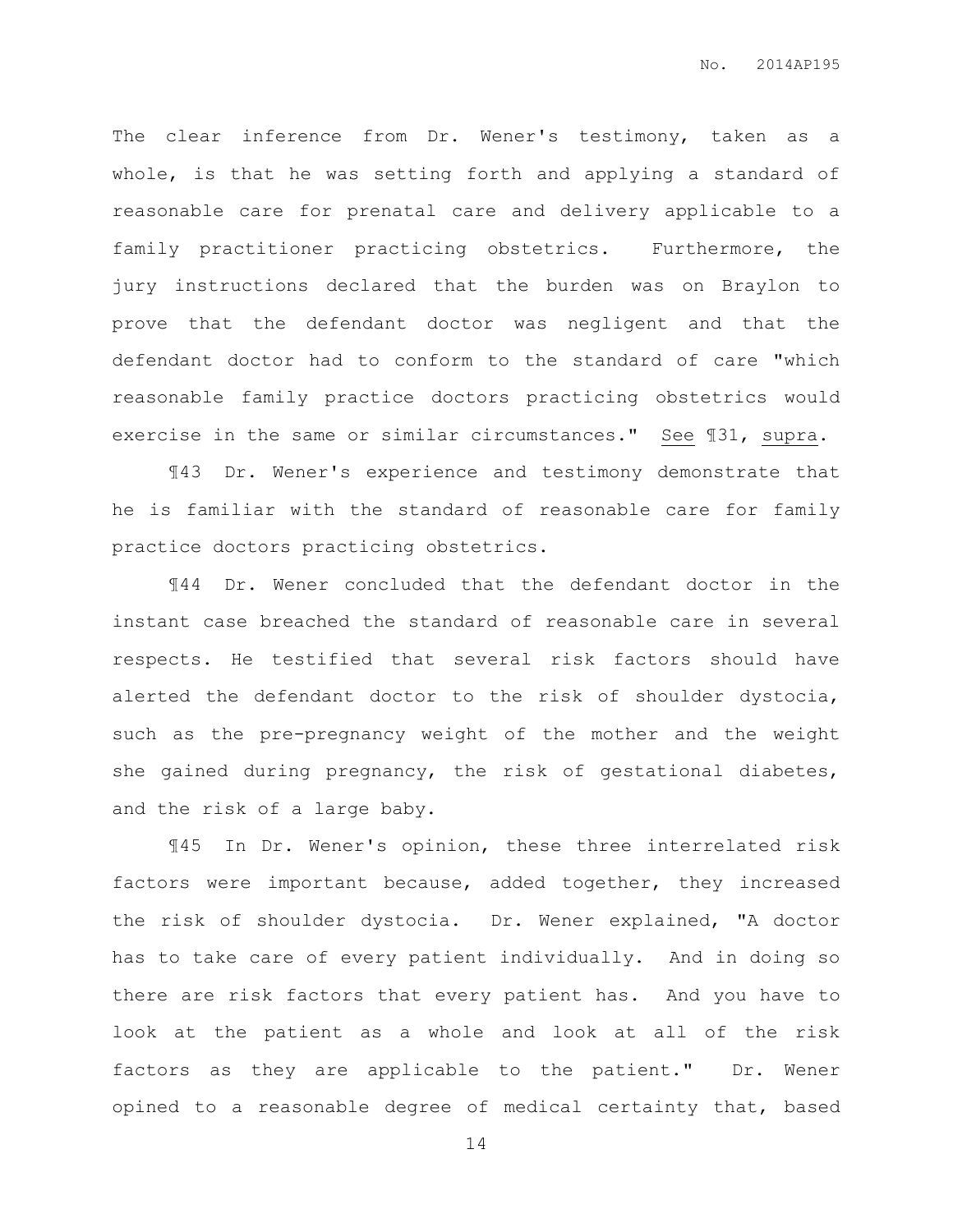on his education, training, experience, and the facts of the instant case, it was more likely than not that the mother was a gestational diabetic because of her weight and a one-hour glucose test result of 131 mg/dL.

¶46 Dr. Wener asserted that the defendant doctor fell below the standard of reasonable care for a family practice doctor practicing obstetrics by failing to order a three-hour glucose test for Braylon's mother. Dr. Wener concluded that the standard of reasonable care required a three-hour test when the result from the one-hour test was over 130 mg/dL and the mother was obese. The three-hour glucose test would have been more likely to diagnose gestational diabetes, a condition associated with increased risk of shoulder dystocia.

¶47 Dr. Wener also gave his opinion to a reasonable degree of medical certainty that, in view of the mother's size and the one-hour test result, the defendant doctor breached the standard of reasonable care for a family practice doctor practicing obstetrics by failing to perform an ultrasound on Braylon's mother immediately prior to delivery. An ultrasound, in Dr. Wener's opinion, would have given the defendant doctor a better estimate of Braylon's fetal weight and whether Braylon was macrosomic (that is, a large baby), a condition that Dr. Wener associated with a greater risk of shoulder dystocia.

¶48 In addition, Dr. Wener testified that the defendant doctor's use of vacuum assistance during the birthing process breached the standard of reasonable care by increasing the risk of shoulder dystocia. Explaining that it is risky to use the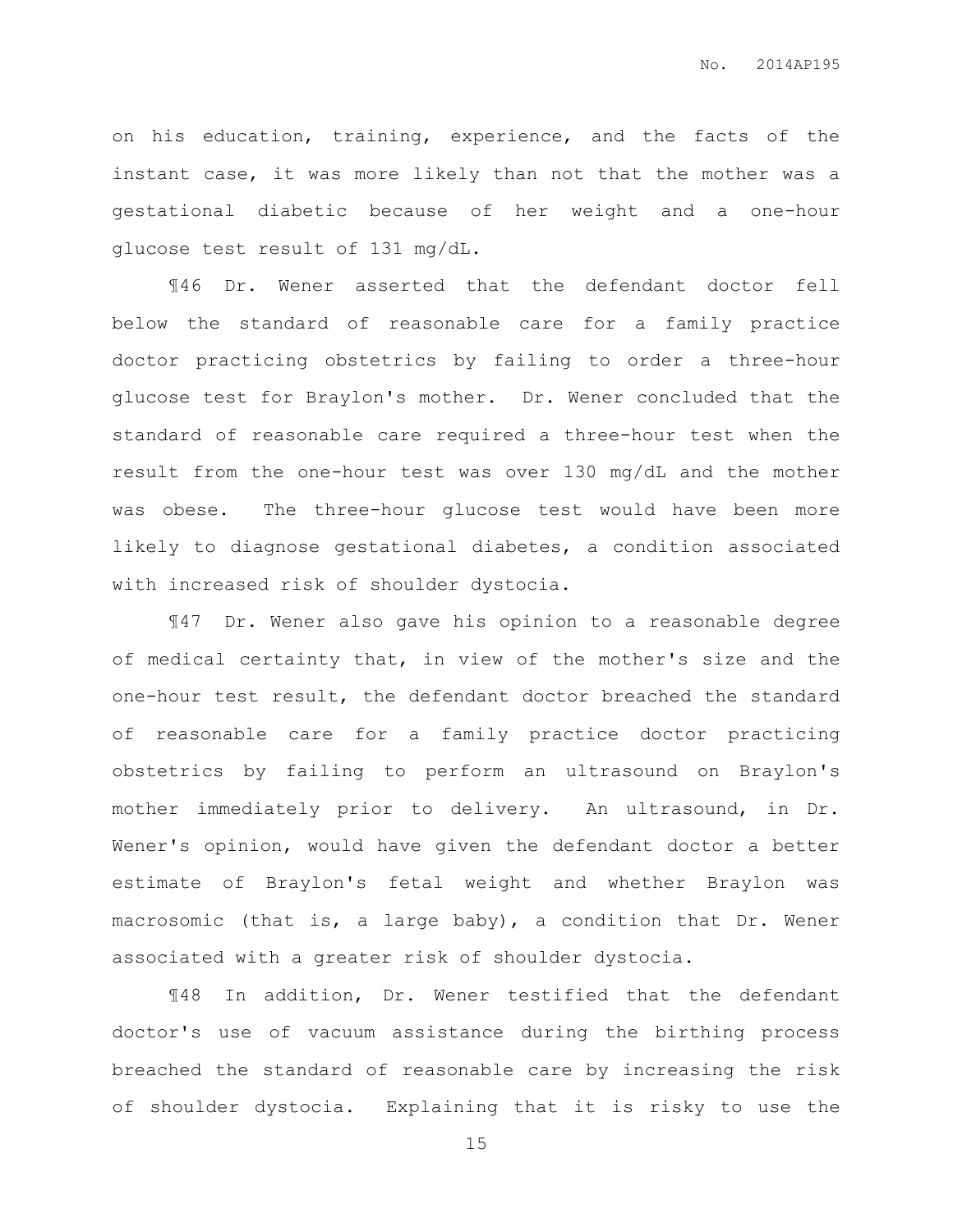vacuum on a patient exhibiting the risk factors that Braylon's mother exhibited, Dr. Wener opined-to a reasonable degree of medical certainty—that a vacuum should not have been applied at all in the instant case.

¶49 Dr. Wener also testified to a reasonable degree of medical certainty that the defendant doctor breached the standard of reasonable care for a family practice doctor practicing obstetrics by applying excessive traction beyond what the fetus could withstand in attempting to resolve the shoulder dystocia and that this excessive traction (not the mother's pushing) had a causative effect on Braylon's brachial plexus injury.

D

¶50 With the substance of Dr. Wener's testimony in mind, we turn to the reliability standard governing the admission of expert evidence set forth in the 2011 amendment to Wis. Stat. § 907.02(1). The following emphasized language in Wis. Stat. § 907.02(1) adopting the reliability standard was added in 2011.

If scientific, technical, or other specialized knowledge will assist the trier of fact to understand the evidence or to determine a fact in issue, a witness qualified as an expert by knowledge, skill, experience, training, or education, may testify thereto in the form of an opinion or otherwise, if the testimony is based upon sufficient facts or data, the testimony is the product of reliable principles and methods, and the witness has applied the principles and methods reliably to the facts of the case.

¶51 The 2011 amendment to Wis. Stat. § 907.02(1) changed the law to mirror Federal Rule of Evidence 702, which codifies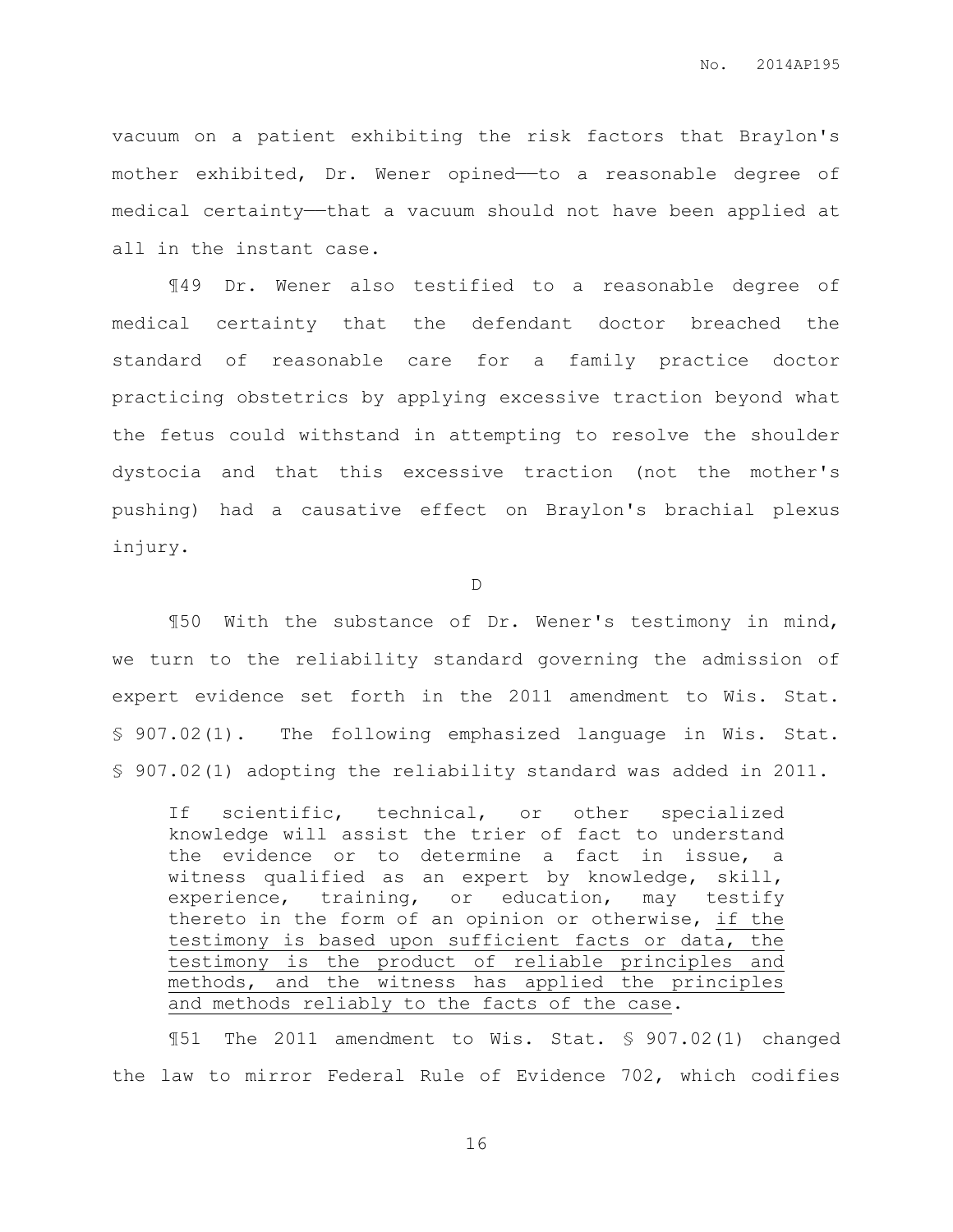Daubert v. Merrell Dow Pharmaceuticals Inc., 509 U.S. 579 (1993), and its progeny. 7

¶52 Before 2011, when the legislature adopted the Daubert reliability standard in amended Wis. Stat. § 907.02(1), Wisconsin case law applied the "relevancy test" to the admission of expert evidence: Expert evidence was admissible if the witness was qualified, the evidence assisted the trier of fact, and the evidence was relevant. $^8$ 

¶53 Wisconsin case law had rejected both Frye's "general acceptance test" $^9$  and the federal Daubert reliability standard. $^{10}$ 

 $8$  For discussion of pre-Daubert Wisconsin case law, see Daniel D. Blinka, Expert Testimony and the Relevancy Rule in the Age of Daubert, 90 Marq. L. Rev. 173 (2006).

 $9$  Frye v. United States, 293 F. 1013, 1014 (D.C. Cir. 1923), stated the rule as follows:

The rule is that the opinions of experts or skilled witnesses are admissible in evidence in those cases in which the matter of inquiry is such that inexperienced persons are unlikely to prove capable of forming a correct judgment upon it . . . .

. . . .

 $\overline{a}$ 

[W]hile courts will go a long way in admitting expert testimony deduced from a well-recognized scientific (continued)

<sup>&</sup>lt;sup>7</sup> See 2011 WI Act 2, WI S. Amend. Memo, 2011 Jan. Spec. Sess.  $\overline{S.B.}$  1 ("This language [in Wis. Stat. § 907.02(1)] is identical to the language of Rule 702 of the Federal Rules of Evidence."); State v. Giese, 2014 WI App 92, ¶17, 356 Wis. 2d 796; 854 N.W.2d 687 ("In January 2011, the legislature amended § 907.02 to make Wisconsin law on the admissibility of expert testimony consistent with 'the Daubert reliability standard embodied in Federal Rule of Evidence 702.'") (quoting State v. Kandutsch, 2011 WI 78, ¶26 n.7, 336 Wis. 2d 478, 799 N.W.2d 865).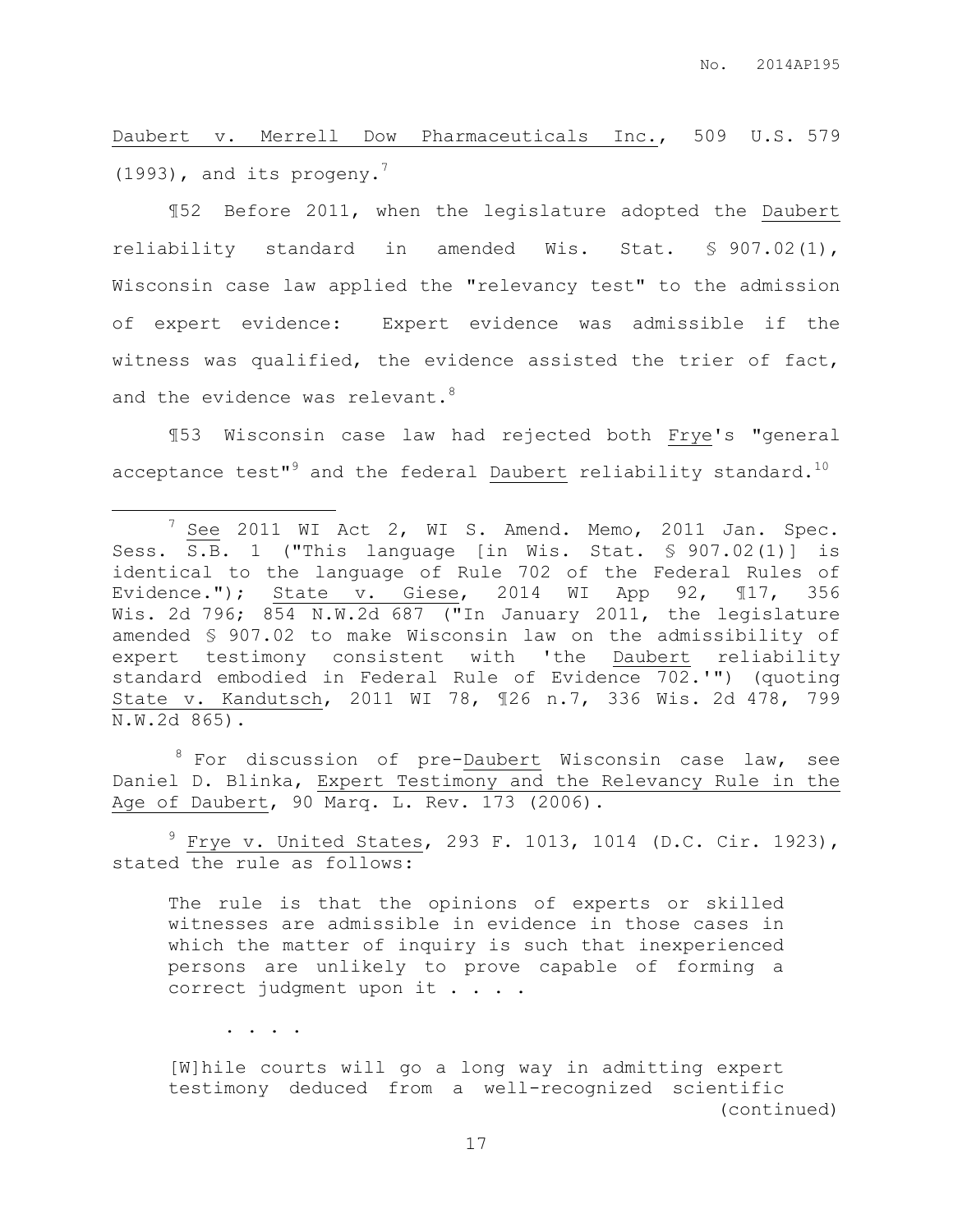¶54 Professor Daniel Blinka concludes that Daubert "created a reliability standard that is less a bright-line test, as it is often assumed to be, and more an evidentiary porridge. $"$ <sup>11</sup>

¶55 The instant case is this court's first occasion to apply amended Wis. Stat. § 907.02(1). We do not write on a blank slate. Wisconsin Stat. § 907.02(1) mirrors Federal Rule of Evidence 702 as amended in 2000,  $12$  and we may look for

principle or discovery, the thing from which the deduction is made must be sufficiently established to have gained general acceptance in the particular field in which it belongs.

 $\overline{a}$ 

<sup>10</sup> A law student commentator concluded that the Wisconsin Supreme Court nudged the relevancy standard closer to Daubert to the point that the relevancy standard became "Daubert lite," citing State v. Hibl, 2006 WI 52, ¶52, 290 Wis. 2d 595, 714 N.W.2d 194 (explaining that circuit courts have a limited gatekeeping function because the relevancy test requires a showing that the expert's opinion was "reliable enough to be probative"). Kristen Irgens, Wisconsin Is Open for Business or Business Just as Usual? The Practical Effects and Implications of 2011 Wisconsin Act 2, 2012 Wis. L. Rev. 1245, 1256-57.

 $11$  Blinka, supra note 5, at 19 ("[The Daubert reliability standard] is purportedly more liberal than the once-dominant general acceptance test ('too cold') yet more demanding than the relevancy standard ('too hot').").

The post-Daubert case law indicates that rejecting expert testimony is "the exception rather than the rule." See Federal Rule Evidence 702 Advisory Committee Note (2000).

 $12$  In 2000, the following underlined language was added to Federal Rule of Evidence 702 to reflect Daubert:

If scientific, technical, or other specialized knowledge will assist the trier of fact to understand the evidence or to determine a fact in issue, a witness qualified as an expert by knowledge, skill, (continued)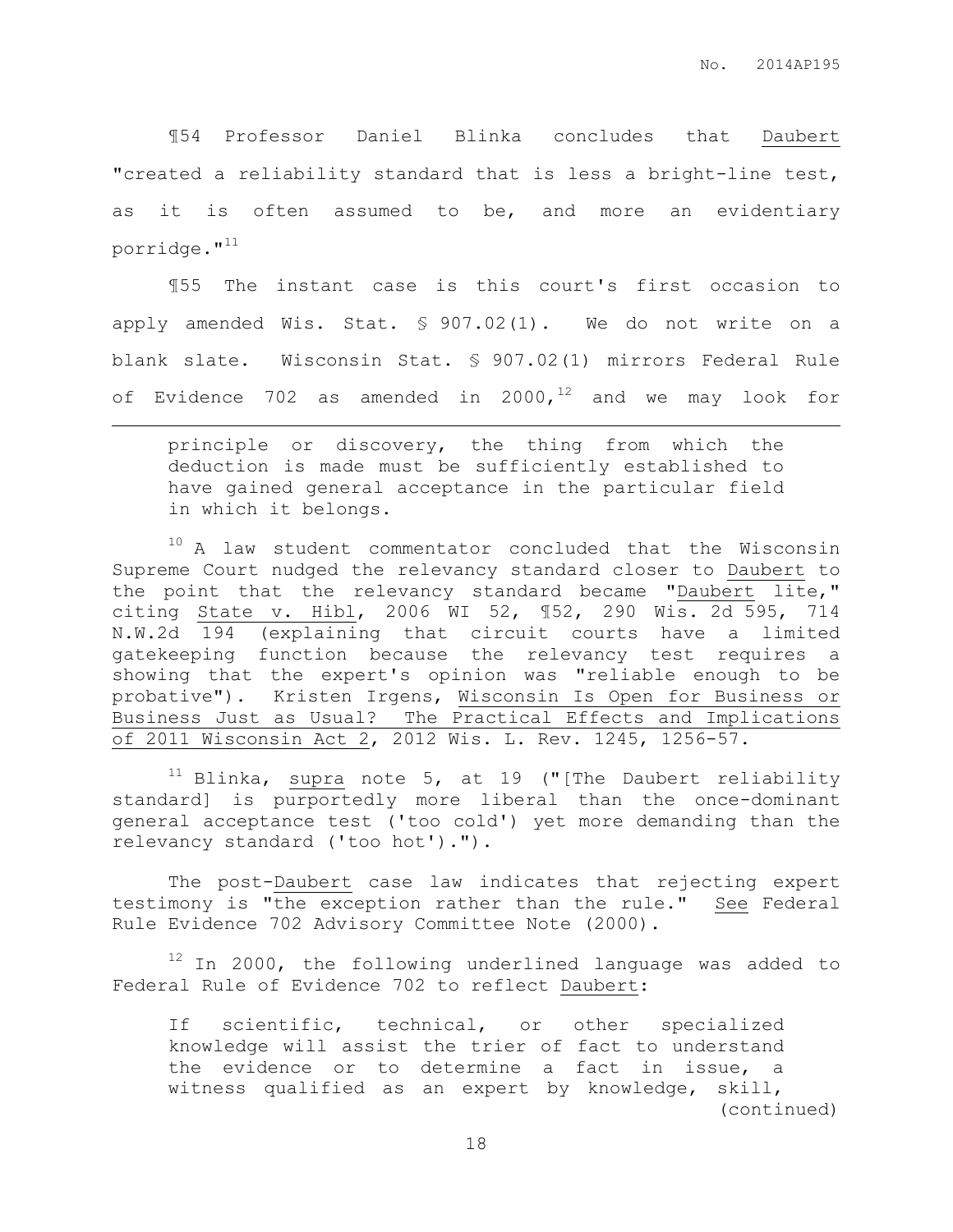guidance and assistance in interpreting and applying § 907.02(1) to the Daubert case and its progeny, to the Advisory Committee

experience, training, or education, may testify thereto in the form of an opinion or otherwise-, if (1) the testimony is based on sufficient facts or data, (2) the testimony is the product of reliable principles and methods, and (3) the witness has applied the principles and methods reliably to the facts of the case.

Federal Rule of Evidence 702 was also amended in 2011 "as part of the restyling of the Evidence Rules to make them more easily understood and to make style and terminology consistent throughout the rules," but no substantive changes were intended. Federal Rule of Evidence 702 Committee Notes (2011).

Federal Rule of Evidence 702 now provides:

 $\overline{a}$ 

A witness who is qualified as an expert by knowledge, skill, experience, training, or education may testify in the form of an opinion or otherwise if:

(a) the expert's scientific, technical, or other specialized knowledge will help the trier of fact to understand the evidence or to determine a fact in issue;

(b) the testimony is based on sufficient facts or data;

(c) the testimony is the product of reliable principles and methods; and

(d) the expert has reliably applied the principles and methods to the facts of the case.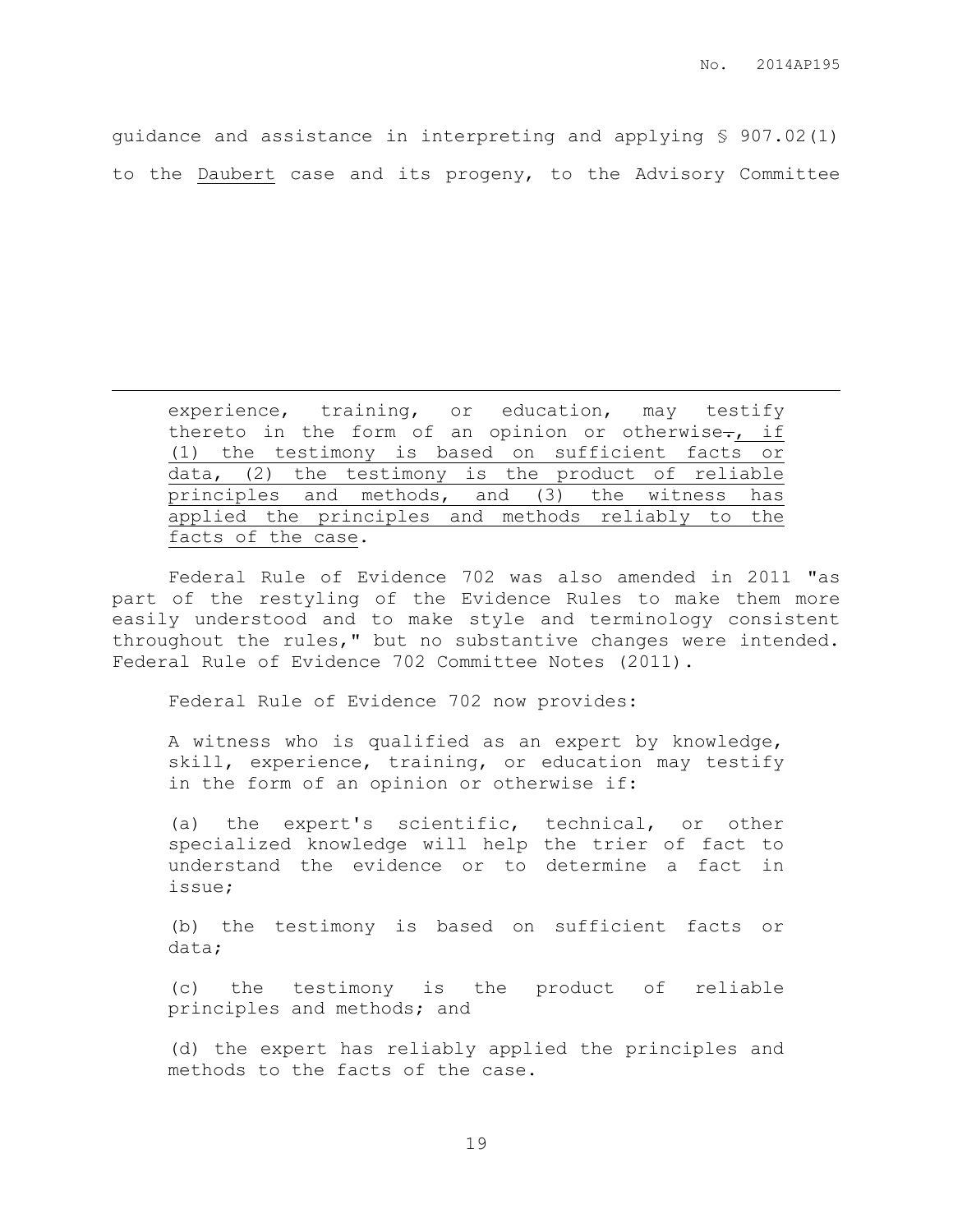Notes to Federal Rule of Evidence  $702<sub>1</sub>^{13}$  and to federal and state cases interpreting the text of Rule 702 or an analogous state law. The federal or state interpretations, however, are not necessarily dispositive.<sup>14</sup>

¶56 As we have previously noted, the federal reliability standard for the admissibility of expert evidence is explained in Daubert. After Daubert, the United States Supreme Court decided General Electric Co. v. Joiner, 522 U.S. 136 (1997), and Kumho Tire Co., Ltd. v. Carmichael, 526 U.S. 137 (1999). This trilogy of cases delineated the contours of the reliability standard.

¶57 In Daubert——a products liability case——the Court rejected Frye's general acceptance test and concluded that Federal Rule of Evidence 702 contemplates that trial courts have a gatekeeping obligation. This gatekeeping obligation

 $\overline{a}$ 

<sup>&</sup>lt;sup>13</sup> Under the Rules Enabling Act, 28 U.S.C.  $\frac{1}{3}$  2072, the United States Supreme Court is authorized to promulgate rules of practice and procedure for the federal courts. This authority is exercised by the Judicial Conference of the United States. The Conference promulgates and changes rules of practice and procedure in the federal courts subject to oversight by the Court. For the Federal Rules of Evidence, the Judicial Conference is aided in its rule-making powers by the Evidence Advisory Committee; the members of and reporter to this Committee are appointed by the Chief Justice of the United States Supreme Court. Paul R. Rice and Neals-Erik William Delker, Federal Rules of Evidence Advisory Committee: A Short History of Too Little Consequence, 191 F.R.D. 678, 679 (2000).

 $14$  State v. Poly-America, Inc., 164 Wis. 2d 238, 246, 474 N.W.2d 770 (1991) ("When a state statute is modeled after a federal rule, we look to the federal interpretation of that rule for guidance and assistance.").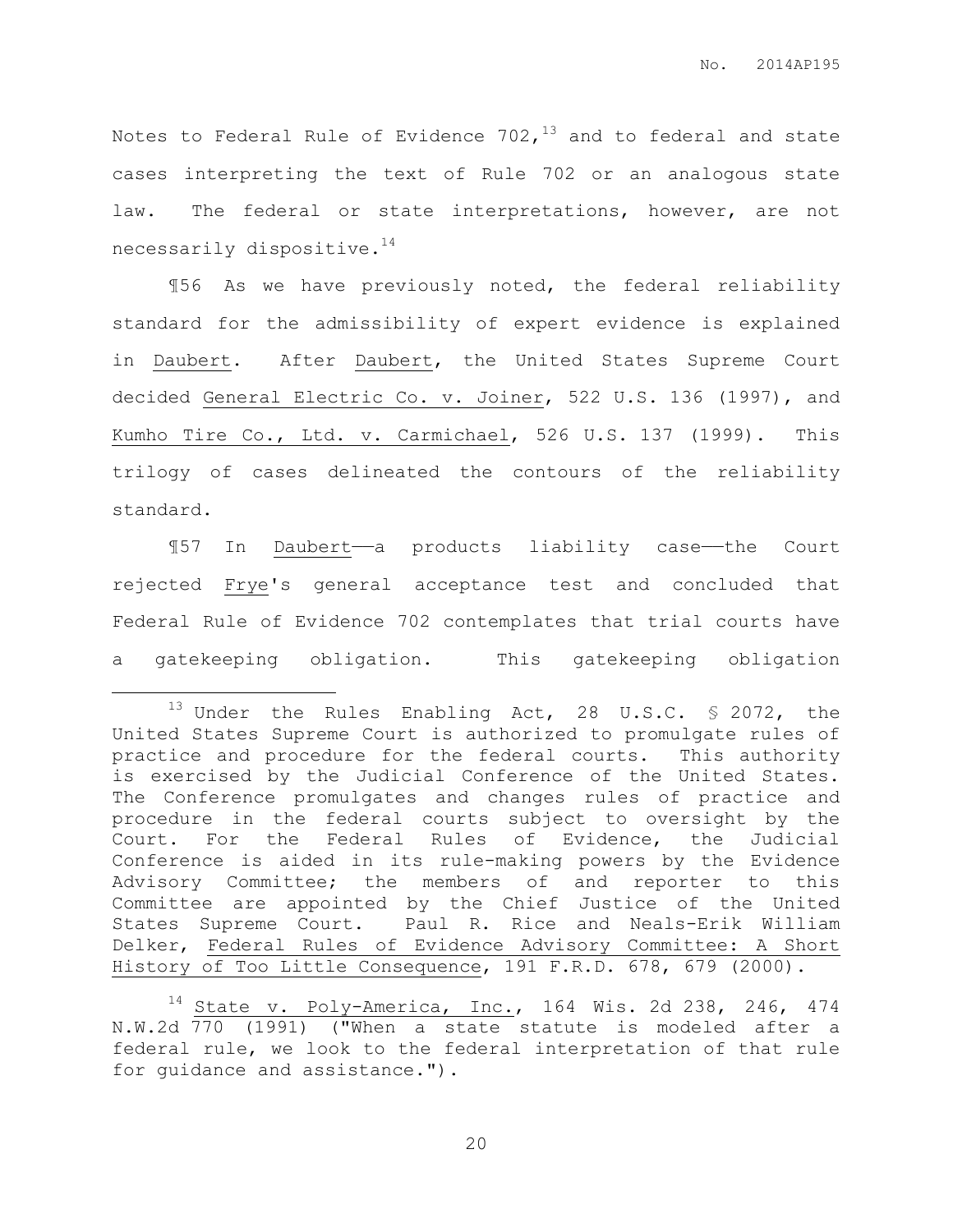"assign[s] to the trial court the task of ensuring that a scientific expert is qualified" and that his or her "testimony both rests on a reliable foundation and is relevant to the task at hand." Daubert, 509 U.S. at 597.

¶58 In the instant case, the parties challenge the reliability of Dr. Wener's expert medical testimony.<sup>15</sup> We therefore focus our discussion on the reliability prong of Wis. Stat. § 907.02(1), specifically the reliability of the methods used by Dr. Wener. $^{16}$  The trial court must be satisfied that the testimony is reliable by a preponderance of the evidence. Daubert, 509 U.S. at 593; Wis. Stat. § 901.04.

 $\overline{a}$ 

For example, when a law enforcement agent testifies regarding the use of code words in a drug transaction, the principle used by the agent is that participants in such transactions regularly use code words to conceal the nature of their activities. The method used by the agent is the application of extensive experience to analyze the meaning of the conversations. So long as the principles and methods are reliable and applied reliably to the facts of the case, this type of testimony should be admitted.

Several cases tend to collapse principles and methods into a singular "reliability" analysis.

<sup>&</sup>lt;sup>15</sup> The parties do not dispute that Dr. Wener was qualified as an expert and that his opinion was relevant in the instant case.

 $16$  Wisconsin Stat. § 907.02(1) states that testimony must be based on "reliable principles and methods." Only Dr. Wener's "method" is challenged in the instant case. For an illustration of the difference between principles and methods, the Federal Rule of Evidence 702 Advisory Committee Note (2000) gives the following illustration: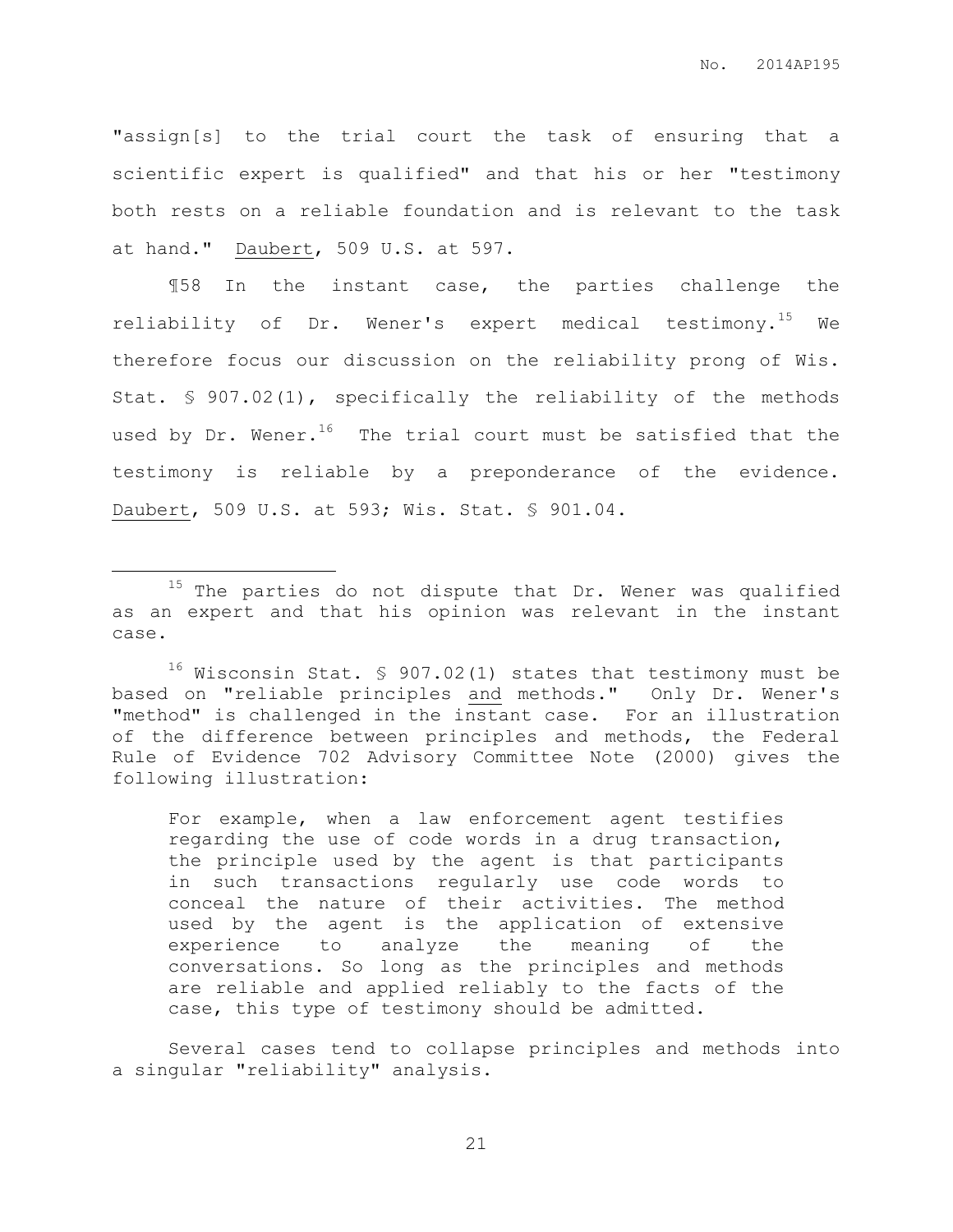¶59 Daubert makes the trial court a gatekeeper, not a fact finder. When credible, qualified experts disagree, a litigant is entitled to have the jury, not the trial court, decide which expert to believe. Dorn v. Burlington N. Santa Fe R.R. Co., 397 F.3d 1183, 1196 (9th Cir. 2005).<sup>17</sup>

¶60 Although the Daubert Court focused its discussion on scientific testimony, the Supreme Court later clarified that Daubert's inquiry applies not just to scientific evidence, but to all expert opinions, "whether the testimony reflects scientific, technical, or other specialized knowledge." Kumho Tire, 526 U.S. at 149.

¶61 The reliability standard "entails a preliminary assessment of whether the reasoning or methodology is scientifically valid." Daubert, 509 U.S. at 592-93. Reliability depends "solely on principles and methodology, not

 $\overline{a}$ 

<sup>&</sup>lt;sup>17</sup> "Experts often disagree. A trial court's determination that the proffered testimony of one expert witness is reliable and helpful does not necessarily mean that the contradictory testimony of another witness, concerning the same subject matter by using a different methodology, is not also reliable and helpful." 4 Jack B. Weinstein, Weinstein's Federal Evidence § 702.05[3] (2d ed. 2011), citing Federal Rule of Evidence 702 Committee Note (2000).

<sup>&</sup>quot;Since its inception, the courts have sought to apply Rule 702 in a manner that preserves the jury's traditional power to weigh evidence and determine witness credibility." 29 Charles Alan Wright & Victor Gold, Federal Practice and Procedure: Evidence, § 6268.2 (2d ed. 2016), citing DiCarlo v. Keller Ladders, Inc., 211 F.3d 465, 468 (8th Cir. 2000).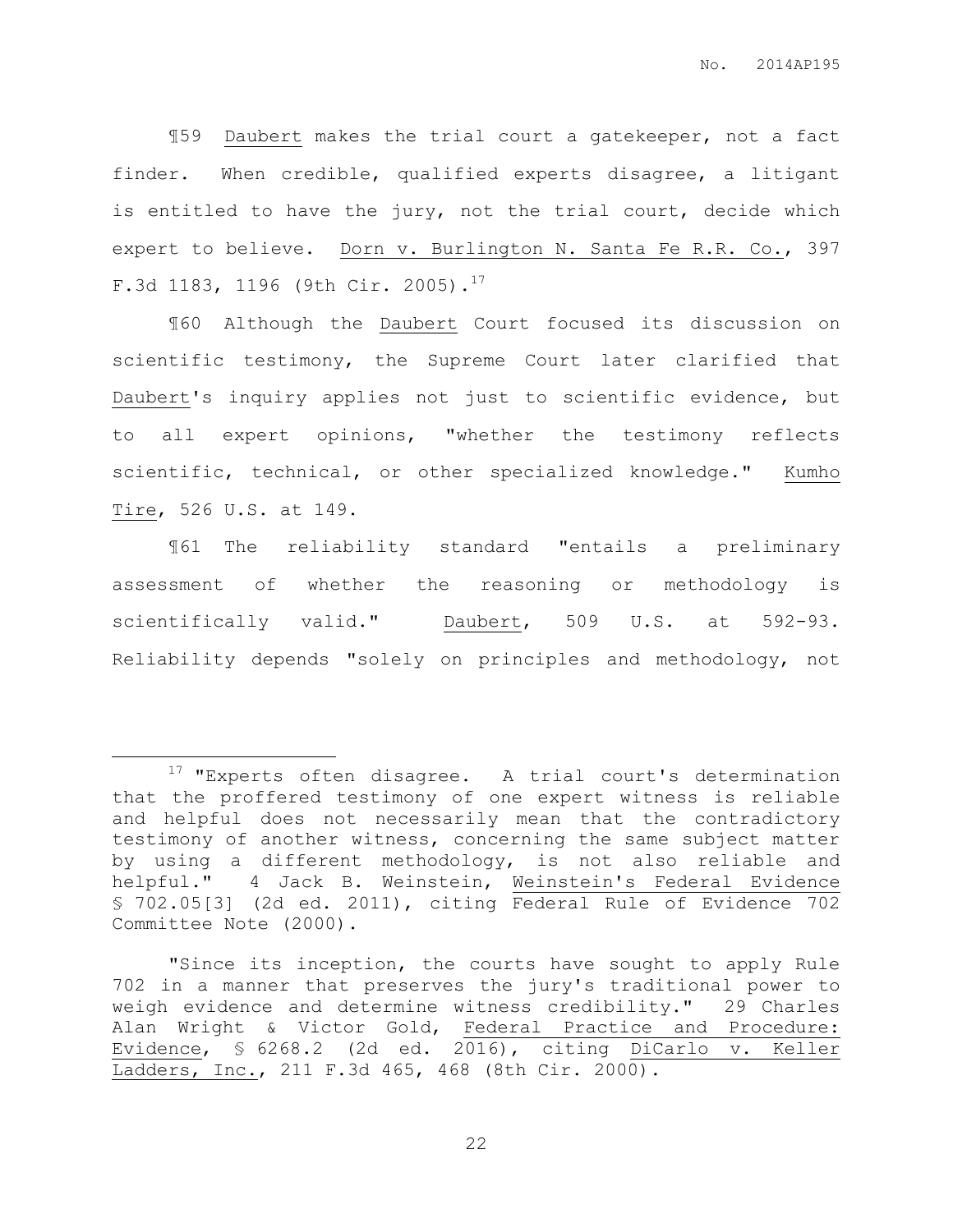on the conclusions that they generate." Daubert, 509 U.S. at 595.

¶62 To guide the reliability analysis, the Daubert court provided a nonexhaustive<sup>18</sup> list of factors that make scientific evidence sufficiently reliable for admission: "(1) whether the methodology can and has been tested; (2) whether the technique has been subjected to peer review and publication; (3) the known or potential rate of error of the methodology; and (4) whether the technique has been generally accepted in the scientific community." Heller v. Shaw Indus., Inc., 167 F.3d 146, 152 (3d Cir. 1999), citing Daubert, 509 U.S. at 592-93.

¶63 The Federal Rules Advisory Committee added five factors to those stated in Daubert to guide decisions about reliability:

(1) Whether experts are "proposing to testify about matters growing naturally and directly out of research they have conducted independent of the litigation, or whether they have developed their opinions expressly for purposes of testifying. Daubert v. Merrell Dow Pharmaceuticals, Inc., 43 F.3d 1311, 1317 (9th Cir. 1995).

(2) Whether the expert has unjustifiably extrapolated from an accepted premise to an unfounded conclusion. See General Elec. Co. v. Joiner, 522 U.S. 136, 146 (1997) (noting that in some cases a trial court "may conclude that there is simply too great an analytical gap between the data and the opinion proffered").

 $\overline{a}$ 

 $18$  "Many factors will bear on the inquiry, and we do not presume to set out a definitive checklist or test." Daubert, 509 U.S. at 593.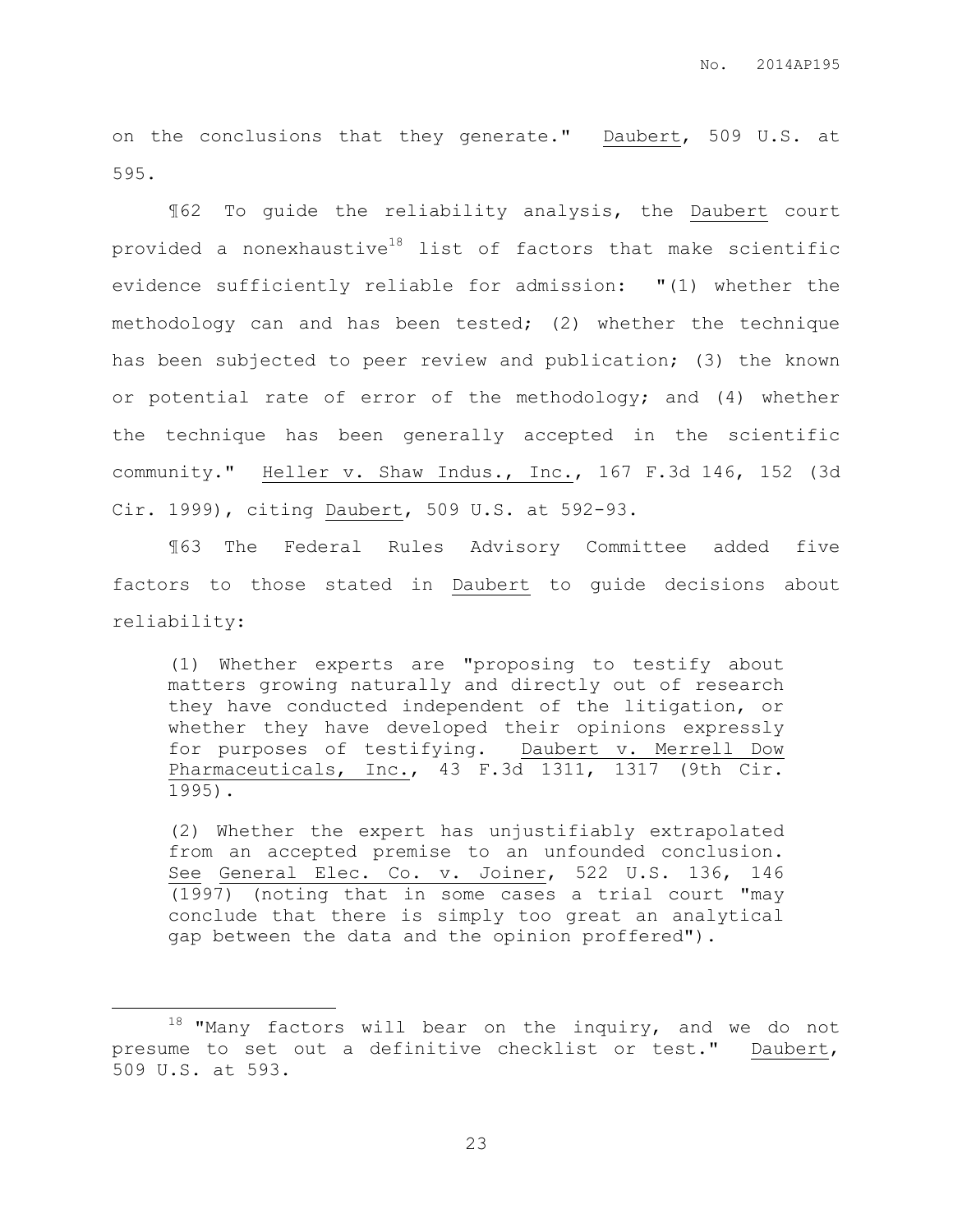(3) Whether the expert has adequately accounted for obvious alternative explanations. See Claar v. Burlington N.R.R., 29 F.3d 499 (9th Cir. 1994) (testimony excluded where the expert failed to consider other obvious causes for the plaintiff's condition). Compare Ambrosini v. Labarraque, 101 F.3d 129 (D.C. Cir. 1996) (the possibility of some uneliminated causes presents a question of weight, so long as the most obvious causes have been considered and reasonably ruled out by the expert).

(4) Whether the expert "is being as careful as he would be in his regular professional work outside his paid litigation consulting." Sheehan v. Daily Racing Form, Inc., 104 F.3d 940, 942 (7th Cir. 1997). See Kumho Tire Co. v. Carmichael, 119 S. Ct. 1167, 1176 (1999) (Daubert requires the trial court to assure itself that the expert "employs in the courtroom the same level of intellectual rigor that characterizes the practice of an expert in the relevant field").

(5) Whether the field of expertise claimed by the expert is known to reach reliable results for the type of opinion the expert would give. See Kumho Tire Co. v. Carmichael, 119 S. Ct. 1167, 1175 (1999) (Daubert's general acceptance factor does not "help show that an expert's testimony is reliable where the discipline itself lacks reliability, as for example, do theories grounded in any so-called generally accepted principles of astrology or necromancy."); Moore v. Ashland Chemical, Inc., 151 F.3d 269 (5th Cir. 1998) (en banc) (clinical doctor was properly precluded from testifying to the toxicological cause of the plaintiff's respiratory problem, where the opinion was not sufficiently grounded in scientific methodology); Sterling v. Velsicol Chem. Corp., 855 F.2d 1188 (6th Cir. 1988) (rejecting testimony based on "clinical ecology" as unfounded and unreliable)."<sup>19</sup>

¶64 Considering the broad range of cases in which expert evidence arises, courts have not been constrained by the listed

 $\overline{a}$ 

<sup>19</sup> See commentary following the 2000 amendment to Federal Rule of Evidence 702. See also Blinka, supra note [5,](#page-4-0) at 19.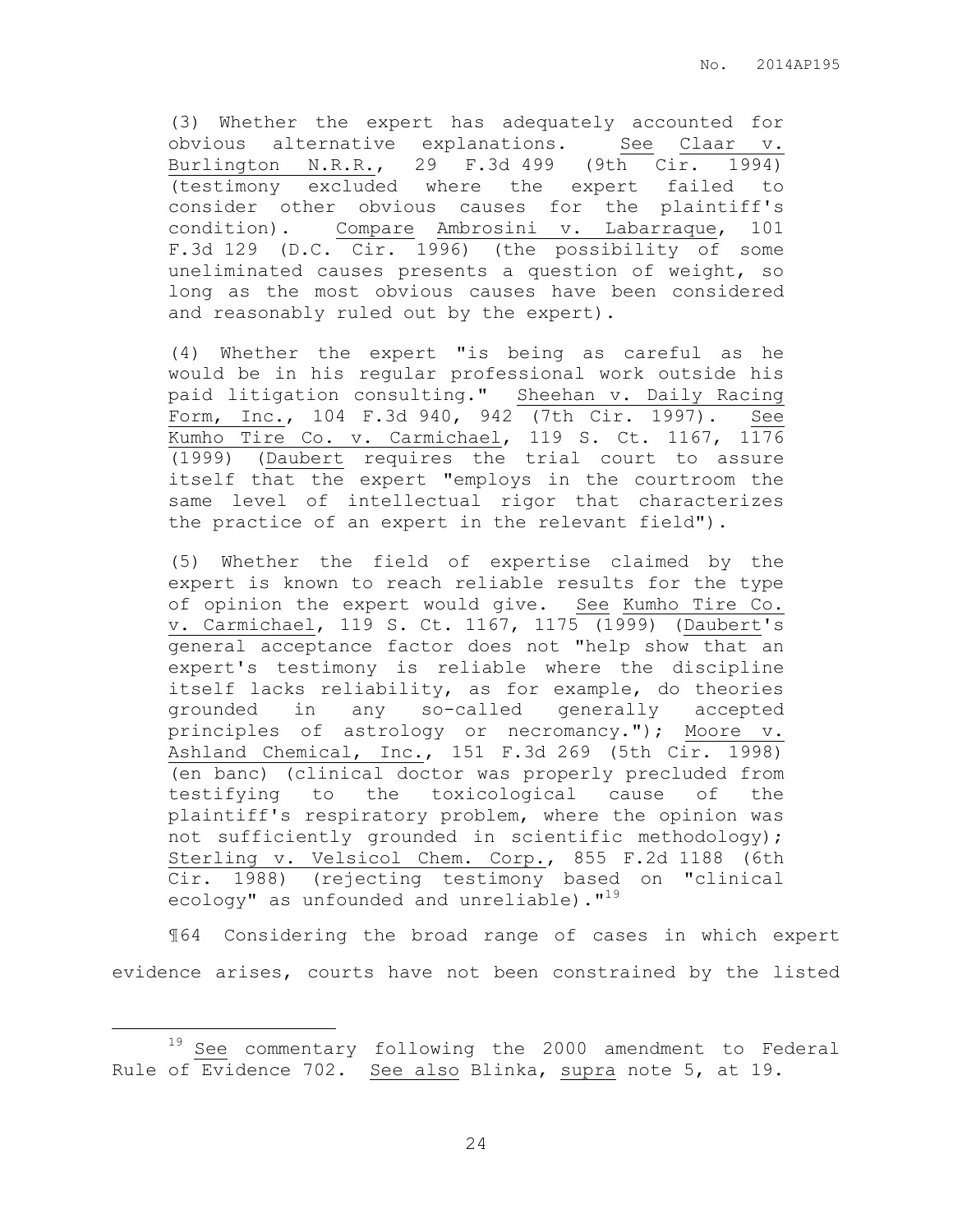factors. How courts apply these factors necessarily varies case by case, expert by expert. "Too much depends upon the particular circumstances of the particular case at issue" to impose hard and fast rules. Kumho Tire, 526 U.S. at 150. A trial court conducts its reliability analysis with wide latitude.<sup>20</sup> Kumho Tire emphasized that the application of the Daubert factors is a flexible inquiry: "[T]he law grants a district court the same broad latitude when it decides how to determine reliability as it enjoys in respect to its ultimate reliability determination." Kumho Tire, 526 U.S. at 142.

¶65 Thus, the trial court may consider some, all, or none of the factors listed to determine whether the expert evidence is reliable. Federal Rule of Evidence 702 Advisory Committee's Note (2000).

¶66 Because the instant case involves expert medical testimony based on a witness's personal experiences, we discuss the reliability of expert medical opinion based on the expert's personal experiences.

 $\overline{a}$ 

 $20$  "[W]e conclude that the trial judge must have considerable leeway in deciding in a particular case how to go about determining whether particular expert testimony is reliable. That is to say, a trial court should consider the specific factors identified in Daubert where they are reasonable measures of the reliability of expert testimony." Kumho Tire Co., Ltd. v. Carmichael, 526 U.S. 137, 152 (1999) (emphasis added). "[W]hether Daubert's specific factors are, or are not, reasonable measures of reliability in a particular case is a matter that the law grants the trial judge broad latitude to determine." Kumho Tire, 526 U.S. at 153.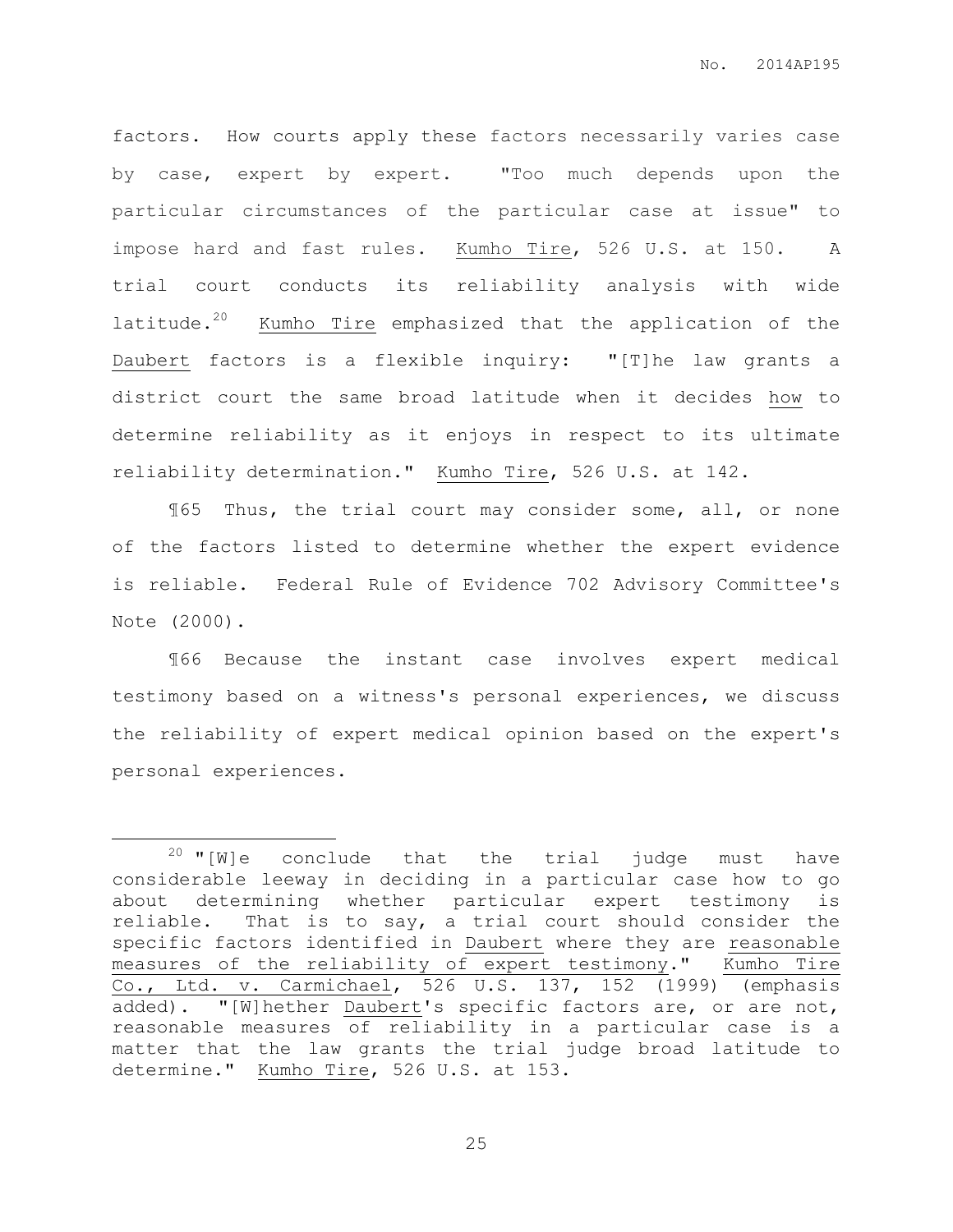¶67 Daubert affirms that experience-based expert evidence may pass muster as a method under the reliability requirement. Though the Daubert Court stated that "[p]roposed testimony must be supported by appropriate validation-i.e., 'good grounds,' based on what is known," the Court also stated that the very structure of the rules of evidence suggest that experience can be "good grounds." Daubert, 509 U.S. at 590.

¶68 Daubert's reference to the structure of the rules of evidence was a reference to the evidentiary rule that all witnesses except experts generally must have firsthand knowledge of the events to which they testify.<sup>21</sup> The Daubert court inferred that this "relaxation of the usual requirement of firsthand knowledge . . . is premised on an assumption that the expert's opinion will have a reliable basis in the knowledge and experience of this discipline." Daubert, 509 U.S. at 592.

¶69 Likewise, the Kumho Tire Court explicitly recognized that in some cases, "the relevant reliability concerns will focus upon personal knowledge or experience." Kumho Tire, 526 U.S. at 150.

¶70 In Kumho Tire, the United States Supreme Court specifically addressed the application of the Daubert reliability analysis to experience-based, non-scientific expert testimony. The Court required a witness relying on experience

 $\overline{a}$ 

 $21$  Compare Federal Rule of Evidence 701 (firsthand knowledge requirement for witnesses) with Federal Rule of Evidence 703 (no firsthand knowledge requirement for experts).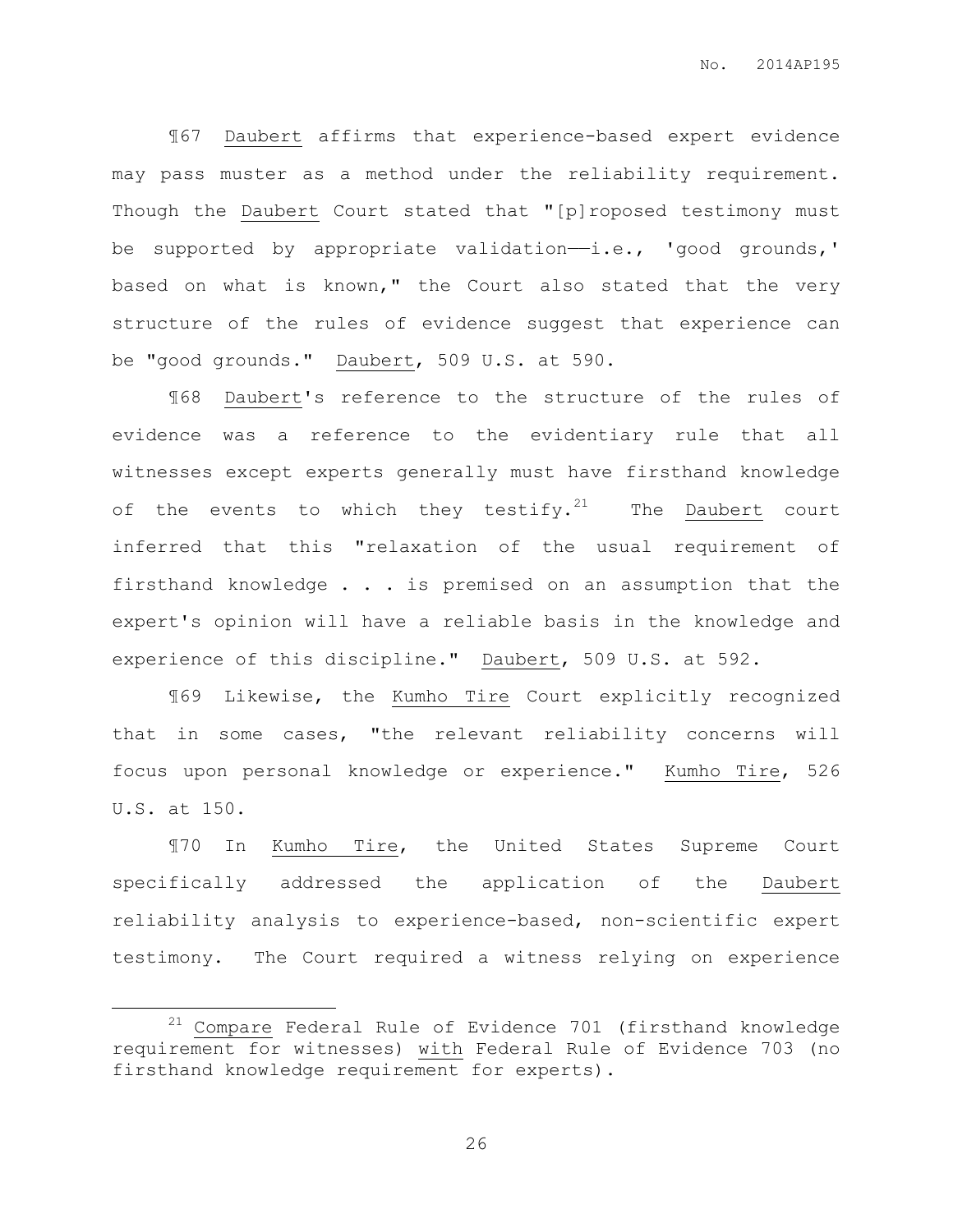to offer some articulated rationale supporting his or her opinion. This Kumho Tire requirement is not "impossibly demanding."<sup>22</sup>

¶71 The Kumho Tire Court recognized that "there are many different kinds of experts, and many different kinds of expertise," Kumho Tire, 526 U.S. at 150, so the factors set forth in Daubert and Kumho Tire "may or may not be pertinent in assessing reliability, depending on the nature of the issue, the expert's particular expertise, and the subject of his testimony." Kumho Tire, 526 U.S. at 150.

¶72 The Kumho Tire Court emphasized that in the case of a non-scientific expert, "the relevant reliability concerns may focus upon personal knowledge or experience." Kumho Tire, 536 U.S. at 150. The point, according to Kumho Tire, is to ensure that an expert, "whether basing testimony upon professional studies or personal experience, employs in the courtroom the same level of intellectual rigor that characterizes the practice of an expert in the relevant field." Kumho Tire, 526 U.S. at 152.<sup>23</sup>

 $\overline{a}$ 

 $22$  Blinka, supra note 5, at 61

 $23$  See also Rosen v. Ciba-Geigy Corp., 78 F.3d 316, 318 (7th Cir. 1996) (The purpose of the rule announced in Daubert "was to make sure that when scientists testify in court they adhere to the same standards of intellectual rigor that are demanded in their professional work.").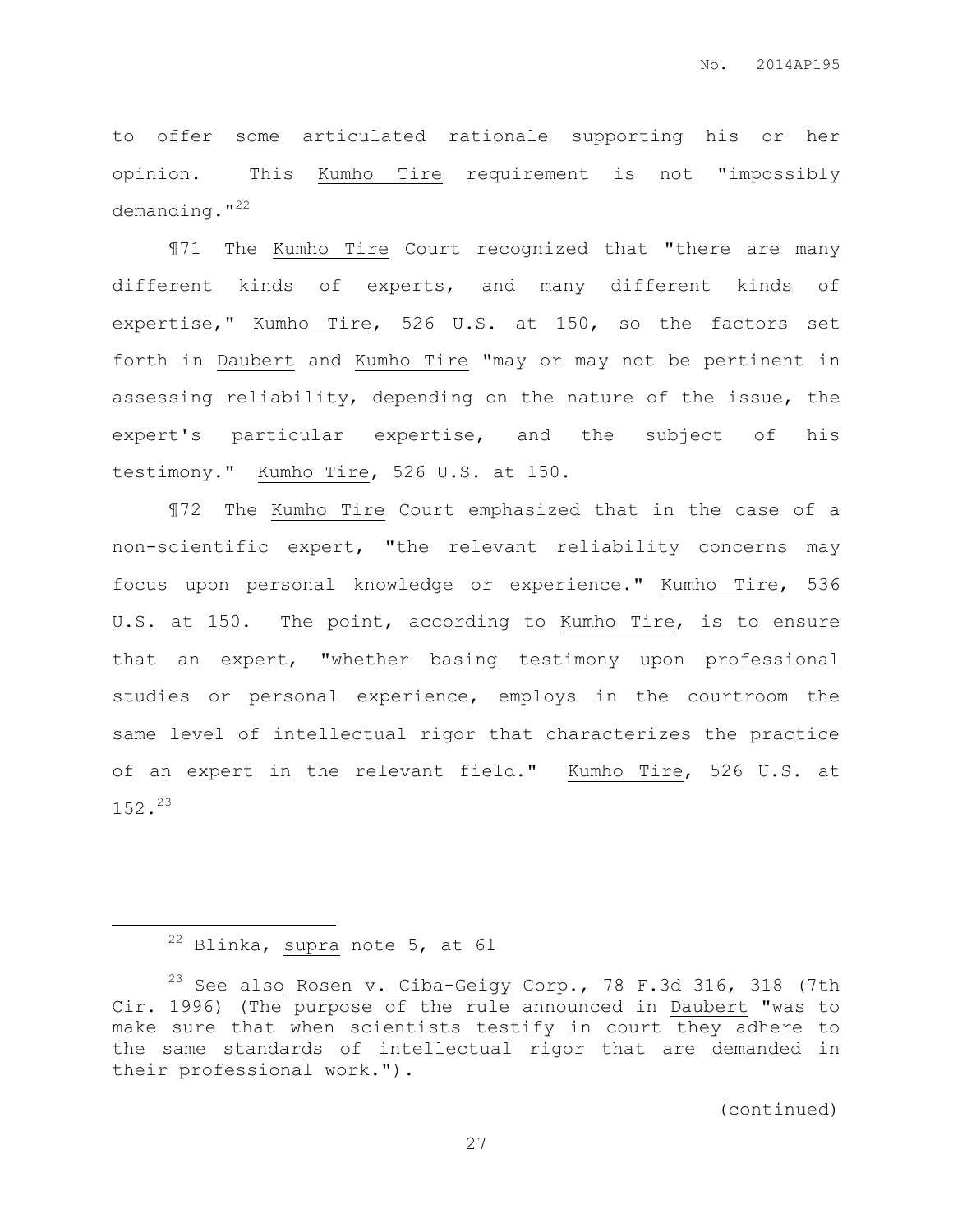¶73 The Federal Advisory Committee Note to the 2000 Amendment to Rule 702 also recognizes that expert evidence based on personal experiences can meet the reliability test and offers the following general guidance for evaluating experience-based testimony:

If the witness is relying solely or primarily on experience, then the witness must explain how that experience leads to the conclusion reached, why that experience is a sufficient basis for the opinion, and how that experience is reliably applied to the facts.  $24$ 

¶74 The trial court's gatekeeping function in regard to experience-based testimony, however, "requires more than simply 'taking the expert's word for it.'"<sup>25</sup>

¶75 An expert cannot establish that a fact is generally accepted merely by saying so.<sup>26</sup> Trial courts do not have "to admit opinion evidence that is connected to existing data only by the ipse dixit of the expert." Such an application is

"Kumho at least made it clear that, in addition to gauging reliability in light of factors specific to the area of expertise involved, a trial court also may consider whether the expert's testimony holds together based on logic and common sense." 29 Wright & Gold, supra note 17, § 6267.

 $\overline{a}$ 

<sup>24</sup> Federal Rule of Evidence 702 Advisory Committee Note (2000).

<sup>25</sup> Federal Rule of Evidence 702 Advisory Committee Note (2000).

<sup>26</sup> "A supremely qualified expert cannot waltz into the courtroom and render opinions unless those opinions are based upon some recognized scientific method and are reliable and relevant under the test set forth by the Supreme Court in Daubert." Clark v. Takata Corp., 192 F.3d 750, 759 n.5 (7th Cir. 1999).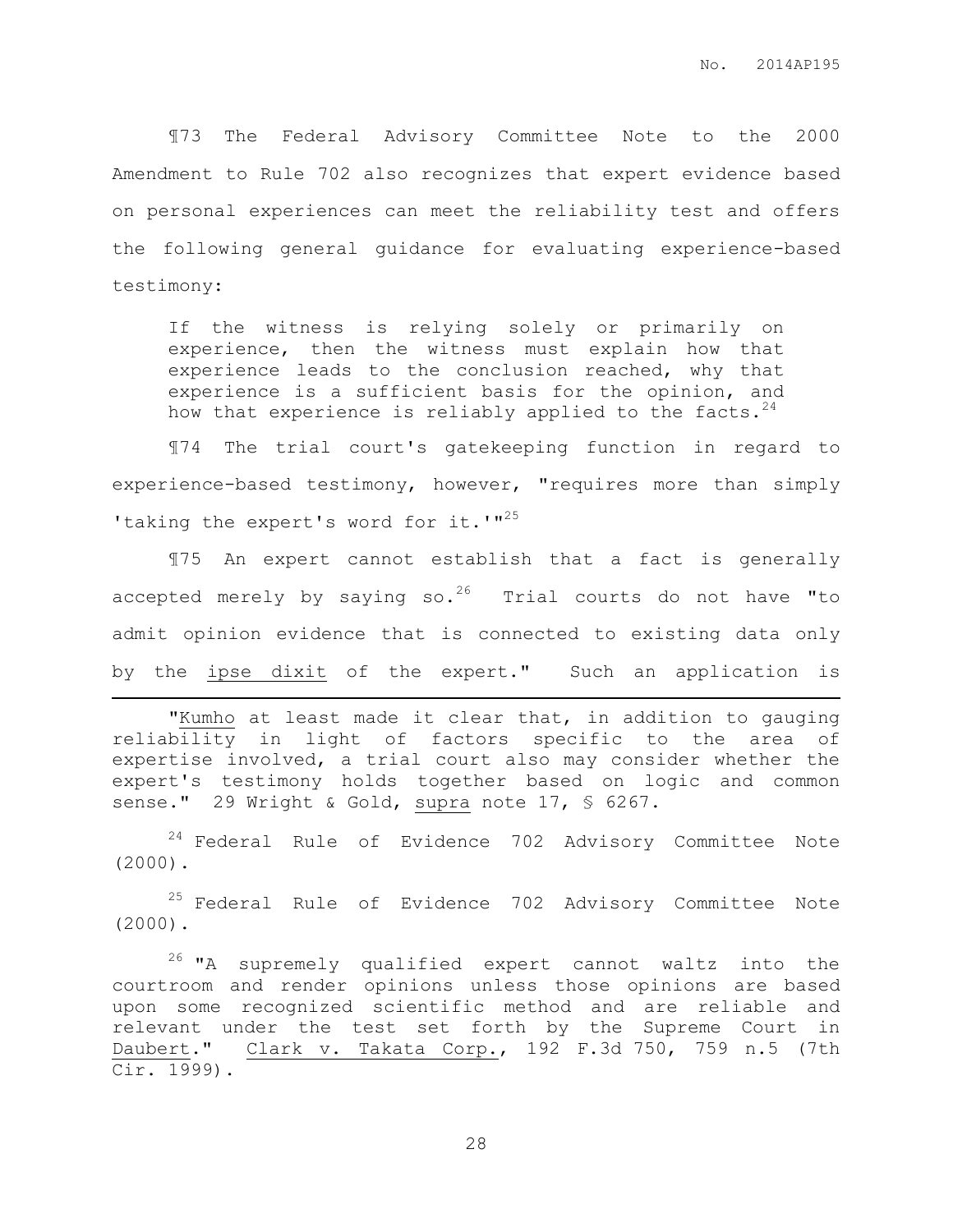unreliable because "there is simply too great an analytical gap between the data and the opinion offered." Gen. Elec. Co. v. Joiner, 522 U.S. 136, 146 (1997).

¶76 Thus, for example, a federal district court excluded proffered expert testimony because the witness's experience was not extensive enough to indicate reliability for testimony based on personal experience. The expert's "sample size" (himself alone) was too small:

Essentially, his proposed testimony boils down to the conclusion that because he has been able to perform police work successfully despite his monocular vision, then the Plaintiff will likewise be successful. This is a leap of faith that the Court is unwilling to make, as there is nothing inherent about [the witness's] own personal experience as a monocular visioned person which logically or scientifically leads to a supportable conclusion that other persons with monocular vision necessarily, or even probably, would have the same abilities that he has.

Trevino v. City of Rock Island Police Dep't, 91 F. Supp. 2d 1204, 1207 (C.D. Ill. 2000).<sup>27</sup>

¶77 Case law demonstrates, nonetheless, that courts frequently admit experience-based testimony, especially when

 $\overline{a}$ 

 $27$  Even when expert testimony relies on adequate principles, trial courts may still exclude the testimony when the methodology used to reach a conclusion based on those principles is unsupported. McGovern ex rel. McGovern v. Brigham & Women's Hosp., 584 F. Supp. 2d 418, 425-26 (D. Mass. 2008) (excluding expert's "opinion [that was] was connected to existing data about the risk of stroke after vacuum extraction only by his own ipse dixit."). The reliability standard requires an explanation of how the methodology used by the expert is derived from the witness's experience and led to the conclusion reached. McGovern, 384 F. Supp. 2d at 426.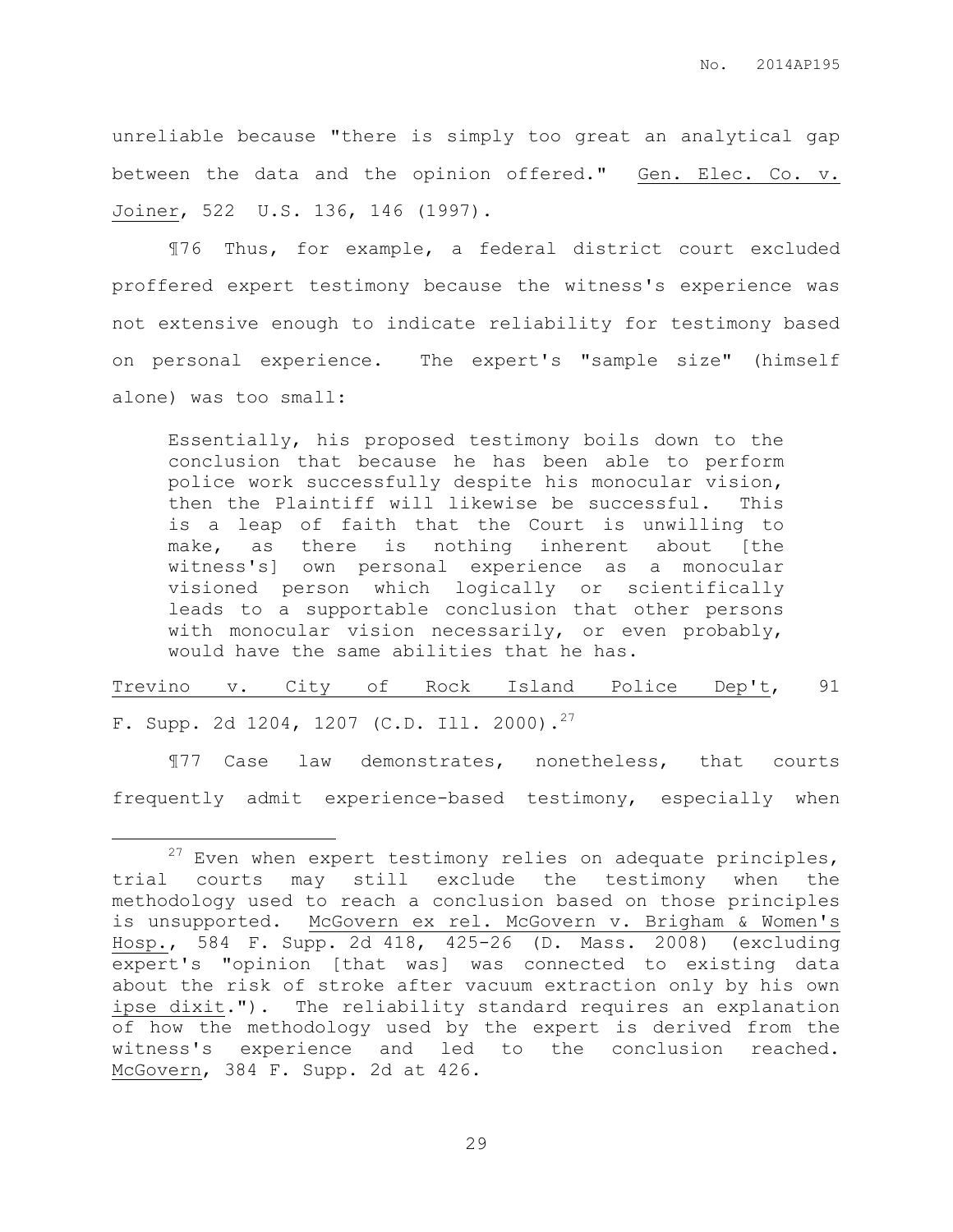expert medical evidence is offered. Expert medical opinion based on experience alone, "or experience in conjunction with other knowledge, skill, training or education" may constitute a reliable basis.<sup>28</sup> "In certain fields, experience is the predominant, if not sole, basis for a great deal of reliable expert testimony."<sup>29</sup>

¶78 Medicine is an example of such a field because medicine "is based on specialized as distinguished from scientific knowledge."<sup>30</sup> When evaluating specialized or technical expert opinion testimony, "the relevant reliability concerns may focus upon personal knowledge or experience." Kumho Tire, 526 U.S. at 150.

¶79 The classic medical school texts explain that medicine is scientific but not entirely a science. $31$  "Medicine is not a science but a learned profession, deeply rooted in a number of sciences and charged with the obligation to apply them for man's benefit."<sup>32</sup> Much of medical decision-making relies on judgment

 $28$  Blinka, supra note 5, at 60 (quoting Federal Rule of Evidence 702 Advisory Committee Note (2000)).

 $\overline{a}$ 

<sup>29</sup> Federal Rule of Evidence 702 Advisory Committee Note (2000).

 $30$  Sullivan v. U.S. Dep't of the Navy, 365 F.3d 827, 834 (9th Cir. 2004).

 $31$  Primiano v. Cook, 598 F.3d 558, 565 (9th Cir. 2010).

<sup>32</sup> Primiano v. Cook, 598 F.3d at 565 (quoting the "classic medical school text" Cecil Textbook of Medicine 1 (James B. Wyngaarden & Lloyd H. Smith Jr. eds., 17th ed. 1985)).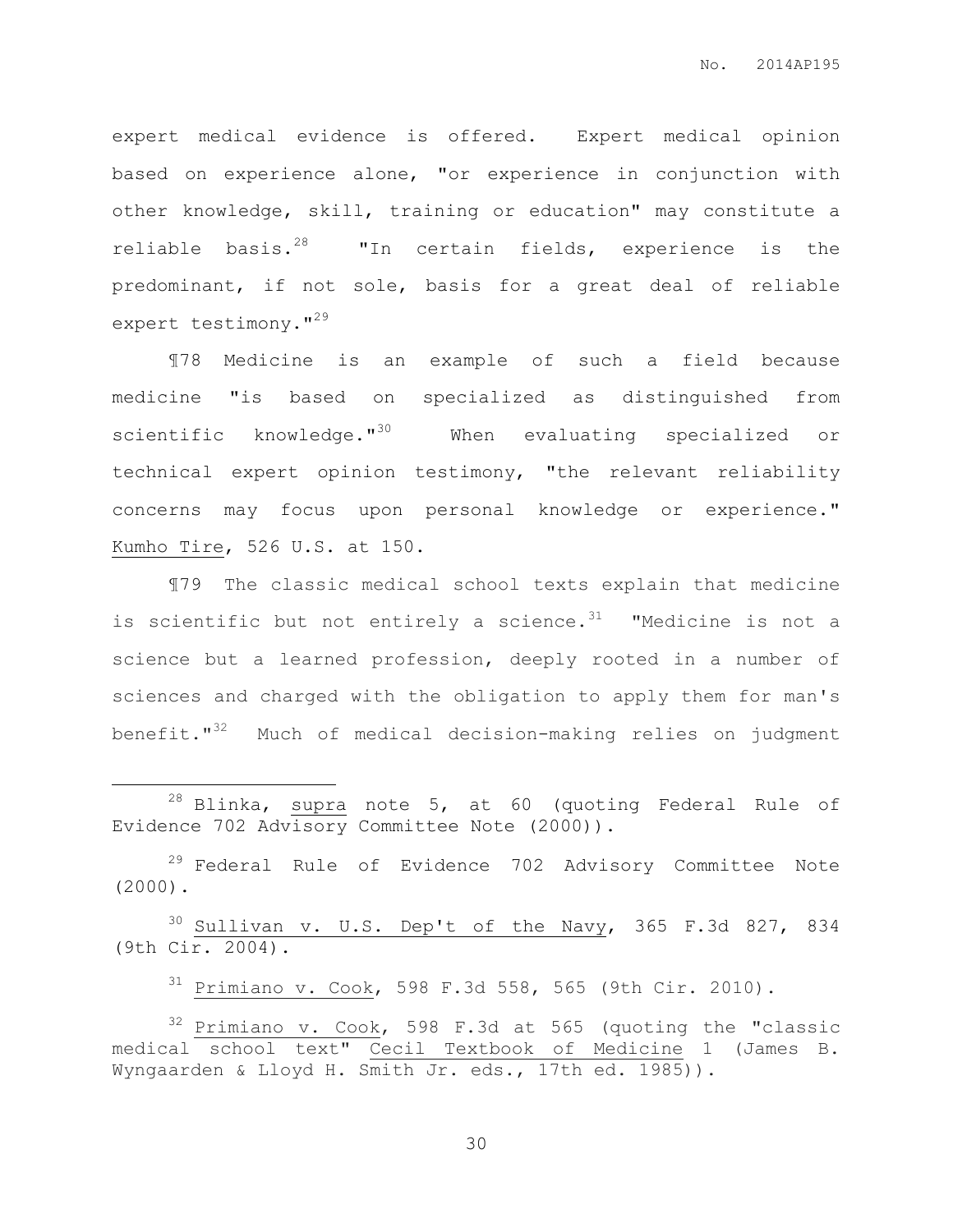and is difficult to quantify or even to assess qualitatively. In medicine, "knowledge is often uncertain," "[t]he human body is complex," and "etiology is often uncertain."<sup>33</sup> Furthermore, practical and ethical concerns prevent "studies calculated to establish statistical proof."<sup>34</sup> Physicians must use their knowledge and experience as a basis for weighing known factors along with "inevitable uncertainties" to "mak[e] a sound judgment."<sup>35</sup>

¶80 That Daubert lends its analysis more favorably to more objective sciences does not bar the testimony of physicians applying their experience and clinical methods.<sup>36</sup> That the knowledge is uncertain "does not preclude the introduction of

<sup>34</sup> Sandoval-Mendoza, 472 F.3d at 655.

 $\overline{a}$ 

<sup>35</sup> Primiano, 598 F.3d at 565 (quoting the "classic medical school text" Harrison's Principles of Internal Medicine 3 (Dennis L. Kasper et al. eds., 16th ed. 2005)).

 $36$  See, e.g., 29 Wright & Gold, supra note 17, § 6269.8 (medical expert "opinion[s] also may be based on extensive personal observations, professional experience, education, and training even where the medical expert has not conducted an epidemiological study and even where the expert's opinion is not generally accepted and is unsupported by peer review"); Sandoval-Mendoza, 472 F.3d at 656 (a well qualified physician with sufficient expertise could reliably testify about defendant's brain tumor to establish an entrapment defense); Primiano, 598 F.3d at 568 (abuse of discretion to exclude doctor's testimony in products liability case based on his experiences alone, but noting that medical literature had not addressed a similar situation).

<sup>33</sup> United States v. Sandoval-Mendoza, 472 F.3d 645, 655 (9th Cir. 2006).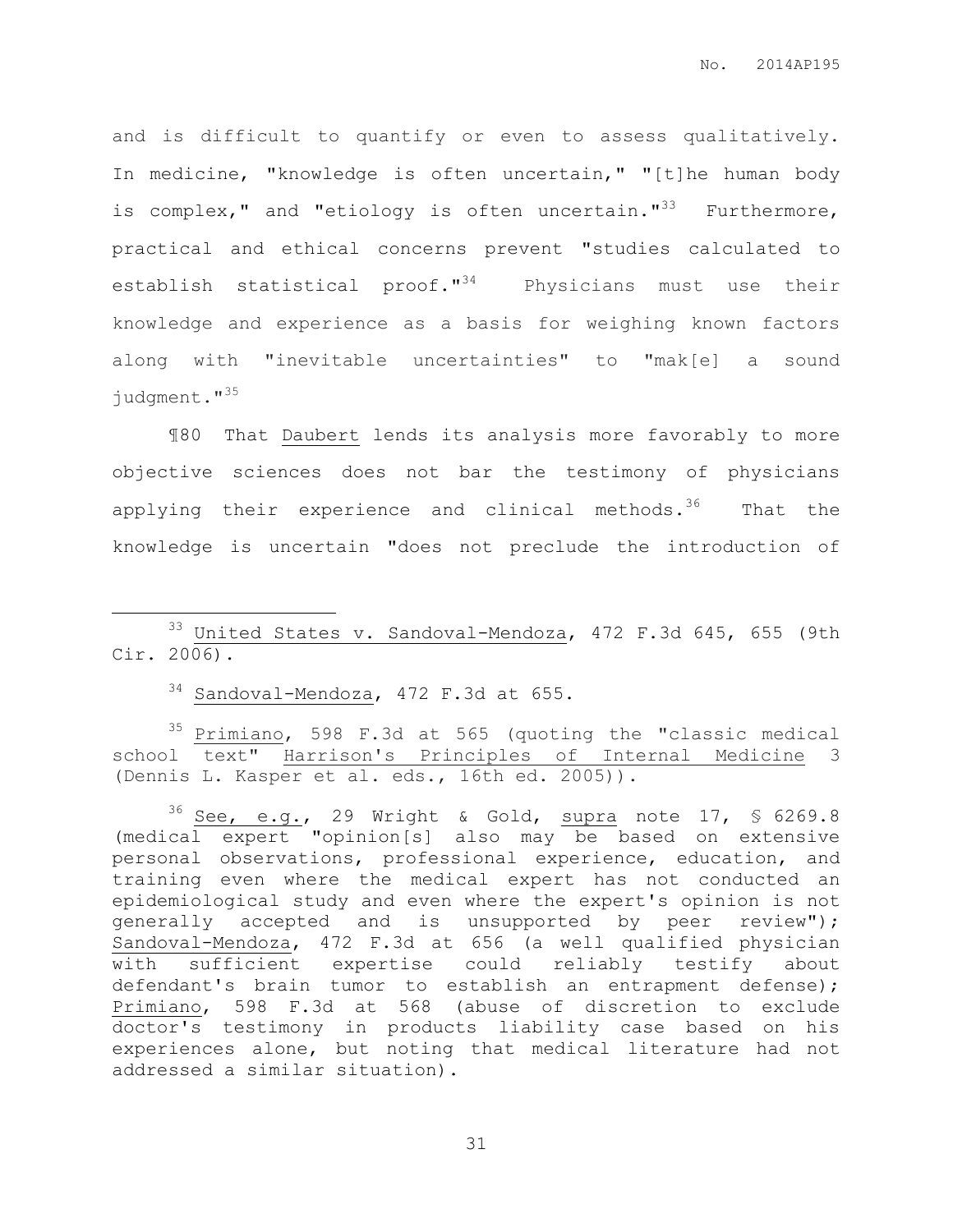No. 2014AP195

medical expert opinion testimony when medical knowledge permits the assertion of a reasonable opinion."<sup>37</sup>

¶81 "A trial court should admit medical expert testimony if physicians would accept it as useful and reliable."<sup>38</sup> In other words, expert medical opinion testimony is reliable if the knowledge underlying it "has a reliable basis in the knowledge and experience of the [relevant] discipline."<sup>39</sup>

¶82 In Schneider ex rel. Estate of Schneider v. Fried, 320 F.3d 396, 406 (3d Cir. 2003), the federal Third Circuit Court of Appeals explained that a physician's "experience render[ed] his testimony reliable [and] demonstrate[d] that his testimony [was] based on 'good grounds.'" In light of his considerable professional experience, the physician's testimony on the standard of care was reliable, even if the content of the literature cited was irrelevant. The federal court of appeals

 $\overline{a}$ 

"In a non-scientific context, the reliability of an expert's methodology often will be a function of accepted practice in the area of expertise in question." 29 Wright & Gold, supra note 17, § 6268.1.

<sup>37</sup> Sandoval-Mendoza, 472 F.3d at 655 (internal quotation marks & quoted source omitted).

<sup>38</sup> Sandoval-Mendoza, 472 F.3d at 655.

 $39$  Sandoval-Mendoza, 472 F.3d at 655 (quoting Kumho Tire, 526 U.S. at 149 (quoting Daubert, 509 U.S. 579, 592)); Zuchowicz v. United States, 140 F.3d 381 (2d Cir. 1998) (district court had discretion to admit opinions of clinical medical experts about cause of plaintiff's disease because they were based on methods reasonably relied on by clinical physicians, even though the drug had not been previously linked to that disease).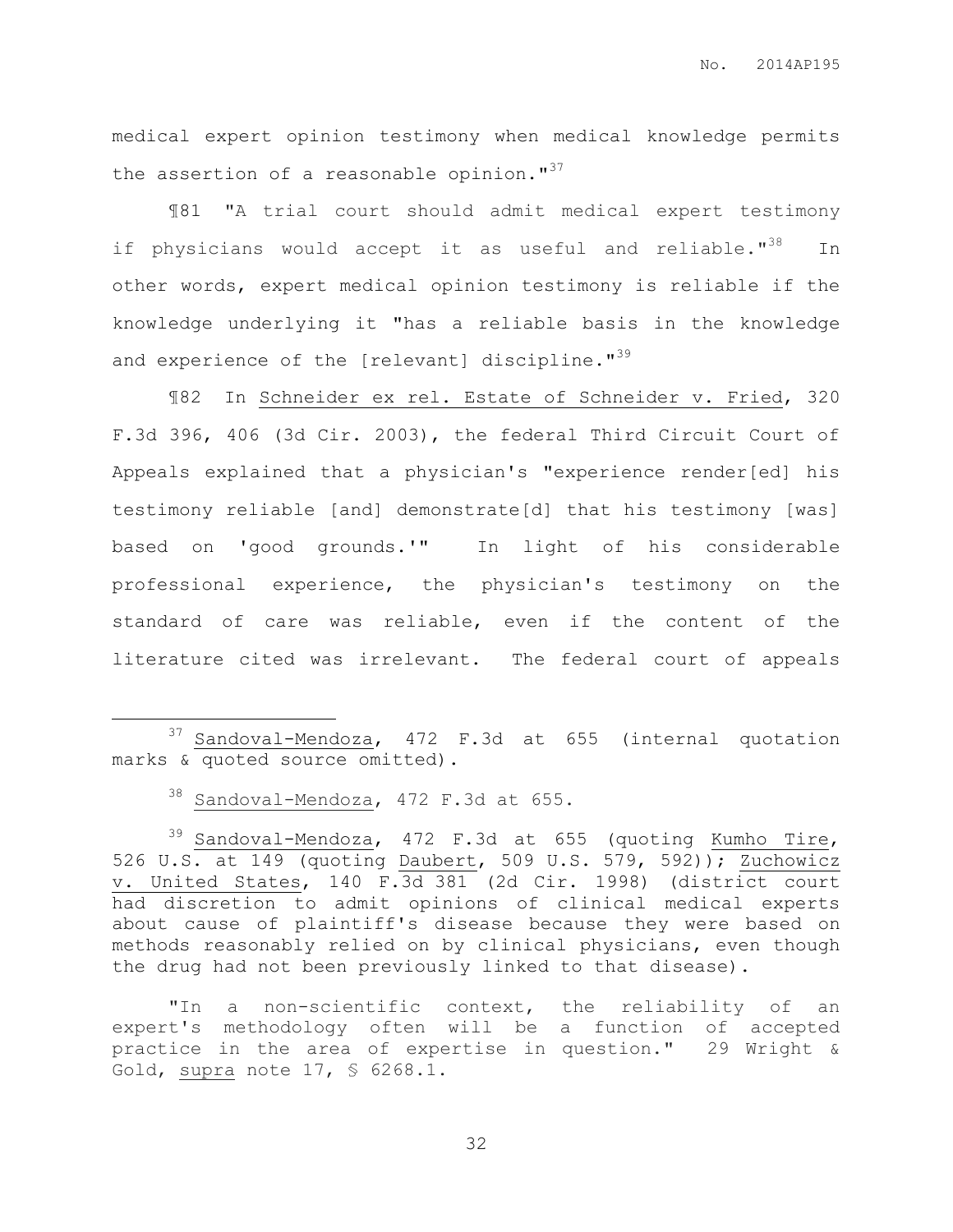concluded that the magistrate judge abused his discretion by excluding the expert testimony. $^{40}$ 

¶83 The Schneider court stated that expert testimony does not have to be subject to peer review to be admitted under Rule 702; the physician's experience renders his or her testimony reliable and demonstrates that the testimony is based on good grounds. $41$  The court recognized, however, that the degree to which the medical expert is qualified implicates the reliability of the testimony. Schneider, 320 F.3d at 406.

¶84 Similarly, the federal Sixth Circuit Court of Appeals held that a district court abused its discretion by excluding a physician's testimony based on extensive, relevant experience when the physician had not cited medical literature supporting

The record establishes that as an invasive cardiologist, who normally diagnoses heart conditions, Dr. Semigran was routinely present during surgical procedures and regularly advised interventional cardiologists during the course of those procedures. Dr. Semigran also testified that he would consult with interventional cardiologists about which drugs should or should not be given to patients undergoing angioplasties.

## Schneider, 320 F.3d at 406.

 $\overline{a}$ 

<sup>41</sup> Daubert, 509 U.S. at 590 ("Proposed testimony must be supported by appropriate validation—i.e., good grounds . . . .").

<sup>40</sup> Schneider ex rel. Estate of Schneider v. Fried, 320 F.3d 396 (3rd Cir. 2003), involved a claim that a decedent received cardiac care that fell below the standard of care. The court provided the following discussion in regard to this expert: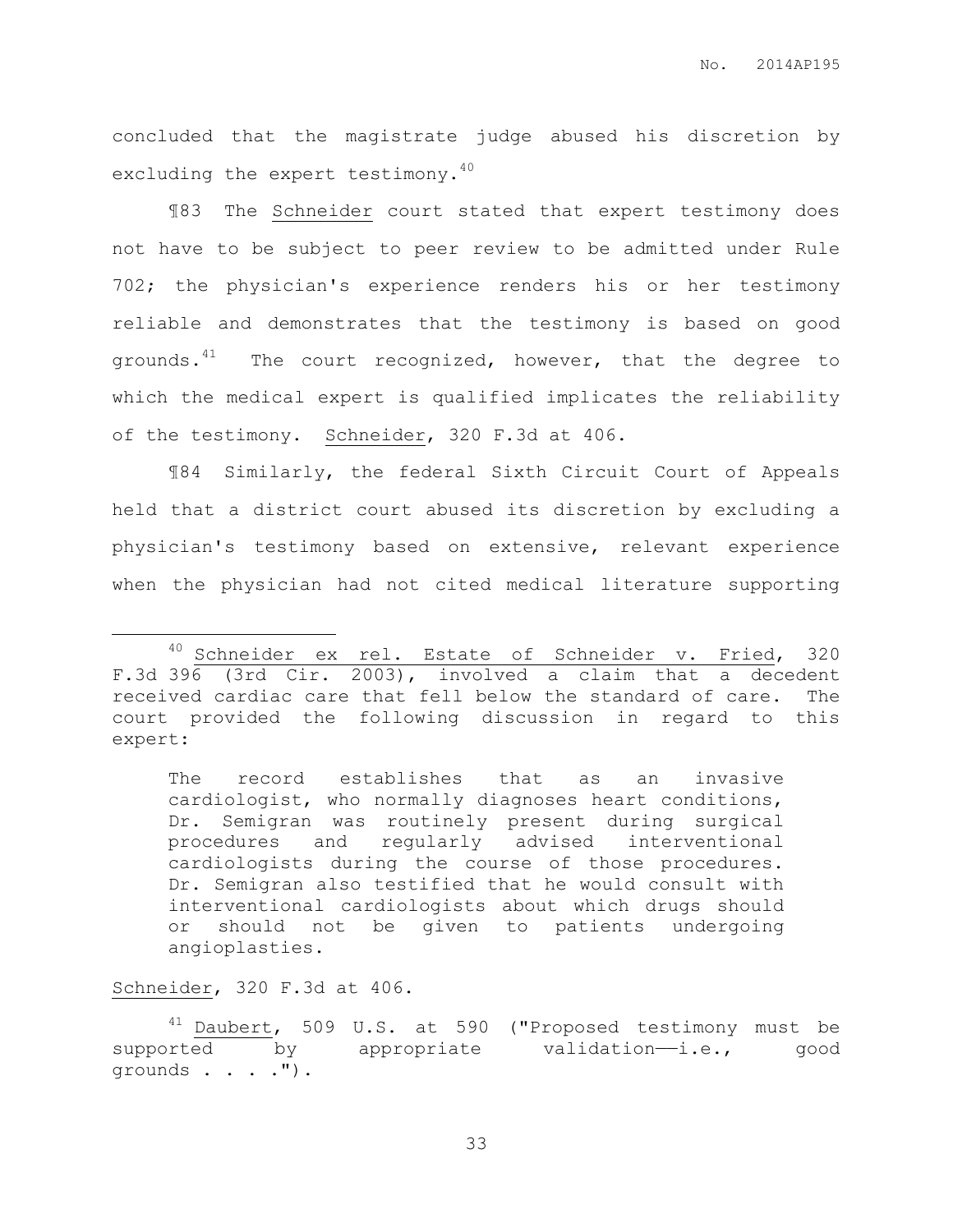his view. Dickenson v. Cardiac & Thoracic Surgery of E. Tenn., 388 F.3d, 976, 980 (6th Cir. 2004). Requiring an expert to demonstrate a familiarity with accepted medical literature or published standards in order for the testimony to be reliable in the sense contemplated by Federal Rule of Evidence 702 is an erroneous statement of the law. Dickenson, 388 F.3d at 980-81 (citing Federal Rule of Evidence 702, Advisory Committee Note expressly contemplating that an expert may testify on the basis of experience).<sup>42</sup>

 $\overline{a}$ 

(continued)

 $42$  Kumho Tire, 526 U.S. 137, 156 ("[N]o one denies that an expert might draw a conclusion from a set of observations based on extensive and specialized experience."); Feliciano-Hill v. Principi, 439 F.3d 18, 24-25 (1st Cir. 2006) (physician's expert testimony met Daubert/Rule 702 standards even though he failed to support his diagnosis with citations to published authorities; physician offered a "routine diagnosis" on patient he had examined, related to common condition well within his expertise); Bonner v. ISP Techs., Inc., 259 F.3d 924, 929 (8th Cir. 2001) ("There is no requirement that a medical expert must always cite published studies on general causation in order to reliably conclude that a particular object caused a particular illness." (internal quotation marks & quoted source omitted)).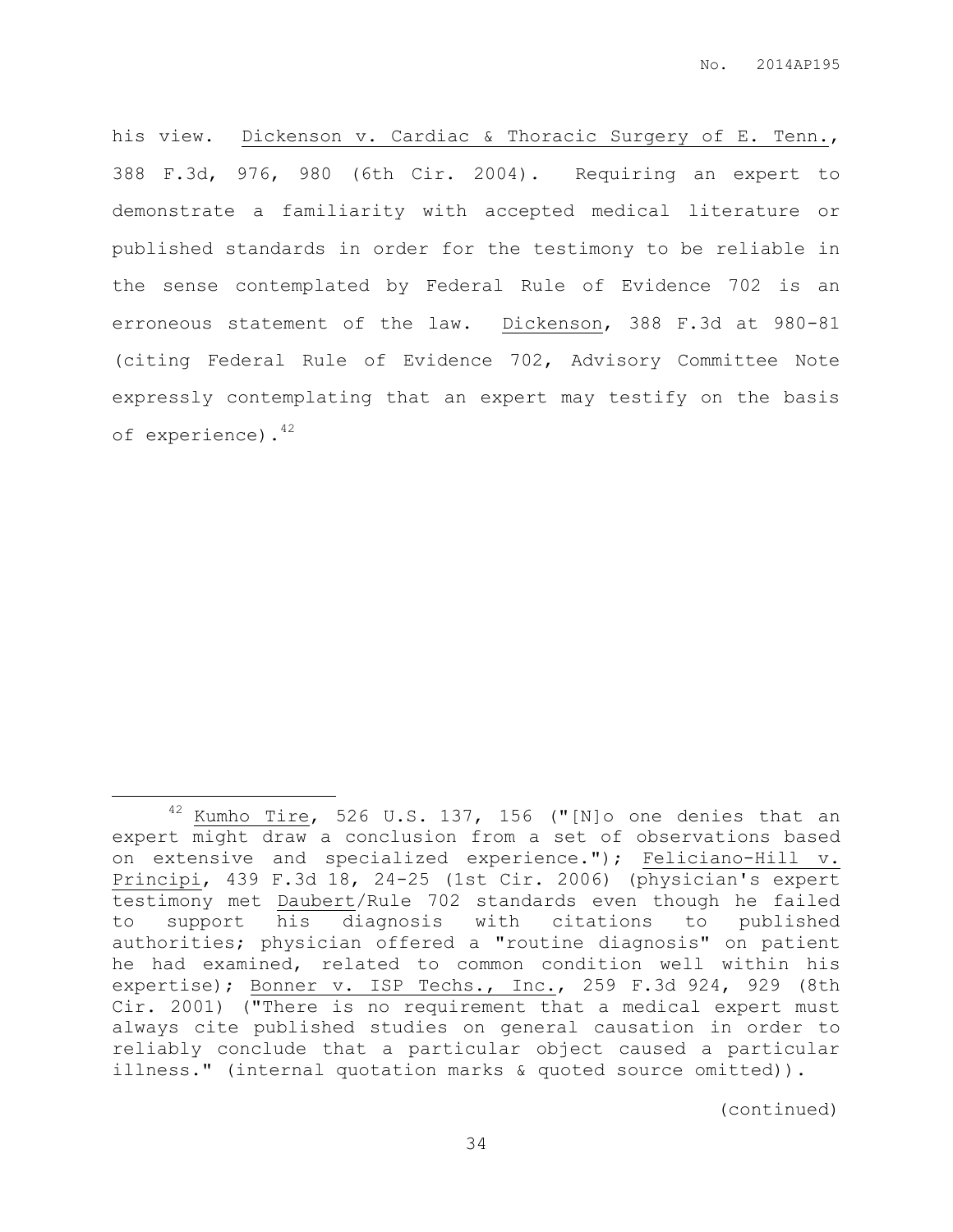¶85 The case law teaches that Daubert's role of ensuring that the courtroom door remains closed to junk science is not served by excluding medical expert testimony that is supported by extensive relevant medical experience. $43$  Such exclusion is rarely justified in cases involving medical experts. Dickenson, 388 F.3d at 981. See also Daniel W. Shuman, Expertise in Law, Medicine, and Health Care, 27 J. Health Pol., Pol'y & L. 267

The defendants cite several cases for the proposition that to offer reliable testimony, Dr. Wener should have based his testimony on medical literature. The cases are distinguishable from the instant case. For example, although the court noted in Berk v. St. Vincent's Hospital & Medical Center, 380 F. Supp. 2d 334 (S.D.N.Y. 2005), that the excluded expert cited "no germane medical literature," the expert's report was excluded for other reasons: the expert's report was unsworn, was based on incorrect factual assumptions, and offered no methodology other than the expert's say-so. Berk, 380 F. Supp. 2d at 354-56. In contrast, Dr. Wener's testimony was given under oath; Dr. Wener relied on Braylon's and his mother's medical reports; Dr. Wener offered a clinical methodology that applied accepted risk factors to the facts of the instant case; and the defendants' experts offered testimony that actually supported Dr. Wener's testimony.

 $\overline{a}$ 

 $43$  The phrase "junk science" is ordinarily used as an epithet to refer to research or information that is not credible. See Kumho Tire, 526 U.S. at 159 (Scalia, J., concurring) (Kumho makes clear that the discretion it endorses is "discretion to choose among reasonable means of excluding expertise that is fausse and science that is junky.").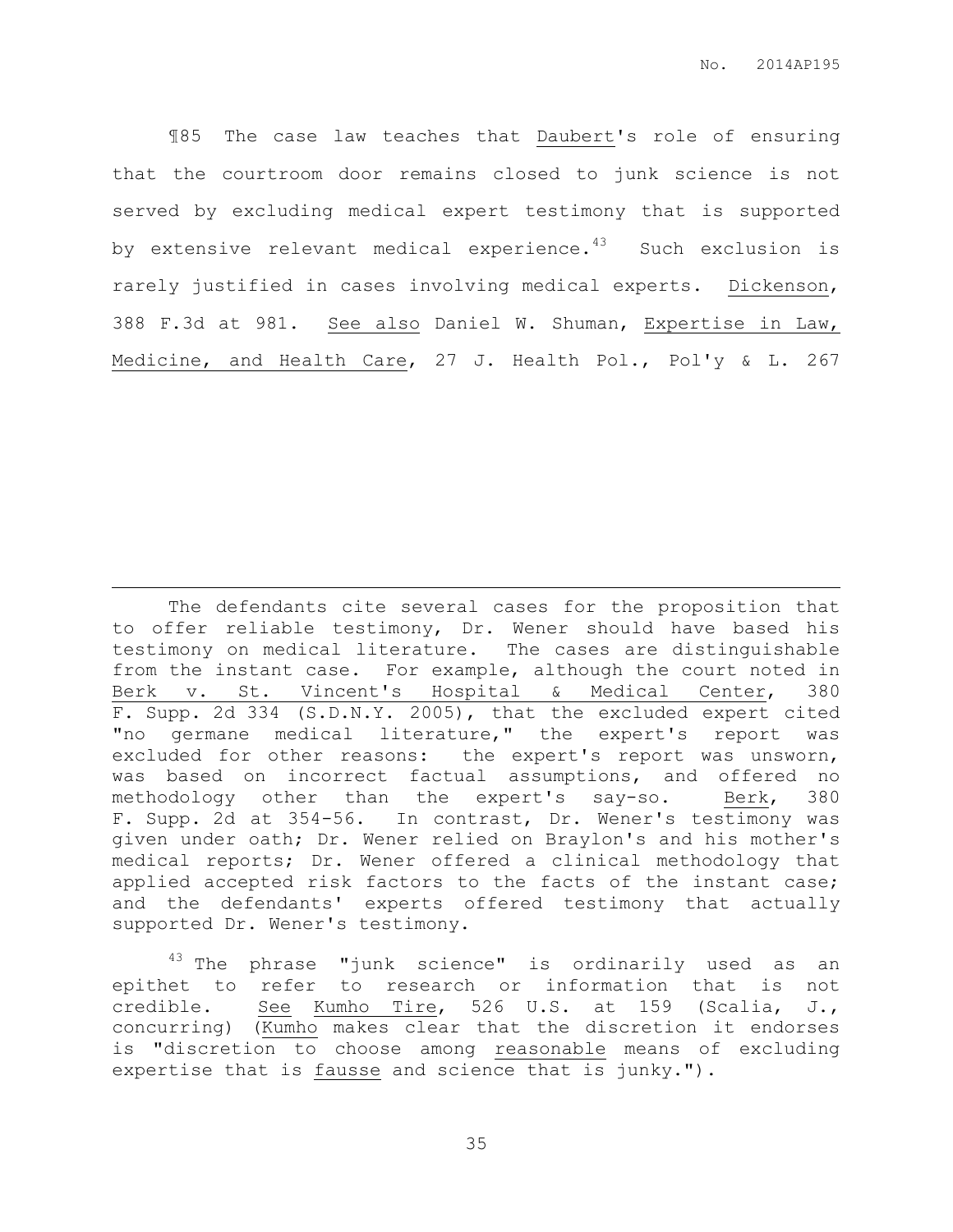(2001) (characterizing the effect of Daubert and Kumho cases on claims of medical expertise as "much ado about little"). $44$ 

¶86 Instead of exclusion, the appropriate means of attacking "shaky but admissible" experience-based medical expert testimony is by "[v]igorous cross-examination, presentation of contrary evidence, and careful instruction on the burden of proof . . . ." Daubert, 509 U.S. at 597.

This argument is not supported in the case law. Expecting on-point medical literature to define a physician's standard of care in the penumbra of clinical situations is unreasonable. See Michelle M. Mello, Using Statistical Evidence to Prove the Malpractice Standard of Care: Bridging Legal, Clinical, and Statistical Thinking, 37 Wake Forest L. Rev. 821, 857 (2002). The author states:

For clinical scenarios involving a high degree of independent judgment and careful attention to the individual characteristics of each patient, expert opinion testimony tailored to the particular situation at issue in the malpractice case truly does have an advantage over reliance on practice guidelines or other standards formulated ex ante[,] . . . derived from a population of patients that may not resemble the plaintiff . . . .

Id. at 846.

 $\overline{a}$ 

<sup>&</sup>lt;sup>44</sup> The Wisconsin Medical Society and American Medical Association filed an amicus brief urging that this court "recognize that medical opinions supported by unsystematic clinical observations have reliability limited to those situations where physicians would not be expected to produce extrinsic support for their contentions but presumptively fail to cross the Daubert reliability threshold when tendered to establish the standard of care in a medical negligence claim." See Brief of Amicus Curiae Wisconsin Medical Society & American Medical Association at 9-10.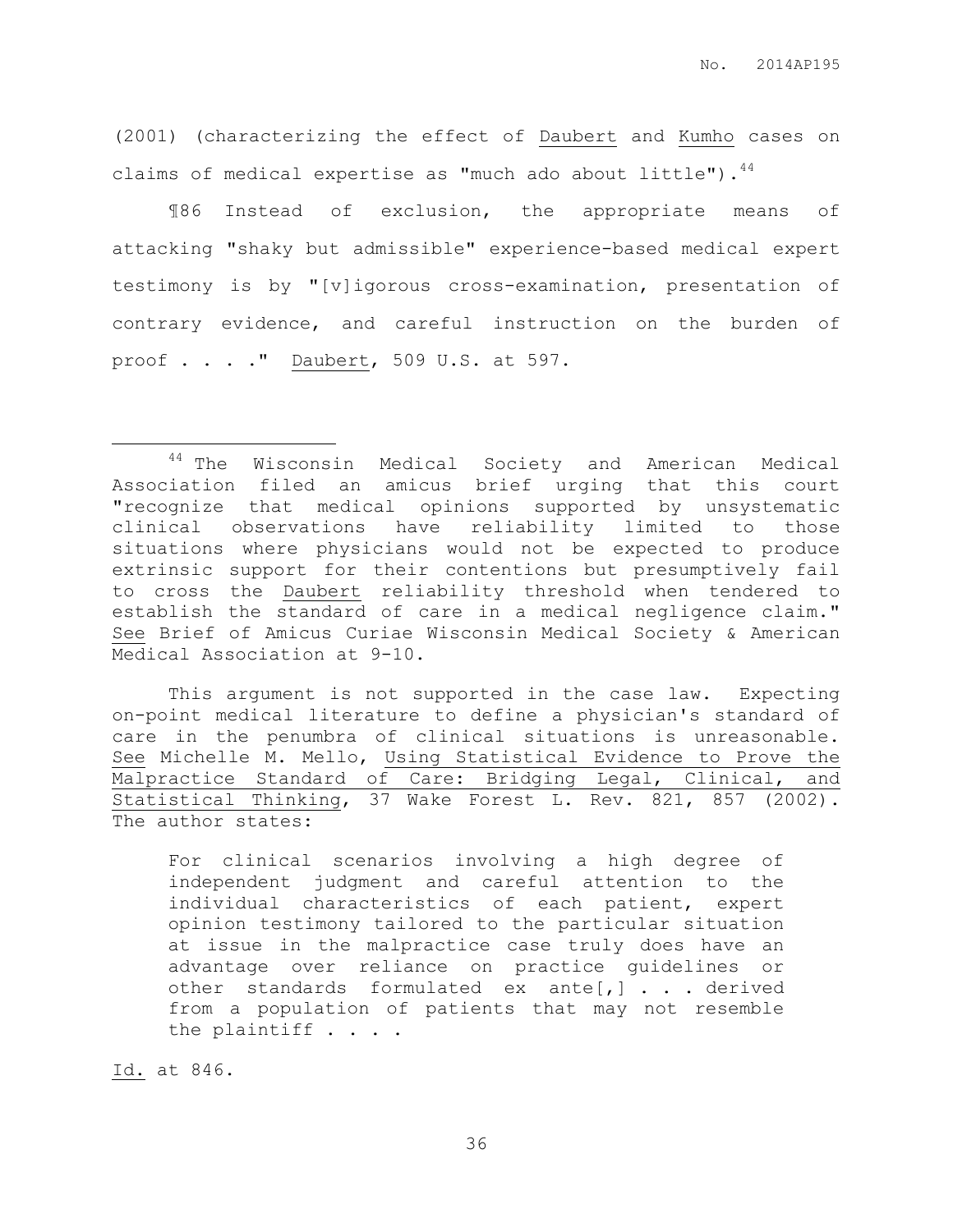Once evaluated and deemed sufficiently reliable for admission, that expert opinion [based on personal experience] is submitted to the "capabilities of the jury and of the adversary system generally."

Lapsley v. Xtek, Inc., 689 F.3d 802, 810 (7th Cir. 2012) (citing Daubert, 509 U.S. at 596).<sup>45</sup>

E

¶87 Our next task is to determine the standard for reviewing the circuit court's gatekeeping determination under Wis. Stat. § 907.02(1). We refer to federal law to guide our analysis of the standard for review.

¶88 We examine the circuit court's rulings both independently as a question of law and also under the erroneous exercise of discretion standard.

¶89 The interpretation and application of a statute presents a question of law that this court decides independently of the circuit court and court of appeals but benefiting from their analyses. State v. Steffes, 2013 WI 53, ¶15, 347 Wis. 2d 683, 832 N.W.2d 101. It follows that this court decides whether the circuit court applied the proper legal standard under Wis. Stat. § 907.02(1) in the first instance independently of the circuit court and the court of appeals but benefiting from their analyses. Lees v. Carthage College, 714 F.3d 516, 520 (7th Cir. 2013) ("[w]hether the district court

 $\overline{a}$ 

 $45$  "Shaky but admissible evidence is to be attacked by cross examination, contrary evidence, and attention to burden of proof, not exclusion." Primiano, 598 F.3d at 564 (citing Daubert, 509 U.S. at 596).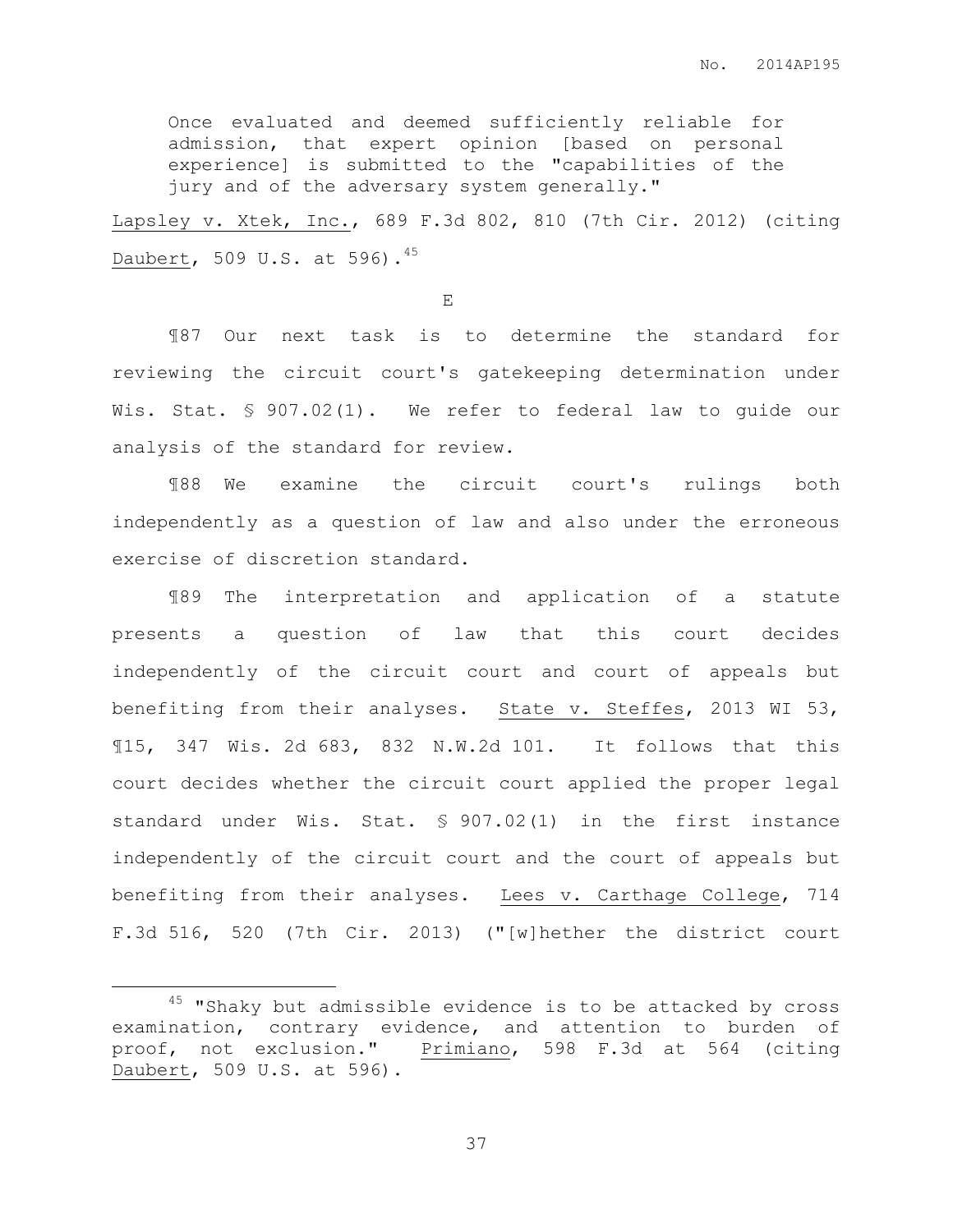applied the appropriate legal framework for evaluating expert testimony is reviewed de novo"); Lewis v. CITGO Petroleum Corp., 561 F.3d 698, 705 (2009) ("we review de novo whether the court employed the correct legal standard in reaching its admissibility decision").

¶90 Once satisfied that the circuit court applied the appropriate legal framework, an appellate court reviews whether the circuit court properly exercised its discretion in determining which factors should be considered in assessing reliability, 46 and in applying the reliability standard to determine whether to admit or exclude evidence under Wis. Stat. § 907.02(1). Gen. Elec. Co. v. Joiner, 522 U.S. 136, 141  $(1997)$ .<sup>47</sup>

¶91 Once the circuit court selects the factors to be considered in assessing reliability, the circuit court measures the expert evidence against these factors. The circuit court also determines whether the witness faithfully and properly applied the reliability principles and methodology to the facts of the case.<sup>48</sup>

 $46$  Blinka, supra note [5,](#page-4-0) at 19 (citing Kumho Tire, 526 U.S. at 152).

 $\overline{a}$ 

 $47$  "[T]he law grants the district court great discretion regarding the manner in which it conducts that evaluation" of the admissibility of expert testimony. "[W]e have not required that the Daubert inquiry take any specific form  $\ldots$ . " Lewis v. CITGO Petroleum Corp., 561 F.3d 698, 704 (2009).

48 Blinka, supra note 5, at 19, 60 (citing Federal Rule Evidence 702 Advisory Committee Note (2000)).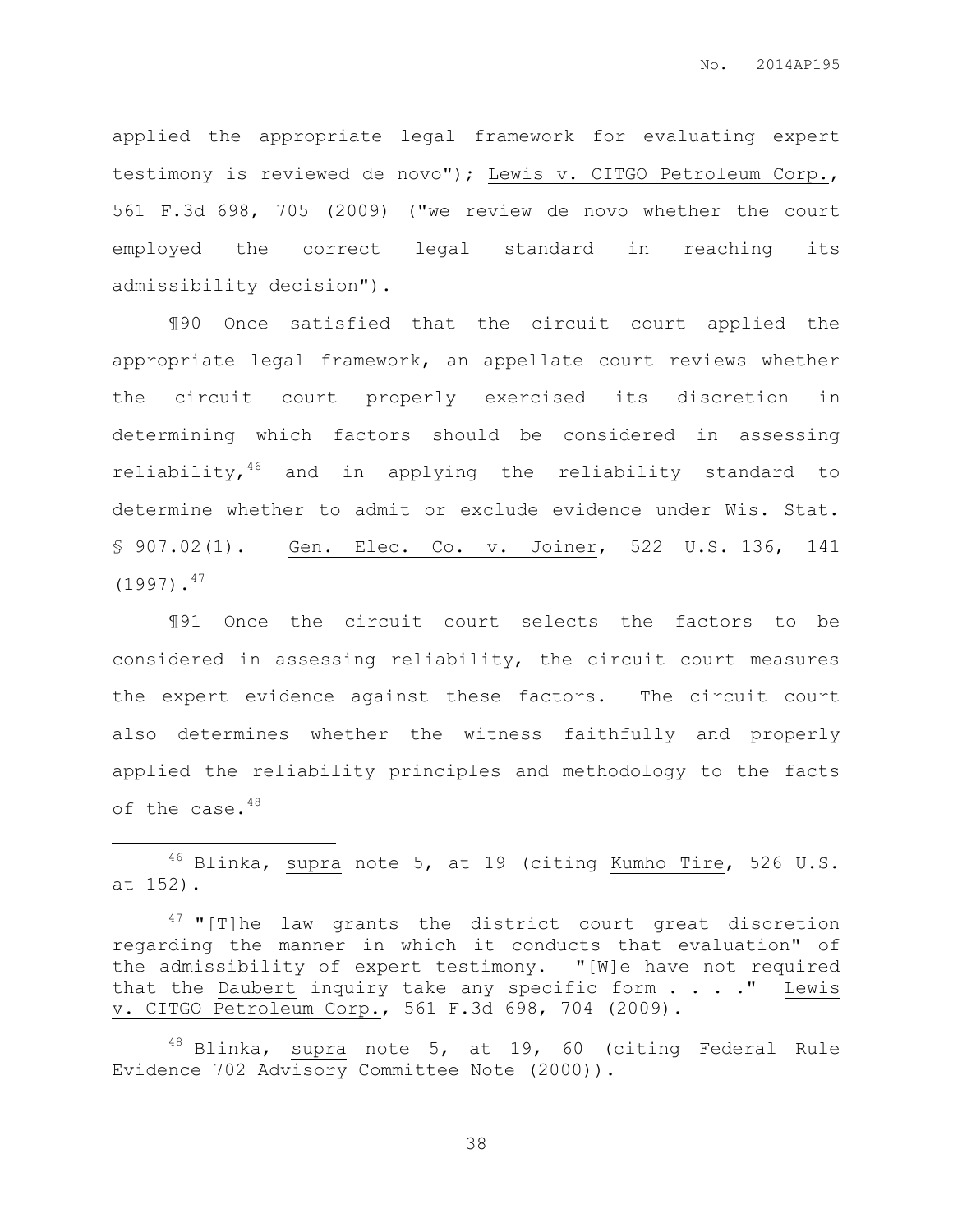¶92 In other words, a circuit court has discretion in determining the reliability of the expert's principles, methods, and the application of the principles and methods to the facts of the case.<sup>49</sup>

¶93 A trial court's decision on admissibility or exclusion of expert evidence is an erroneous exercise of discretion when a decision rests upon a clearly erroneous finding of fact, an erroneous conclusion of law, or an improper application of law to fact.<sup>50</sup>

 $\overline{a}$ 

"Our case law has recognized that experts in various fields may rely properly on a wide variety of sources and may employ a similarly wide choice of methodologies in developing an expert opinion." Cooper v. Carl A. Nelson & Co., 211 F.3d 1008, 1020 (7th Cir. 2000).

<sup>50</sup> The federal cases state: "An abuse of discretion may occur as a result of an errant conclusion of law, an improper application of law to fact, or a clearly erroneous finding of fact." McDowell v. Philadelphia Housing Auth., 423 F.3d 233, 238 (3d Cir. 2005).

(continued)

<sup>&</sup>lt;sup>49</sup> In Kumho Tire, the Supreme Court held that trial courts have great latitude in determining the methods by which they test the reliability of expert testimony. Indeed the federal abuse of discretion standard "applies as much to the trial court's decisions about how to determine reliability as to its ultimate conclusion." United States v. Charley, 189 F.3d 1251, 1261 n.11 (10th Cir. 1999) (quoting Kumho Tire, 526 U.S. at 152). "[T]he law grants a district court the same broad latitude when it decides how to determine reliability as it enjoys in respect to its ultimate reliability determination." Kumho Tire, 526 U.S. at 142. See also Gen. Elec. Co. v. Joiner, 522 U.S. 136, 146 (1997) ("abuse of discretion is the proper standard by which to review a district court's order to admit or exclude scientific evidence.").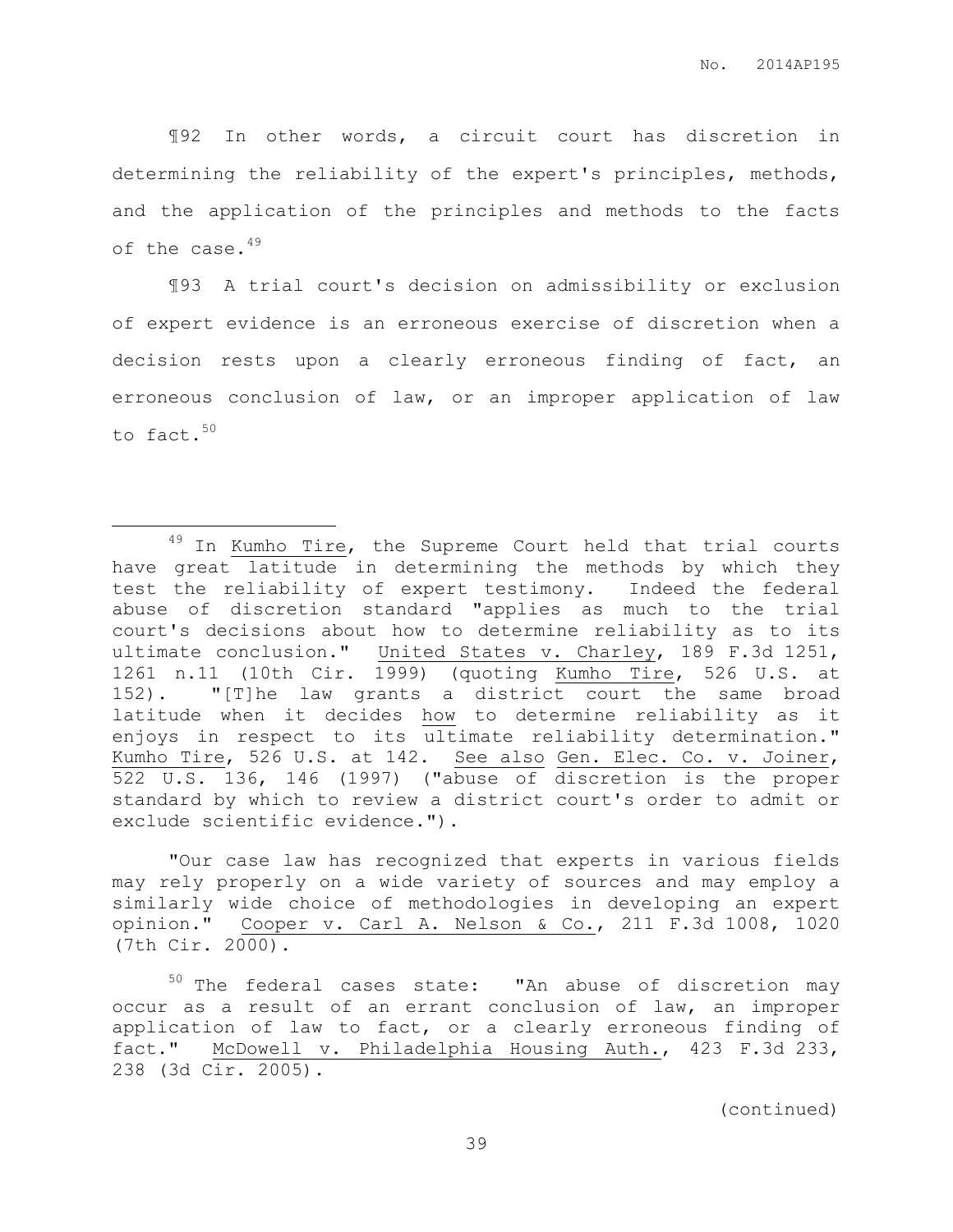F

¶94 Against this backdrop of the teachings about the reliability of expert medical testimony based on personal experiences and the standards for appellate review of a circuit court's determination of reliability, we decide whether the circuit court erred in admitting Dr. Wener's testimony. We conclude, as did the court of appeals, that the circuit court did not erroneously exercise its discretion in admitting Dr. Wener's testimony as reliable under Wis. Stat. § 907.02(1).

¶95 In the first instance, we note, as a matter of law, that the circuit court applied the proper reliability standard under Wis. Stat. § 907.02(1).

 $\overline{a}$ 

In Wisconsin, the cases use the phrase "erroneous exercise of discretion" in place of the phrase "abuse of discretion." The two phrases are equivalent. We did not change the standard of review, just the locution. We concluded that the term "abuse of discretion" carries unjustified negative connotations. City of Brookfield v. Milwaukee Metro. Sewerage Dist., 171 Wis. 2d 400, 423, 491 N.W.2d 484, 493 (1992). See King v. King, 224 Wis. 2d 235, 248, 590 N.W.2d 480 (1999) ("A circuit court erroneously exercises its discretion if it makes an error of law or neglects to base its decision upon facts in the record."); Hartung v. Hartung, 102 Wis. 2d 58, 66, 306 N.W.2d 16 (1981):

A discretionary determination . . . must demonstrably be made and based upon the facts appearing in the record[,] in reliance on the appropriate and applicable law[,] . . . and most importantly, a discretionary determination must be the product of a rational mental process by which the facts of record and law relied upon are stated and are considered together for the purpose of achieving a reasoned and reasonable determination.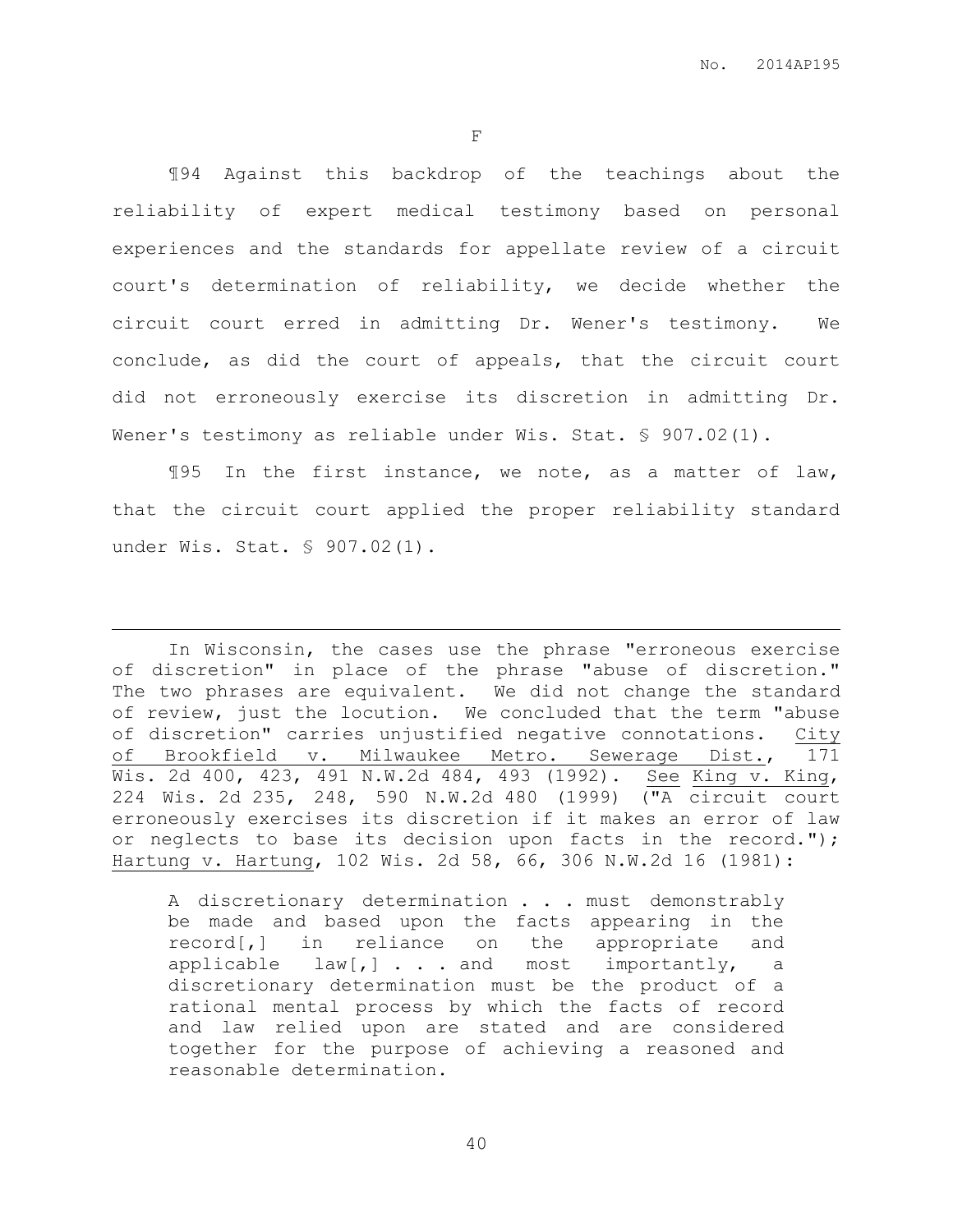¶96 Because the circuit court applied the correct Daubert reliability standard, our review of the circuit court's decision to admit Dr. Wener's testimony is limited to reviewing whether the circuit court erroneously exercised its discretion. See Cipollone v. Yale Indus. Prods., Inc., 202 F.3d 376, 380 (1st Cir. 2000).

¶97 The circuit court made a good, clear record. Based on the circuit court's extensive oral rulings on the admissibility of Dr. Wener's testimony as reliable, it is apparent that the circuit court examined federal and state case law applying the Daubert standard to medical expert testimony and fairly considered the defendants' challenges to the admissibility of Dr. Wener's testimony.

¶98 Because the circuit court was careful in exploring the applicable law and in setting out its reasoning, we can more easily review the circuit court's rulings to determine whether the circuit court erroneously exercised its discretion. We commend the circuit court's efforts and conclude that the circuit court's rulings establishing that Dr. Wener's personal clinical experiences satisfy the reliability requirement are well reasoned and are not an erroneous exercise of discretion.

¶99 The defendants make the following three principal arguments supporting their position that Dr. Wener's testimony was unreliable under Wis. Stat. § 907.02(1) and was not applied reliably:

(1) Dr. Wener's testimony was unreliable under Wis. Stat. § 907.02(1) because Dr. Wener did not apply a sound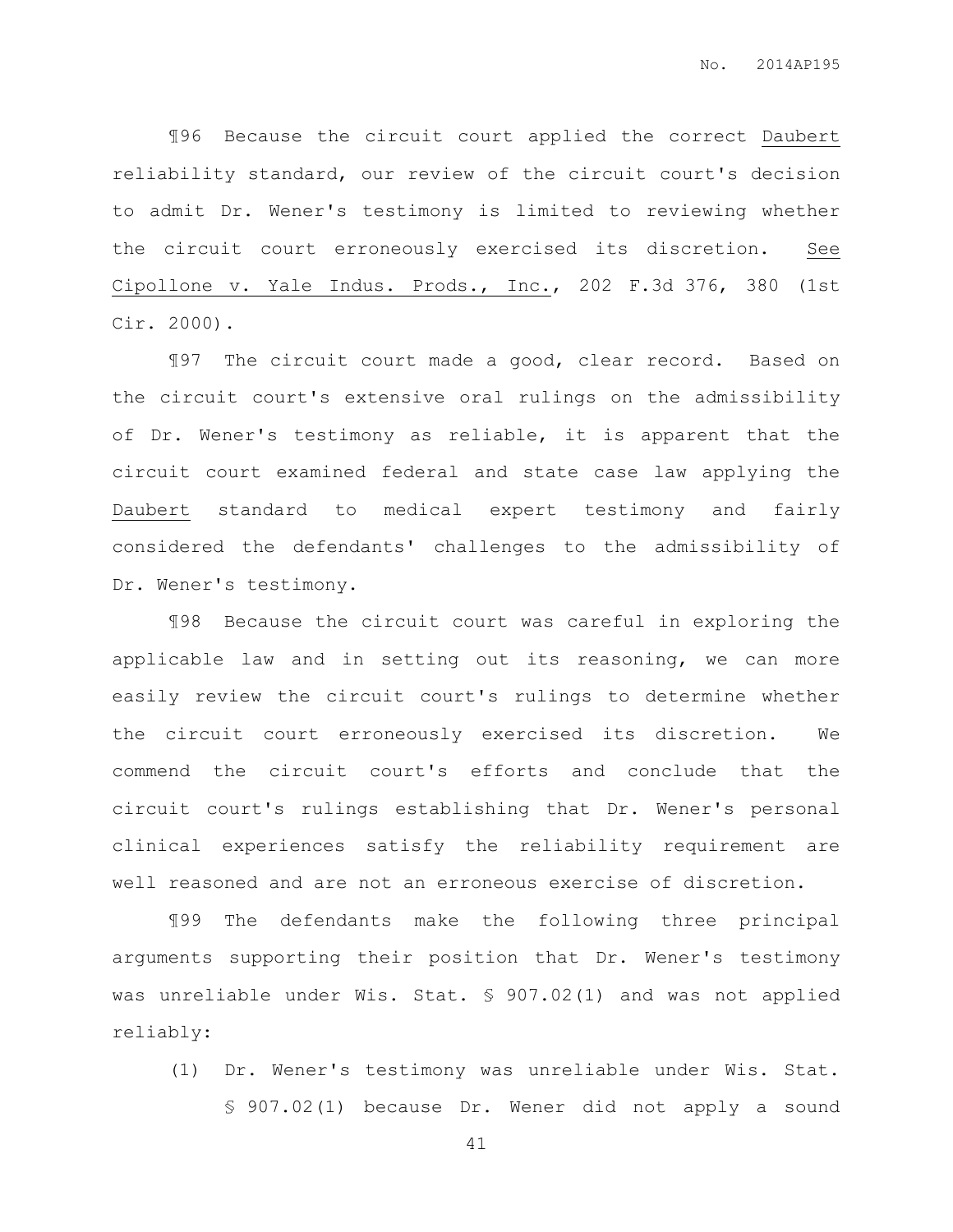methodology: Dr. Wener's testimony rested on his qualifications and "personal preferences."

- (2) Dr. Wener's testimony was unreliable under Wis. Stat. § 907.02(1) because Dr. Wener did not rely on medical literature or other recognized sources of reliability.
- (3) Dr. Wener's application of his opinions to the facts of the case was flawed because Dr. Wener's testimony was internally inconsistent.

¶100 We address each of the defendants' arguments in turn.

(1)

¶101 To use defendants' counsel's words, the defendants' challenge to Dr. Wener's testimony is based on "method, method, method."

¶102 The circuit court ruled that Dr. Wener's testimony satisfied the Wis. Stat. § 907.02(1) reliability standard because his methodology was reliable: Dr. Wener's methodology is a "classic medical methodology," looking at recognized medical indicators.

¶103 The circuit court explained that Dr. Wener's testimony, taken as a whole, demonstrated that Dr. Wener formulated an opinion about the standard of reasonable care of family practice doctors practicing obstetrics on the basis of his experiences, as opposed to simply his own personal preference. Thus, Dr. Wener had a reliable basis for rendering an opinion.

¶104 In contrast, the defendants contend that Dr. Wener was really just opining based on his "personal preferences." The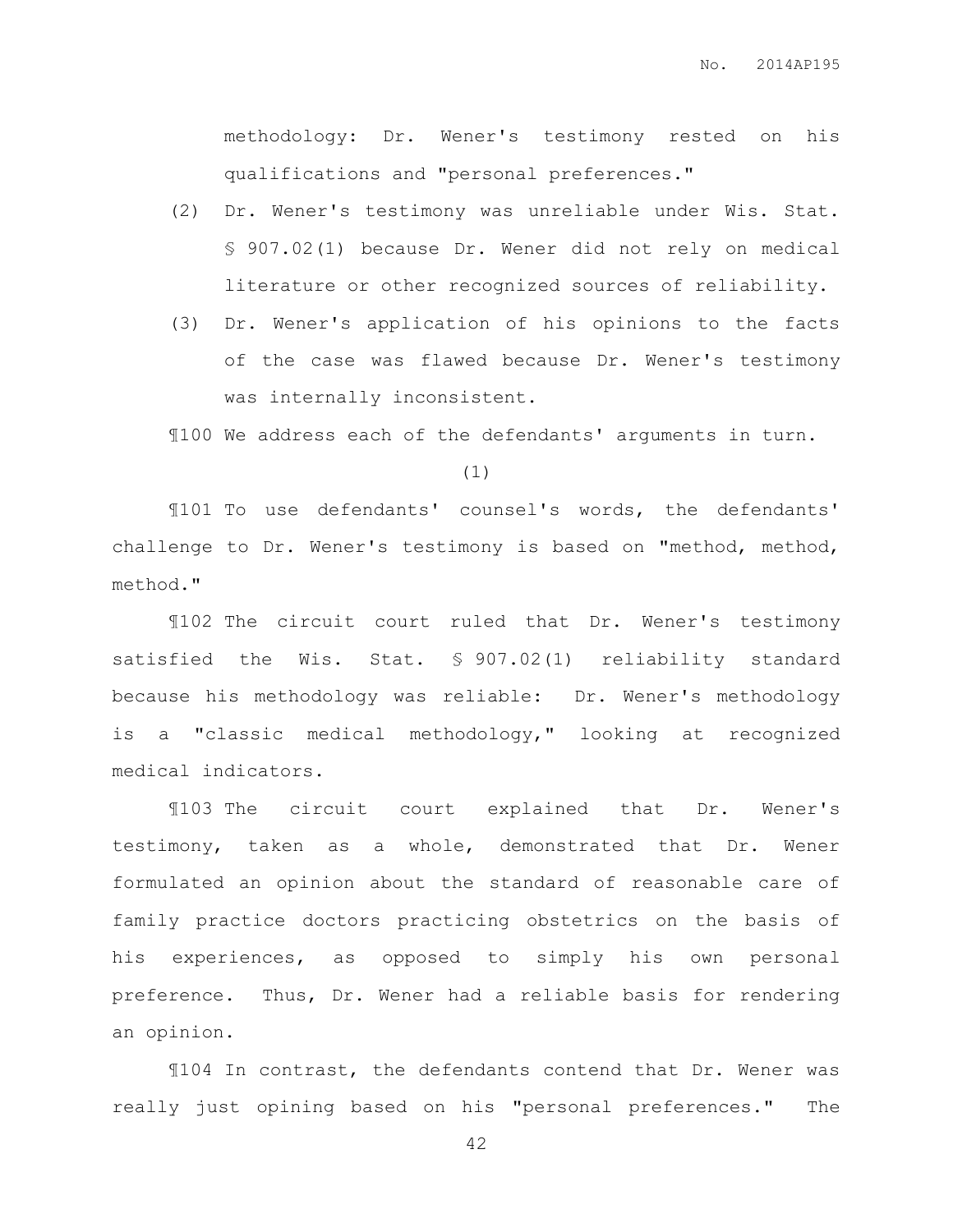defendants assert that an expert cannot establish that a fact is generally accepted merely by saying so. They argue that Dr. Wener's testimony had to be based on the methods and procedures of science rather than on his subjective belief or unsupported speculation. According to the defendants, Dr. Wener's opinion about the standard of reasonable care was connected to existing data only by his own ipse dixit.

¶105 The circuit court regarded Dr. Wener's methods as the ordinary methodology of medicine: conscientious use of the thousands of instances in which he had delivered babies and made decisions about the care of individual patients and his teaching and hospital experiences relating to obstetrics. Echoing case law, the circuit court declared that medicine is "not a science, but a learned profession deeply rooted in a number of sciences."

¶106 The circuit court viewed Dr. Wener's methodology as essentially a comparison of the instant case to other deliveries, reasoning that the Daubert factors were not helpful in evaluating this methodology because a medical expert's personal clinical experience is not subject to precise measurements. "[B]ecause the standard of care is determined by the care customarily provided by other physicians, it need not be scientifically tested or proven effective . . . . " Palandjian v. Foster, 842 N.E.2d 916, 921 (Mass. 2006).

¶107 Dr. Wener gave ample testimony about what a family practice doctor practicing obstetrics should have known and how a family practice doctor practicing obstetrics should have acted in the instant case. Dr. Wener's testimony about the standard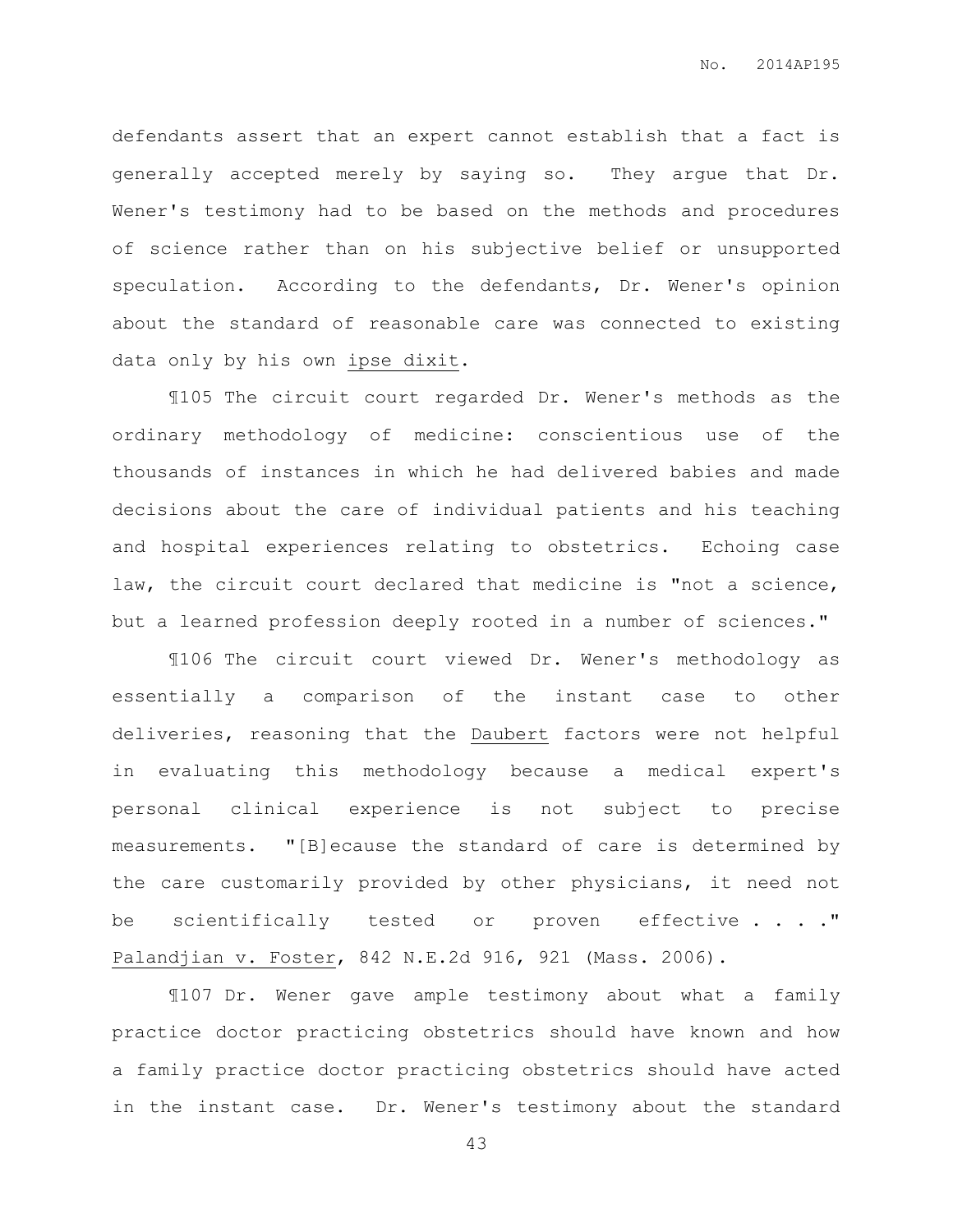of reasonable care of family practice doctors practicing obstetrics was based on his knowledge of family practice doctors practicing obstetrics gained through education, his decades of delivering thousands of babies, his repeated observations in decades of clinical experiences, and his numerous teaching and supervisory experiences in important positions in the field of obstetrics and gynecology. He used his many experiences to arrive at an opinion in the instant case that is sufficiently similar to his vast array of clinical experiences over decades of practice.

¶108 Dr. Wener demonstrated to the circuit court that he had formed an opinion about the standard of reasonable care of a family practice doctor practicing obstetrics and that the opinion had a reliable basis.

¶109 The circuit court concluded on the basis of the record and case law that it had adequate grounds to view Dr. Wener's testimony as not subjective belief, unsupported conjecture, or ipse dixit. The circuit court ruled that Dr. Wener's methodology was reliable based on Dr. Wener's extensive personal experiences. In other words, Dr. Wener's testimony was based on "good grounds." Daubert, 509 U.S. at 590.

¶110 Characterizing its pretrial decision as "a close call," and looking at the vagaries of medical treatment and diagnosis, the circuit court concluded that Dr. Wener's testimony was "reliably based on a reliable medical methodology looking at recognized factors of the standard of care."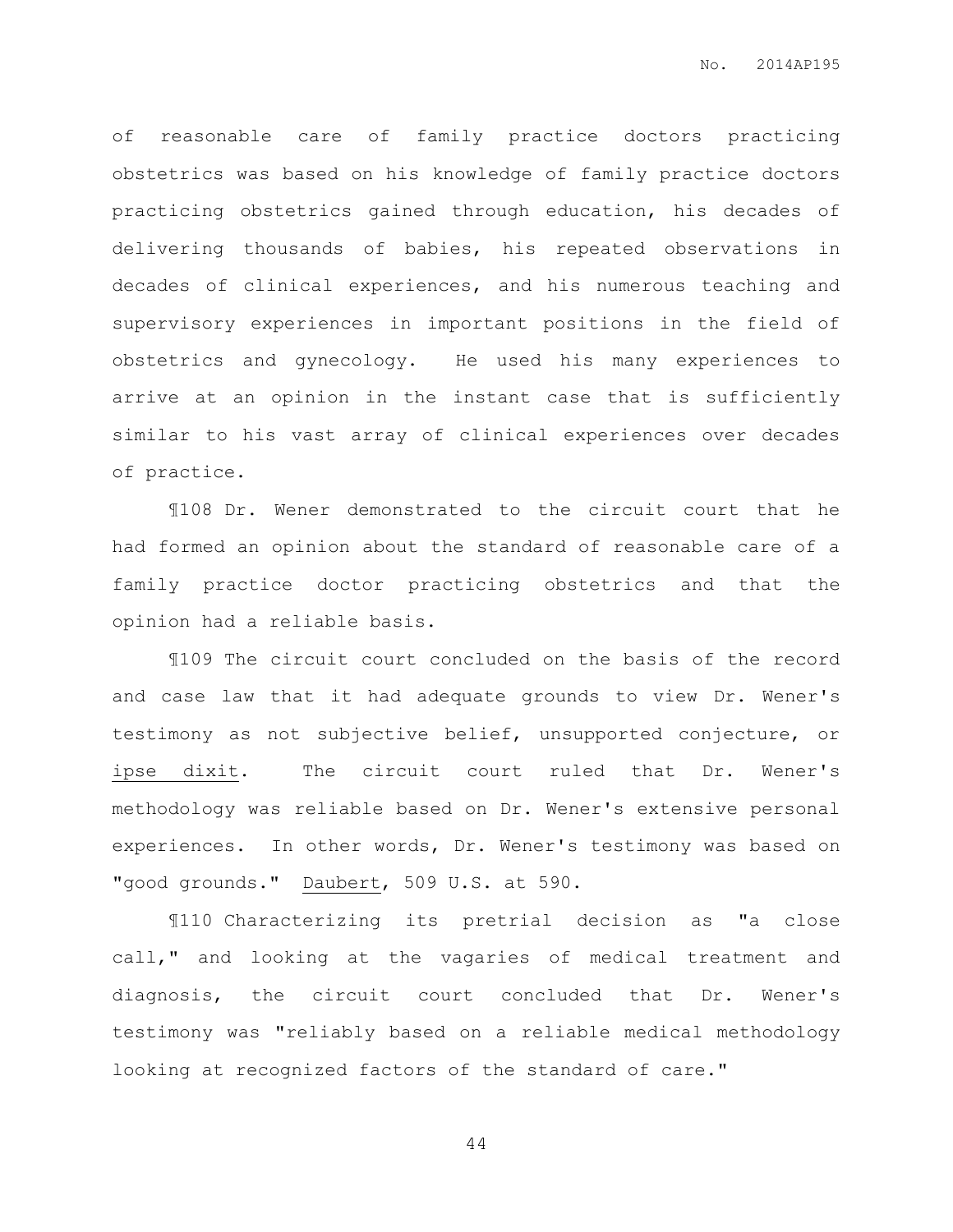¶111 The circuit court declared that Dr. Wener looked at recognized risk factors and, using his own varied experiences, concluded that the defendant doctor breached the standard of reasonable care by failing to weigh these risk factors. According to the circuit court, Dr. Wener used his knowledge and experience as a basis for weighing known factors along with the inevitable uncertainties to make a sound judgment. Dr. Wener's testimony was not based on his personal preference, ruled the circuit court; it was based on clinical experience, a reliable methodology.

¶112 The circuit court determined that the way in which Dr. Wener "adds [the factors up] is debatable, but that's not the same as saying the way that Dr. Wener adds them up is not reliable." According to the circuit court, Dr. Wener explained the bases for his opinions in sufficient detail to permit the jury to evaluate his conclusions.

¶113 The circuit court obviously relied on Daubert case law in making its determination of reliability and used the language and reasoning set forth in the case law to rule on the reliability and admissibility of Dr. Wener's expert medical testimony based on personal experiences.

¶114 The circuit court regarded the defendants' contention that Dr. Wener's opinions are unreliable because they are untestable as failing from the outset. According to Daubert, testability is not a prerequisite to admission. Testability, like all of the Daubert factors, is a suggested way to assess methodology, not a required way to assess methodology.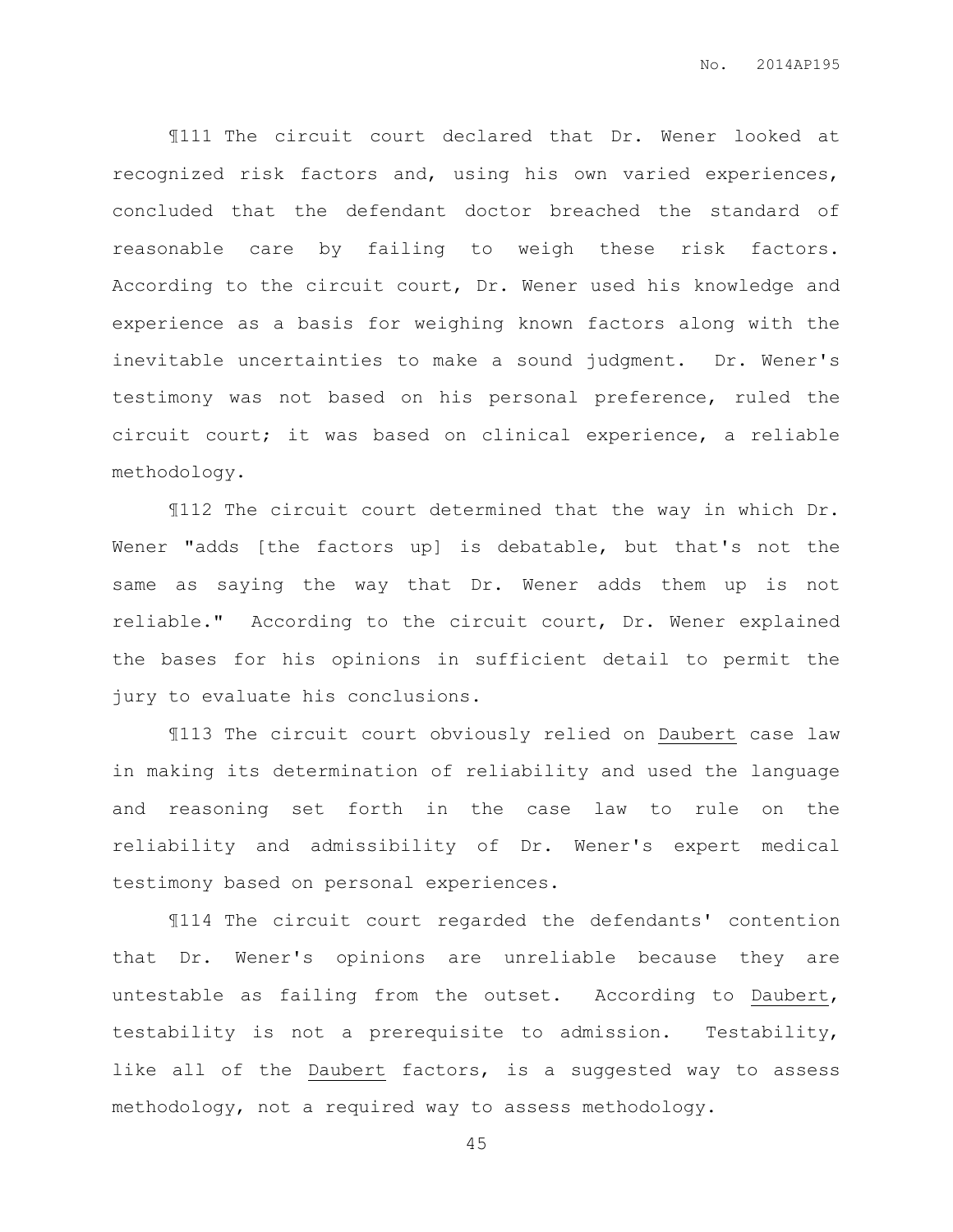¶115 The circuit court ruled that Dr. Wener's testimony was testable and met the Wis. Stat. § 907.02(1) standard. The circuit court reasoned that "the testable principles[ ] are the biological and physiological and anatomical principles that inform the conclusions that arise."

¶116 The circuit court also explained that the defendants could (and did) test Dr. Wener's testimony through crossexamination, further explaining that although "medicine is a science, it is not a quantified science. It is not a measurement, in many respects. It is not engineering."

¶117 The circuit court further compared Dr. Wener's testimony with the testimony of defense experts, including Dr. Michelle Grimm, a defense expert on medical engineering, and Dr. Dwight Jonathan Rouse, an obstetrician with additional training in maternal fetal medicine.

¶118 According to the circuit court, some defense expert testimony actually supported Dr. Wener's testimony. For example, both Dr. Wener and the defense expert witnesses testified that applying excessive traction beyond what the fetus can withstand during childbirth violates the standard of reasonable care.

¶119 Accordingly, the circuit court declared that the context of the entire case supported admitting Dr. Wener's testimony as reliable:

[A]fter the trial there is a lot more context within which to analyze the issues in respect to Dr. Wener's testimony.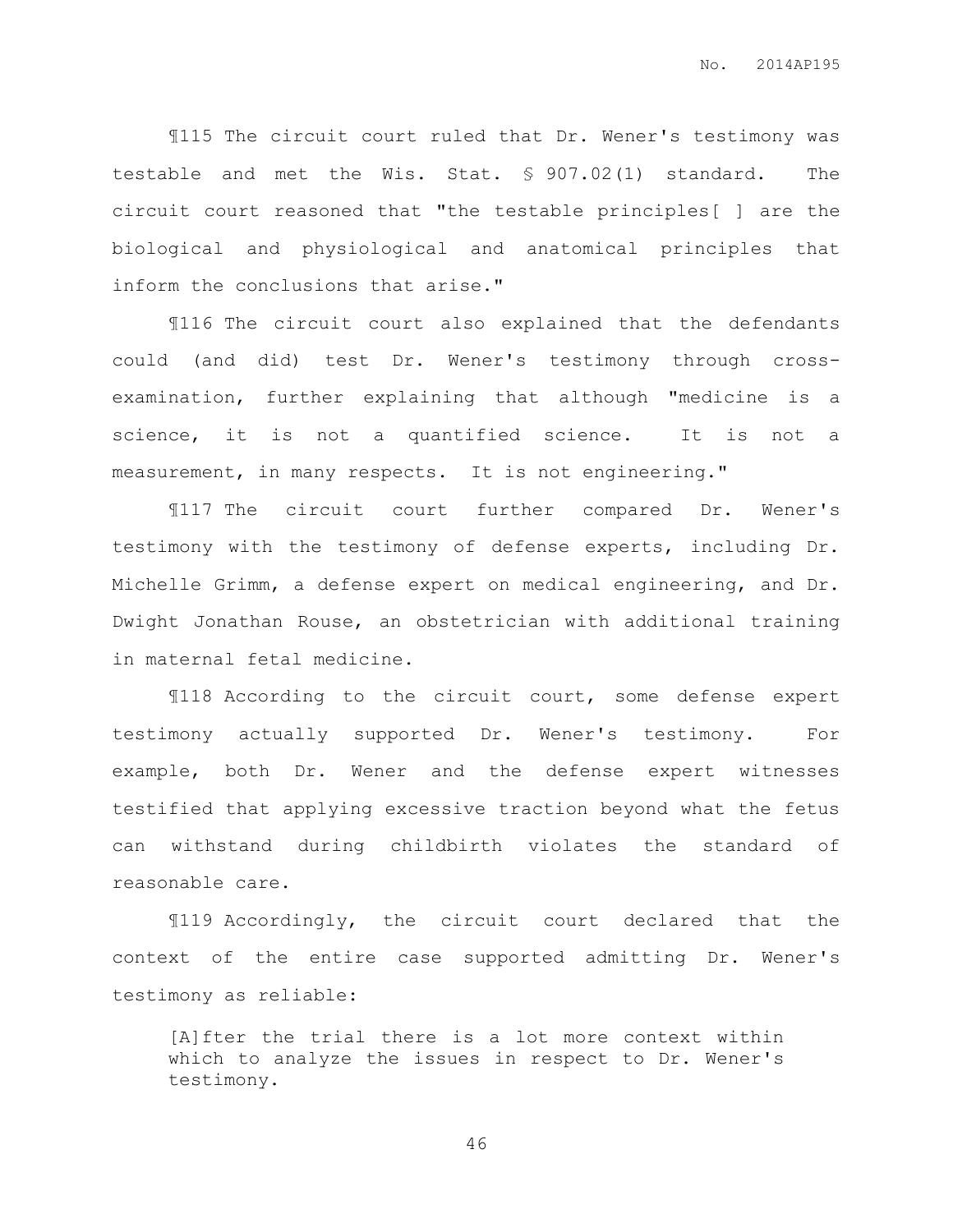. . . .

And I still believe that Dr. Wener's testimony met the Daubert standards as that applies to medical testimony.

. . . .

And after trial, Dr. Werner's position looked every bit as good, and better, than it did pretrial when the context of the other experts, Grimm and Rouse, particularly, was taken into account. And so I stand on my prior rulings as to Dr. Wener as supplemented here today with what we know after trial. His testimony was properly admitted, to the extent it was admitted.

¶120 In sum, the circuit court ruled that Dr. Wener's principles and methods were sufficiently reliable to be admitted, emphasizing that Dr. Wener's testimony, although shaky, is not junk science and that Dr. Wener is not a junk scientist:

Dr. Wener's opinions are shaky due to their generality, but I conclude that they are sufficiently reliable to be admitted. The methodology employed is what I will call, I guess, holistic. The defense motion parses out the various factors and how they don't match a body of opinion about that particular factor. . . . [T]he essence of Dr. Wener's opinion [is that] these elements converge and then the sum is greater than the total of the parts, essentially. It's not something that's been peer reviewed or published because it's an individualized determination based upon the facts of this case, and in using known factors.

¶121 We conclude, as did the court of appeals, that the circuit court did not erroneously exercise its discretion when it concluded that the Daubert factors were not helpful and that Dr. Wener's clinical methodology rendered his expert medical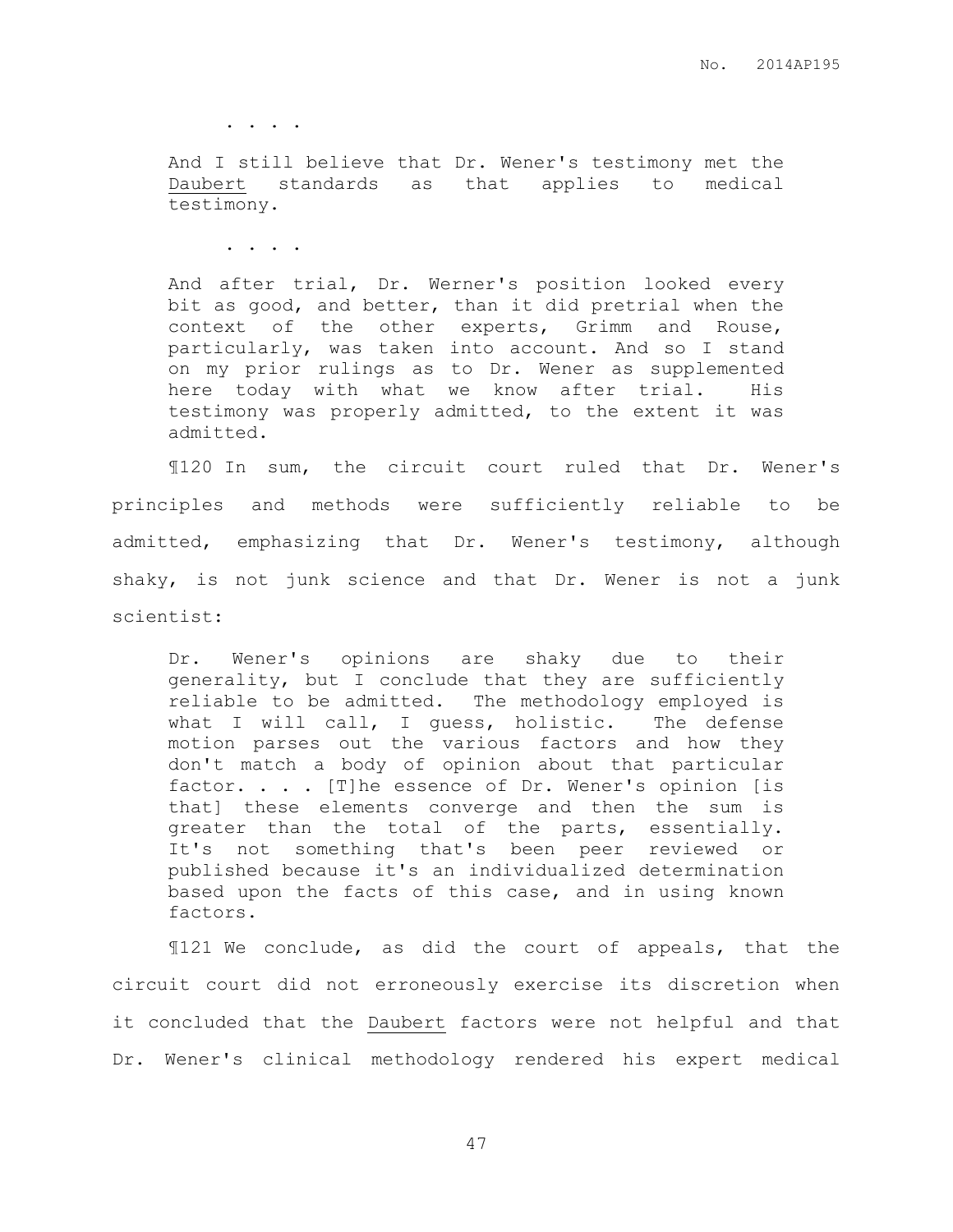testimony on the standard of reasonable care based on his personal experiences reliable under Wis. Stat. § 907.02(1).

¶122 Dr. Wener's opinion based on his personal experiences satisfied the reliability standard. He identified established risk factors (principles). He then used classic, ordinary medical methods to establish the standard of care of a family practice doctor practicing obstetrics and to opine that the defendant doctor breached this standard.

¶123 In the instant case, the reliability standard entails the circuit court's assessment of methodology. In expert medical evidence, the methodology often relies on judgment based on the witness's knowledge and experience. Accordingly, reliability concerns may focus on the personal knowledge and experience of the medical expert witness. Dr. Wener's testimony was based on his knowledge of and experience with obstetrics and family practice doctors practicing obstetrics. He gained his knowledge through education, his decades of delivering thousands of babies, his repeated observations during decades of clinical experiences, and his numerous teaching and supervisory experiences in the fields of obstetrics and gynecology. Because Dr. Wener applied an accepted medical method relied upon by physicians and had extensive personal experiences and knowledge pertaining to the standard of reasonable care, the circuit court did not erroneously exercise its discretion in admitting his testimony.

(2)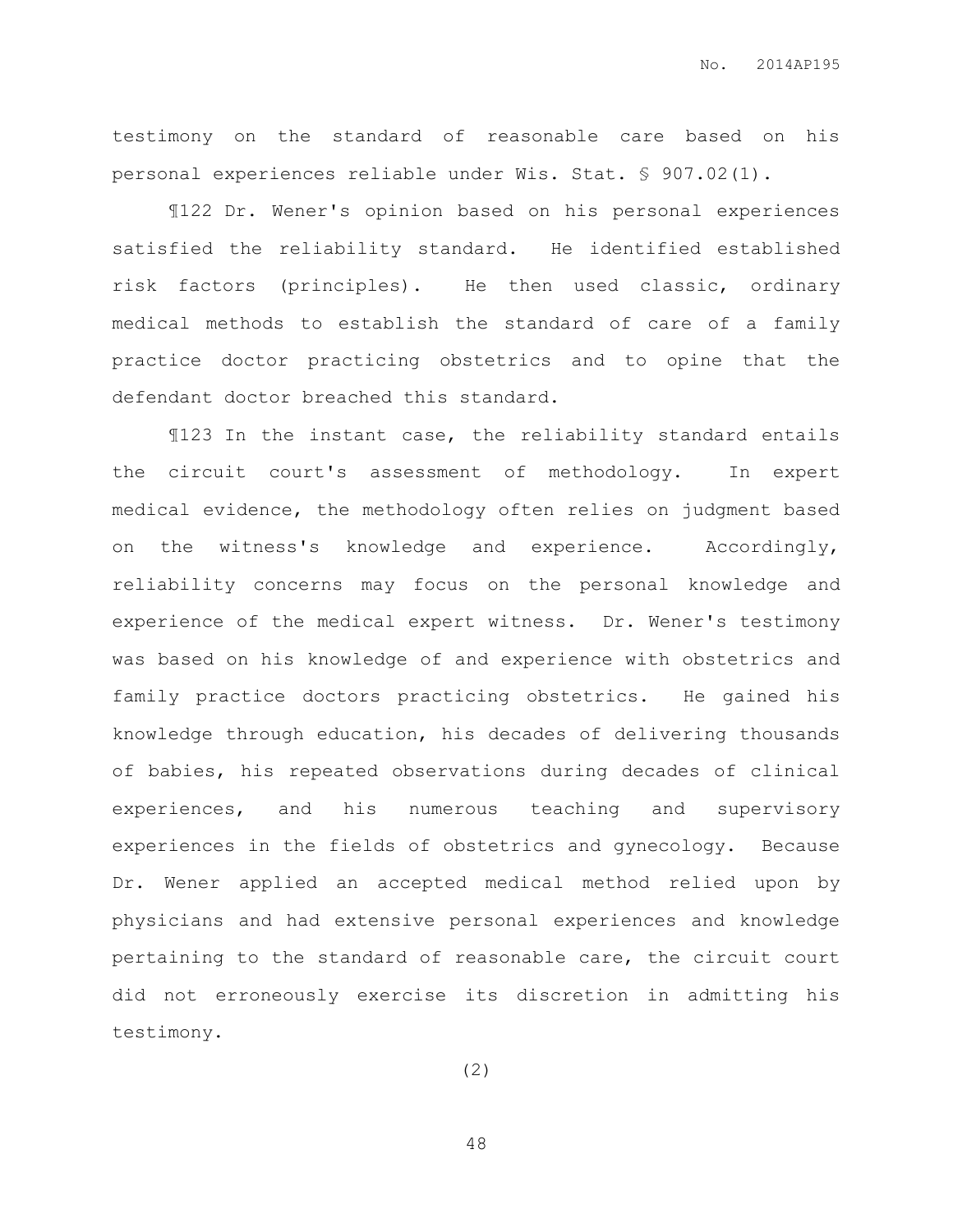¶124 The defendants argue that Dr. Wener's testimony was mere speculation because it was not supported by even one peerreviewed publication or medical text. The defendants correctly contend, as we stated previously, that an expert cannot establish that a fact is generally accepted merely by saying so.

¶125 With respect to the defendants' arguments that Dr. Wener's testimony was not reliable because he did not rely on medical literature, the circuit court concluded that Dr. Wener's approach is "not something that's been peer reviewed or published because it's an individualized determination based upon the facts of this case, and in using known factors" such as estimated maternal weight, fetal weight, and glucose levels.

¶126 Indeed, on cross-examination Dr. Wener said he was aware of the medical literature but that there was a wide range of statistics in the literature so that the publications were not helpful and did not directly contradict his testimony.

¶127 For example, Dr. Wener concluded that, considering all of the risk factors in totality, the defendant doctor breached the standard of reasonable care by failing to order a three-hour glucose test after the one-hour test's result exceeded 130 mg/dL. The defendants, citing American College of Obstetricians and Gynecologists, Clinical Management Guidelines for Obstetrician-Gynecologists No. 30 (Sept. 2001) (reaffirmed 2008) [hereinafter Guidelines], argued that Dr. Wener's opinion was erroneous because the Guidelines suggest that the reasonable standard of care requires a three-hour test when the mother's one-hour test result exceeds 140 mg/dL. The publication notes,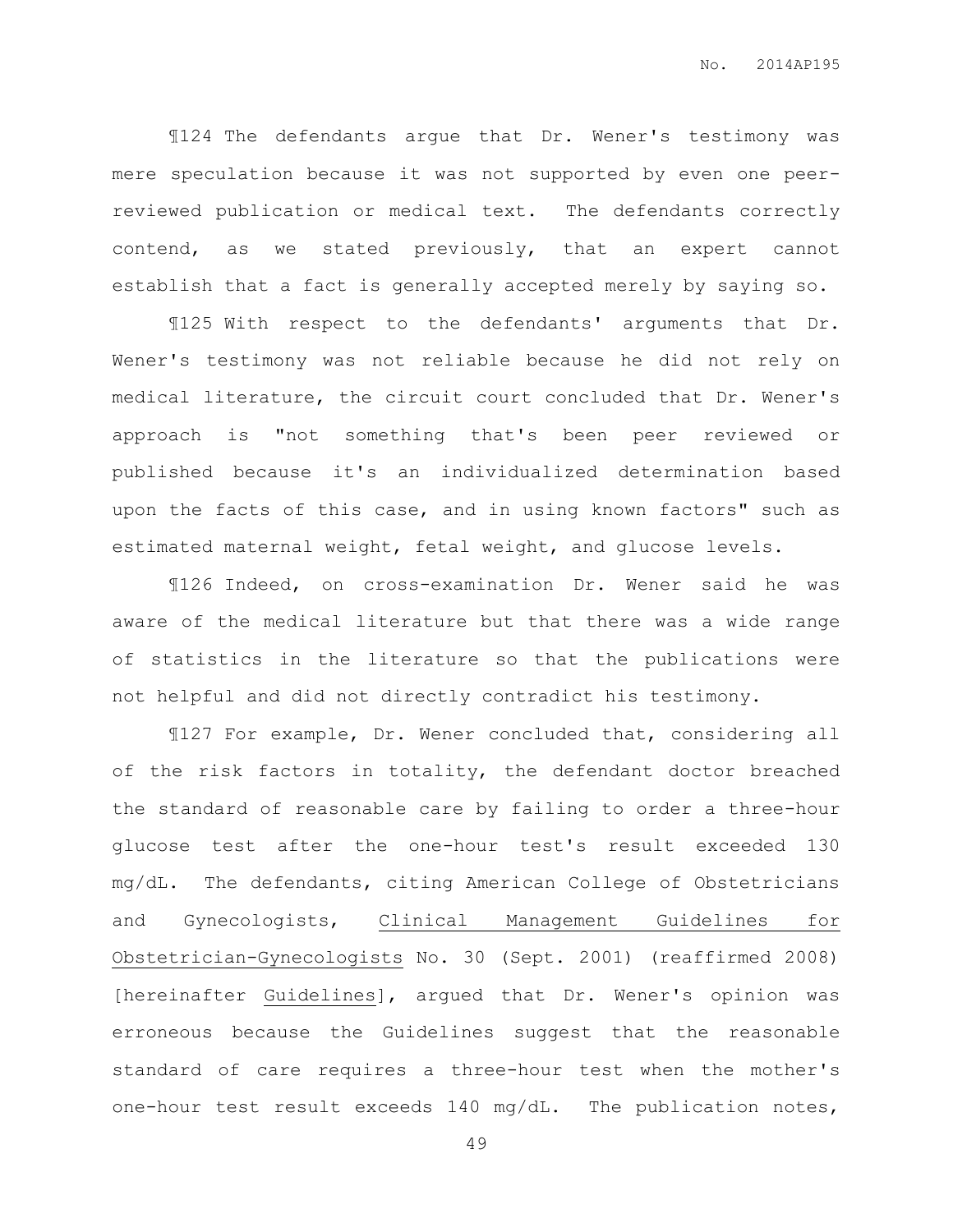however, that either the 130 or 140 mg/dL "threshold is acceptable." Guidelines at 762. Furthermore, the publication expressly states that it does not prescribe a standard of care: "These guidelines should not be construed as dictating an exclusive course of treatment or procedure. Variations in practice may be warranted based on the needs of the individual patient, resources, and limitations unique to the institution or type of practice." Guidelines at 759. Dr. Wener's testimony did not directly contradict the guidelines.

¶128 The circuit court did not bar Dr. Wener's testimony on the ground that Dr. Wener did not cite to any publications as support, reasoning that peer-reviewed literature would not be all that useful in the experience-specific methodology that Dr. Wener applied in the instant case.

¶129 The circuit court's conclusion was not an erroneous exercise of discretion. Dr. Wener's failure to rely on literature is no bar to admissibility. Daubert supports the circuit court in the instant case: "Publication (which is but one element of peer review) is not a sine qua non of admissibility; it does not necessarily correlate with reliability." Daubert, 509 U.S. at 593.

## (3)

¶130 Reliable application, or "fit," is the final step in the Daubert analysis. The defendants argue that Dr. Wener failed to reliably apply his methodology to the facts.

¶131 The defendants argue that Dr. Wener's "holistic" methodology was unreliable. We have already discussed Dr.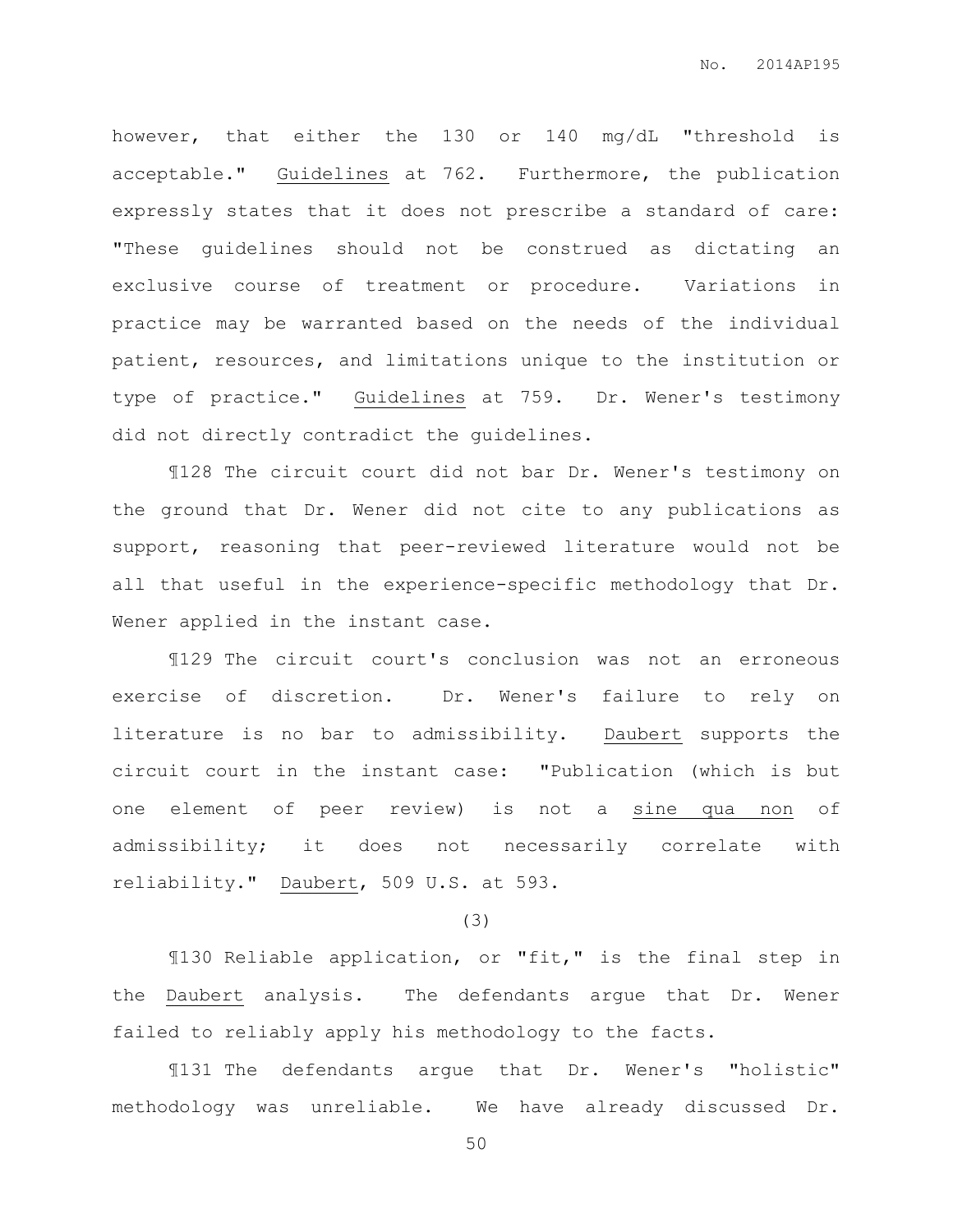Wener's methodology (as part of our analysis of the defendants' objections to Dr. Wener's testimony) and concluded that the circuit court did not err in declaring that Dr. Wener's use of a constellation of factors is reliable, as doctors usually apply this method when treating patients.

¶132 The defendants also contend that Dr. Wener improperly applied his method to the instant case because his testimony was riddled with inconsistencies. The circuit court correctly concluded that inconsistencies do not necessarily render expert testimony unreliable; they go to the weight of the testimony: "Vigorous cross-examination, presentation of contrary evidence, and careful instruction on the burden of proof are the traditional and appropriate means of attacking shaky but admissible evidence." Daubert, 509 U.S. at 596.

¶133 The defendants argue in this court that Dr. Wener's experience-based testimony was not reliably applied, specifically objecting to three of Dr. Wener's opinions related to prenatal care and the delivery of Braylon. The defendants objected to Dr. Wener's statements that the defendant doctor breached the standard of care by failing to order a three-hour glucose test; that the defendant doctor breached the standard of care by failing to perform an ultrasound immediately prior to delivery; and that the defendant doctor breached the standard of care by doing a vacuum-assisted delivery. The defendants again argue that these opinions are personal preferences and that personal preference is not a permissible basis for an expert opinion.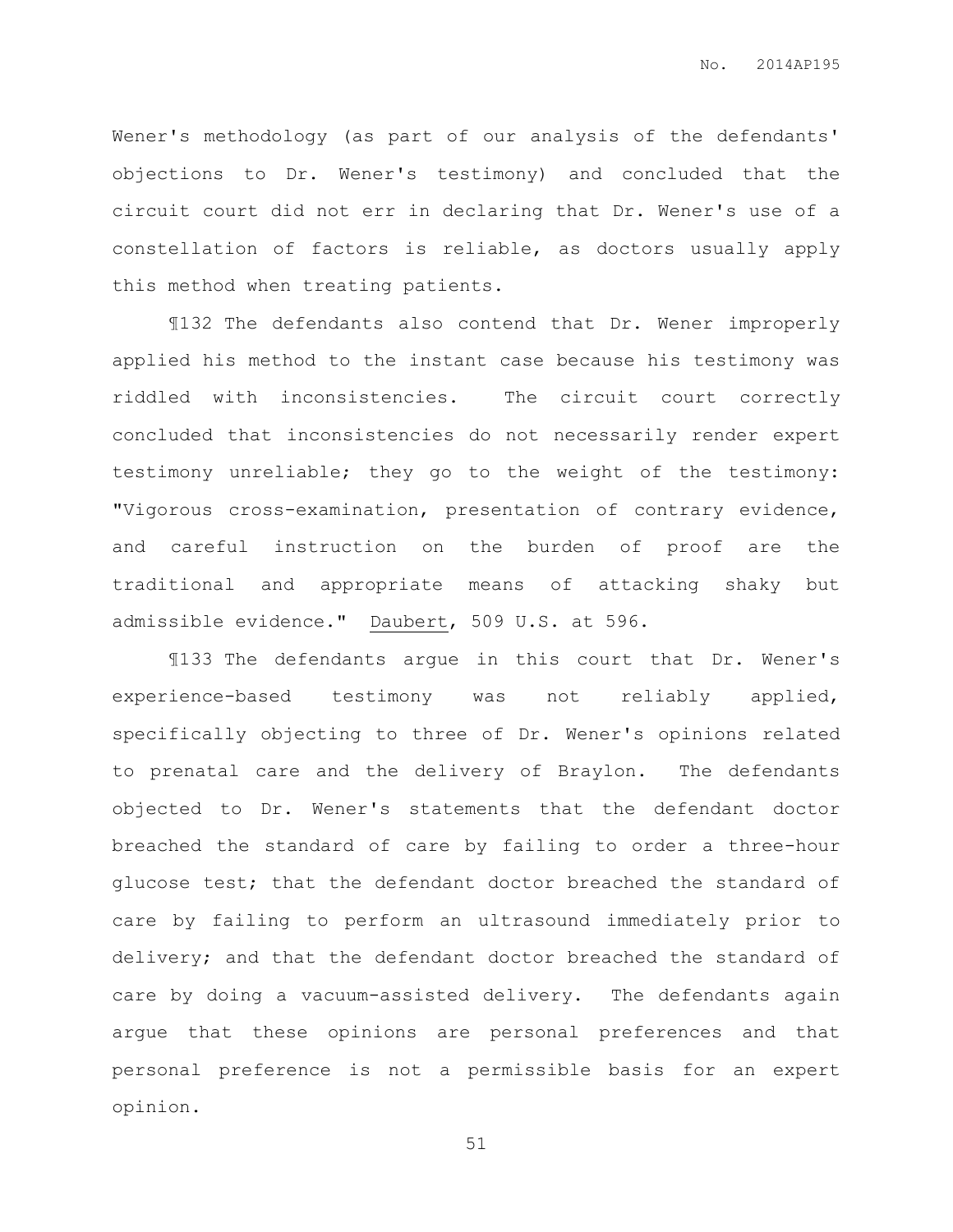¶134 The circuit court reviewed Dr. Wener's discussion of the generally accepted risk factors of shoulder dystocia— elevated birth weight, maternal obesity, and gestational diabetes——and his application of these risk factors, in totality, to the facts of the instant case. The circuit court acknowledged that just as clinical medical practice entails evaluating a specific patient and applying known risk factors or variables, Dr. Wener's testimony analyzed Braylon's mother's prenatal care and the delivery of Braylon with respect to the three risk factors that he adduced at trial. The circuit court did not view Dr. Wener's testimony as stating a personal preference, but as based on reliable medical methods.

¶135 Furthermore, Dr. Wener's testimony regarding threshold glucose levels for gestational diabetes and macrosomia did not necessarily contradict the defendants' experts: Each offered a spectrum of ranges under which the risks warranted special care, and their spectrums overlapped. Any disagreement, ruled the circuit court, goes to the weight of Dr. Wener's testimony, not its admissibility.

¶136 For the reasons set forth by the circuit court, we conclude that the circuit court did not erroneously exercise its discretion in admitting Dr. Wener's testimony as reliable based on personal experiences and that Dr. Wener reliably applied his methodology to the facts. The circuit court kept the gate open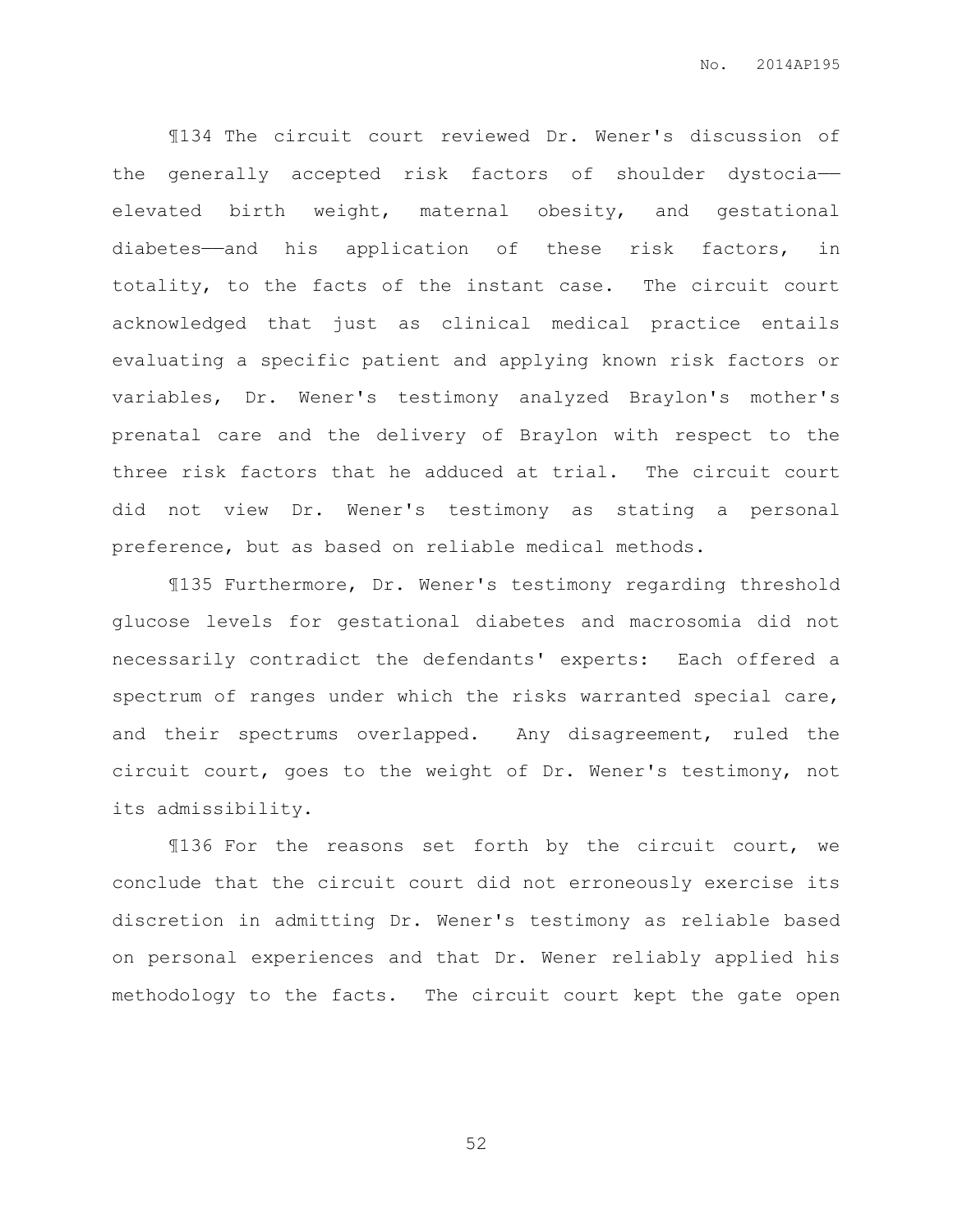to the opinion of Dr. Wener, a qualified OB-GYN. "[T]rial judges are gatekeepers, not armed guards."<sup>51</sup>

II

¶137 The second issue we must address is whether three remarks separately or together made by Braylon's counsel during his closing arguments prejudiced the defendants, justifying a new trial. We will set out each of the remarks and address each of the defendants' arguments for a new trial. Ultimately, we agree with the court of appeals that the circuit court properly exercised its discretion by rejecting the defendants' motion for a new trial.

¶138 We begin by noting that although the defendants contemporaneously objected to Braylon's counsel's remarks, the defendants erred by failing to move for a mistrial. Generally, an offended party must object and then move for a mistrial to preserve a challenge to prejudicial remarks. Hansen v. State, 64 Wis. 2d 541, 551-52, 219 N.W.2d 246 (1974). The court of appeals nonetheless addressed this issue by exercising its discretionary authority. Seifert ex rel. Scoptur v. Balink,

 $51$  29 Wright & Gold, supra note 17, § 6268.2 (citing Ruiz-Troche v. Pepsi Cola of Puerto Rico Bottling Co., 161 F.3d 77, 86 (1st Cir. 1998)).

 $\overline{a}$ 

See Guild v. Gen. Motors Corp., 53 F. Supp. 2d 363 (W.D.N.Y. 1999) ("[T]rial judges acting as gatekeepers under Daubert must not assume 'the role of St. Peter at the gates of heaven, performing a searching inquiry into the depth of an expert witness's soul' and thereby usurp 'the ageless role of the jury' in evaluating witness credibility and weight of the evidence." (quoted source omitted)).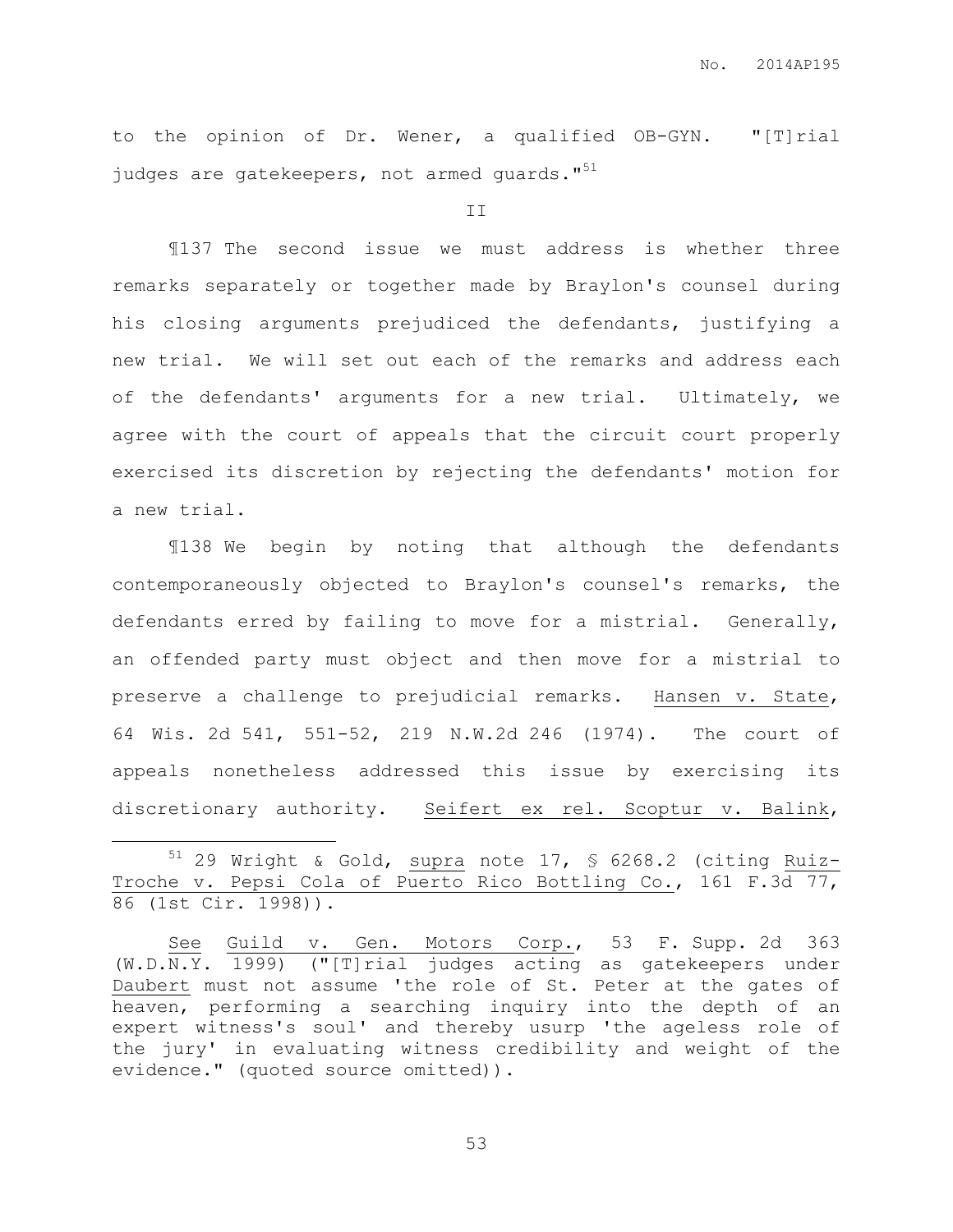2015 WI App 59, ¶36 n.10, 364 Wis. 2d 692, 869 N.W.2d 493 (citing Pophal v. Siverhus, 168 Wis. 2d 533, 545, 484 N.W.2d 555 (Ct. App. 1992)). We do the same.

¶139 We review a circuit court's decision to deny a motion for a new trial under an erroneous exercise of discretion standard.<sup>52</sup> An order for a new trial based on improper statements of counsel is appropriate if it "'affirmatively appear[s]' that the remarks prejudiced the complaining party." Wausau Underwriters Ins. Co. v. Dane Cty., 142 Wis. 2d 315, 329- 30, 417 N.W.2d 914 (Ct. App. 1987) (quoting Roeske v. Schmitt, 266 Wis. 557, 572, 64 N.W.2d 394 (1954)). This standard is satisfied when the circuit court is convinced that "the verdict reflects a result which in all probability would have been more favorable to the complaining party but for the improper argument."<sup>53</sup> Related to our review of a circuit court's decision to deny the defendants' motion for a new trial is the assumption that "a properly given admonitory instruction is followed" and that "the jury acted according to law." State v. Pitsch, 124 Wis. 2d 628, 645 n.8, 369 N.W.2d 711 (1985) (citations omitted).

## (1)

¶140 The defendants assert that Braylon's counsel made an impermissible and prejudicial reference to the rules of the road

 $\overline{a}$ 

 $52$  Wagner v. Am. Family Mut. Ins. Co., 65 Wis. 2d 243, 249, 222 N.W.2d 652 (1974).

<sup>53</sup> Wagner, 65 Wis. 2d at 249.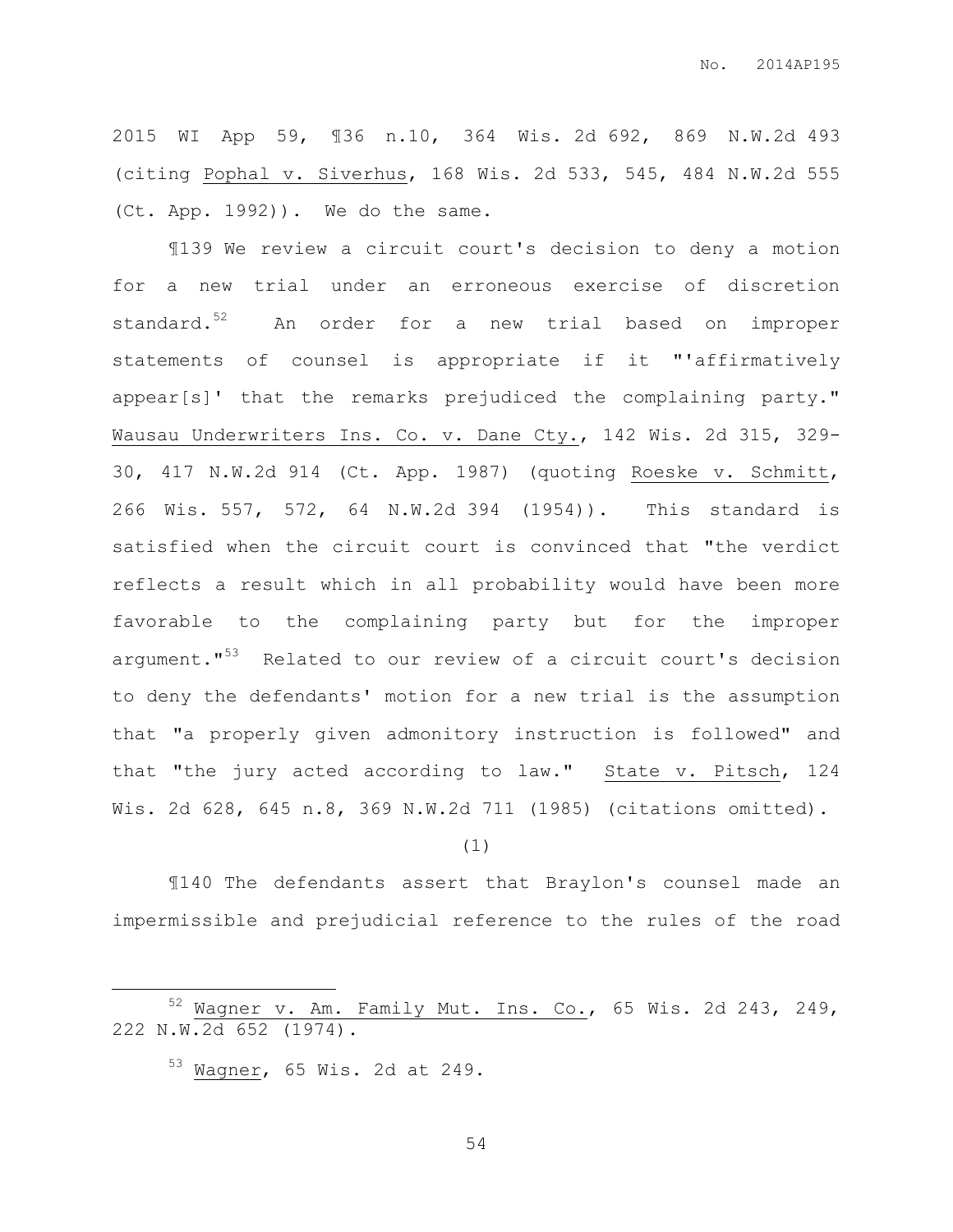during his closing argument.<sup>54</sup> The following is Braylon's counsel's reference to the rules of the road during closing argument:

Thank you. Okay, well, on a nice, beautiful sunny day, clear skies, 65 miles an hour is probably fine. But there may be factors that you have to consider that would make that not fine. That would make you question whether that's the speed you should be going.

Let's say it's pouring rain, let's say it's snowing. You're not going to look at that number the same. And Dr. Wener, who I'll talk about in a moment, explained that to you. And this is the issue in this case about gestational diabetes.

No one is denying that they're throwing these two numbers out; 130 and 140. But what he tried to explain to you was when you have a big mom, who has an increased risk of gestational diabetes because of her weight, and an increased risk of a big baby because of her weight, you've got to consider which of these numbers you're going to use.

His point was what's safe at one speed might not be at another. And that you have to consider those issues.

¶141 The defendants made timely objections to these statements, which the circuit court overruled. The defendants also challenged these statements in their motion after the verdict. They argued that these statements violated the circuit court's order in limine and that the statements prejudicially confused the jury in regard to the applicable standard of reasonable care. The defendants asserted that as a result of

 $\overline{a}$ 

<sup>54</sup> The circuit court granted a motion in limine to prohibit Braylon's counsel from analogizing medical negligence to the failure of a driver to follow the rules of the road.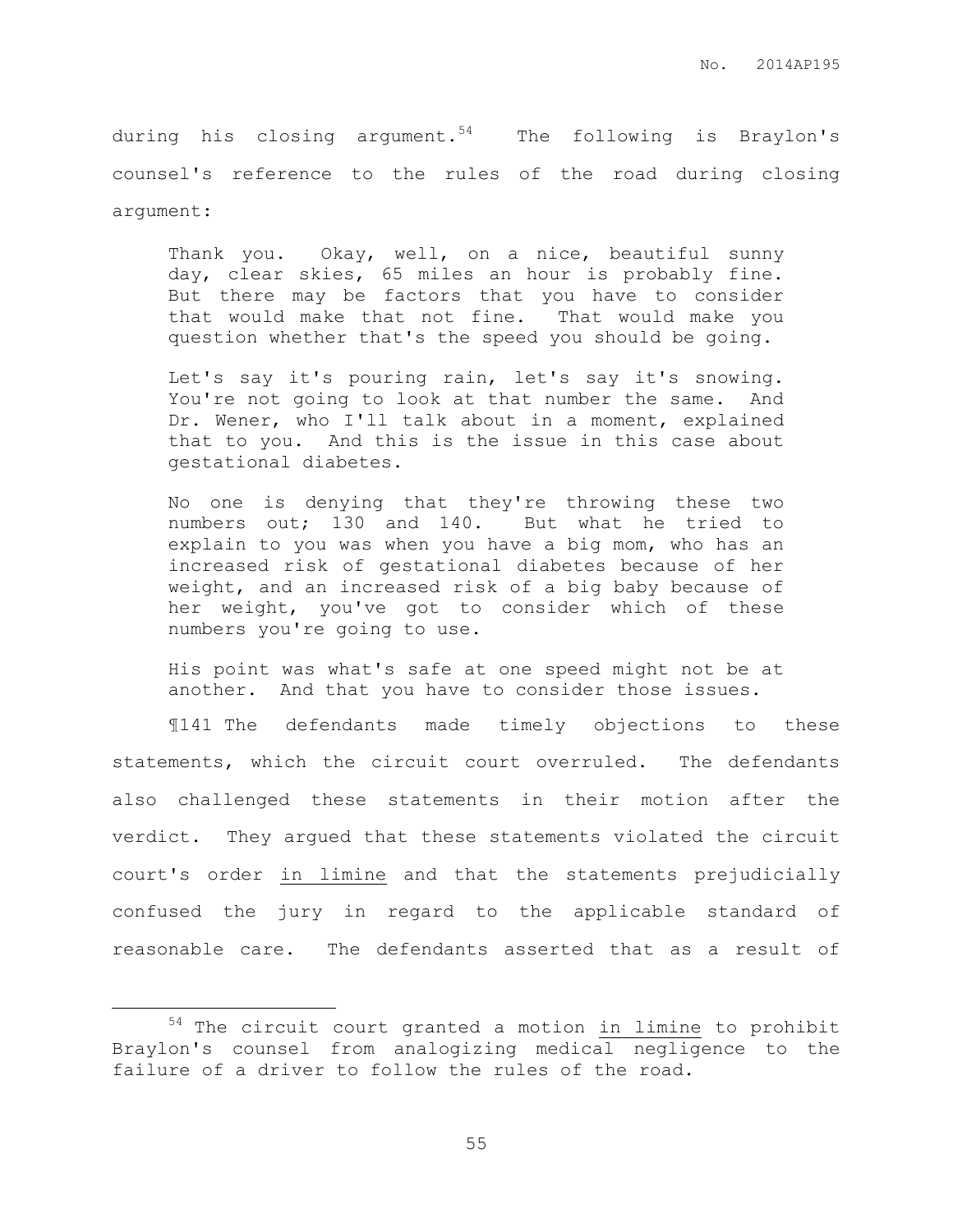Braylon's counsel's statements, "the jury was left with the impression that Dr. Wener's opinions regarding standards of care could be equated to speed limits and weather hazards on the roadway."

¶142 The circuit court rejected this argument. The circuit court decided that Braylon's counsel's analogy to driving a car in various weather conditions did not violate the order in limine. Instead, the circuit court interpreted Braylon's counsel's statement as "an attempt to analogize and to put into context Dr. Wener's theory of these additive elements as they pile up with the total being more than the sum of its parts," not as an analogy to ordinary negligence.

¶143 Further, in regard to the defendants' concern that the jury was confused as to the applicable standard of reasonable care, the circuit court concluded that the jury was not confused about the standard of care to apply:<sup>55</sup> The jurors were instructed to "find a standard of care for medical negligence." Jurors are assumed to follow jury instructions. Accordingly, the circuit court concluded that "there is no reason to believe" Braylon's counsel's statements were prejudicial or could be interpreted by the jury in a way that would violate the in limine order.

 $\overline{a}$ 

 $55$  The circuit court also noted, "We have to remember that the juror's [sic] don't even know what regular negligence is, probably. They weren't instructed on regular negligence. . . . They were given one instruction."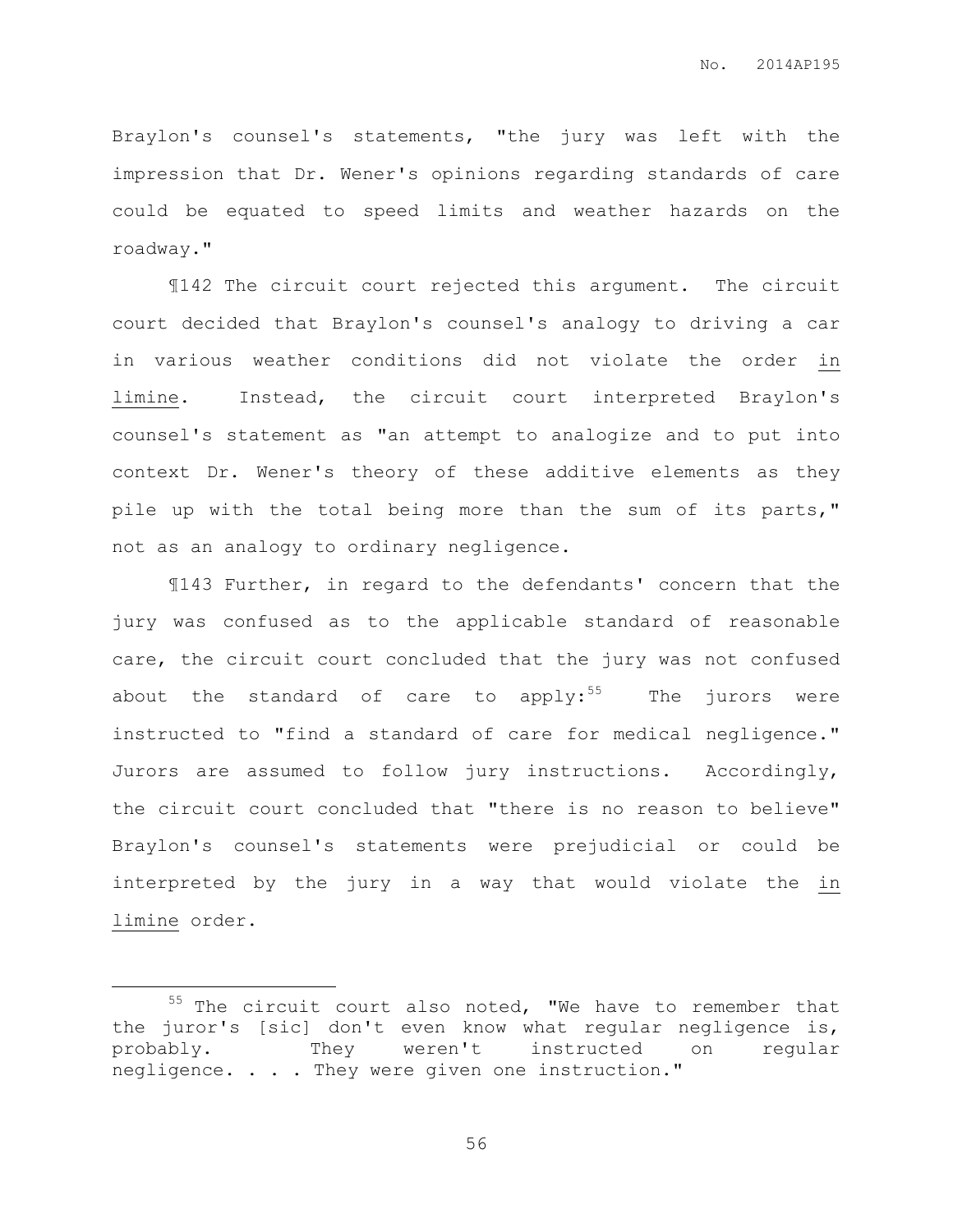¶144 The court of appeals agreed with the circuit court and concluded that Braylon's counsel did not violate the circuit court's order in limine and that counsel's analogy to drivers did not prejudice the defendants. The court of appeals reasoned that instead of comparing ordinary negligence and medical negligence, "the analogy illustrated the interplay of the alleged risk factors present in this case through a comparison to the interplay of various weather conditions that might affect a driver's decision-making process."<sup>56</sup>

¶145 Further, the court of appeals concluded that there was no indication that the absence of the analogy would have resulted in a different verdict. The analogy pertained to gestational diabetes testing thresholds, which was just one aspect of the evidence presented to the jury on the issue of the standard of reasonable care. The circuit court instructed the jury that its decision must be based only on the evidence presented to the jury and nothing else, including the statements of counsel.

¶146 We agree with the reasoning and conclusion of the court of appeals.

(2)

¶147 Turning to another remark of Braylon's counsel, the defendants assert that they were prejudiced because Braylon's counsel made an impermissible "Golden Rule" argument in

<sup>56</sup> Seifert, 364 Wis. 2d 692, ¶40.

 $\overline{a}$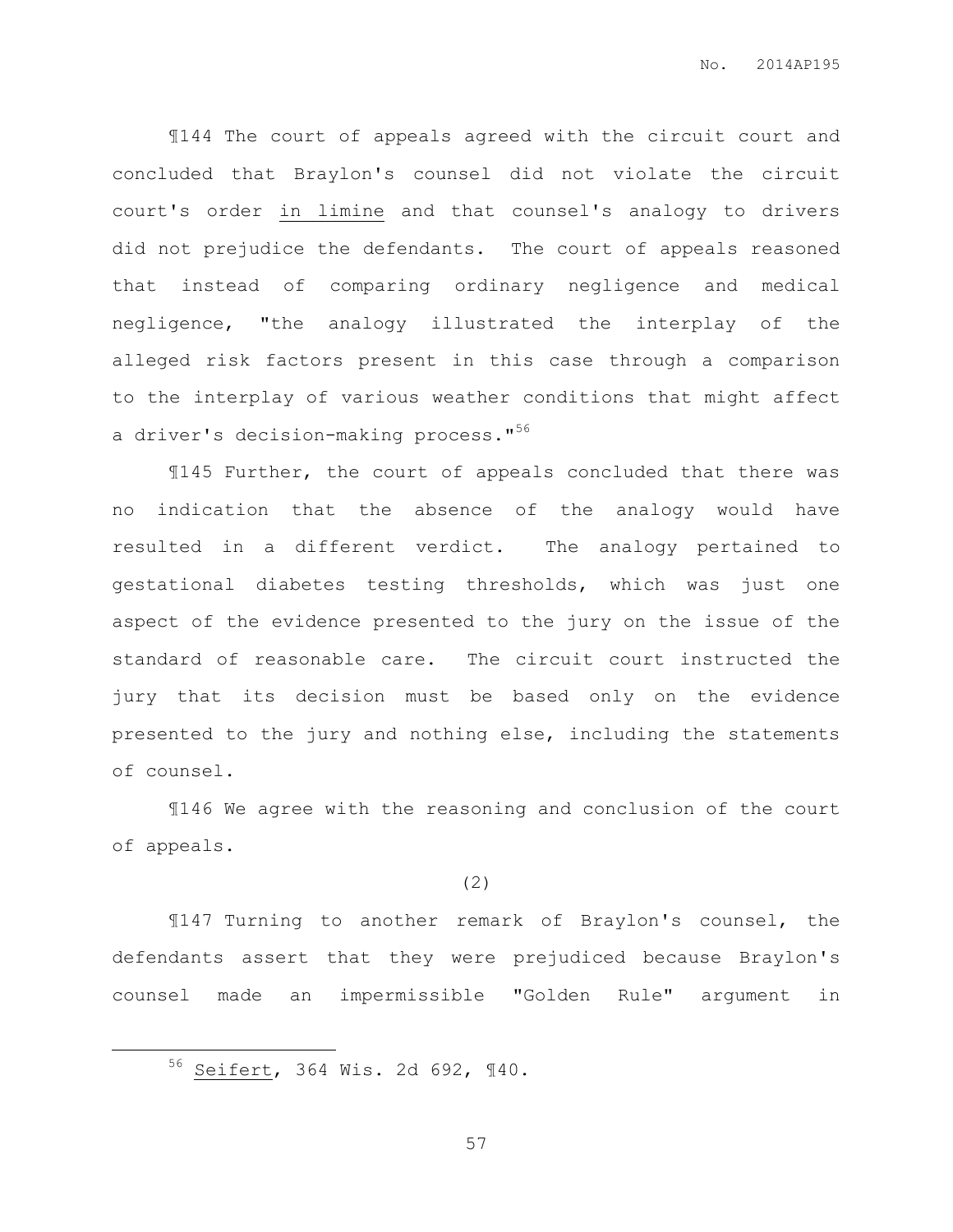violation of an order in limine. "Golden Rule" arguments arise when counsel asks "the jurors to place themselves in the position of someone claiming injury or damage and ask[s] the jurors what they would want as compensation." State v. DeLain, 2004 WI App 79, ¶23, 272 Wis. 2d 356, 679 N.W.2d 562.

¶148 An order in limine prohibited Braylon's counsel from making statements that might suggest that the jury determine whether medical negligence occurred based on the jurors' own knowledge, experience, common sense, or what they would want or deserve.

¶149 The defendants assert that Braylon's counsel violated the order in limine when he stated:

Now, you heard some testimony from the defense experts, and I'll talk about them as I go along in this case as well and their bias, where they're coming from. You heard somebody actually get up on the witness stand and say—Dr. Rouse, I think it was—if it was 139, I wouldn't have done anything. Really? If it was 139, I would have done nothing different. Is that reasonable to you? Is that reasonable medicine to you? Is that how you want your doctor to care?

. . . .

Is that what you want? You want a doctor to treat you, or you want a doctor to say, well, you're at 139. You're not at 140. No test for you. Or do you want a doctor to think about you?

¶150 The defendants' counsel objected to these remarks at trial, and Braylon's counsel withdrew the first remark. The circuit court sustained the defendants' objection to the second remark. The circuit court, however, did not strike either statement, opting instead to give a "curative" instruction.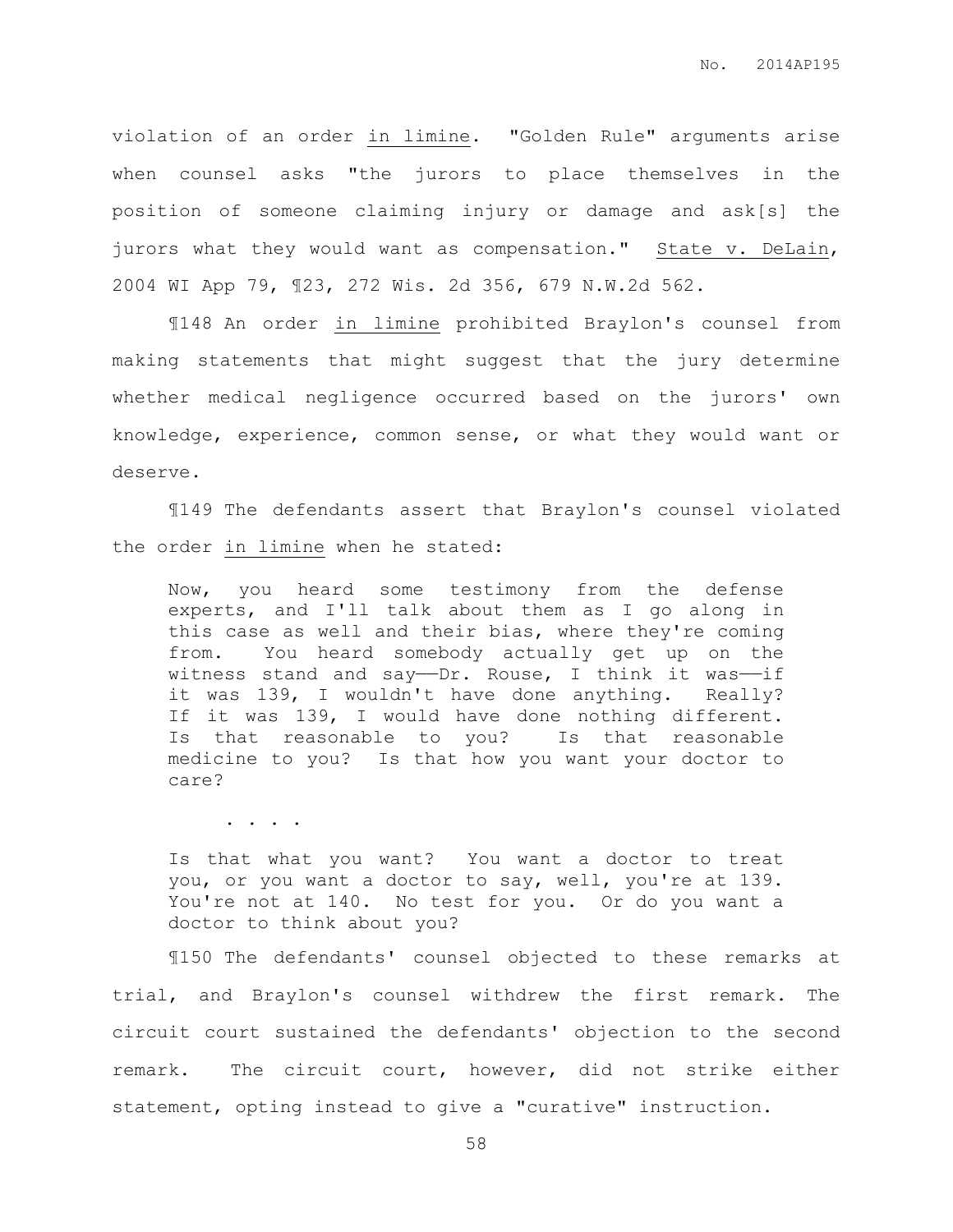¶151 The curative instruction followed counsel's remarking: "How do you want to be with your healthcare? Do you want to be a participant in your healthcare?" The curative instruction stated: "There aren't a lot of rules about what can and can't be argued, but one of them is that a lawyer may not ask a juror to place themselves in the position of the injured person or the doctor for that matter. Not sure that's what was going on, but if you got that idea, disregard it."

¶152 The defendants argued in their motion after the verdict that these "Golden Rule"-type statements were prejudicial and warranted a new trial. They argued that arguments involving what a juror would want from his or her doctor are irrelevant and appeal to the jurors' emotions. They further argued that involving jurors' personal feelings about the standard of care caused the jury to consider a standard of care inconsistent with the reasonable physician standard. They also argued that these statements violated the circuit court's order in limine.

¶153 The circuit court refused to order a new trial on "Golden Rule" grounds. The circuit court explained that Braylon's counsel's statements were "not [] classic "golden rule" violations, where the jurors were explicitly asked to place themselves in the position of the plaintiff." The circuit court noted that its curative instruction obviated any prejudice which may have resulted from Braylon's counsel's remarks. The circuit court denied the defendants' request for a new trial.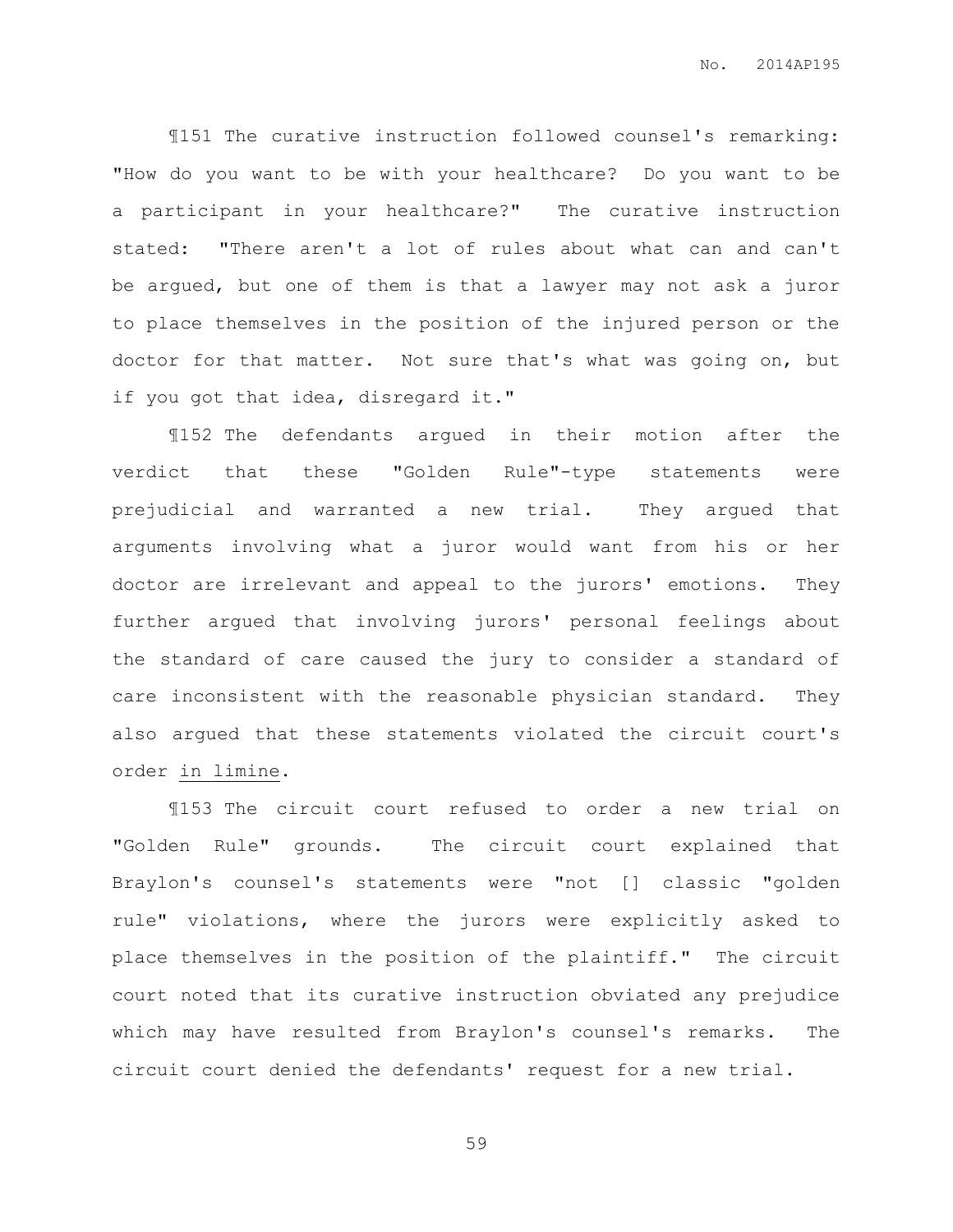¶154 The circuit court is in the best position to evaluate "Golden Rule" statements and should look at a variety of factors such as "the nature of the case, the emphasis upon the improper measuring stick, the reference in relation to the entire argument, [and] the likely impact or effect upon the jury." Rodriguez v. Slattery, 54 Wis. 2d 165, 170, 194 N.W.2d 817 (1972).

¶155 The court of appeals concluded that the circuit court did not erroneously exercise its discretion for the following reasons:

- These were not pure "Golden Rule" violations because the jurors were not asked to place themselves in the victim's shoes.
- Even if these remarks were "Golden Rule" violations, the circuit court gave the curative instruction stated above.
- The remarks, in light of the entire argument presented to the jury, did not affirmatively prejudice the defendants.<sup>57</sup>

¶156 We agree with the court of appeals' analysis that these remarks did not violate the order in limine.

¶157 In sum, because the circuit court properly considered objections to Braylon's counsel's statements during trial and after the verdict and provided a curative instruction, we

 $\overline{a}$ 

<sup>57</sup> Seifert, 364 Wis. 2d 692, ¶46.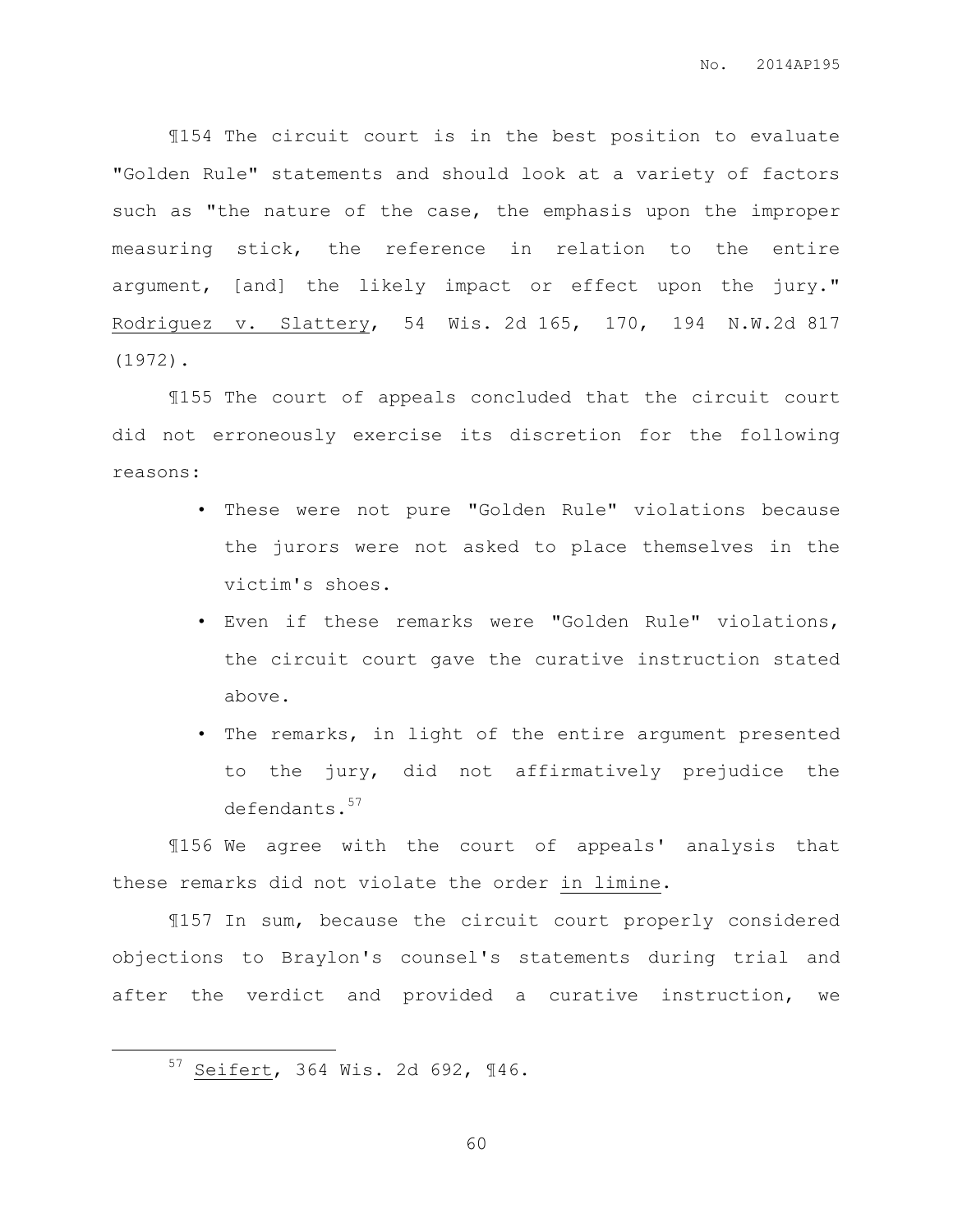conclude that the circuit court did not erroneously exercise its discretion by denying the defendants' motion for a new trial on the basis of these remarks.

(3)

¶158 Turning to their final challenge, the defendants argue that they were prejudiced by Braylon's counsel's remarks (1) disparaging the defendants' attorney and (2) suggesting to the jurors that the jurors were experts.

¶159 The defendants refer to the following remarks:

- I spoke to you in my closing argument and I addressed issues. I didn't tell you what to do. I didn't tell you you're not experts. I didn't tell you you're not that smart. I didn't tell you don't know the law. Apparently I have a little more respect for you than Mr. Leib does.
- I've got a little more faith in you than he does, because he spent the last hour and a half telling you what to do, telling you what you can't do, telling you what you don't know and that you're not going to be experts-you're not going to know the information. I disagree.
- These are the kind of arguments you make to juries if you think they're not too smart. Fool you, scare you, you know? You people are from Lancaster. How smart could you be, right? I think you're pretty smart. I think you get it. I think you see through all this nonsense. I think you should be respected, not told what to do or fooled. You should be talked to like adults, make you own decisions about this case. Not be told what to do.
- This shell game, you know, this game that they're trying to play with you. You know, it's that game, you know, when you go to the fair? Where's the ball? Whoa, whoa, whoa, where's the ball? That's what they tried to do to you. It's a matter of respect. I don't do it to you. I'm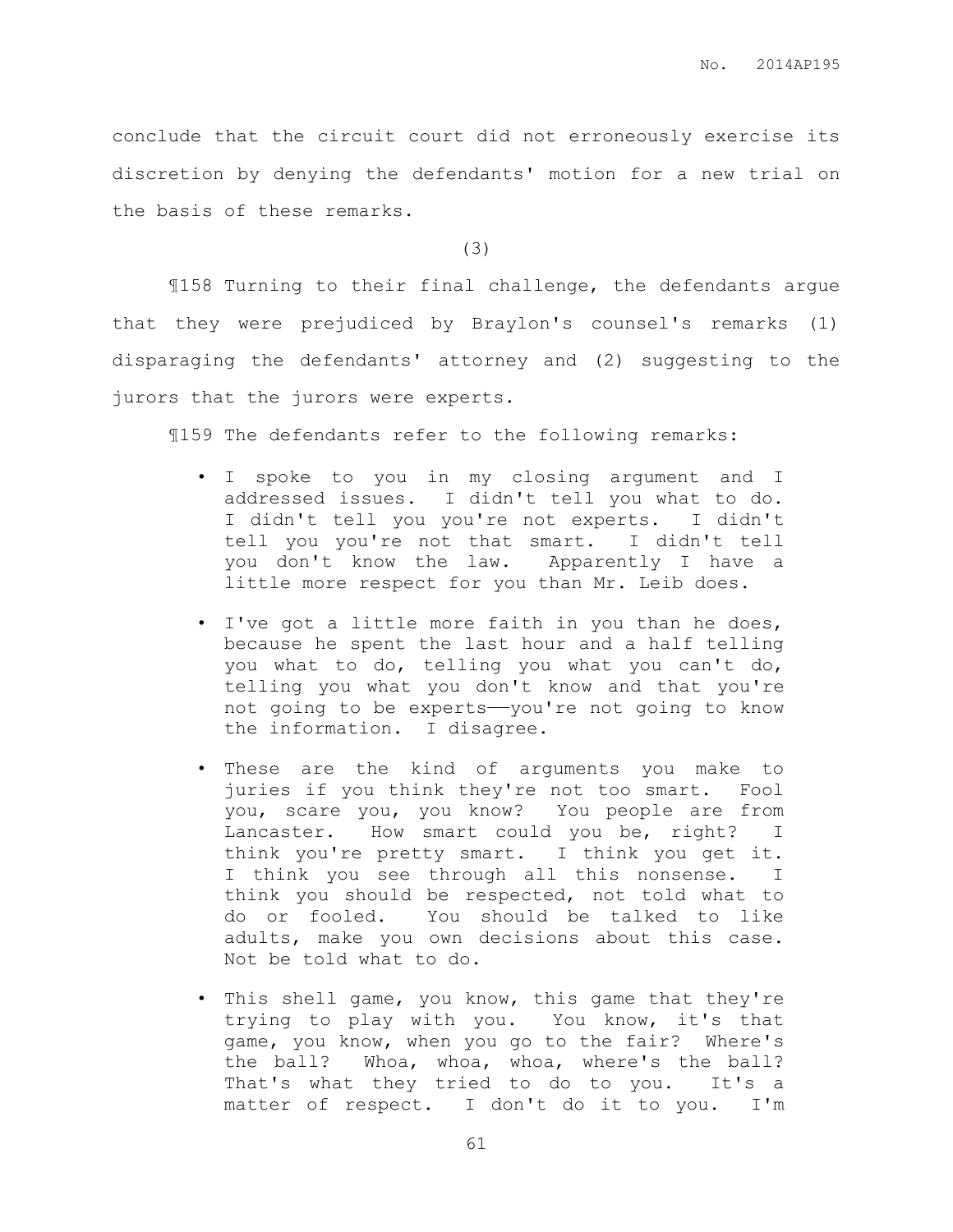giving you the information, you'll figure it out. I'm not telling you what to do. You're smart.

- So when Mr. Leib comes before you and makes his big grandstand move. Where's this one, where's that one? Where's this one? Well, you know, it's just not true. It's a matter, again, of respect. It's a matter of respecting you as a group and trying to fool you. You're not going to get fooled. You're pretty damn smart. You're not going to get fooled. I don't think you'll get fooled.
- You have common sense and you can analyze the expert testimony and you're smart enough to do it. I'm like, again, I'm like Mr. Leib. I have a lot of faith in your smarts. I think you are experts in a sense. I think you've learned quite a bit and I think you can make good decisions. I don't have to tell you what to do or how to do it. I'm not going to do that. But think it through, ladies and gentlemen.
- Unlike Mr. Leib, I think you're smart people and I think you've learned the medicine and I think you are experts in a sense.

¶160 The circuit court concluded that, in context, these statements (and others of a similar vein) were not prejudicial or improper. The circuit court explained that these were rebuttal statements made in response to the defendants' "strenuous argument" and were meant to empower the jury to weigh the conflicting expert testimony and make the required credibility determinations.

¶161 The circuit court also explained that in a complex medical malpractice case filled with days of expert medical testimony, jurors have to make a finding based on medical evidence, so they do "in a sense become expert." The circuit court concluded there was nothing wrong with telling jurors that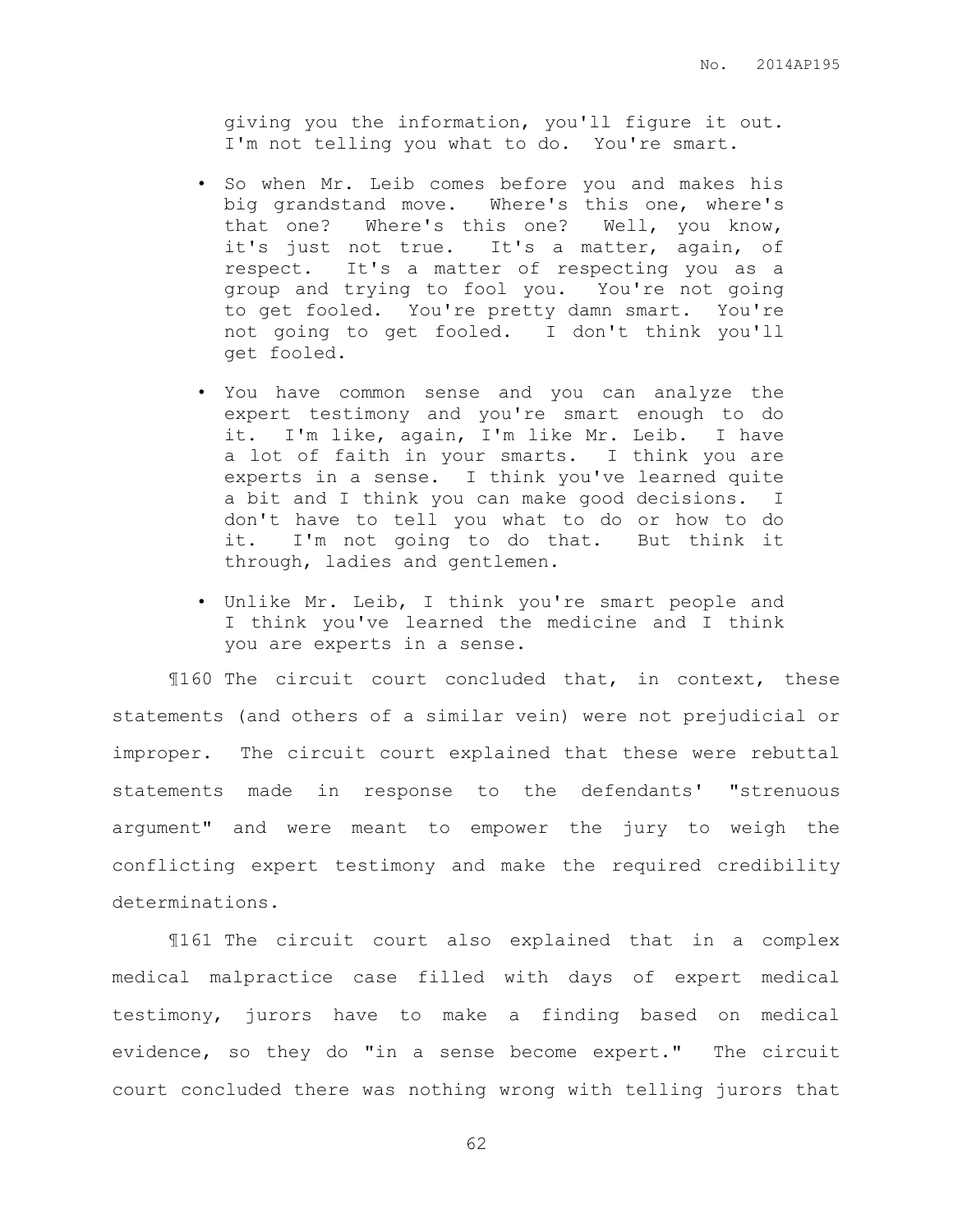they are smart while simultaneously characterizing defense counsel's view of the jurors as that they are "dumb."

¶162 Considering the context in which these remarks arose, we conclude that the circuit court did not erroneously exercise its discretion in ruling in favor of Braylon. Braylon's counsel's remarks were used to empower the jury to perform its essential role of weighing conflicting testimony and making credibility determinations.

¶163 The remarks at issue did not cause the jury to reach a decision that it would not have reached otherwise. Accordingly, we affirm the court of appeals' decision that the circuit court did not erroneously exercise its discretion in concluding that Braylon's counsel's remarks during closing argument did not constitute prejudicial error justifying a new trial.

## III

¶164 Lastly, the defendants argue that this court should grant their motion for a new trial in the interests of justice under Wis. Stat.  $$751.06.^{58}$  They claim that justice was not

 $\overline{a}$ 

<sup>58</sup> Wisconsin Stat. § 751.06 provides:

Discretionary reversal. In an appeal in the supreme court, if it appears from the record that the real controversy has not been fully tried, or that it is probable that justice has for any reason miscarried, the court may reverse the judgment or order appealed from, regardless of whether the proper motion or objection appears in the record, and may direct the entry of the proper judgment or remit the case to the trial court for the entry of the proper judgment or for a new trial, and direct the making of such amendments in the pleadings and the adoption of such (continued)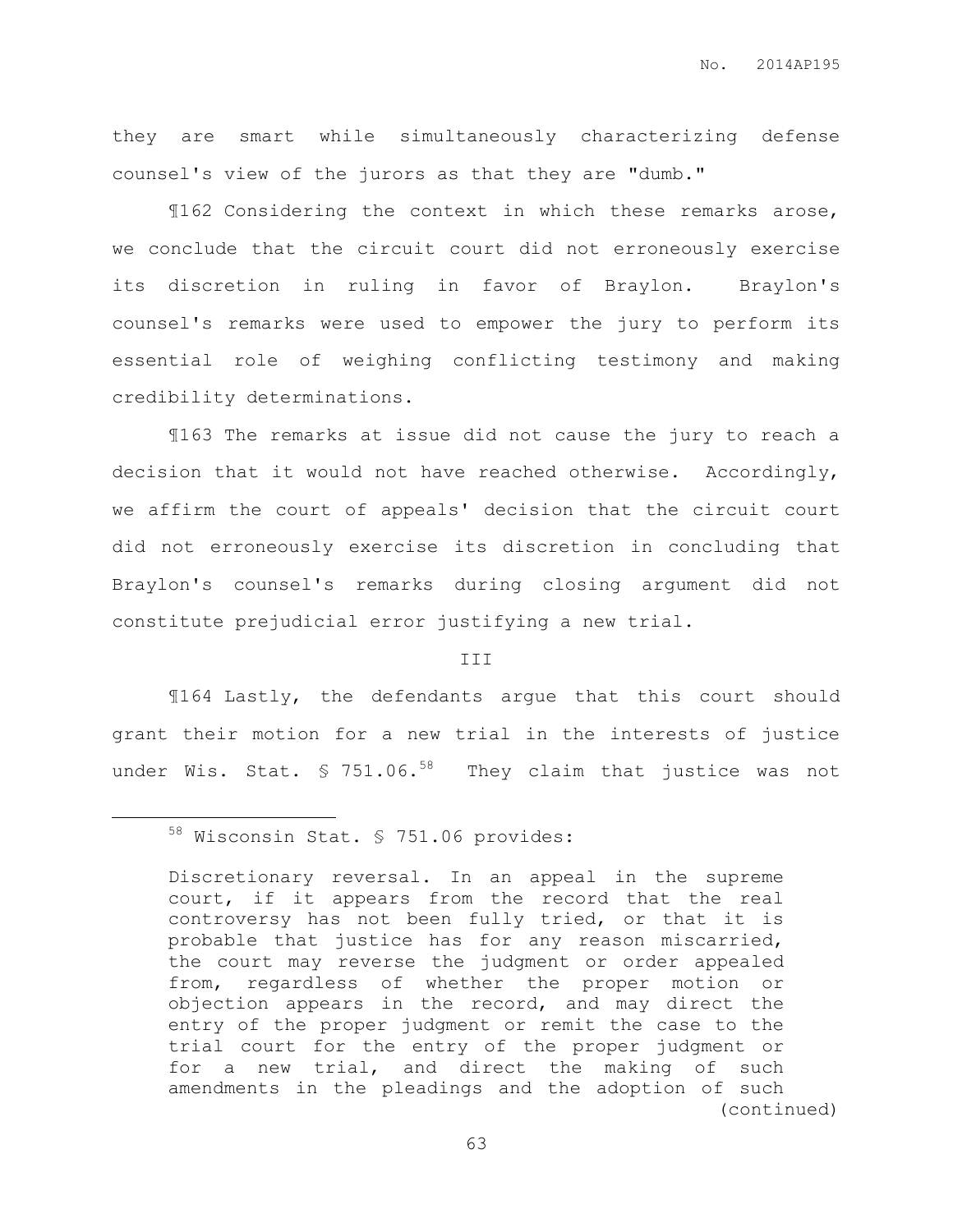served because the circuit court admitted Dr. Wener's unreliable testimony and did not order a new trial in response to Braylon's counsel's prejudicial remarks.

¶165 We have already concluded that the circuit court did not erroneously exercise its discretion by admitting Dr. Wener's testimony or by failing to grant a new trial on the basis of Braylon's counsel's remarks. Nevertheless, we will elaborate further on Wis. Stat. § 751.06.

¶166 Under this court's interpretations, Wis. Stat. § 751.06 rarely calls for a new trial. This court has often expressed its "reluctan[ce] to grant a new trial in the interest of justice" and has stated that it "exercises its discretionary power only in exceptional cases." State v. Cuyler, 110 Wis. 2d 133, 141, 327 N.W.2d 662 (1983) (ordering new trial where trial court misread evidentiary statute and thus prohibited material witnesses from testifying). Such "exceptional" cases occur in two situations: (1) "when the real controversy has not been fully tried" and (2) "when it is probable that justice has for any reason been miscarried." Vollmer v. Luety, 156 Wis. 2d 1, 7, 456 N.W.2d 797 (1990).

procedure in that court, not inconsistent with statutes or rules, as are necessary to accomplish the ends of justice.

 $\overline{a}$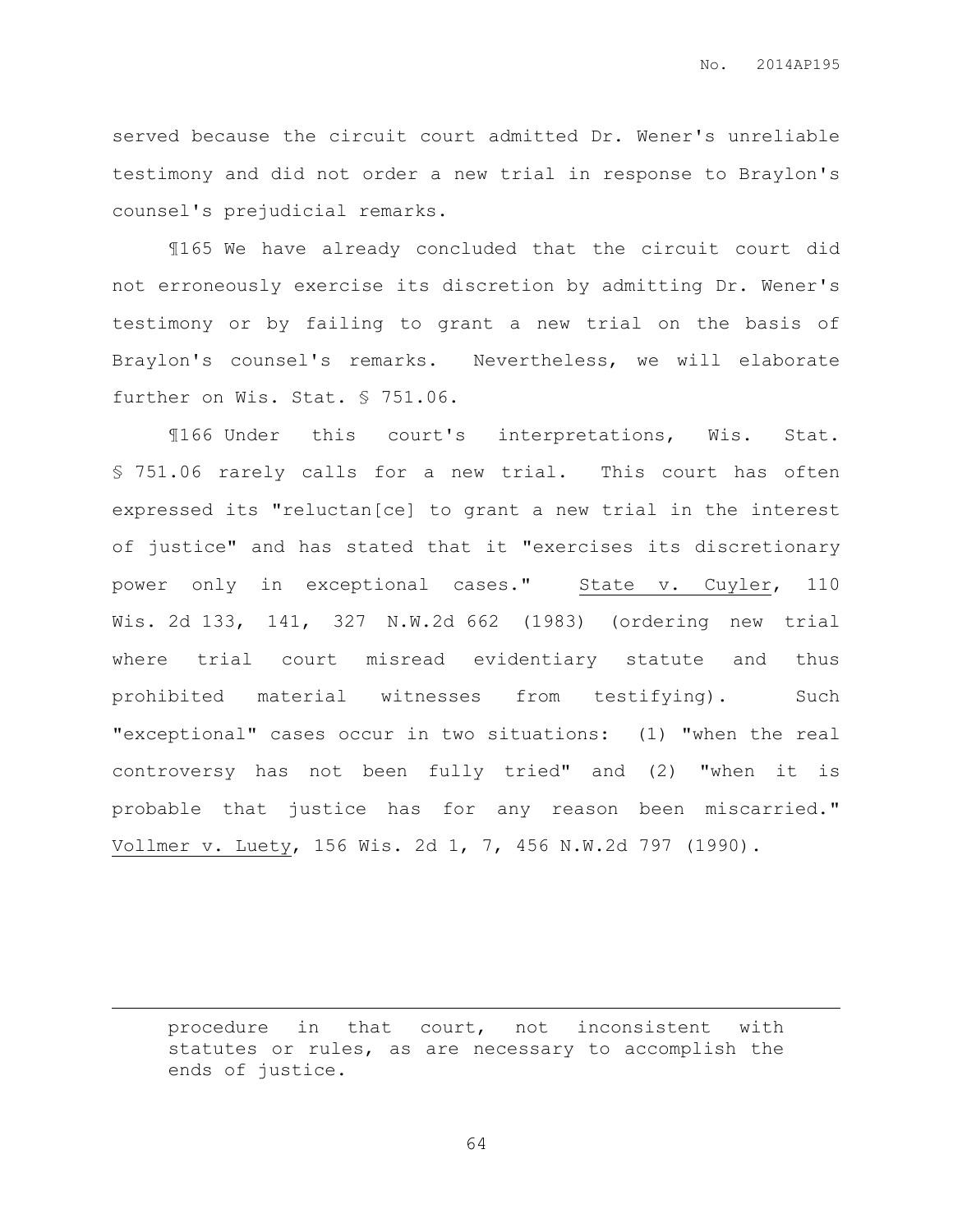¶167 The real controversy was fully tried in the instant case and there is no "substantial degree of probability that a different result was likely to be produced on retrial.<sup>59</sup>

¶168 For the reasons set forth, we affirm the decision of the court of appeals.

*By the Court.*—The decision of the court of appeals is affirmed.

 $\overline{a}$ 

<sup>59</sup> Discretionary reversals based on a miscarriage of justice are appropriate when this court "determine[s] to a substantial degree of probability that a different result was likely to be produced on retrial." State v. Wyss, 124 Wis. 2d 681, 741, 370 N.W.2d 745 (1985).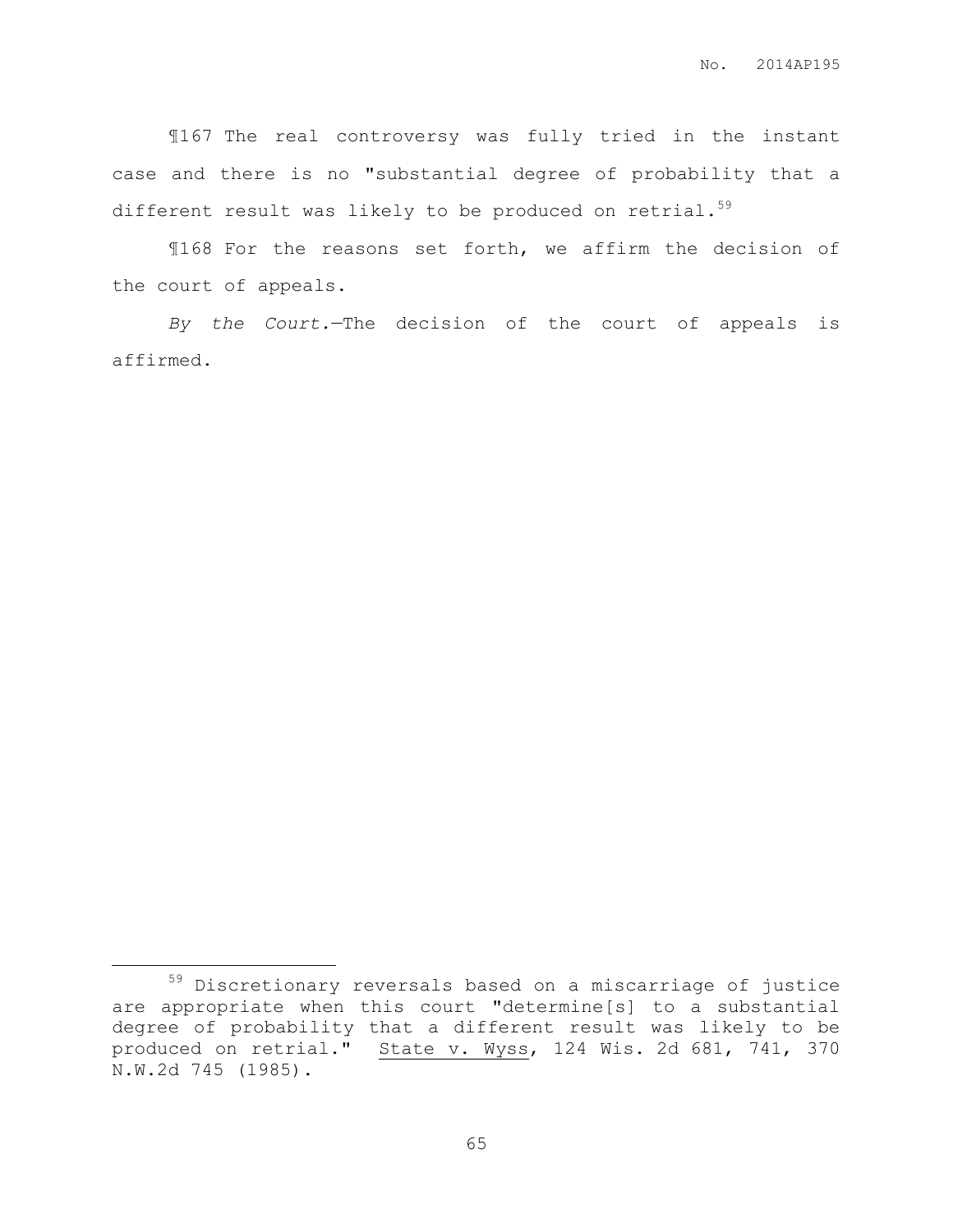¶169 ANNETTE KINGSLAND ZIEGLER, J. *(concurring).* I concur only in the court's conclusion to affirm the decision of the court of appeals. I do not join the lead opinion for two reasons. First, the lead opinion does not sufficiently address the legislature's 2011 changes to Wis. Stat. § 907.02 (2009-10), which had significant effect on the admissibility of expert opinion testimony in Wisconsin. The legislature has now tightened the applicable standard. Second, the lengthy lead opinion does not adequately guide trial courts with regard to how they should apply Wis. Stat.  $\S$  907.02 (2013-14).<sup>1</sup> I write to clarify that § 907.02 has now changed the gatekeeping function of the trial court concerning the admissibility of expert testimony. Simply stated, the trial court now must adhere to and apply the heightened Daubert-Wis. Stat. § 907.02 standard. In my view, a best practice for trial courts and counsel is to create a detailed, complete record regarding why any particular expert's testimony meets the heightened scrutiny due under § 907.02. The trial court's determinations here are upheld under the facts of this case because the trial court did not erroneously exercise its discretion in admitting the testimony of Dr. Wener.

¶170 While I agree that this court should uphold the circuit court's decision to admit Dr. Wener's expert testimony at trial, I reach this conclusion in spite of the fact that the legislature tightened the standard of admissibility of expert

 $\overline{a}$ 

 $1$  All subsequent references to the Wisconsin Statutes are to the 2013-14 version unless otherwise indicated.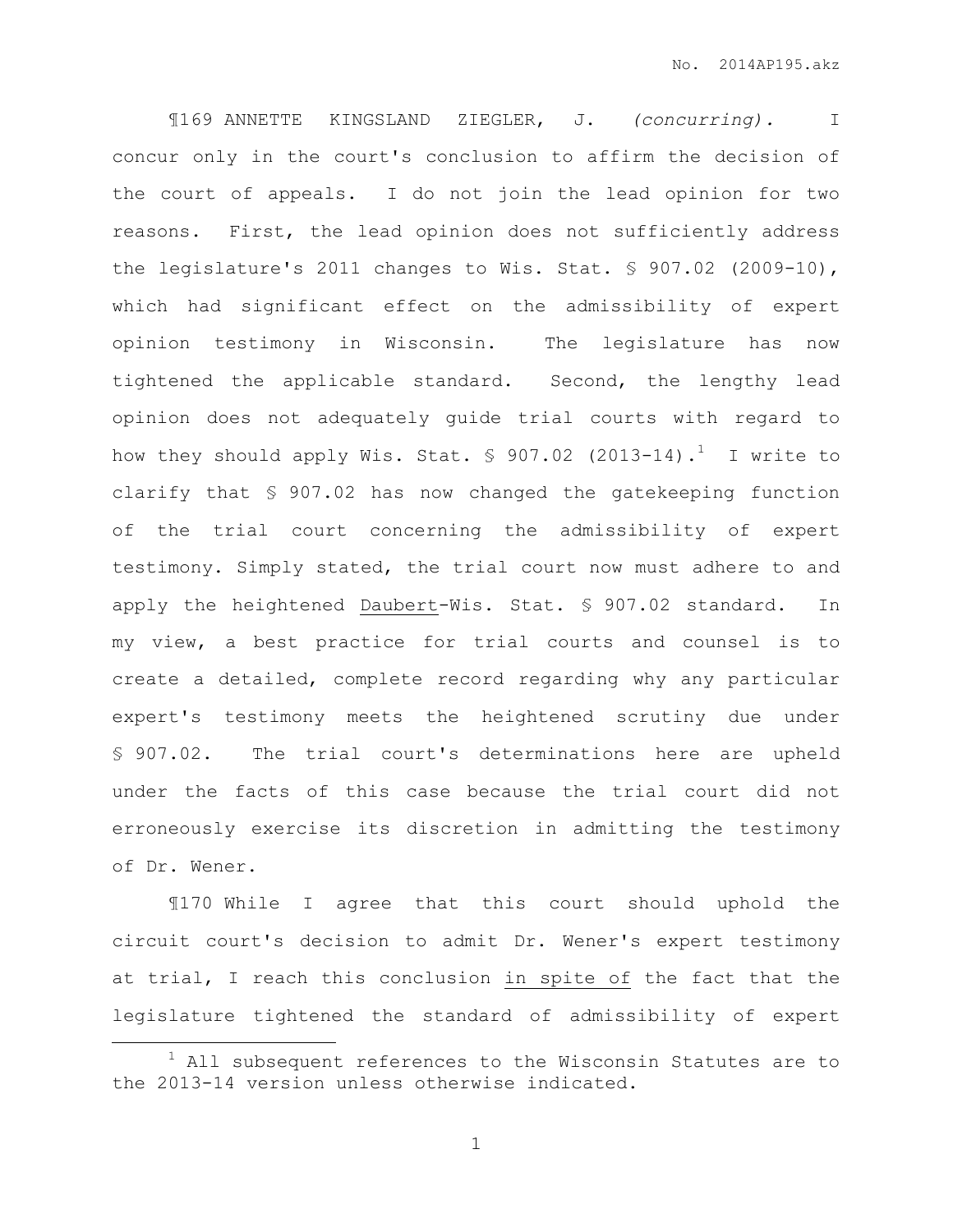opinion testimony when it amended Wis. Stat. § 907.02 (2009-10). The circuit court did not "appl[y] an improper legal standard or make[] a decision not reasonably supported by the facts of record" in admitting Dr. Wener's testimony, 118th St. Kenosha, LLC v. DOT, 2014 WI 125, ¶18, 359 Wis. 2d 30, 856 N.W.2d 486 (quoting 260 North 12th St., LLC v. DOT, 2011 WI 103, ¶38, 338 Wis. 2d 34, 808 N.W.2d 372), and its decision should be upheld. See id. I view the record below, however, as a "close call" which might not survive appellate review had this been a different case type.

I

¶171 We have recognized that the legislature amended Wis. Stat. § 907.02 (2009-10) in 2011 Wisconsin Act 2 in order "to adopt the Daubert v. Merrell Dow Pharmaceuticals, Inc., 509 U.S. 579 (1993), reliability standard as stated in Federal Rule of Evidence 702." 260 North 12th St., 338 Wis. 2d 34, ¶55 n.10. Allow me to provide background concerning the federal adoption of Daubert. Unlike in Wisconsin, where the Daubert standard heightened the level of scrutiny to apply to expert witnesses, in the federal system, Daubert loosened the standard for admission of expert testimony.

¶172 To begin with, while the federal rule, Rule 702, may "embod[y] a liberal standard of admissibility for expert opinions," Nimely v. City of New York, 414 F.3d 381, 395 (2d Cir. 2005), it is liberal as compared to the standard it "superseded," namely the so-called Frye "'general acceptance' test," Daubert, 509 U.S. at 585-87 (named for Frye v. United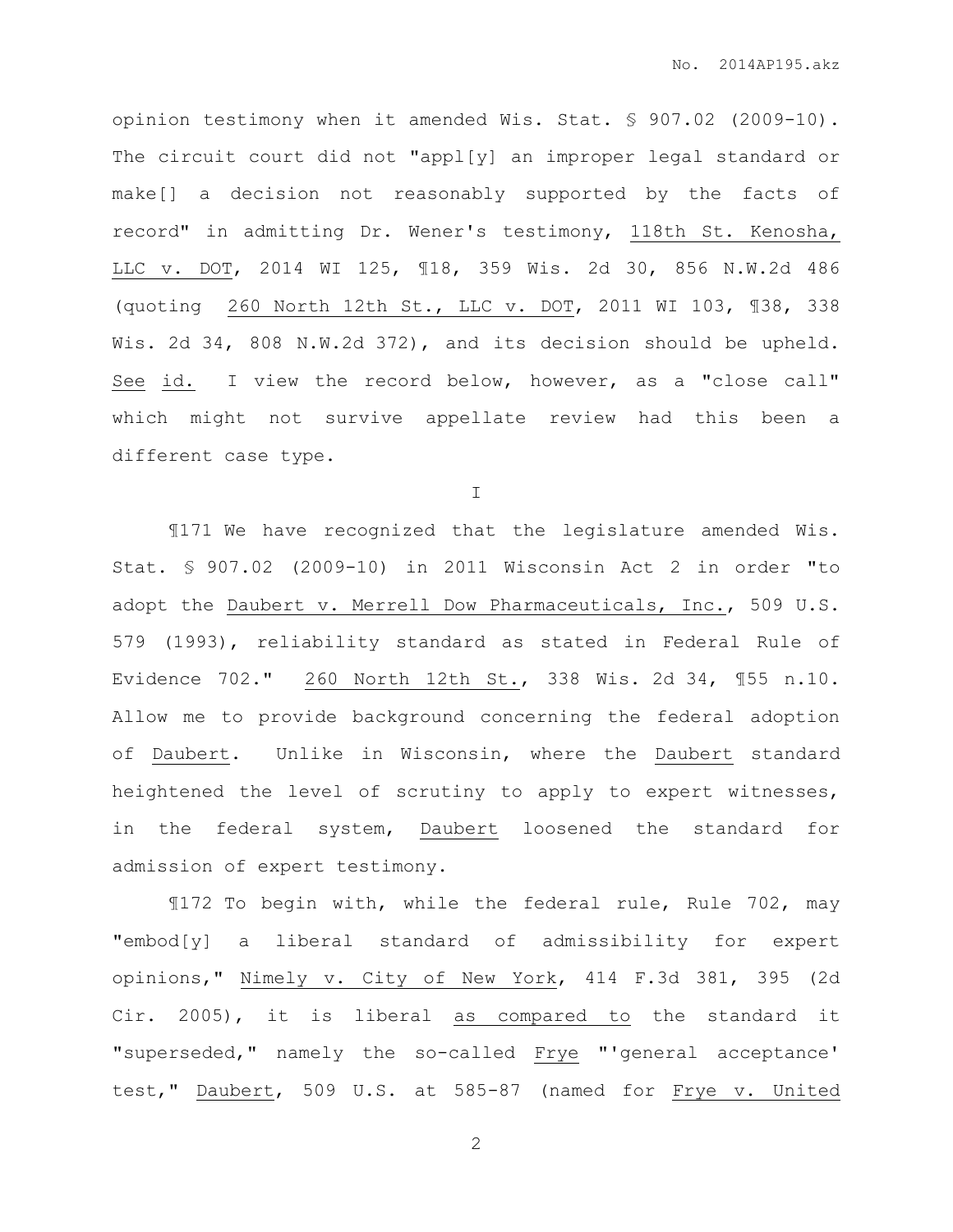States, 293 F. 1013 (D.C. Cir. 1923)). See Nimely, 414 F.3d at 395-96. It is not liberal as compared to Wisconsin's prior test for admitting expert testimony.

¶173 Frye's "austere standard" "made 'general acceptance' [of the matter upon which expert scientific testimony is based] the exclusive test for admitting expert scientific testimony." Daubert, 509 U.S. at 585-86, 589. Daubert recognized that the Federal Rules of Evidence, on the other hand, did not mandate general acceptance, consistent with the Rules' "general approach of relaxing the traditional barriers to 'opinion' testimony." Id. at 588-89 (quoting Beech Aircraft Corp. v. Rainey, 488 U.S. 153, 169 (1988)).

¶174 In Wisconsin, however, there is no "traditional barrier[]" à la Frye for the legislature's adoption of Rule 702 to "relax[]." See State v. Walstad, 119 Wis. 2d 483, 516, 351 N.W.2d 469 (1984) ("The Frye concept is alien to the Wisconsin law of evidence."). Wisconsin's prior standard of admissibility of expert evidence was considerably more accommodating than either the Frye test or Rule 702's standard. As stated, Frye's yardstick is "general acceptance." Rule 702 mandates, inter alia, that expert testimony be "based on sufficient facts or data" and "the product of reliable principles and methods" and that the expert testifying "reliably appl[y] the principles and methods to the facts of the case." Fed. R. Evid. 702(b)-(d). In contrast, under the previous Wisconsin standard "questions of the weight and reliability of relevant evidence [were] matters for the trier of fact." State v. Fischer, 2010 WI 6, ¶7, 322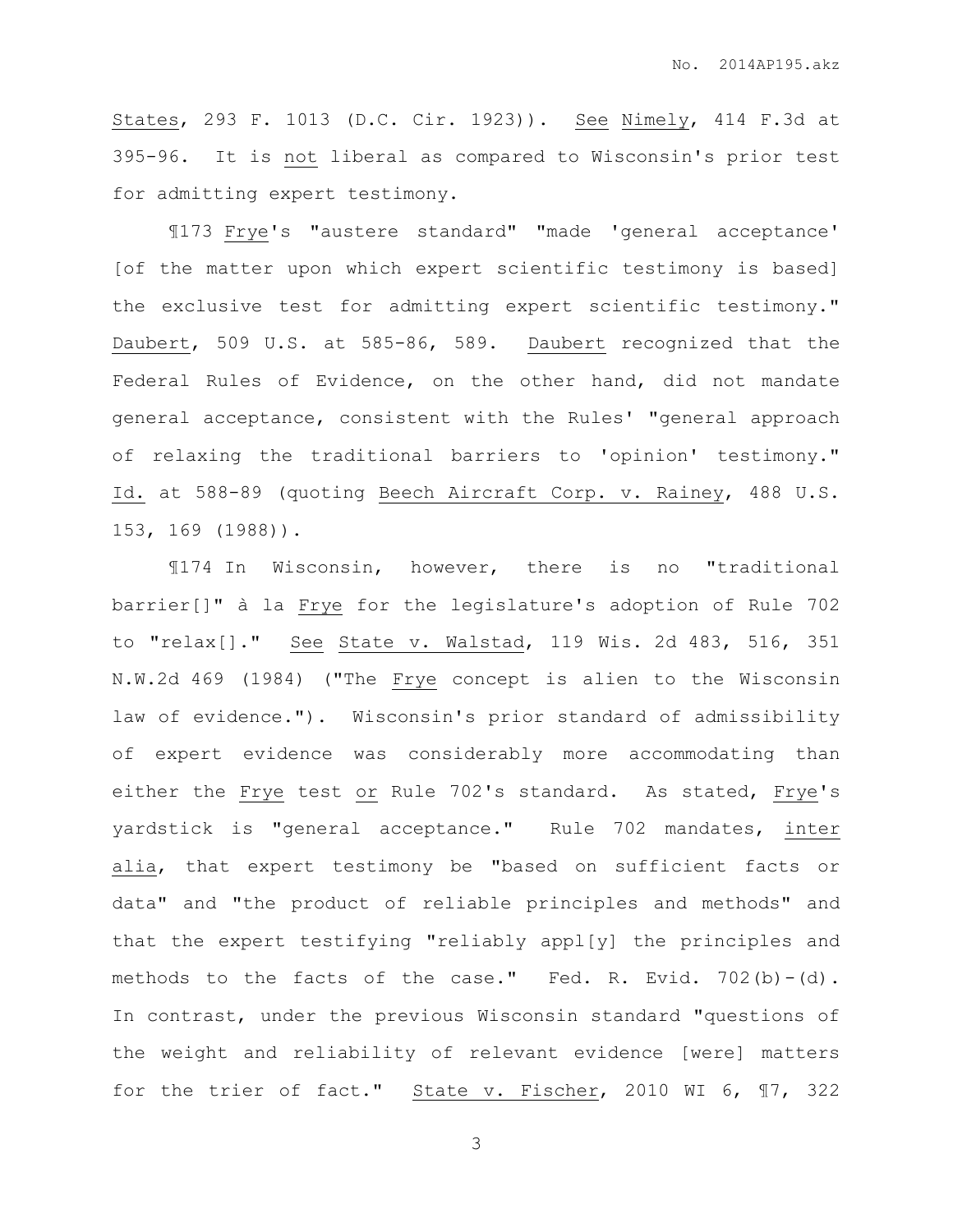Wis. 2d 265, 778 N.W.2d 629. "[E]xpert testimony [was] generally admissible in the circuit court's discretion if the witness [was] qualified to testify and the testimony would help the trier of fact understand the evidence or determine a fact at issue." State v. Kandutsch, 2011 WI 78, ¶26, 336 Wis. 2d 478, 799 N.W.2d 865. This was a "low threshold." State v. Shomberg, 2006 WI 9, ¶67, 288 Wis. 2d 1, 709 N.W.2d 310 (Butler, J., dissenting) (citing State v. St. George, 2002 WI 50, ¶39, 252 Wis. 2d 499, 643 N.W.2d 777).

¶175 The fact that the legislature has added three new prerequisites to the admission of expert testimony in Wisconsin means that it now requires more of a showing and further trial court analysis before expert testimony may be introduced. That the legislature now requires——in addition to its earlier mandates of a qualified expert and sufficiently helpful testimony, Kandutsch, 336 Wis. 2d 478, 126-testimony "based upon sufficient facts or data," testimony which is "the product of reliable principles and methods" and a witness who has "applied the principles and methods reliably to the facts of the case," Wis. Stat. § 907.02(1), suggests that trial courts must now be much more piercing in their evaluation of proffered expert testimony. The days of relatively easy admission of expert testimony into Wisconsin courtrooms are over. The trial courts' gatekeeping function has changed in light of § 907.02.

¶176 The Wisconsin legislature's adoption of the Daubert standard was part of a larger seemingly legislative reaction to Wisconsin Supreme Court decisions; one observer argues that "Act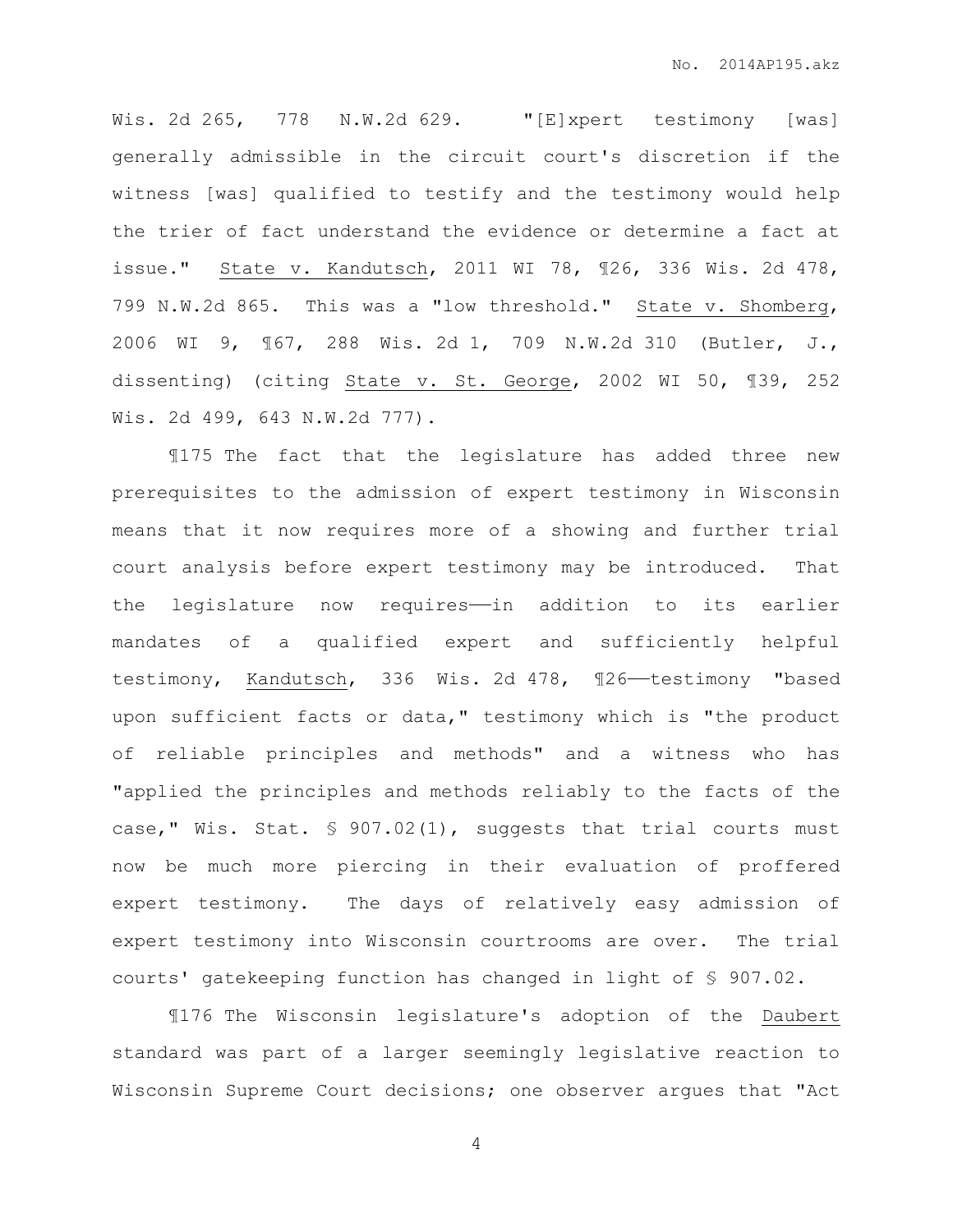2 generated the most significant changes in at least sixteen years to Wisconsin's civil litigation system by limiting the applicability of 'risk contribution' theory, capping punitive damages, and mandating damages for frivolous claims," "most drastically chang[ing] the areas of strict products liability and expert opinion testimony." Kristen Irgens, Comment, Wisconsin Is Open for Business or Business Just As Usual? The Practical Effects and Implications of 2011 Wisconsin Act 2, 2012 Wis. L. Rev. 1245, 1247 (2012) (footnotes omitted); see Honorable Diane S. Sykes, Reflections on the Wisconsin Supreme Court, 89 Marq. L. Rev. 723, 737-38 (2006) (arguing that certain "cases from the last term reflect a court quite willing to aggressively assert itself to implement the statewide public policies it deems to be most desirable," and that "[t]he court is loosening the usual constraints on the use of its power, freeing itself to move the law essentially as a legislature would, except that its decisions are for the most part not susceptible of political correction as the legislature's would be"). $^2$ 

¶177 Previously this court has rejected the invitation to follow the Daubert approach taken in the federal courts with

 $\overline{a}$ 

<sup>&</sup>lt;sup>2</sup> Compare, e.g., Thomas ex rel. Gramling v. Mallett, 2005 WI 129, ¶¶178-79, 285 Wis. 2d 236, 701 N.W.2d 523 (Wilcox, J., dissenting) (contending that the court's "expansion" of riskcontribution theory "amounts to an unwarranted and unprecedented relaxation of the traditional rules governing tort liability, and raises serious concerns of fundamental fairness"), with 14 Jay E. Grenig, Wisconsin Practice Series: Elements of an Action § 14:5, at 765 (2015-2016 ed.) (arguing that Act 2 "limits the holding of Thomas").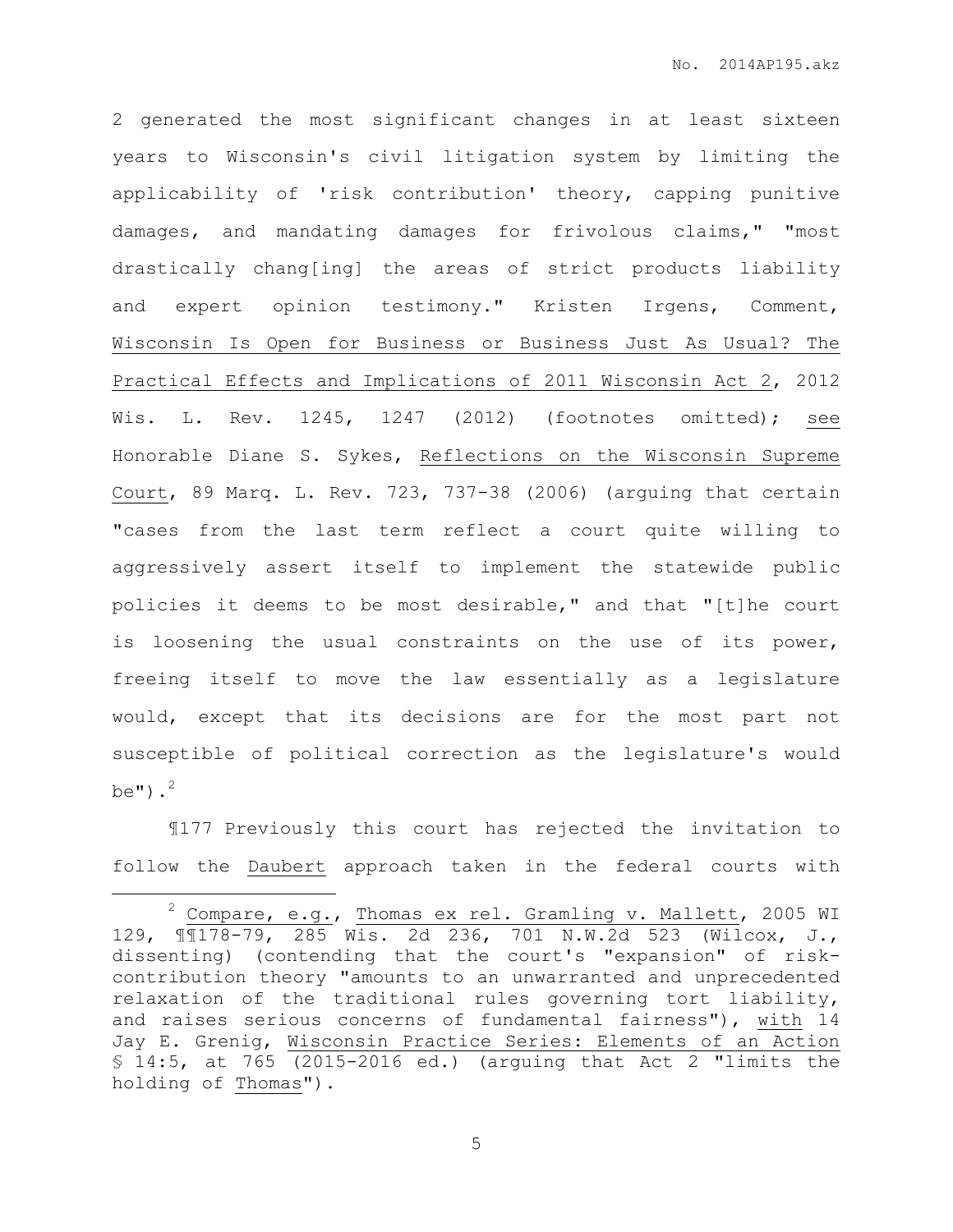regard to expert testimony. See Fischer, 322 Wis. 2d 265, ¶7 ("[T]here is no reason for us to revisit [in this case] Wisconsin's well-established role for the circuit court where expert testimony is proffered. The law in Wisconsin continues to be that questions of the weight and reliability of relevant evidence are matters for the trier of fact. . . . We, therefore, decline to adopt a Daubert-like approach to expert testimony that would make the judge the gatekeeper."). Act 2 negates this decision, transforming Wisconsin law so that it now adheres to Federal Rule 702's heightened standard. To minimize the significance of this change, as the lead opinion might be read to do, contravenes the requirement of Wisconsin's Act 2, which clearly contemplates a more substantial burden on litigants who seek to have expert testimony admitted in Wisconsin courts.

¶178 Importantly, even after Daubert, trial courts retain substantial discretion in deciding whether to admit expert testimony. See, e.g., Kumho Tire Co. v. Carmichael, 526 U.S. 137, 141–42 (1999) ("[T]he test of reliability is 'flexible,' and Daubert's list of specific factors<sup>[3]</sup> neither necessarily nor

 $\overline{a}$ 

<sup>&</sup>lt;sup>3</sup> In Daubert the Supreme Court "discussed certain . . . factors . . . some or all of which might prove helpful in determining the reliability of a particular scientific 'theory or technique.'" Kumho Tire Co. v. Carmichael, 526 U.S. 137, 141 (1999) (quoting Daubert v. Merrell Dow Pharmaceuticals, Inc., 509 U.S. 579, 593-94 (1993)). The Daubert Court pointed to "whether [a theory or technique] can be (and has been) tested," "whether the theory or technique has been subjected to peer review and publication," "the known or potential rate of error," and whether there is "general acceptance" of the matter within the "relevant scientific community." Daubert, 509 U.S. at 593-94 (quoting United States v. Downing, 753 F.2d 1224, 1238 (3d Cir. 1985)).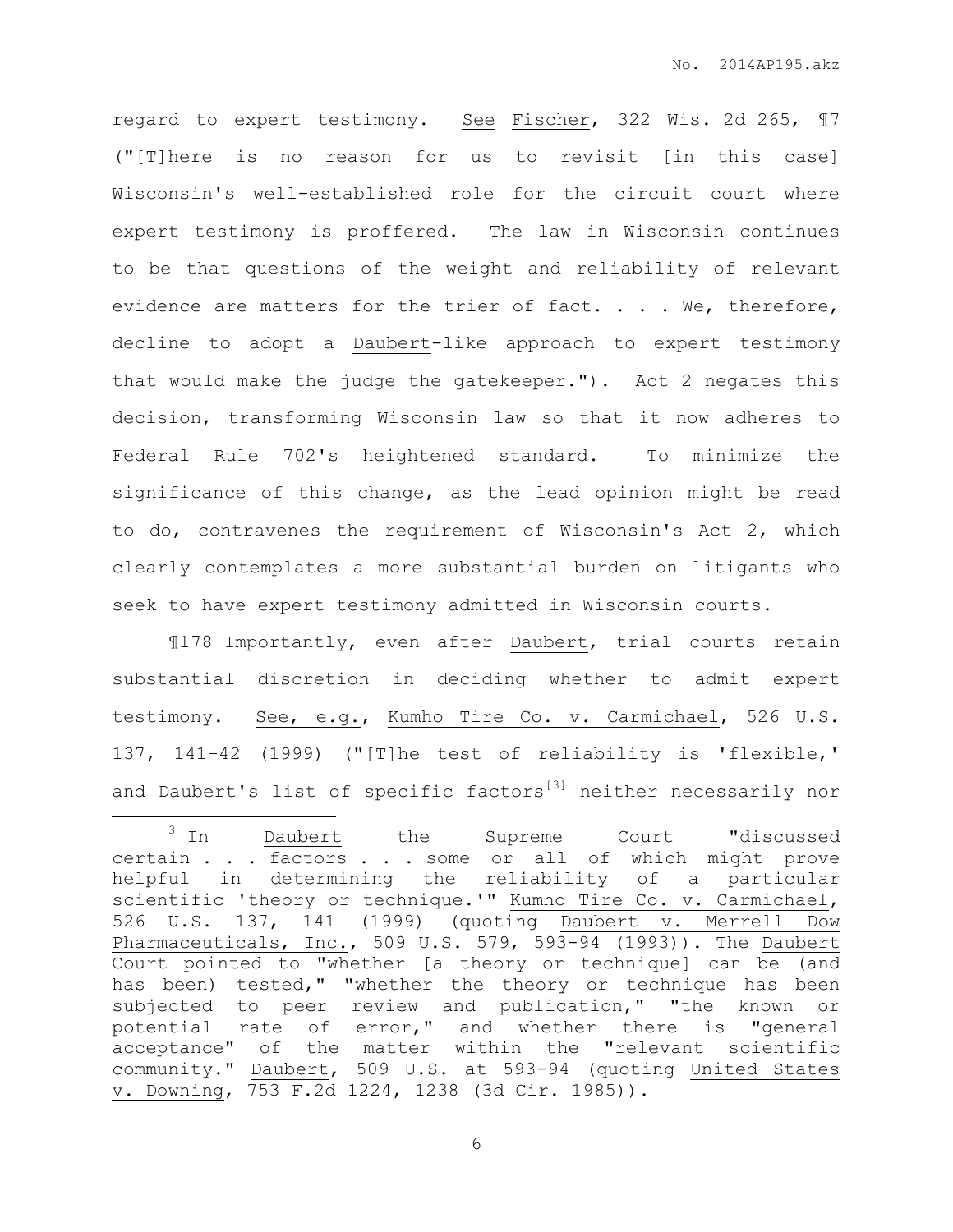exclusively applies to all experts or in every case. Rather, the law grants a district court the same broad latitude when it decides how to determine reliability as it enjoys in respect to its ultimate reliability determination." (quoting Daubert, 509 U.S. at 594)). Moreover, the question before this court in reviewing the circuit court's evidentiary decision below "is not whether this court agrees with the ruling of the trial court, but whether appropriate discretion was in fact exercised." Martindale v. Ripp, 2001 WI 113, ¶29, 246 Wis. 2d 67, 629 N.W.2d 698 (quoting State v. Wollman, 86 Wis. 2d 459, 464, 273 N.W.2d 225 (1979)).

¶179 Given the foregoing, the facts of this current case might stand as a poor example to clearly illustrate the heightened standard of Wis. Stat. § 907.02. This court today decides that the court below did not erroneously exercise its discretion but does little to advise courts how to apply the new heightened standard to other cases involving different expert testimony. I note that, had the circuit court below decided to exclude Dr. Wener's testimony, we would analyze that exclusion of evidence in light of the standard espoused in Daubert and the fact that we owe the circuit court erroneous-exercise-ofdiscretion deference. In this case, under these facts, involving this doctor's testimony, that deference due tips the scales in favor of the circuit court's detailed determination below.

II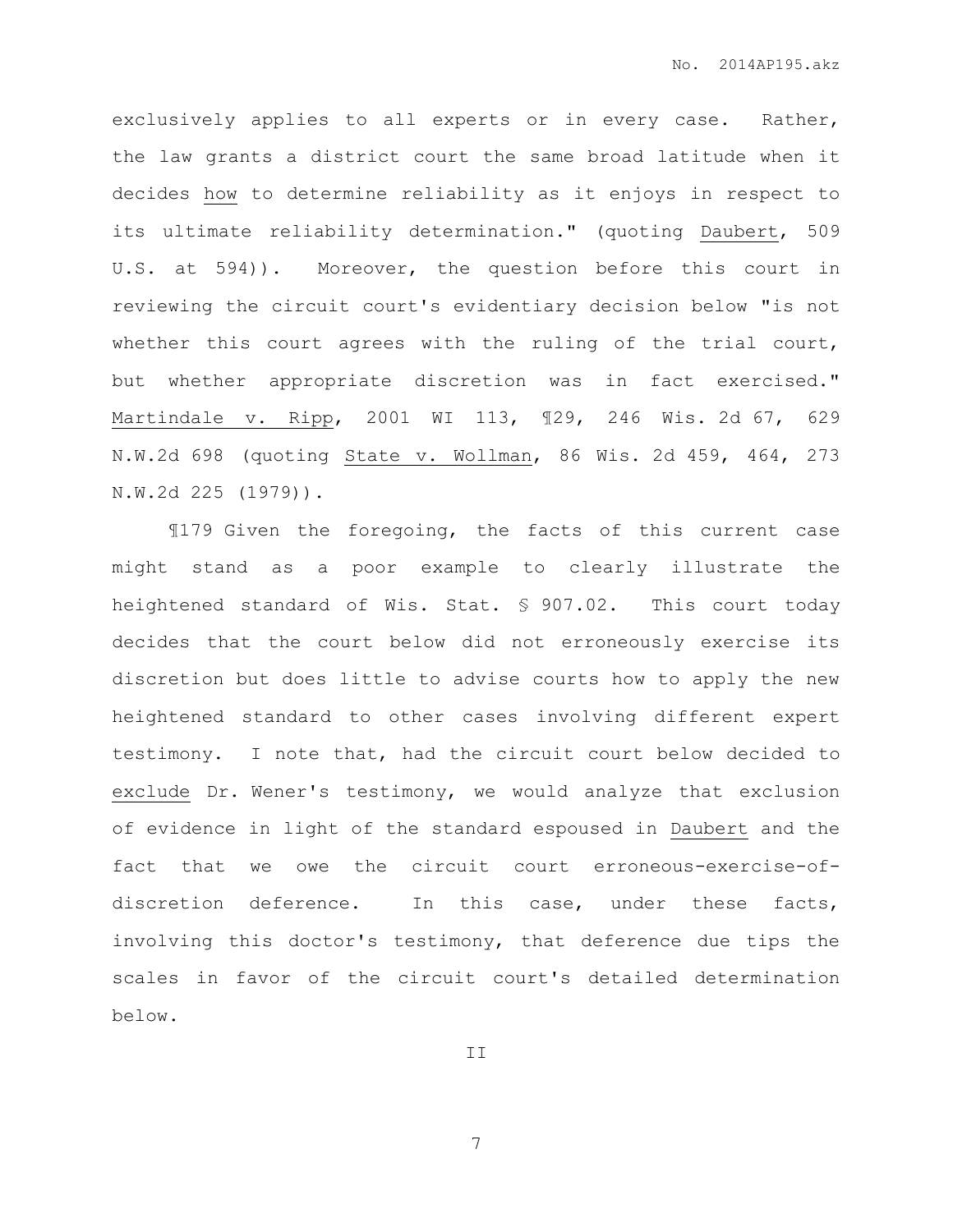¶180 In this medical malpractice case, the defense seeks to exclude the testimony of a medical doctor who is board certified in obstetrics and gynecology, who has delivered thousands of babies over three decades and confronted dozens of instances of shoulder dystocia, who taught medical students and residents in a clinical capacity for four years at the University of California, San Diego, and who served as chairman of the OB/GYN department at a hospital for 20 years, arguing that this expert cannot meet the Daubert standard as set forth in Wis. Stat. § 907.02. The above expertise is directly on point with the claim made here.

¶181 Wisconsin Stat. § 907.02(1) requires, for the admission of expert testimony: (1) that "scientific, technical, or other specialized knowledge will assist the trier of fact to understand the evidence or to determine a fact in issue"; (2) that the expert witness "testify[ing] thereto in the form of an opinion or otherwise" is "qualified as an expert by knowledge, skill, experience, training, or education"; (3) that the expert testimony is "based upon sufficient facts or data"; (4) that the expert testimony is "the product of reliable principles and methods"; and (5) that the expert witness "has applied the principles and methods reliably to the facts of the case." § 907.02(1).

¶182 Digging deeper into the facts specific to this case, Dr. Balink argues that Dr. Wener's testimony is not the product of reliable principles and methods, and that Dr. Wener did not apply the principles and methods he used reliably to the facts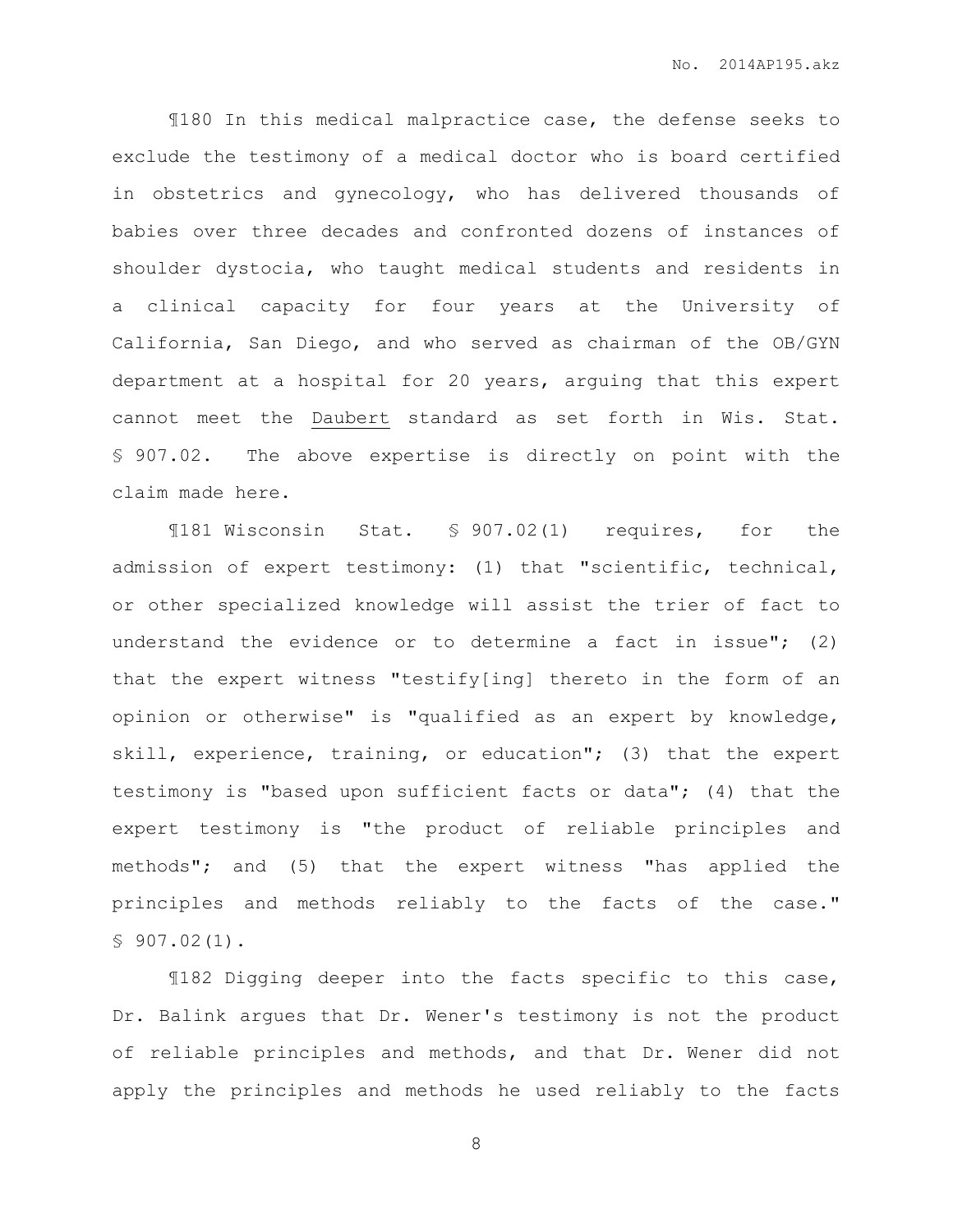of the case. Dr. Balink contends that Dr. Wener's opinions are simply based on his own personal preferences rather than, for instance, on medical literature; criticizes Dr. Wener's socalled "holistic" approach; and points out supposedly contradictory or confusing aspects of Dr. Wener's testimony. All of these arguments could be well-developed in crossexamination. Argument could be made that such personal preference does not meet the legal definition of medical malpractice. The circuit court did not erroneously exercise its discretion in declining to exclude Dr. Wener's testimony. The trial court concluded that Dr. Wener's opinion was "reliably based on a reliable medical methodology looking at recognized factors of the standard of care."

¶183 Wisconsin Stat. § 907.02 uses, for example, two key terms relevant to this case: "method[]" and "principle[]." See Wis. Stat. § 907.02(1). A "method" is a "mode of organizing, operating, or performing something, esp. to achieve a goal." Method, Black's Law Dictionary 1141 (10th ed. 2014). A "principle" is a "basic rule, law, or doctrine; esp., one of the fundamental tenets of a system." Principle, id. at 1386. Generally speaking, Dr. Wener's method in providing the disputed expert testimony was, to quote the plaintiffs-respondents' brief, to "review the [relevant medical] records and provide an opinion based upon his education, training, and 36 years of experience" as to whether the steps taken and not taken by Dr. Balink in her care of Braylon and Kimberly Seifert met the applicable standard of care. More specifically, Dr. Wener's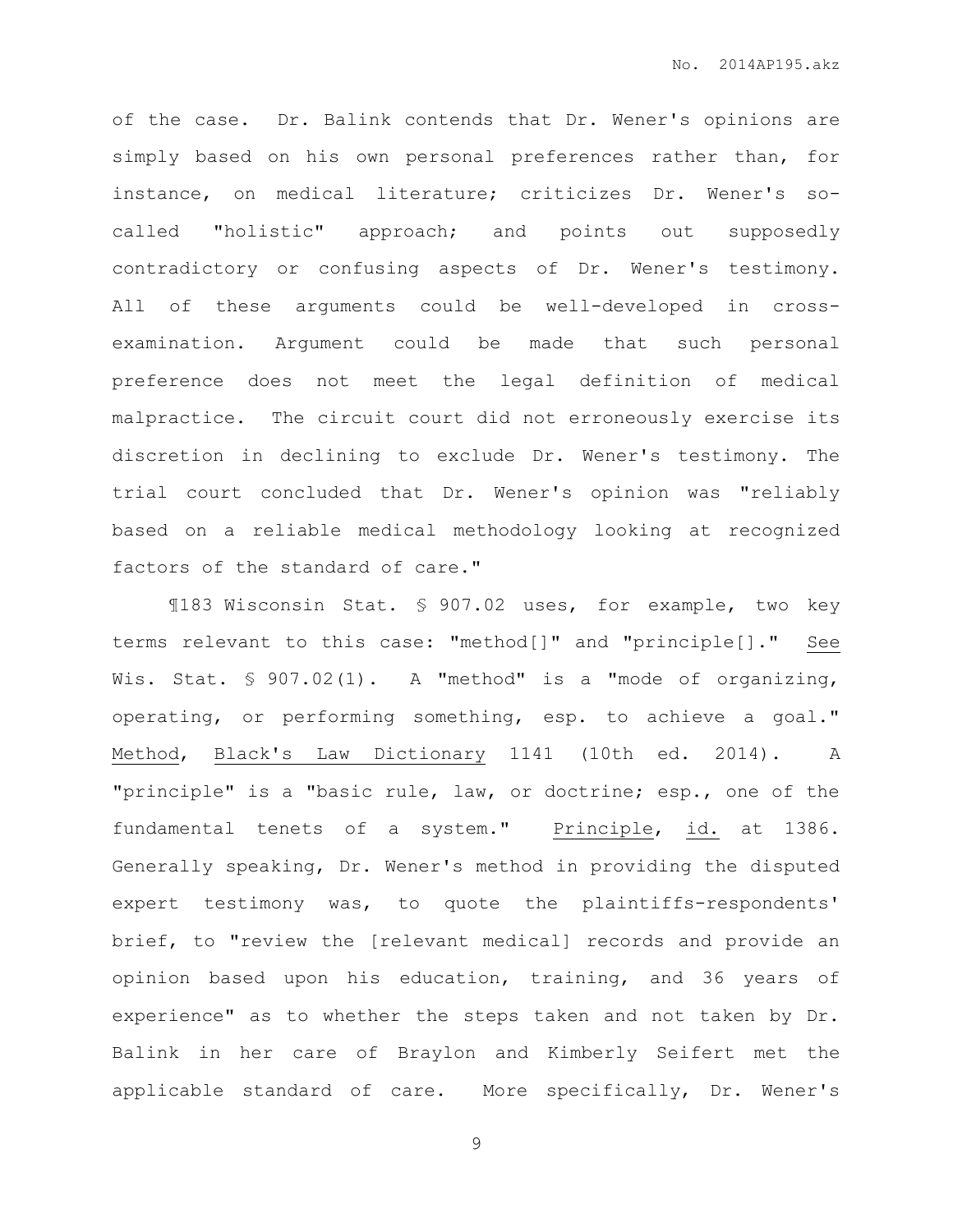application of his education, training, and experience to the facts of the Seiferts' case included consideration of a specific set of medical "principles," namely the various "risk factors" for shoulder dystocia present in the Seiferts' case. These principles suggested that "maternal obesity, excessive weight gain [in the mother], gestational diabetes [suspected through the result of blood glucose testing,  $] \ldots$  . a large baby [, ]" and use of a vacuum during delivery all increase the likelihood that shoulder dystocia will occur during delivery.

¶184 Moreover, the Wisconsin Jury Instructions state the standard used in a case involving alleged medical negligence like this one in part as follows:

In (treating) (diagnosing) (plaintiff)'s (injuries) (condition), (doctor) was required to use the degree of care, skill, and judgment which reasonable (doctors who are in general practice) (specialists who practice the specialty which (doctor) practices) would exercise in the same or similar circumstances, having due regard for the state of medical science at the time (plaintiff) was (treated) (diagnosed). A doctor who fails to conform to this standard is negligent. The burden is on (plaintiff) to prove that (doctor) was negligent.

A doctor is not negligent, however, for failing to use the highest degree of care, skill and judgment or solely because a bad result may have followed (his) (her) (care and treatment) (surgical procedure) (diagnosis). The standard you must apply in determining if (doctor) was negligent is whether (doctor) failed to use the degree of care, skill, and judgment which reasonable (general practitioners) (specialists) would exercise given the state of medical knowledge at the time of the (treatment) (diagnosis) in issue.

Wis JI-Civil 1023 at 1. Dr. Wener's conclusion was essentially that, given the presence of the risk factors discussed as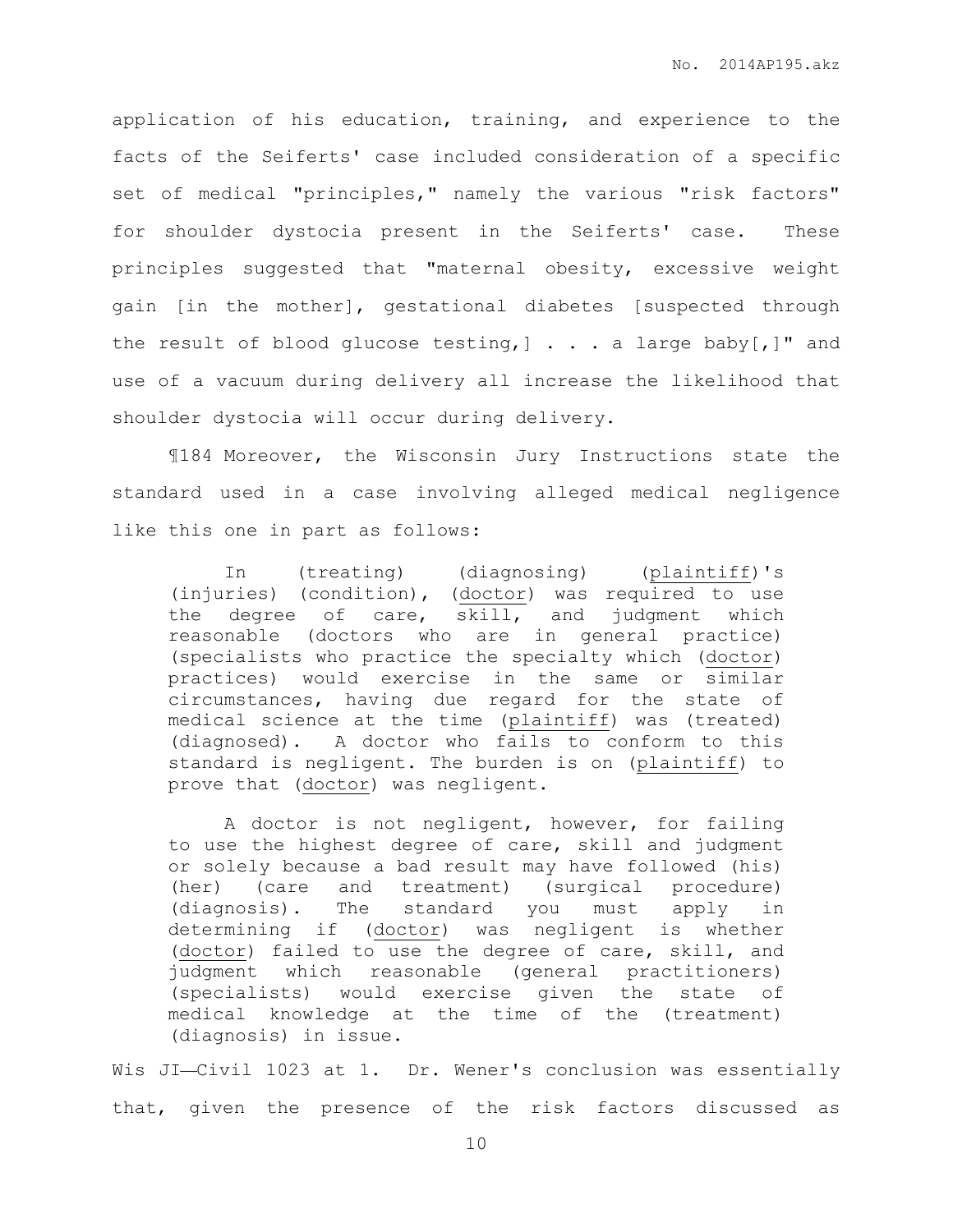evidenced by the facts of the case and the medical records he studied, certain of Dr. Balink's actions and omissions-failure to perform additional glucose testing, for example—constituted unreasonable care because of the unjustified risk of shoulder dystocia. Clearly, cross-examination and argument could dispel the notion that Dr. Wener's conclusions are but one, and not a conclusive, reasonable standard of care.

¶185 The circuit court below indeed assessed the reliability of Dr. Wener's testimony as required by Wis. Stat. § 907.02(1). The circuit court explained, citing McGovern ex rel. McGovern v. Brigham & Women's Hosp., 584 F. Supp. 2d 418 (D. Mass. 2008), that obstetrics "is a recognized field of expertise" as opposed to "junk science." See McGovern, 584 F. Supp. 2d at 424. The circuit court characterized Dr. Wener's method as "holistic" "clinical medical methodology," relying partly on Cooper v. Carl A. Nelson & Co., 211 F.3d 1008 (7th Cir. 2000), in which the Seventh Circuit——applying Daubert— noted the apparent agreement of the party seeking to exclude the expert testimony of three physicians that "in clinical medicine, the methodology of physical examination and self-reported medical history employed by [one of the experts] is generally appropriate." Cooper, 211 F.3d at 1020; see also, e.g., Reference Manual on Sci. Evid. 703 (3d ed.) ("A patientphysician encounter typically consists of four components: (1) patient history, (2) physical examination, (3) medical decisionmaking, and (4) counseling."). This approach was analogous to the one taken by Dr. Wener (although Dr. Wener's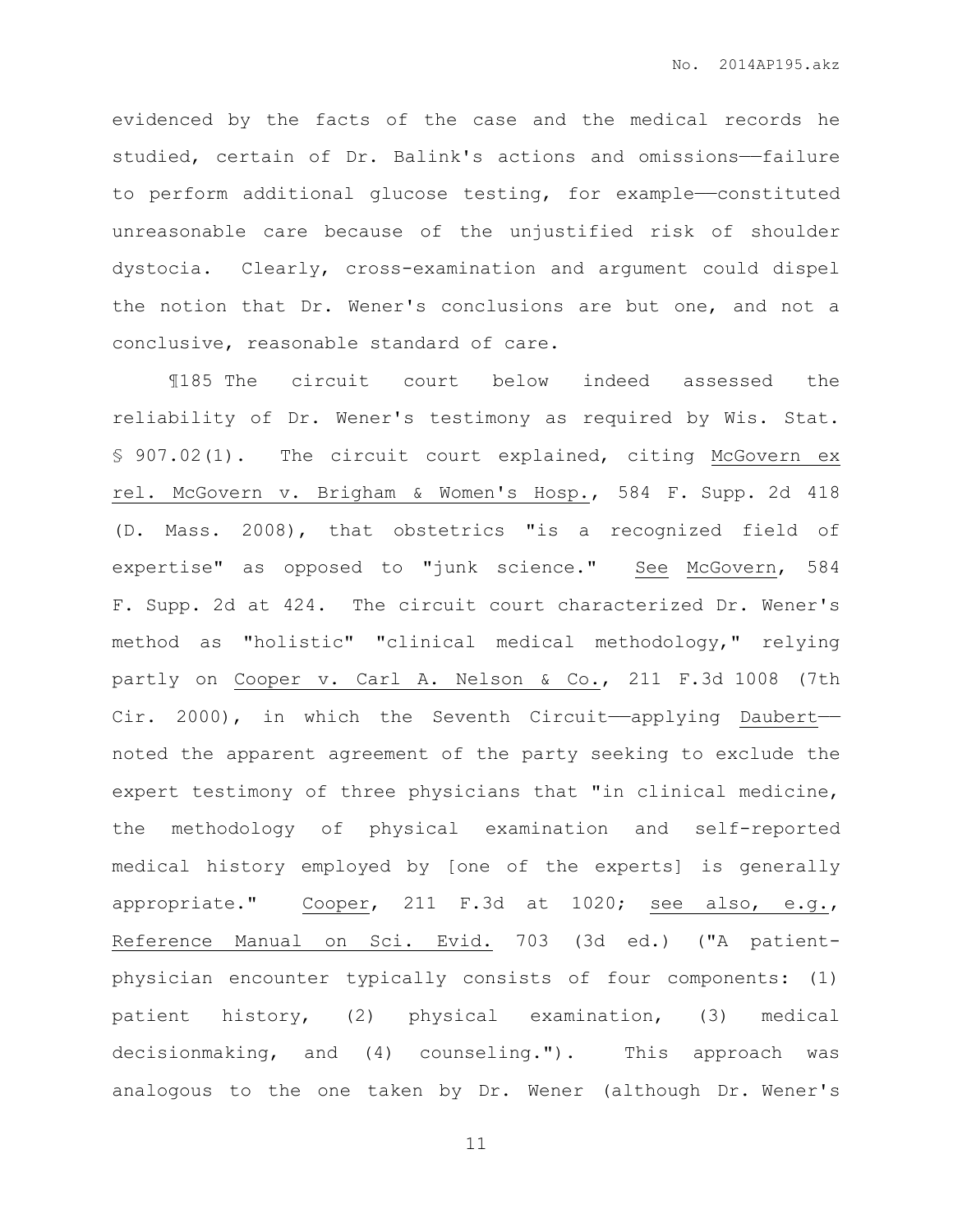review was also retroactive). The circuit court observed that Dr. Wener's opinion was "based upon the facts of this case," and on "recognized factors subject to cross[-]examination" such as Braylon's estimated size, Kimberly's weight gain, and the results of Kimberly's glucose tests. Consequently, the court concluded that Dr. Wener's opinion was "reliably based on a reliable medical methodology looking at recognized factors of the standard of care."

¶186 The court tempered its conclusions by exploring various weaknesses in Dr. Wener's approach, stating, for instance, "[A] lot of things in medicine can't be tested because you can't repeat the exact same factors because every human body is different. And maybe that makes the defense's case ultimately." The court also acknowledged that there was some level of extrapolation in Dr. Wener's analysis. But there was a common thread running through the court's remarks: that although Dr. Wener's testimony was not perfect, it was "sufficiently reliable to be admitted."

¶187 Remaining in our required position in review of the record makes plain that the circuit court "applie[d] [the] []proper legal standard [and] ma[de] a decision . . . reasonably supported by the facts of record." 118th St. Kenosha,, 359 Wis. 2d 30, ¶18 (quoting 260 North 12th St., 338 Wis. 2d 34, ¶38). Dr. Wener's conclusions certainly could have been better supported. In particular, he could have done a better job of attempting to quantify the point at which a tolerable level of risk of shoulder dystocia becomes intolerable. In addition,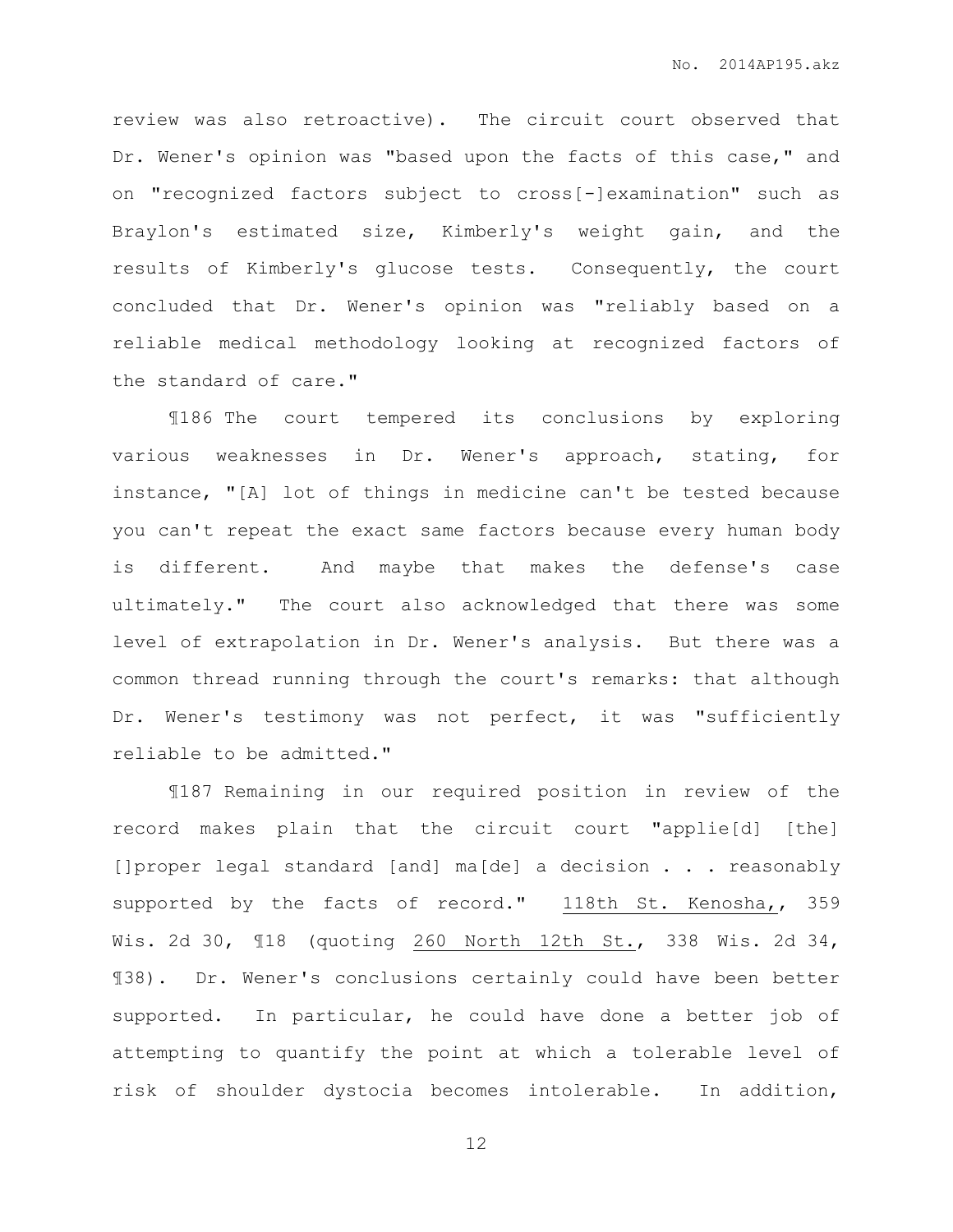Dr. Balink points to alleged errors and inconsistencies in Dr. Wener's testimony. But all of these deficiencies were able to be tested on cross-examination; they did not mandate exclusion of the entire expert opinion. The record substantiates a conclusion that Dr. Wener "adhere[d] to the same standards of intellectual rigor that are demanded in [his] professional work." Cooper, 211 F.3d at 1020 (quoting Rosen v. Ciba-Geigy Corp., 78 F.3d 316, 318 (7th Cir. 1996)). $^4$ 

¶188 Ultimately, and as suggested by the circuit court, this case does not involve "junk science," a "junk scientist,"

 $\overline{a}$ 

But this argument ignores the fact that the standard against which a physician's conduct is judged is the conduct of a similarly-situated reasonable physician. Wis JI-Civil 1023 at 1. And arguably "for any set of clinical facts, however unique, there are decisions or actions that virtually no doctor would find acceptable." Mark A. Hall, Mary Anne Bobinski & David Orentlicher Health Care Law and Ethics 321 (8th ed. 2013) (presenting idea without necessarily endorsing it). Physicians need only ensure that their conduct matches the conduct of a similarly-situated reasonable physician. Assuming that a judge finds that expert testimony passes the requirements of Wis. Stat. § 907.02, the party against whom the testimony is offered may dispute it by cross-examination and by presenting contrary expert testimony suggesting that the party's conduct was reasonable. It is then up to the jury to decide which set of testimony is more believable.

<sup>&</sup>lt;sup>4</sup> In an amicus brief, the American Medical Association and the Wisconsin Medical Society set forth their concern that:

If left uncorrected, the decisions of the lower courts would place an unreasonable burden on physicians, [because] . . . [i]n making decisions about how to treat their patients, . . . physicians . . . would have to account for the possibility that the preferences of a physician they have never met . . . could serve as the basis by which their conduct will be judged.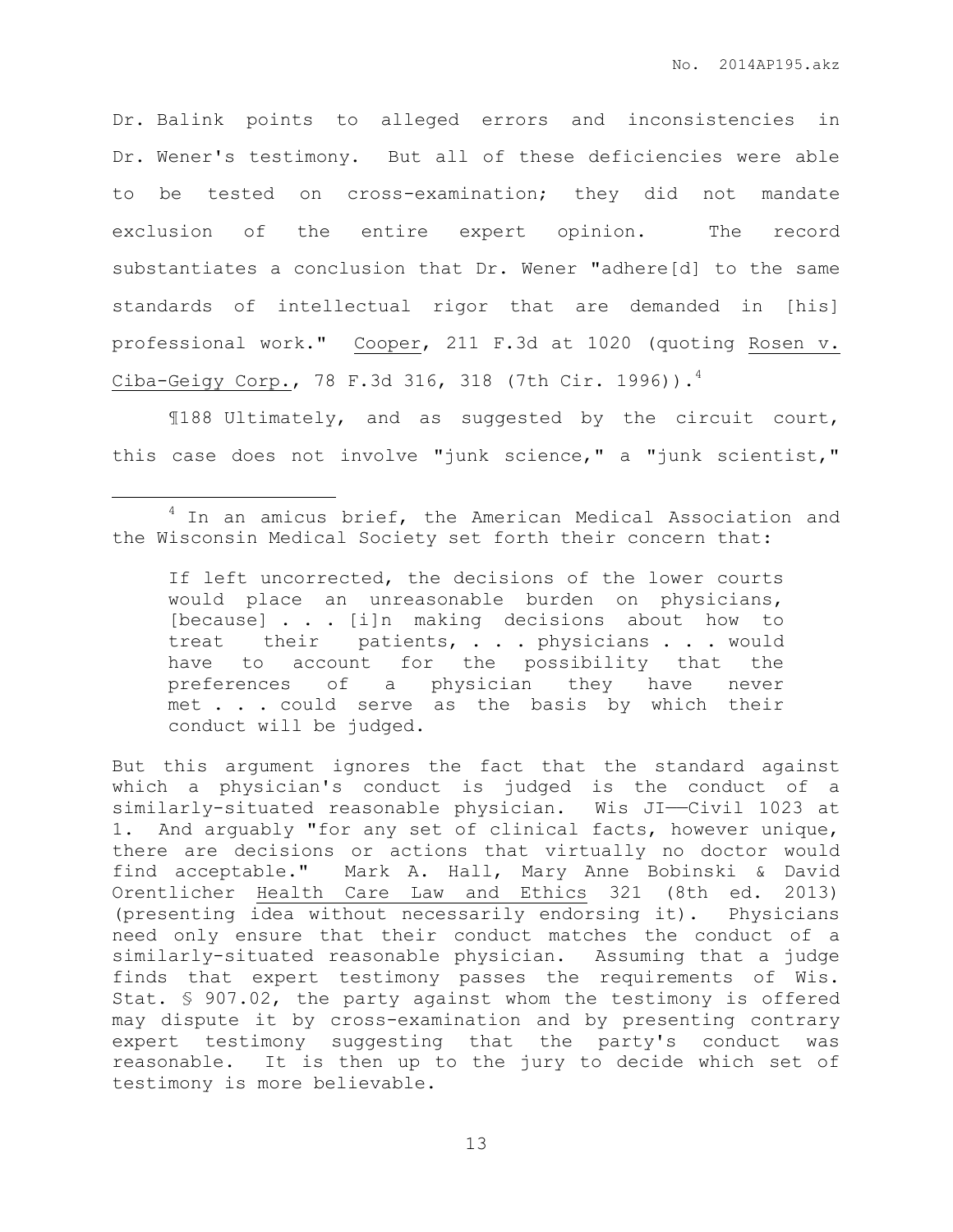or a "junk opinion." McGovern, 584 F. Supp. 2d at 424. This was testimony in a "recognized field of expertise" as to the standard of care required, provided by a well-qualified physician who had delivered thousands of babies. Dr. Wener used his own education, training, and experience to review the relevant medical records and to reach a conclusion as to whether the applicable standard of care was followed. The circuit court did not err in admitting this testimony.<sup>5</sup>

#### III

¶189 Thus, I concur only in the court's conclusion to affirm the decision of the court of appeals. I do not join the lead opinion for two reasons. First, the lead opinion does not sufficiently address the legislature's 2011 changes to Wis. Stat. § 907.02 (2009-10), which had significant effect on the admissibility of expert opinion testimony in Wisconsin. The

 $\overline{a}$ 

<sup>&</sup>lt;sup>5</sup> I reject Dr. Balink's remaining arguments for reversal. Without opining on whether, or the extent to which, the Seiferts' attorney violated various pretrial orders, and without opining on the possibility that Dr. Balink has waived this argument, I conclude that the record does not establish that, because of comments made by the Seiferts' attorney during closing arguments following this week-long jury trial, "the verdict reflects a result which in all probability would have been more favorable to the complaining party but for the improper argument." Wagner v. Am. Family Mut. Ins. Co., 65 Wis. 2d 243, 250, 222 N.W.2d 652 (1974) (citing Klein v. State Farm Mut. Auto. Ins. Co., 19 Wis. 2d 507, 510 n.1, 120 N.W.2d 885 (1963)). The circuit court did not erroneously exercise its discretion in declining to grant a new trial. See id. at 249-50.

Further, given the conclusions set forth in this writing, discretionary reversal is not warranted. See Wis. Stat. § 751.06.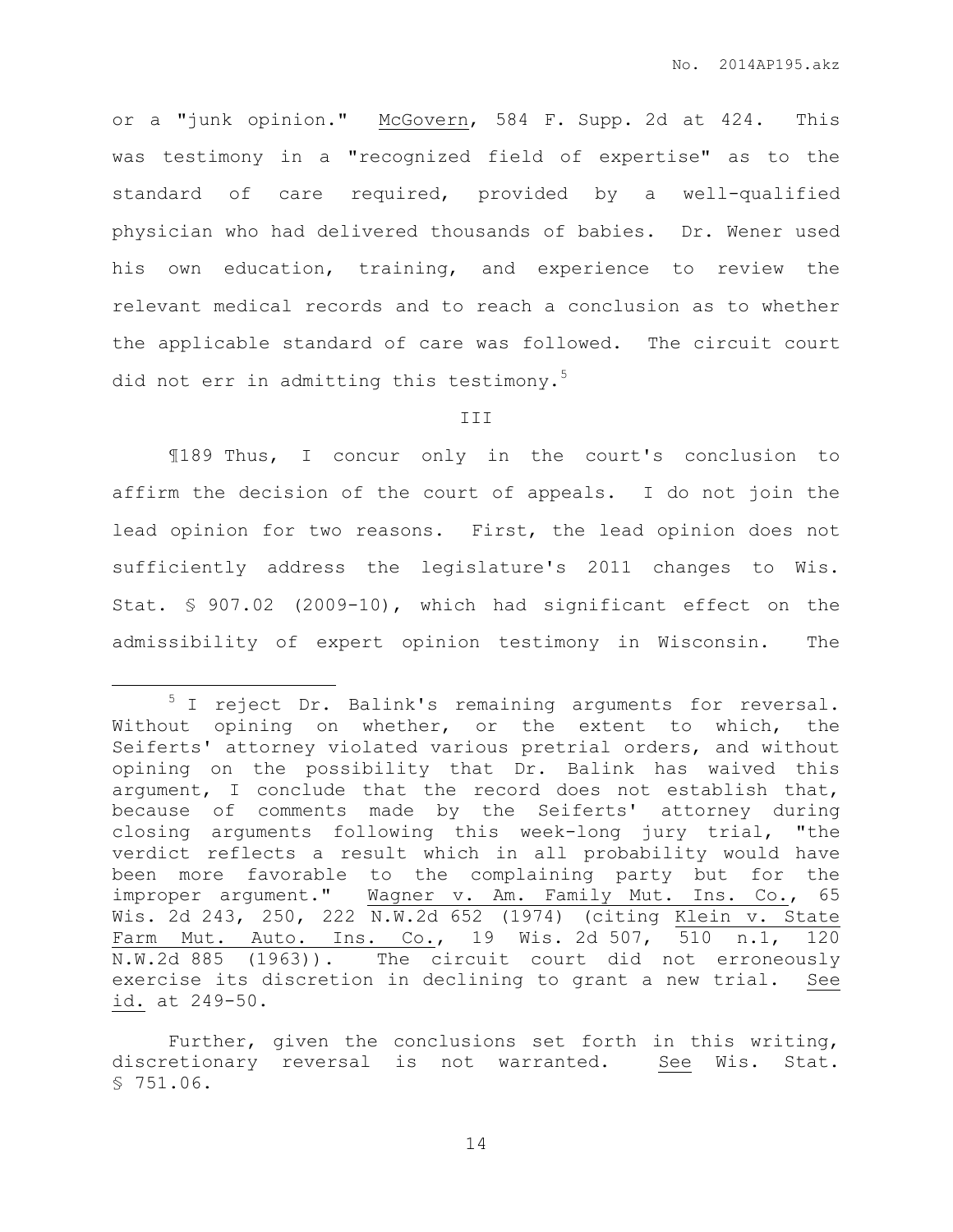legislature has now tightened the applicable standard. Second, the lengthy lead opinion does not adequately guide trial courts with regard to how they should apply Wis. Stat. § 907.02. I write to clarify that § 907.02 has now changed the gatekeeping function of the trial court concerning the admissibility of expert testimony. Simply stated, the trial court now must adhere to and apply the heightened Daubert-Wis. Stat. § 907.02 standard. In my view, a best practice for trial courts and counsel is to create a detailed, complete record regarding why any particular expert's testimony meets the heightened scrutiny due under § 907.02. The trial court's determinations here are upheld under the facts of this case because the trial court did not erroneously exercise its discretion in admitting the testimony of Dr. Wener.

¶190 While I agree that this court should uphold the circuit court's decision to admit Dr. Wener's expert testimony at trial, I reach this conclusion in spite of the fact that the legislature tightened the standard of admissibility of expert opinion testimony when it amended Wis. Stat. § 907.02 (2009-10). The circuit court did not "appl[y] an improper legal standard or make[] a decision not reasonably supported by the facts of record" in admitting Dr. Wener's testimony, 118th St. Kenosha, 359 Wis. 2d 30, ¶18 (quoting 260 North 12th St., 338 Wis. 2d 34, ¶38), and its decision should be upheld. See id. I view the record below, however, as a "close call" which might not survive appellate review had this been a different case type.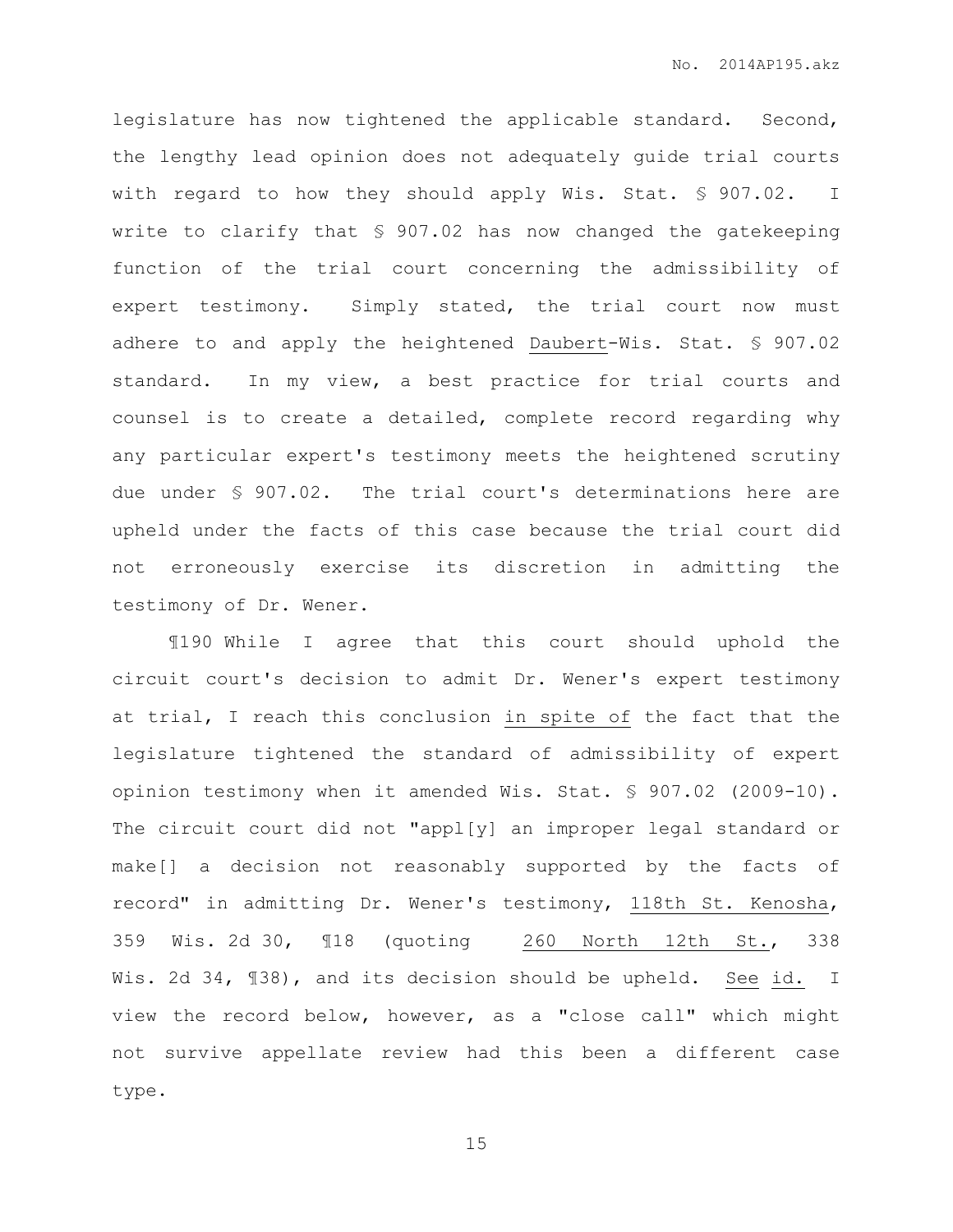¶191 For the foregoing reasons, I respectfully concur.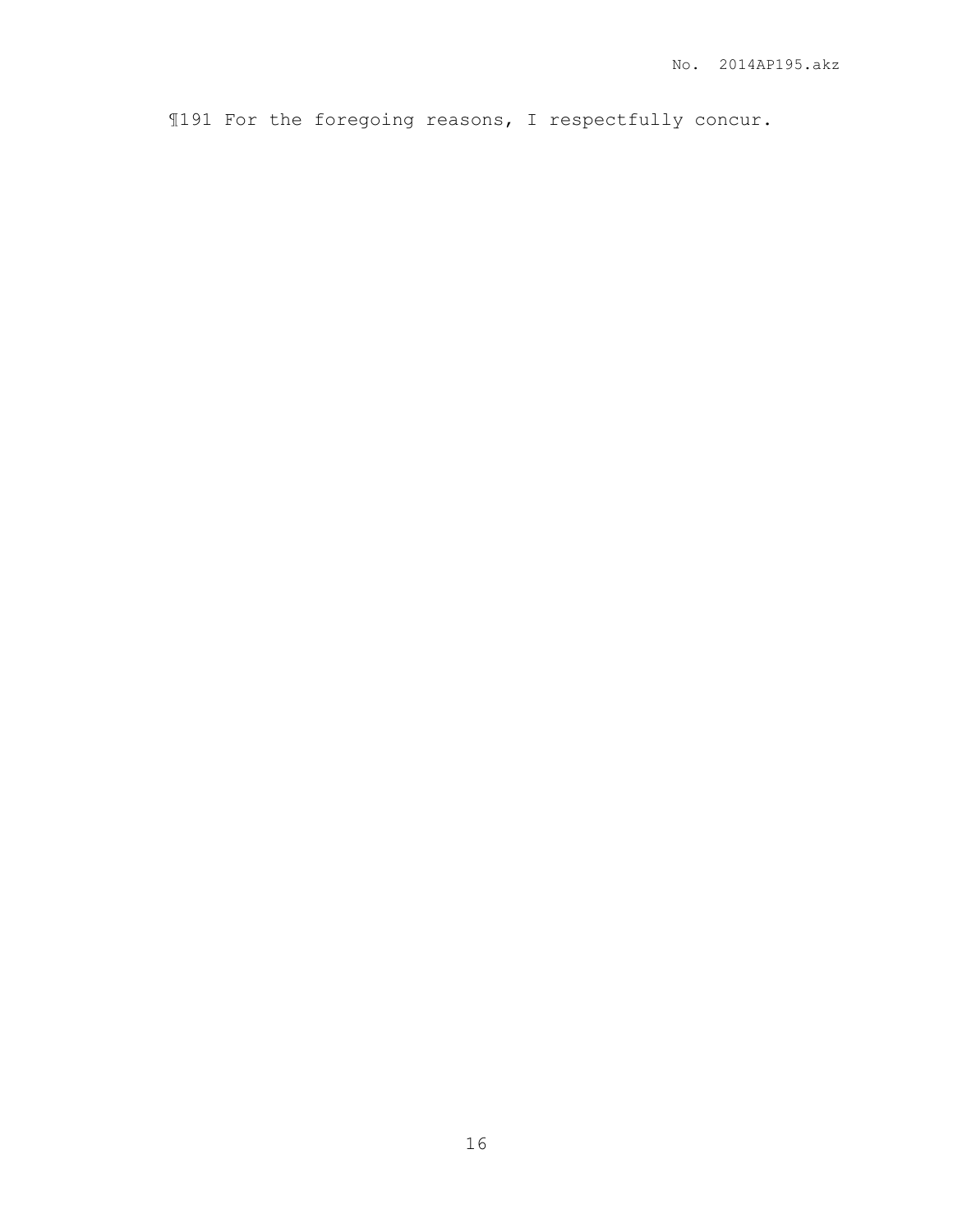¶192 MICHAEL J. GABLEMAN, J. *(concurring in the judgment).* This is a review of a published decision of the court of appeals that affirmed the Grant County circuit court's<sup>1</sup> order denying Dr. Kay M. Balink's ("Dr. Balink") postverdict motion for a new trial. Seifert ex rel. Scoptur v. Balink, 2015 WI App 59, 364 Wis. 2d 692, 869 N.W.2d 493. Dr. Balink requested a new trial because (1) the circuit court erred by admitting the medical standard-of-care expert testimony of Dr. Jeffrey Wener ("Dr. Wener"); (2) counsel's statements during closing arguments unfairly prejudiced the verdict; and (3) the interests of justice require a new trial because the issues have not been fully tried.

 $$193$  This case requires us to interpret how the Daubert<sup>2</sup> standard as adopted in Wis. Stat.  $$907.02(1)$   $(2013-14)^3$  applies to a standard-of-care expert in a medical malpractice case where the expert relies on his experience to show that his principles and methods, and the application thereof, are reliable.

¶194 I conclude that experience is sufficient to satisfy Daubert's reliability requirement provided the expert shows how his experience makes his opinion reliable. No medical literature is required provided this is done. Thus, Dr. Wener's opinion is admissible in this case because he showed how his

 $\overline{a}$ 

 $1$  The Honorable Craig R. Day presided.

 $^2$  Daubert v. Merrell Dow Pharm., Inc., 509 U.S. 579 (1993).

<sup>&</sup>lt;sup>3</sup> All subsequent references to the Wisconsin Statutes are to the 2013-14 version unless otherwise indicated.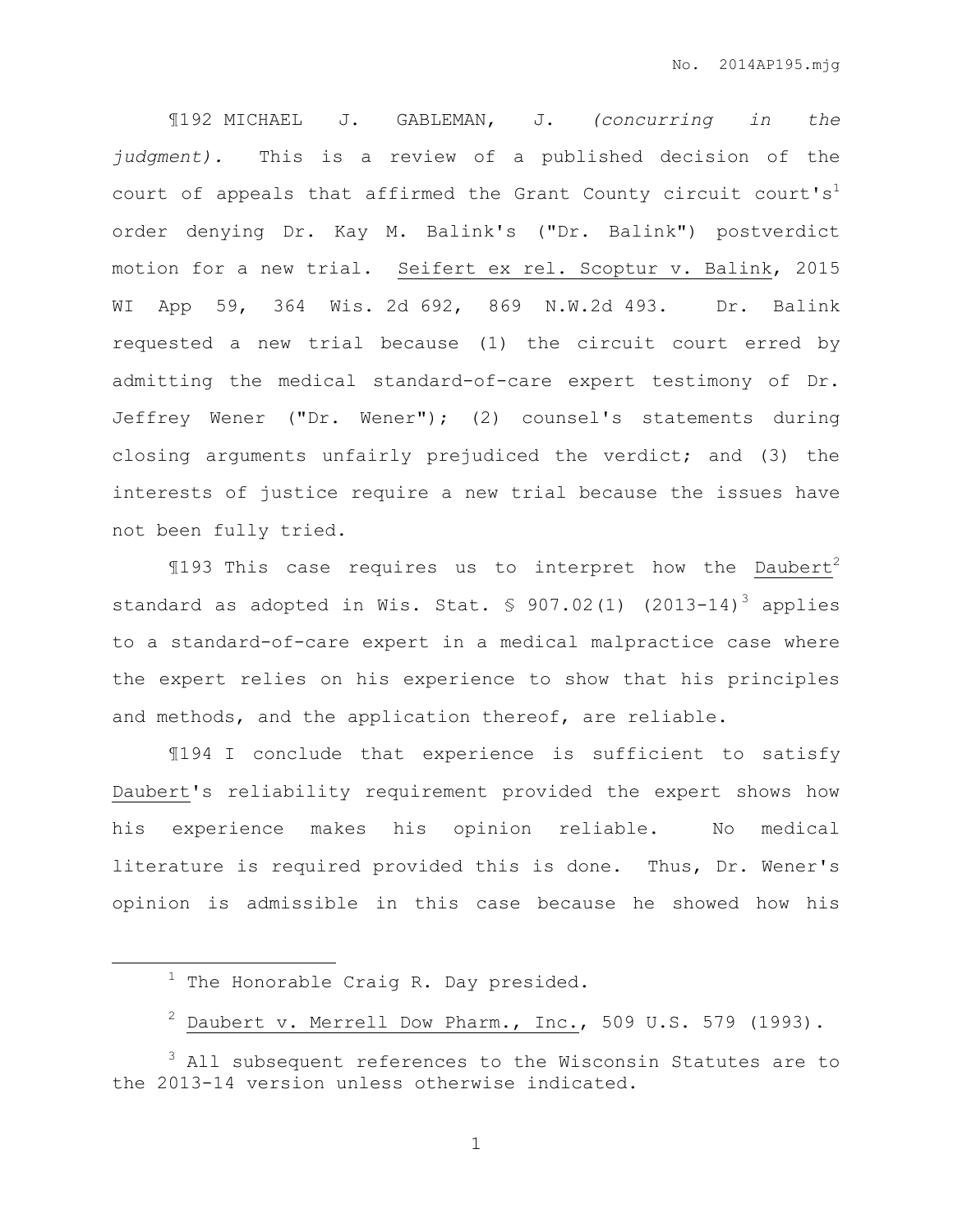experience made his opinion reliable, and the circuit court did not err when it admitted his testimony at trial. Consequently, the circuit court did not err when it denied Dr. Balink's motion for a new trial based on her argument that the circuit court erroneously admitted Dr. Wener's testimony.

¶195 Further, I conclude the circuit court did not err when it denied Dr. Balink's request for a new trial based on the effect of counsel's statements during closing argument.

¶196 I do not reach Dr. Balink's request for a new trial in the interests of justice as Dr. Balink bases the request on the inadmissibility of Dr. Wener's testimony and the effect of counsel's statements during closing arguments. I consider it unnecessary to reach her request because I conclude that the circuit court properly admitted Dr. Wener's testimony and the verdict was not unfairly prejudiced by counsel's statements.

¶197 Accordingly, I would affirm the decision of the court of appeals, and I concur in the court's judgment. I write separately, however, to express how I reach this result.

I. FACTUAL BACKGROUND AND PROCEDURAL HISTORY

## A. Ms. Seifert's Prenatal Care

¶198 Beginning on December 5, 2008, Dr. Balink assumed Ms. Seifert's prenatal care. As part of this prenatal care, Dr. Balink tracked Ms. Seifert's weight. Ms. Seifert weighed 269 pounds at the beginning of the pregnancy, which meant Ms. Seifert was obese. Over the course of her pregnancy, Ms. Seifert gained an additional 36 pounds, and by the time of delivery, she weighed 305 pounds.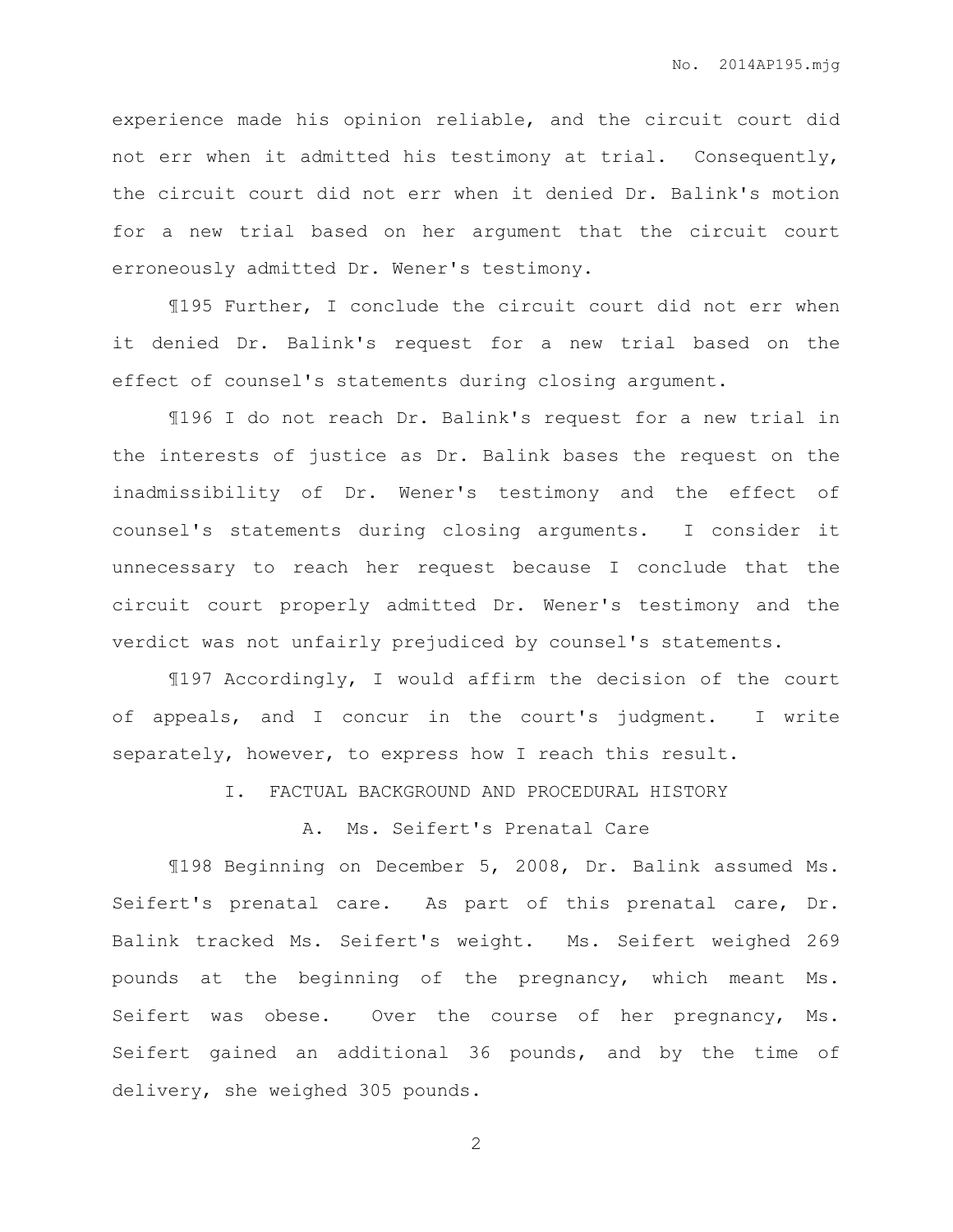¶199 Dr. Balink took regular fundal measurements in order to measure the baby's growth and to estimate its size. On occasion, Dr. Balink used ultrasounds, but typically, Dr. Balink used fundal measurements. When performing these fundal measurements, Dr. Balink placed a tape measure on Ms. Seifert's stomach and measured the distance from her pubic bone to the top of the fundus, the fundus being the top of her uterus.

¶200 As another aspect of Ms. Seifert's prenatal care, Dr. Balink monitored Ms. Seifert's glucose level. Here Dr. Balink used a one-hour glucose tolerance test in order to determine if Ms. Seifert's glucose level rose above a 140 mg/dL threshold. If Ms. Seifert's glucose level rose above the 140 mg/dL threshold, Dr. Balink would have performed a three-hour glucose tolerance test to determine if Ms. Seifert had gestational diabetes. Because Ms. Seifert's glucose level was 131 mg/dL, Dr. Balink considered Ms. Seifert's glucose level safe and never ran the diagnostic test to determine if in fact Ms. Seifert had gestational diabetes.

## B. Braylon Seifert's Delivery

¶201 On May 26, 2009, Dr. Balink ordered Ms. Seifert's labor be induced. In the induction order, Dr. Balink noted that Ms. Seifert's baby was "expected LGA," meaning large for gestational age. Again using a fundal height measurement, Dr. Balink estimated the baby's weight at eight pounds, eight ounces. Dr. Balink did not order an ultrasound, a more accurate method of measuring the baby's size, despite her awareness of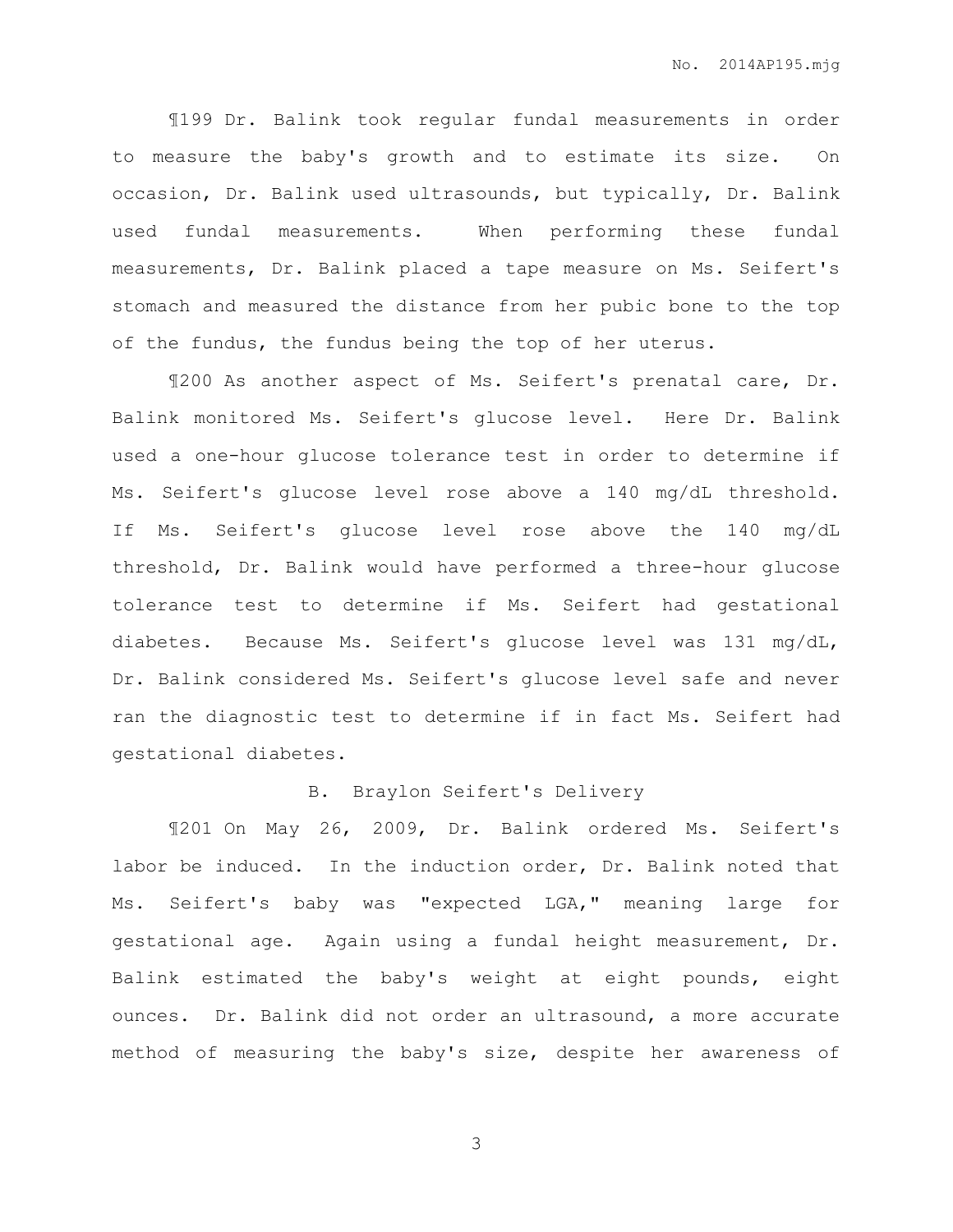the complicating factors of Ms. Seifert's obesity and the possibility of the LGA child.

¶202 Ms. Seifert arrived at the hospital for induction of labor on May 28, 2009. After she had been pushing for one hour without making progress in delivering her baby, Ms. Seifert tired, and Dr. Balink decided to use a vacuum device on the baby's head for assistance. Braylon Seifert's ("Braylon") head emerged when Dr. Balink used the vacuum, but shortly thereafter, it retracted. This type of retraction, known as the "turtle sign," indicates shoulder dystocia, which essentially means the baby's shoulder is caught on the mother's pubic bone. Thus, after seeing Braylon's head retract, Dr. Balink quickly diagnosed Braylon with shoulder dystocia.

¶203 Shoulder dystocia can be a life-threatening emergency if not swiftly resolved. This is so because a baby experiencing such a condition cannot breathe properly. In an effort to resolve the situation as quickly as possible, Dr. Balink attempted a variety of maneuvers to safely deliver Braylon. Eventually she succeeded by using traction to dislodge Braylon's shoulder and pull him out. At 12:24 a.m. on May 29, 2009, Braylon was born. He weighed nine pounds, twelve ounces. Only a few minutes had elapsed from the time Dr. Balink diagnosed the shoulder dystocia to the time she delivered Braylon, and it appeared that the situation had been successfully resolved with no permanent harm to the baby. However, Braylon was diagnosed just days later with a permanent brachial plexus injury in his left arm that inhibits its growth and use. Braylon has since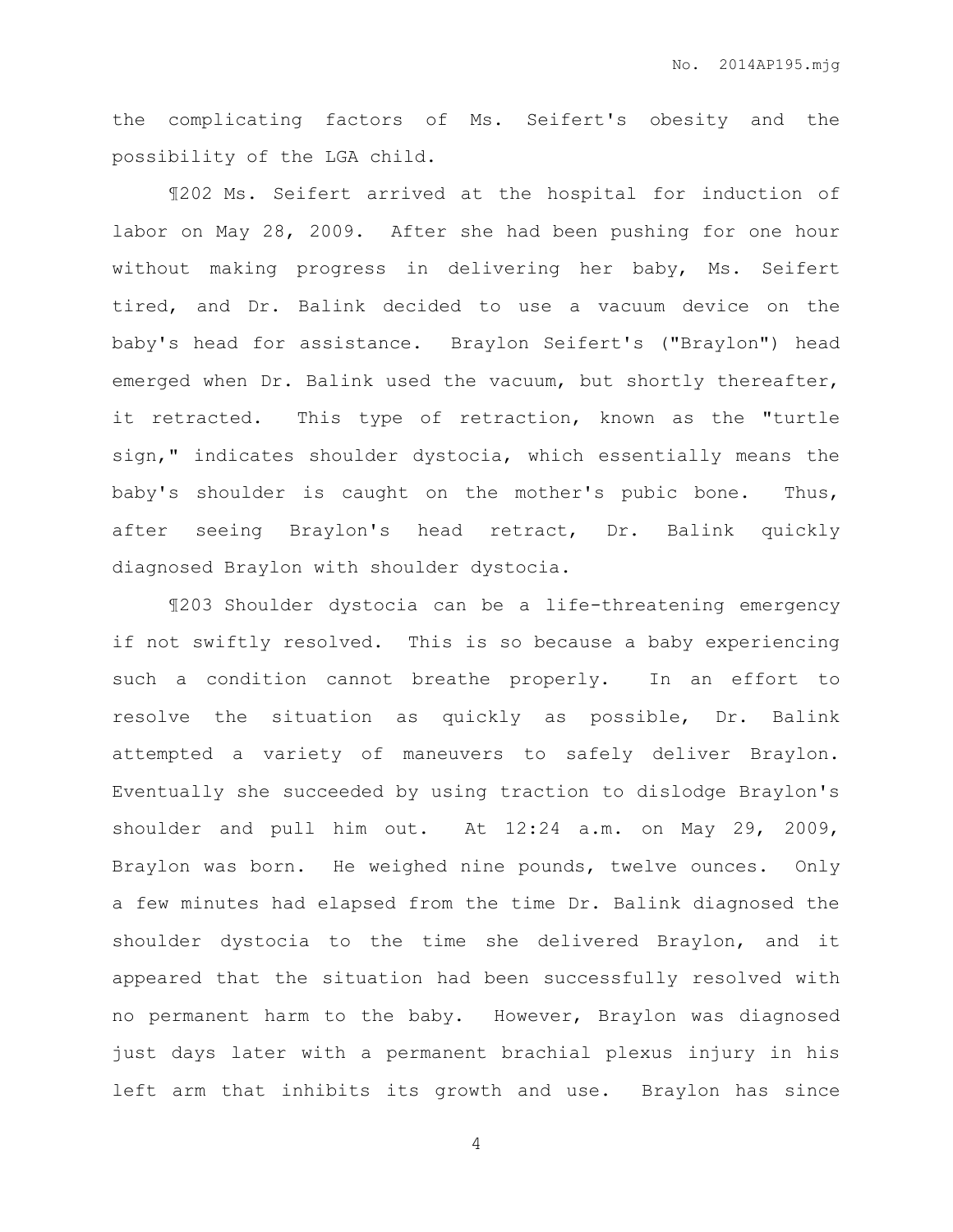undergone surgery to improve the use of his left arm, but even with surgery and therapy, he will never have full use of his arm.

C. Dr. Balink's Trial for Medical Malpractice

¶204 After discovering Braylon's permanent brachial plexus injury, Braylon's parents (David and Kimberly) and his guardian ad litem (Paul J. Scoptur) sued Dr. Balink and Proassurance Wisconsin Insurance Co. on Braylon's behalf alleging that Dr. Balink was (1) negligent in providing Ms. Seifert's prenatal care; (2) negligent in delivering Braylon; and (3) failed to obtain Ms. Seifert's informed consent before using the vacuum to assist with the delivery.

1. Dr. Wener's Opinion on the Standard of Care

¶205 Braylon's parents and guardian ad litem hired Dr. Wener, a board certified obstetrician-gynecologist, to testify as to the standard of care required of Dr. Balink as a family practitioner and Dr. Balink's breach of that standard of care. According to Dr. Wener, Dr. Balink fell below the standard of care because (1) she did not use an ultrasound to estimate Braylon's weight prior to delivery despite Ms. Seifert's obesity and Braylon's suspected LGA status; (2) she never ordered the three-hour glucose tolerance test to determine if Ms. Seifert did in fact have gestational diabetes even though Ms. Seifert was obese and had gained more weight than would be expected over the course of her pregnancy; and (3) she used a vacuum to assist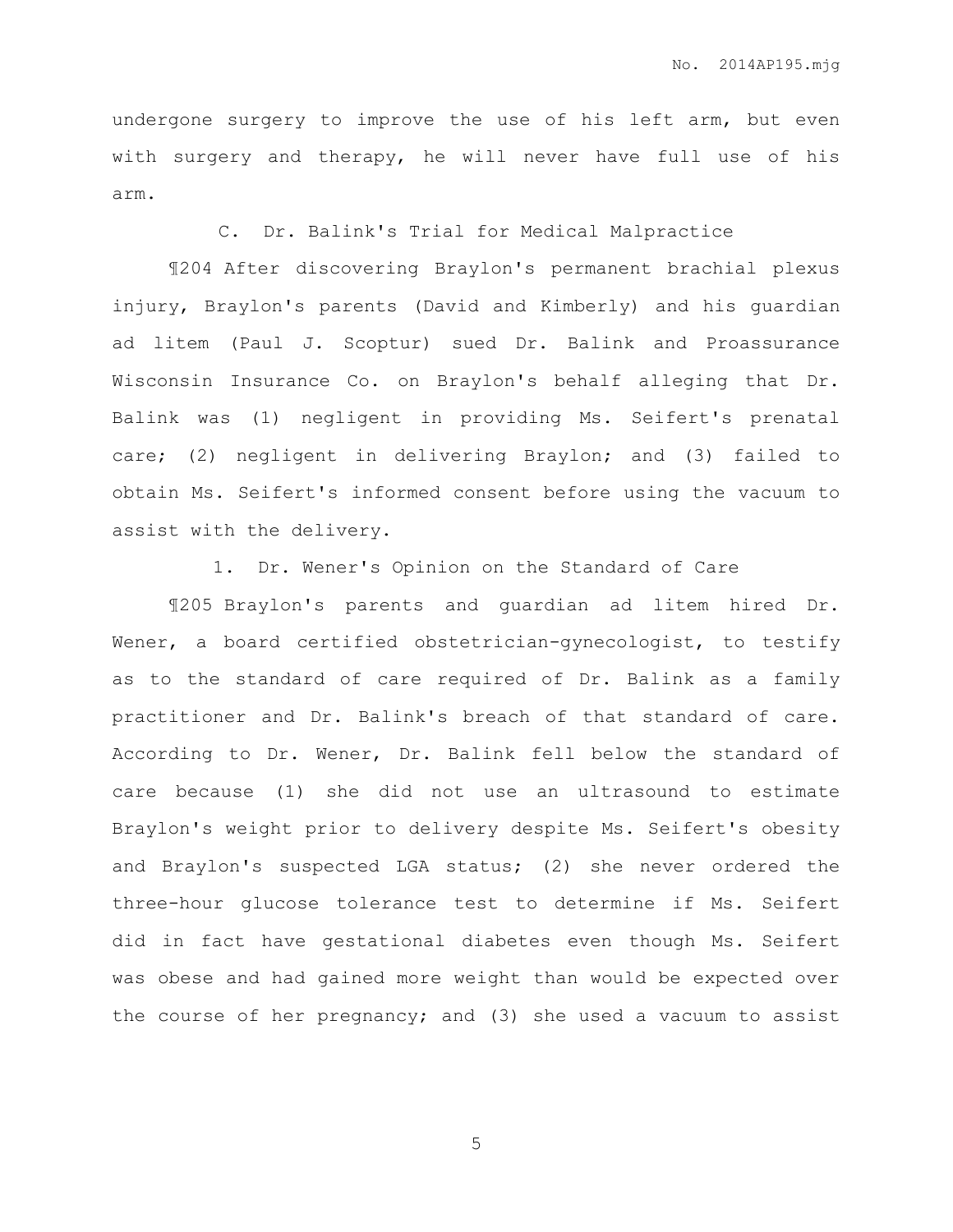in the delivery in spite of the presence of an increased risk for shoulder dystocia.<sup>4</sup>

¶206 To form both his opinion of the applicable standard of care as well as his opinion that Dr. Balink had breached that standard of care, Dr. Wener considered the following factors: (1) Ms. Seifert's prepregnancy weight of 269 pounds; (2) Ms. Seifert's 36-pound weight gain over the course of her pregnancy; (3) the 131 mg/dL result from the 1-hour glucose tolerance test; and (4) Braylon's estimated fetal weight of 8 pounds, 8 ounces. Dr. Wener opined that, as a result of the confluence of these factors, Braylon was at an increased risk for shoulder dystocia. Furthermore, Dr. Wener testified that Dr. Balink fell below the applicable standard of care because her conduct did not account for the increased risk created by the factors presented by Ms. Seifert and her unborn child.

¶207 Dr. Wener testified that a family practitioner practicing obstetrics in accordance with the applicable standard of care in 2009 would have recognized that Ms. Seifert's obesity and above-average weight gain would have rendered a fundal measurement too inaccurate for the situation and would have instead ordered an ultrasound in order to estimate the baby's size. Obtaining a more accurate measurement would, in turn, have indicated to Dr. Balink that the vacuum device should not

 $\overline{a}$ 

<sup>&</sup>lt;sup>4</sup> Dr. Wener also opined that Dr. Balink fell below the standard of care by applying excessive traction when resolving the shoulder dystocia, but this part of Dr. Wener's opinion is unchallenged.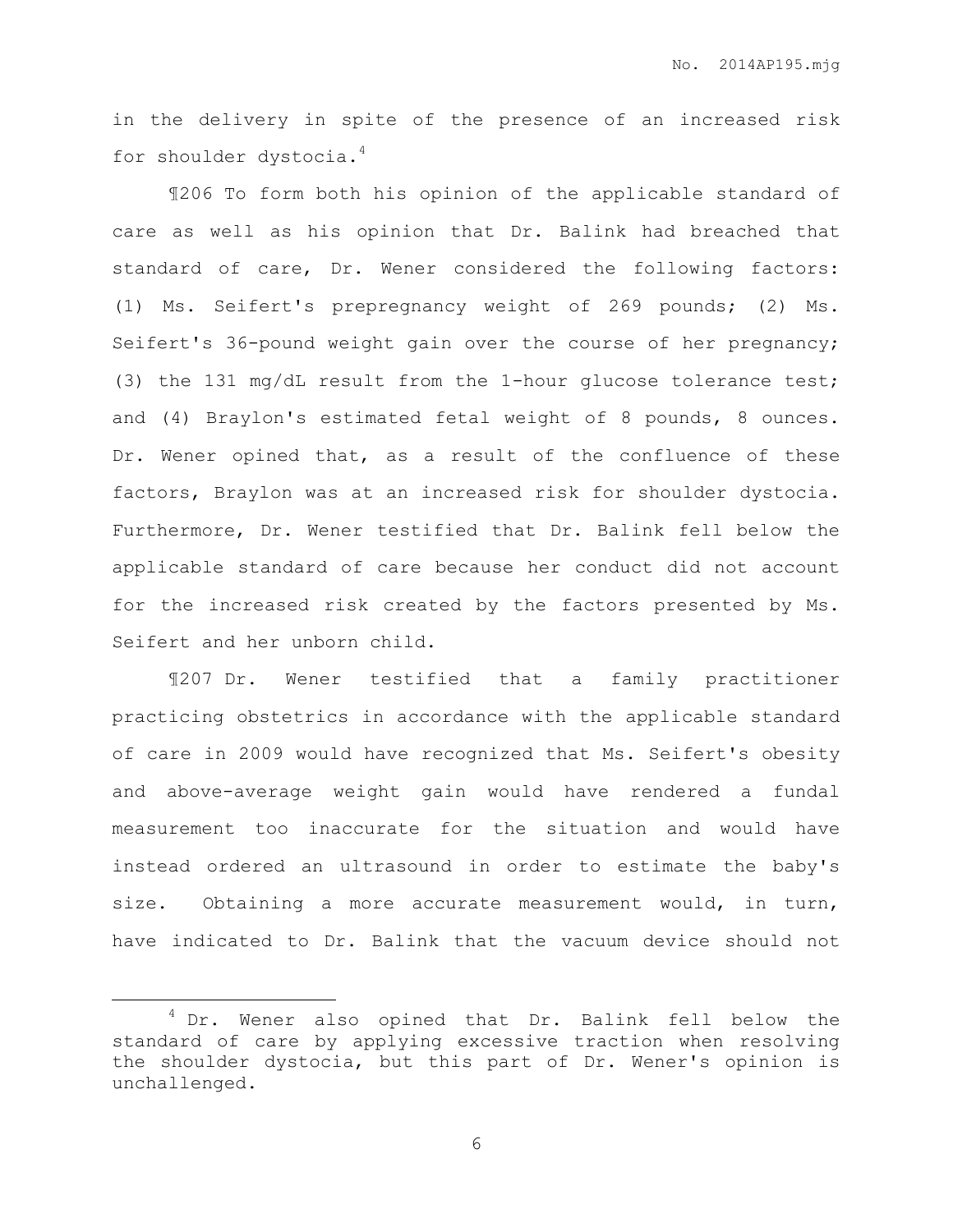be used on a baby of Braylon's size because of the risk of shoulder dystocia. In addition, Dr. Wener opined that a family practitioner practicing obstetrics in 2009 should have used a lower threshold than Dr. Balink used-130 mg/dL as opposed to 140 mg/dL——when performing the 1-hour glucose tolerance test because of Ms. Seifert's weight, which increased the risk of gestational diabetes. Finally, Dr. Wener opined that, to meet the applicable standard of care, a family practitioner practicing obstetrics in 2009 would avoid use of a vacuum device during the delivery because of the increased risk of shoulder dystocia resulting from Ms. Seifert's weight and Braylon's suspected status as a large baby.

# 2. Dr. Balink's Challenge to Dr. Wener's Opinion on the

# Standard of Care

¶208 Before trial, Dr. Balink challenged the admissibility of Dr. Wener's opinion, arguing that his opinion was unreliable because it was based not on science and medical literature but rather was based solely on Dr. Wener's personal preferences. At a pretrial hearing to address, inter alia, the admissibility of Dr. Wener's opinion, the circuit court determined Dr. Wener used a "holistic" method whereby Dr. Wener looked at the patient as a whole using recognized factors in order to come to a conclusion about the standard of care required. In support of its decision to admit Dr. Wener's opinion, the circuit court pointed to "the vagaries of medical treatment and diagnosis" and emphasized that Dr. Wener does not represent the junk science Daubert was intended to exclude. Thus, the circuit court ruled that Dr.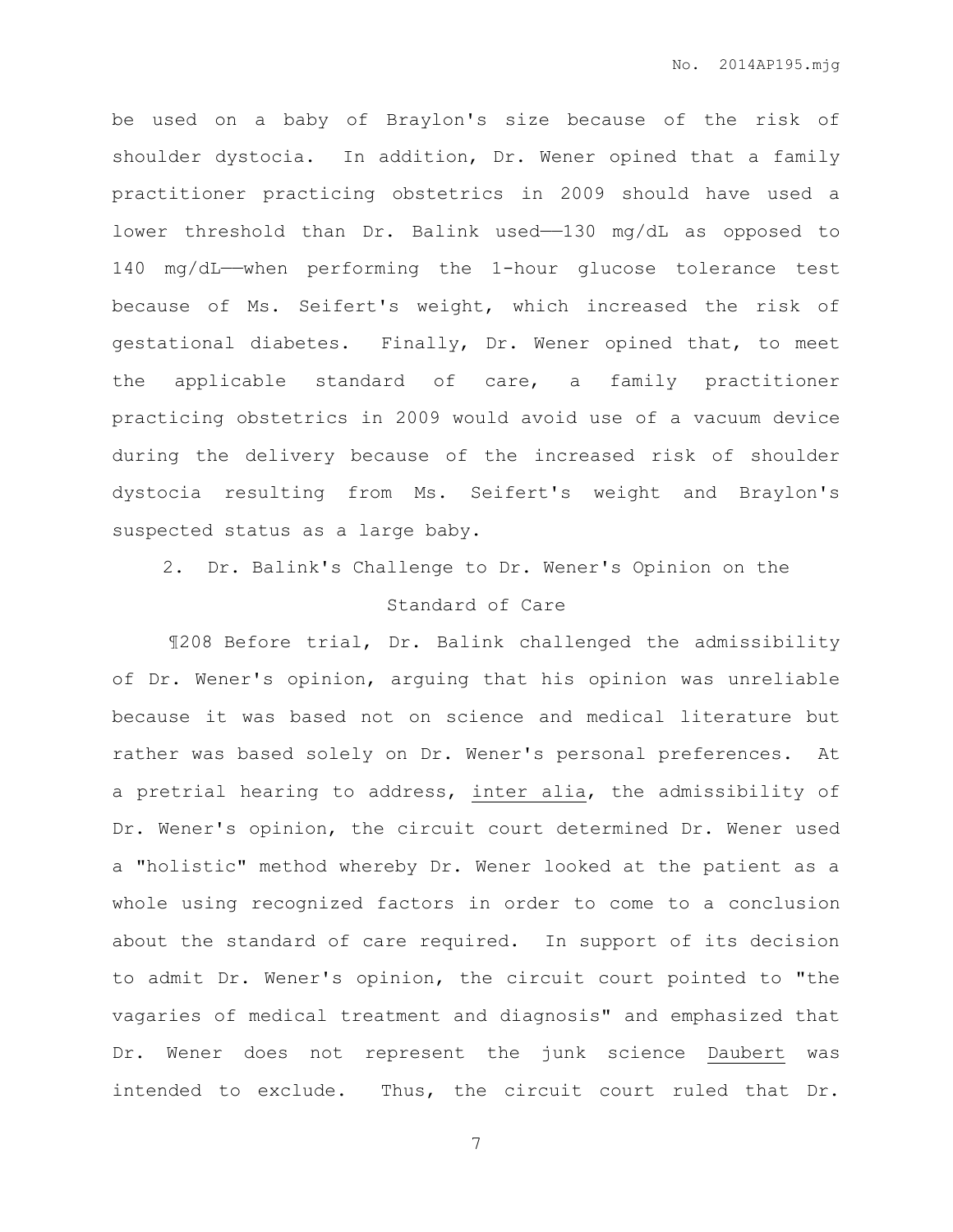Wener's opinion testimony was admissible, and the case proceeded to trial.

## 3. Closing Arguments

¶209 At trial, Kenneth M. Levine ("Atty. Levine"), the Seiferts' counsel, made a series of statements during closing arguments that Dr. Balink argues require a new trial because the statements were improper and unfairly prejudiced the verdict. First, Dr. Balink says Atty. Levine compared Dr. Wener's opinion about the standard of care required of Dr. Balink as a family practitioner to the standard of care required of an ordinary person while driving. Dr. Balink's counsel objected to these statements as a violation of the "rules of the road prohibition" put in place by the circuit court in a ruling on a motion in limine. The circuit court's ruling stated that Atty. Levine could not compare medical negligence to ordinary negligence. Second, Atty. Levine asked the jurors on three occasions how they would like their doctors to care for them, and in so doing, Dr. Balink argues Atty. Levine violated the "golden rule prohibition." At the time of the first violation, Atty. Levine withdrew his statement in response to the objection made by Dr. Balink's counsel; at the time of the second violation, the circuit court gave a brief curative instruction; and at the time of the third violation, the circuit court sustained the objection made by Dr. Balink's counsel. Third, in his rebuttal argument, Atty. Levine made a statement that he thought more highly of the jurors than Dr. Balink's counsel and another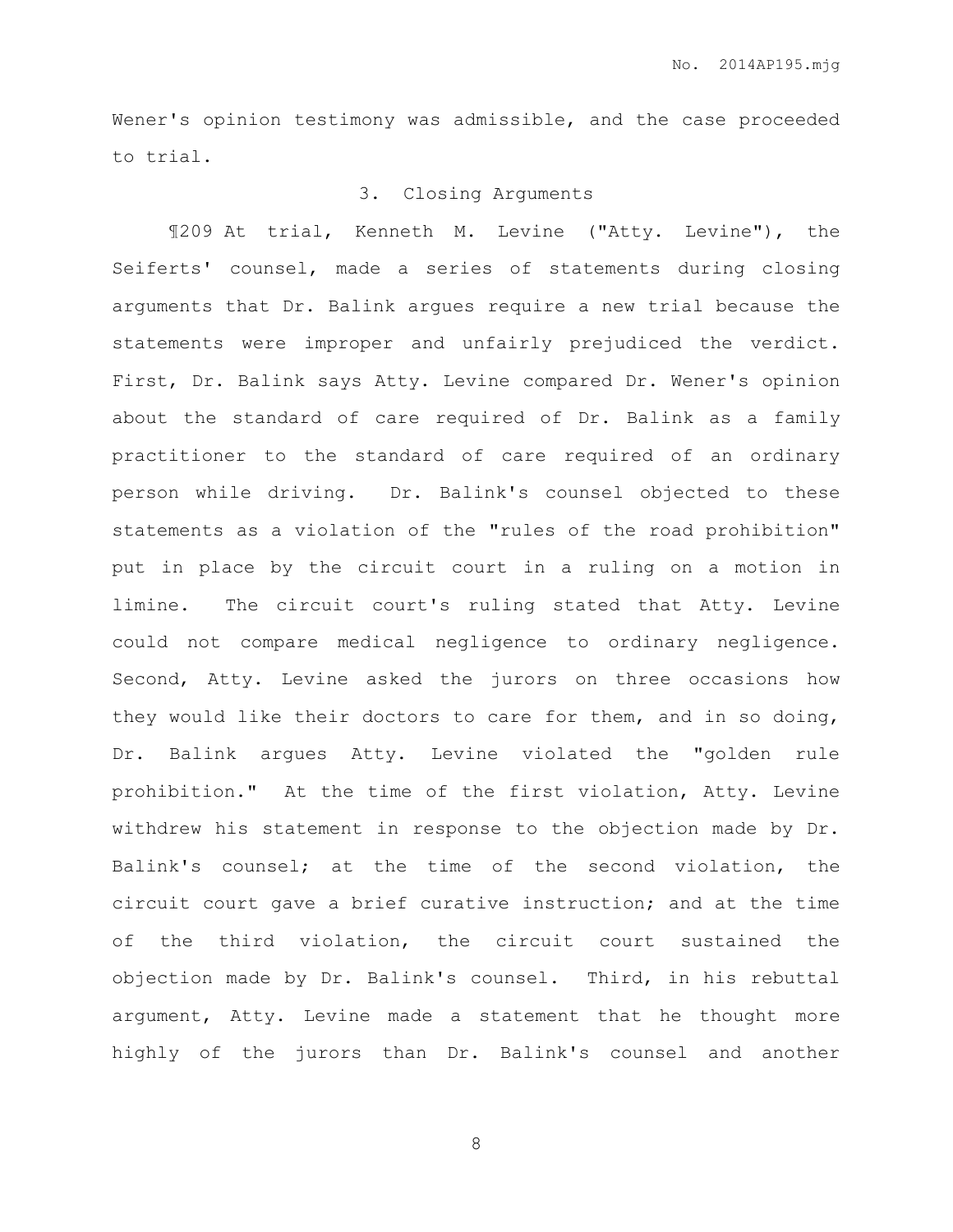statement that he thought the jurors were well equipped to decide the case and were experts in their own right.

4. Dr. Balink's Motion for a New Trial

¶210 Following the verdict, Dr. Balink moved the circuit court for a new trial based on three arguments. First, Dr. Balink argued the circuit court erred when it admitted Dr. Wener's testimony. Second, the cumulative effects of Atty. Levine's statements during closing arguments unfairly prejudiced the verdict. Third, the interests of justice required a new trial because the issues were not fully tried due to the erroneous admission of Dr. Wener's testimony and the effect of Atty. Levine's improper statements during closing arguments.

¶211 At the hearing to address Dr. Balink's motion for a new trial, the circuit court again determined that Dr. Wener's opinion was admissible.<sup>5</sup> The circuit court noted Dr. Wener's method was grounded in science and further that his method can be tested. In regard to the nature of Dr. Wener's testimony, the circuit court observed, "[I]t is not in the nature of engineering or other more hard sciences. It is not a mathematical calculation wherein one plus one plus one always yields three. Sometimes it yields 3.2 and sometimes it yields 2.8." Further, in light of the expert testimony Dr. Balink introduced at trial, it was more firmly assured of the

 $\overline{a}$ 

 $5$  In total, the circuit court considered the admissibility of Dr. Wener's testimony three times: first at the pretrial hearing, second at trial pursuant to an objection to Dr. Wener's testimony, and third at the hearing on Dr. Balink's motion for a new trial.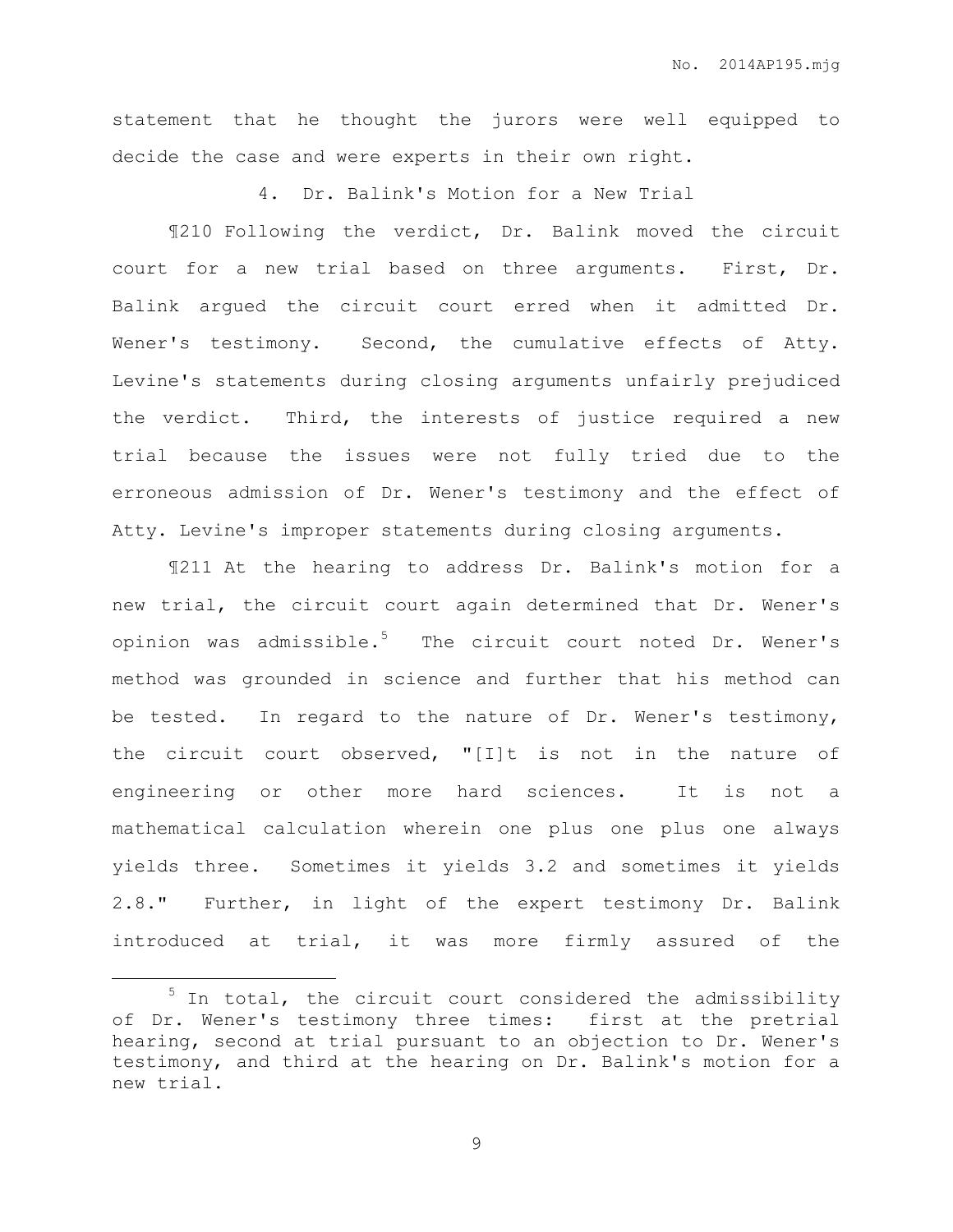admissibility of Dr. Wener's testimony because there were points on which Dr. Balink's experts agreed with Dr. Wener.

¶212 The circuit court also found that neither Atty. Levine's statements, nor their cumulative effect, required an order for a new trial. The circuit court determined that the first set of statements did not violate the motion in limine, even though it was close. In reaching its conclusion, the circuit court noted that the jury was instructed on medical negligence, not ordinary negligence; therefore, the jury was unlikely to see the comparison between the two types of negligence given that the jury had not been instructed on ordinary negligence. For the second set of statements, the circuit court found that the sustained objection of Dr. Balink's counsel and curative instruction given by the court were sufficient to eliminate any unfair prejudice. Finally, for the third set of statements, the circuit court found the context— rebuttal argument——important because Atty. Levine's statements were made in response to statements made by Dr. Balink's counsel during closing arguments. In addition, the circuit court determined that Atty. Levine employed an argument technique meant to empower the jury and give it confidence to decide the case. Therefore, these statements were not improper. Thus, the effect of Atty. Levine's statements did not require a new trial.

¶213 The circuit court then denied Dr. Balink's request for a new trial.

5. Dr. Balink's Appeal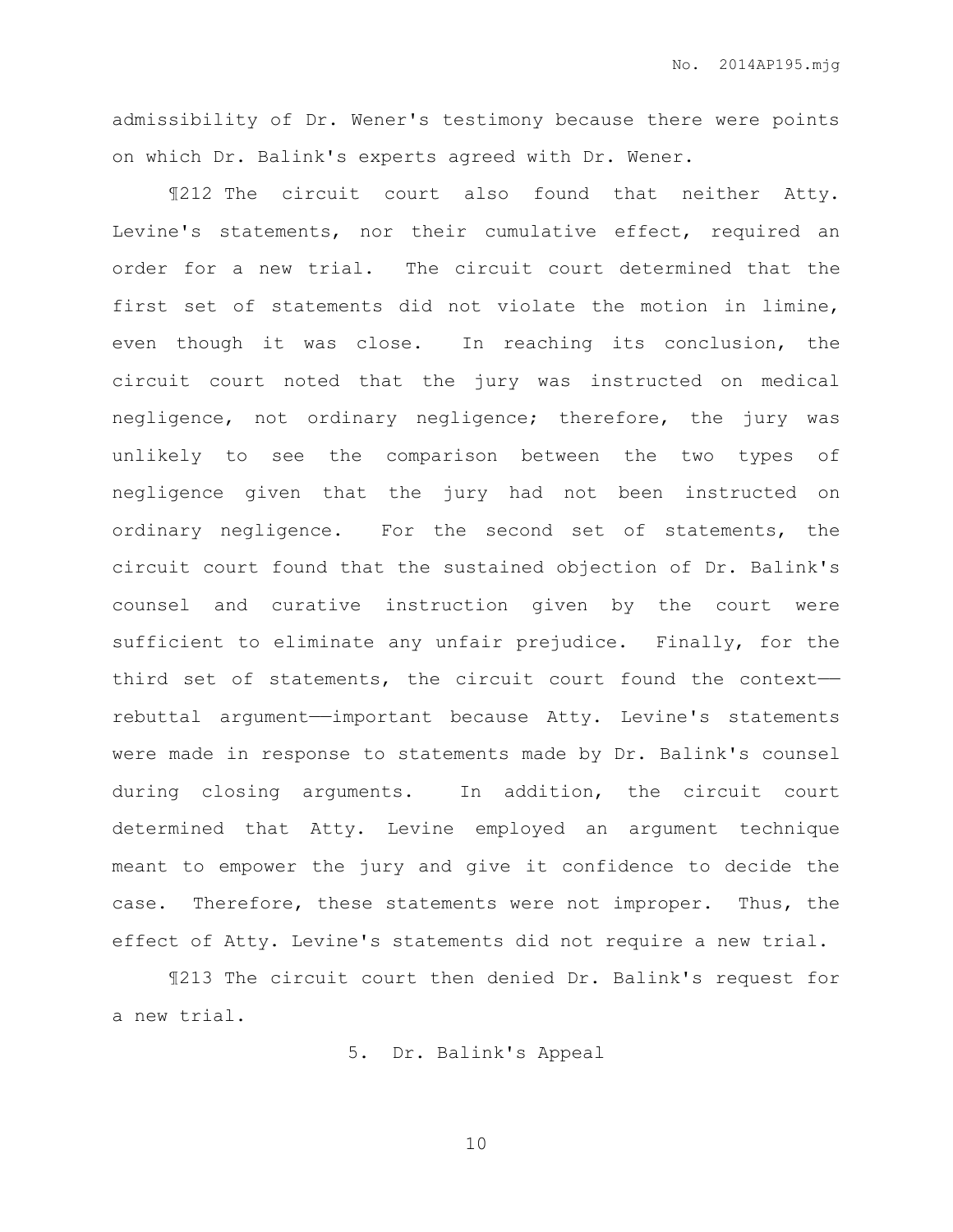¶214 Dr. Balink appealed, and the court of appeals affirmed the circuit court determining that it did not err when it denied Dr. Balink's request for a new trial. Seifert, 364 Wis. 2d 692, ¶3. Relying heavily on the discretion afforded to circuit courts in the Daubert analysis, the court of appeals determined the circuit court properly exercised its discretion in admitting Dr. Wener's opinion. Id., 1123-27, 34. Then, pointing out that Dr. Balink failed to move for a mistrial before the verdict, the court of appeals determined that the circuit court did not err when it denied Dr. Balink's request for a new trial based on the effect of Atty. Levine's statements during closing arguments. Id., ¶¶36 n.10, 37. The court of appeals next addressed Dr. Balink's request for a new trial in the interests of justice stating that the issues were fully tried and no new trial was needed. Id., ¶49 n.12.

¶215 Dr. Balink then petitioned this court for review, and because we have yet to address the adoption of the Daubert standard in Wisconsin, we granted review to take the opportunity to define the reliability analysis for a standard-of-care expert in a medical malpractice case.

## II. STANDARD OF REVIEW

¶216 Before discussing the standard of review it is important to note that while Daubert has imposed change in some areas of the law concerning expert testimony, it has not changed the standard of review in such cases. Gen. Elec. Co. v. Joiner, 522 U.S. 136, 141-43 (1997). Thus, review of a circuit court's decision to admit or exclude expert testimony follows the same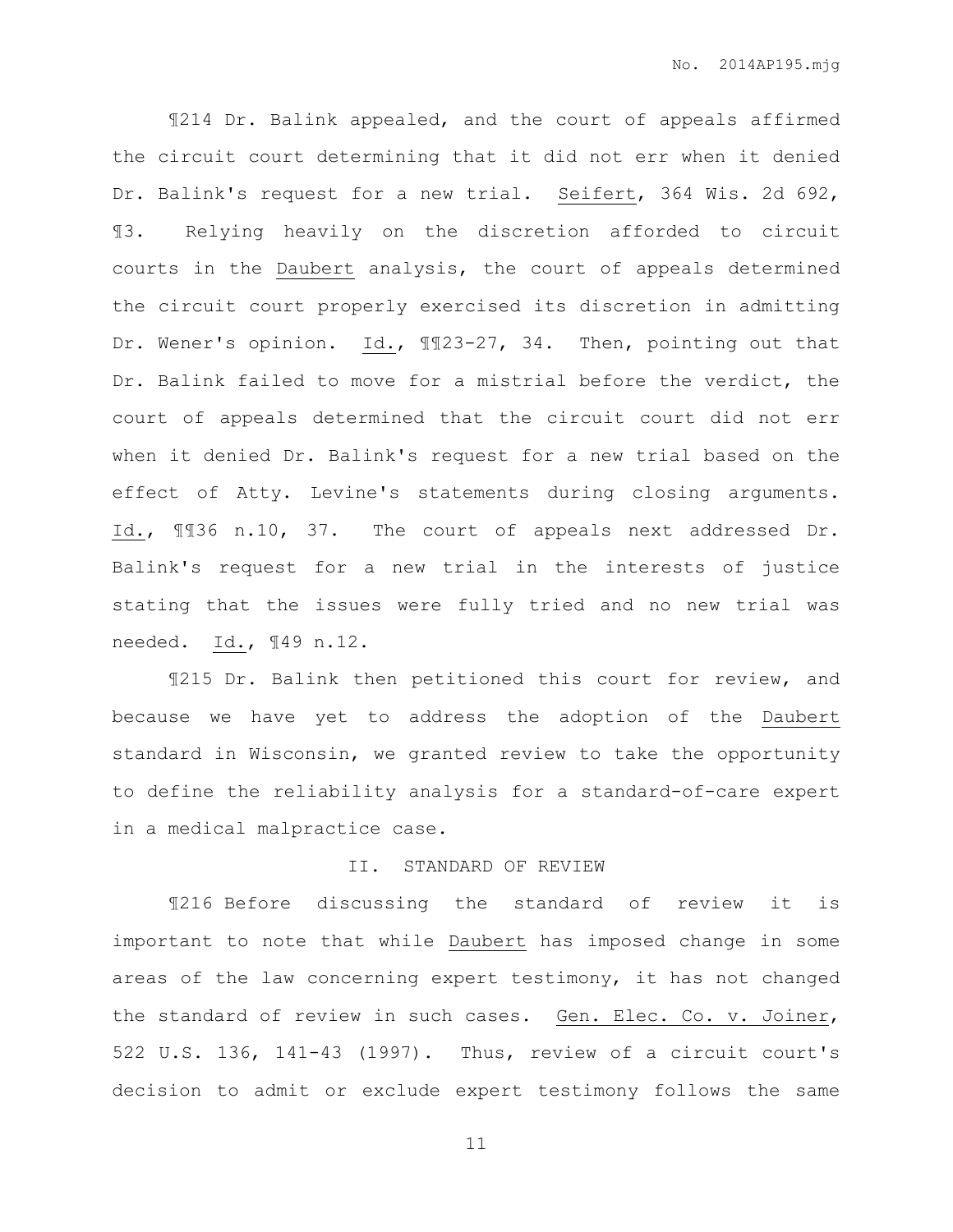standards previously used before the legislature adopted the Daubert standard in 2011.

¶217 This court reviews a circuit court's decision to admit or exclude expert testimony for an erroneous exercise of discretion. State v. Kandutsch, 2011 WI 78, ¶23, 336 Wis. 2d 478, 799 N.W.2d 865. "The circuit court has 'broad discretion to admit or exclude evidence,'" and this court upholds the circuit court's decision unless it failed to apply the proper legal standard or the record lacks reasonable support for its decision. Id. (quoting State v. Nelis, 2007 WI 58, ¶26, 300 Wis. 2d 415, 733 N.W.2d 619; Martindale v. Ripp, 2001 WI 113, ¶28, 246 Wis. 2d 67, 629 N.W.2d 698).

¶218 In order to determine whether the circuit court erroneously exercised its discretion, this court must first interpret the Daubert standard as adopted by the legislature in Wis. Stat. § 907.02(1) and determine if the circuit court used the proper legal standard when it analyzed Dr. Wener's testimony. Statutory interpretation is a question of law this court reviews de novo. State v. Hemp, 2014 WI 129, ¶12, 359 Wis. 2d 320, 856 N.W.2d 811. Should this court interpret § 907.02(1) and conclude that the circuit court used the proper legal standard, "the [circuit] court's choice of relevant factors within [the Daubert] framework and its ultimate conclusion as to admissibility" is reviewed for an erroneous exercise of discretion. Lees v. Carthage Coll., 714 F.3d 516, 520 (7th Cir. 2013).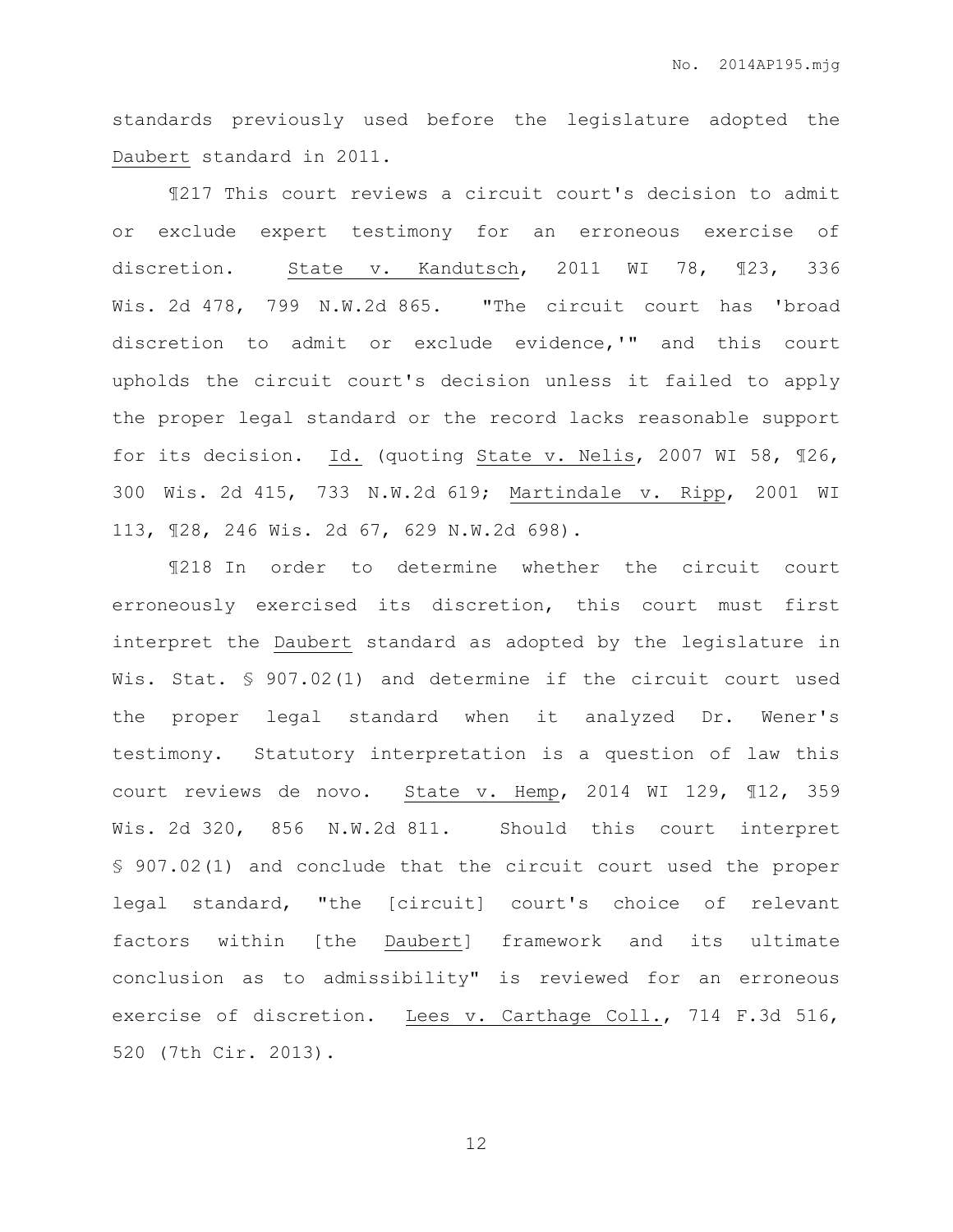¶219 As with evidentiary rulings, this court reviews a circuit court's ruling on a motion for a new trial for an erroneous exercise of discretion. Wagner v. Am. Family Mut. Ins., 65 Wis. 2d 243, 249-50, 222 N.W.2d 652 (1974).

## III. DISCUSSION

¶220 First, I consider the admissibility of Dr. Wener's opinion and conclude that the circuit court properly exercised its discretion when it admitted Dr. Wener's opinion. In so concluding, I further conclude the circuit court properly exercised its discretion in denying Dr. Balink's request for a new trial. Second, I consider the effect of Atty. Levine's statements during closing arguments and conclude the circuit court properly exercised its discretion when it found the effect of the statements did not require a new trial. As noted above, I do not reach Dr. Balink's argument for a new trial in the interests of justice because the circuit court properly admitted Dr. Wener's testimony and Atty. Levine's statements do not require a new trial. Thus, the issues were fully tried, and there is no reason to grant a new trial in the interests of justice under Wis. Stat. § 751.06.

A. The Admissibility of Dr. Wener's Testimony

## 1. The Governing Statute

¶221 The admissibility of expert testimony is governed by Wis. Stat. § 907.02(1):

If scientific, technical, or other specialized knowledge will assist the trier of fact to understand the evidence or to determine a fact in issue, a witness qualified as an expert by knowledge, skill, experience, training, or education, may testify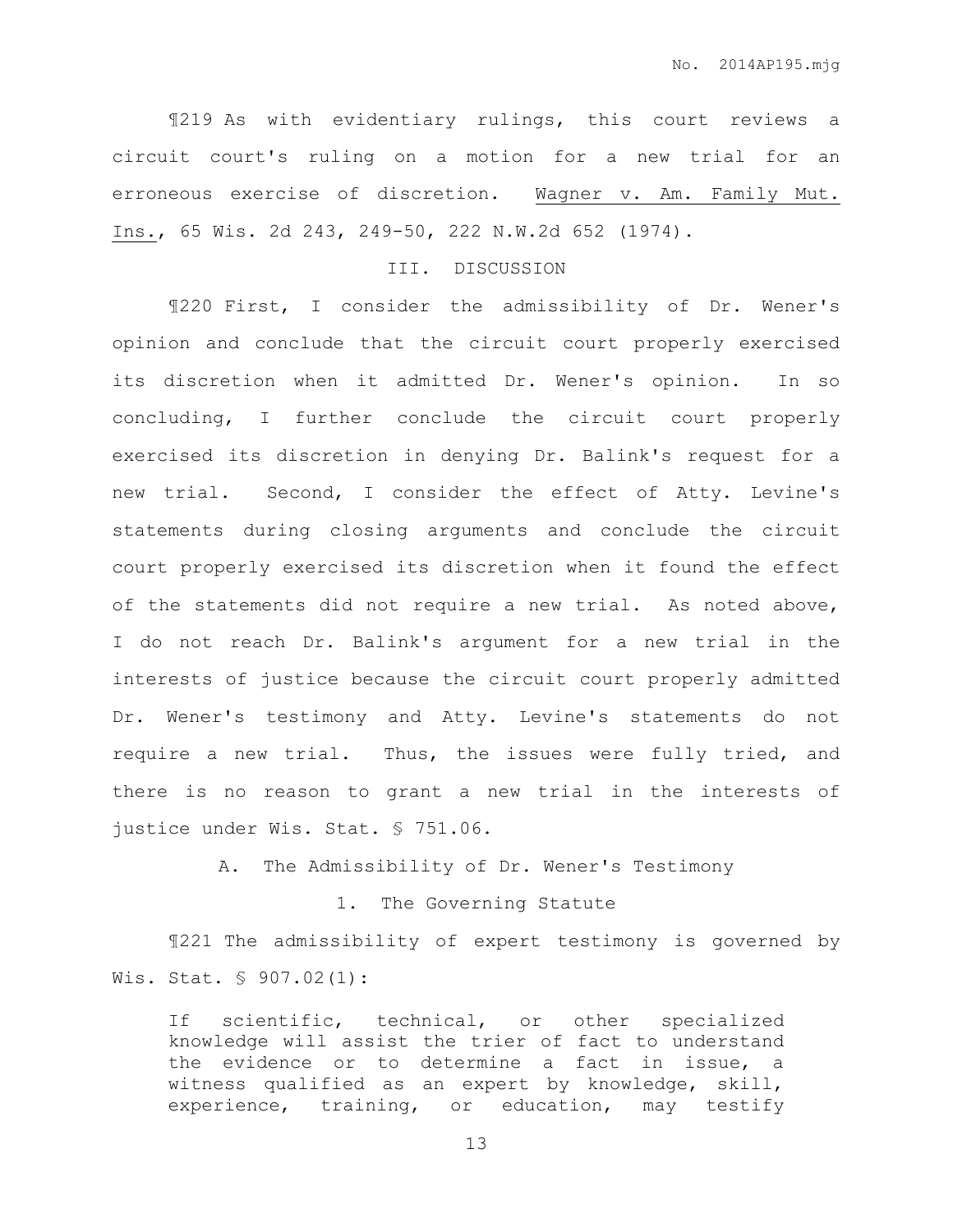thereto in the form of an opinion or otherwise, if the testimony is based upon sufficient facts or data, the testimony is the product of reliable principles and methods, and the witness has applied the principles and methods reliably to the facts of the case.

(Emphasis added). This last part of the statute, emphasized above, was added by the legislature in 2011, see 2011 Wis. Act 2, § 34m, and it is this addition that I address today.

¶222 In addressing the addition to § 907.02(1), I first look at the standard previously followed in Wisconsin and then look to federal law for guidance on how Federal Rule 702 ("Rule 702") and Daubert have been interpreted and applied in the federal courts. Next, I evaluate Dr. Wener's testimony and the circuit court's analysis of his testimony in order to determine whether the circuit court erred in determining that Dr. Wener's principles and methods meet the reliability standards set forth. After concluding that Dr. Wener's principles and methods are reliable, I then evaluate if his principles and methods were reliably applied.

2. The Relevancy Standard and Wisconsin's Adoption of the

## Daubert Standard

¶223 Traditionally, Wisconsin followed the relevancy standard as articulated in State v. Walstad, 119 Wis. 2d 483, 515-16, 351 N.W.2d 469 (1984), to determine the admissibility of expert testimony. Under this standard, the expert needed only to be qualified, helpful, and relevant in order to be permitted to testify. Id. at 516. Reliability was considered a credibility determination left for the jury. State v. Fischer, 2010 WI 6, ¶2, 322 Wis. 2d 265, 778 N.W.2d 629. When confronted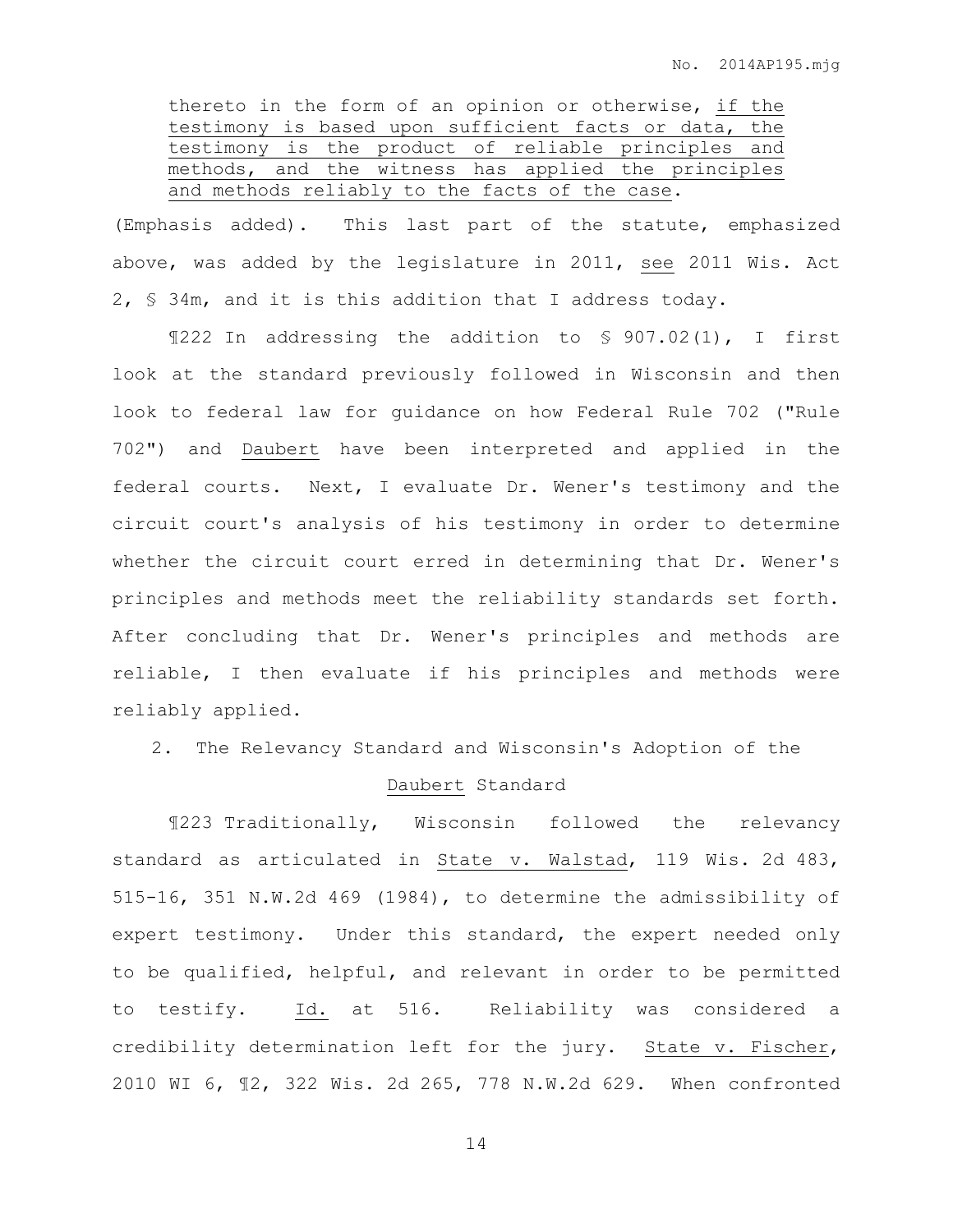with the opportunity to replace the relevancy standard with the Daubert standard followed in federal courts, this court confirmed adherence to the relevancy standard.  $E.g.,$  Fischer, 322 Wis. 2d 265, ¶7. Not until the legislature amended the statute governing expert testimony in 2011 to add the language emphasized above did Wisconsin adopt the Daubert standard followed in federal courts. See 2011 Wis. Act  $2,$  \$ 34m. Thus, because our statute governing the admissibility of expert testimony now mirrors Rule 702, compare Wis. Stat. § 907.02(1), with Fed. R. Evid. 702, we may look to federal law interpreting the Daubert standard for guidance concerning how we should apply the standard in Wisconsin, State v. Gudenschwager, 191 Wis. 2d 431, 439, 529 N.W.2d 225 (1995).

3. Federal Rule of Evidence 702 and the Daubert Standard

¶224 Rule 702 contains five inquiries for a district court to make before admitting expert testimony. Fed. R. Evid. 702. All of these inquiries must be met by a preponderance of the evidence. Id. advisory committee notes (2000 amend.). First, the witness must be qualified. Lees, 714 F.3d at 521. Essentially this means that the witness must possess specialized knowledge, which is something Wisconsin has required for expert testimony before the legislature amended Wis. Stat. § 907.02(1). Second, the witness's testimony must be helpful, meaning it must assist the trier of fact. Lees, 714 F.3d at 521. This element closely relates to the relevance requirement previously followed in Wisconsin. Third, the witness's testimony must be based on sufficient facts and data. Id. Fourth, the witness must have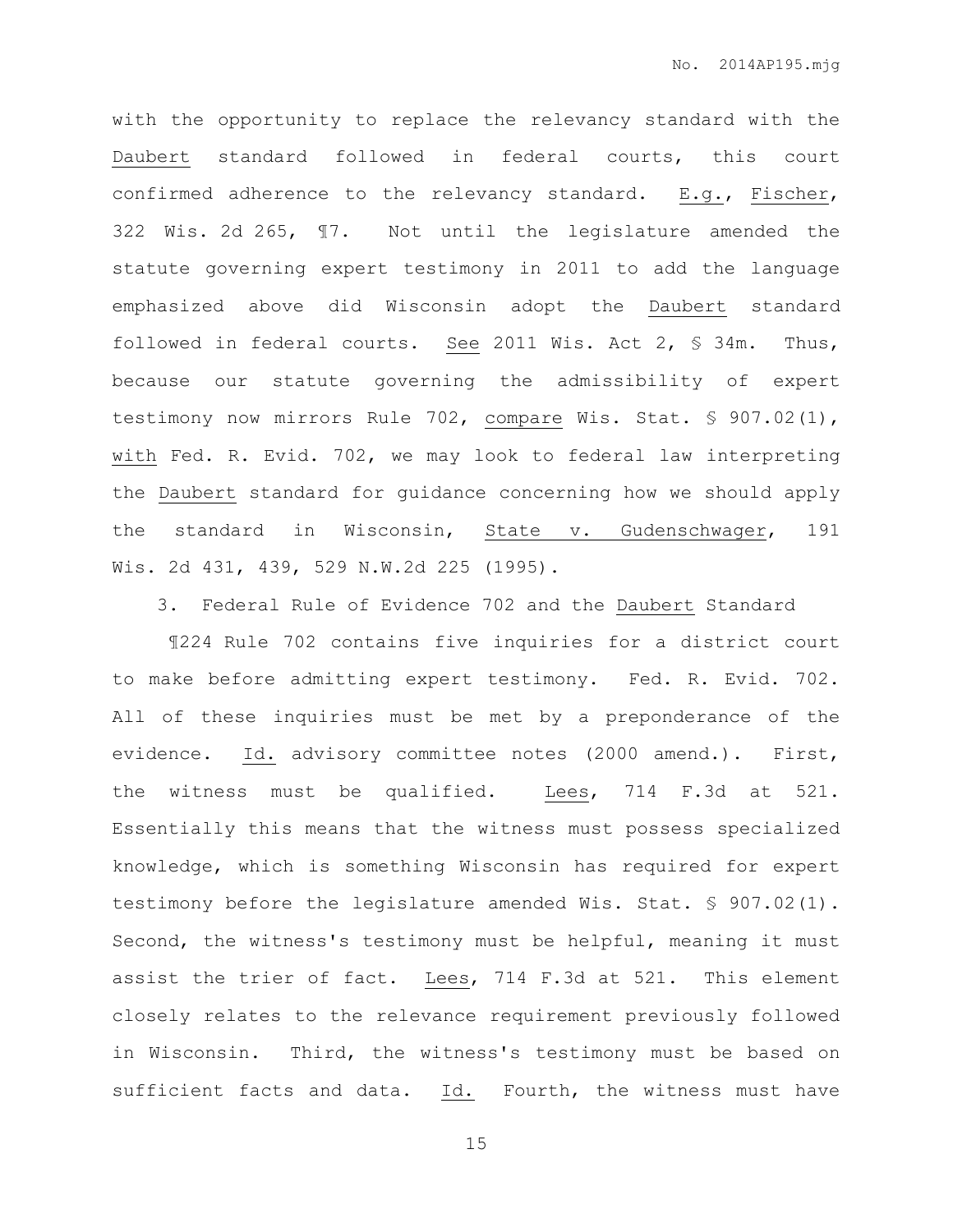reliable principles and methods, and fifth, those principles and methods must be reliably applied to the facts of the case. Id. at 521-22. I address the fourth and fifth elements today because these elements are new to Wisconsin law with the legislature's adoption of the Daubert standard and are the elements at issue in this case.

## 4. The Reliability Analysis

¶225 In order to assist with the reliability analysis required by the fourth and fifth elements (reliable principles and methods reliably applied to the facts of the case), the United States Supreme Court in Daubert v. Merrell Dow Pharmaceuticals, Inc., 509 U.S. 579, 593-94 (1993), articulated four non-exhaustive factors courts could use to analyze the reliability of expert testimony: (1) whether the method has been or will be tested; (2) whether the method "has been subjected to peer review and publication"; (3) "the known or potential rate of error"; and (4) whether the method has been generally accepted. In articulating these factors, the Court emphasized the factors are flexible and do not represent all the factors a court could possibly consider. Id. at 594. In fact,

a trial court may consider one or more of the more specific factors that Daubert mentioned when doing so will help determine that testimony's reliability. But, as the Court stated in Daubert, the test of reliability is "flexible," and Daubert's list of specific factors neither necessarily nor exclusively applies to all experts or in every case. Rather, the law grants a district court the same broad latitude when it decides how to determine reliability as it enjoys in respect to its ultimate reliability determination.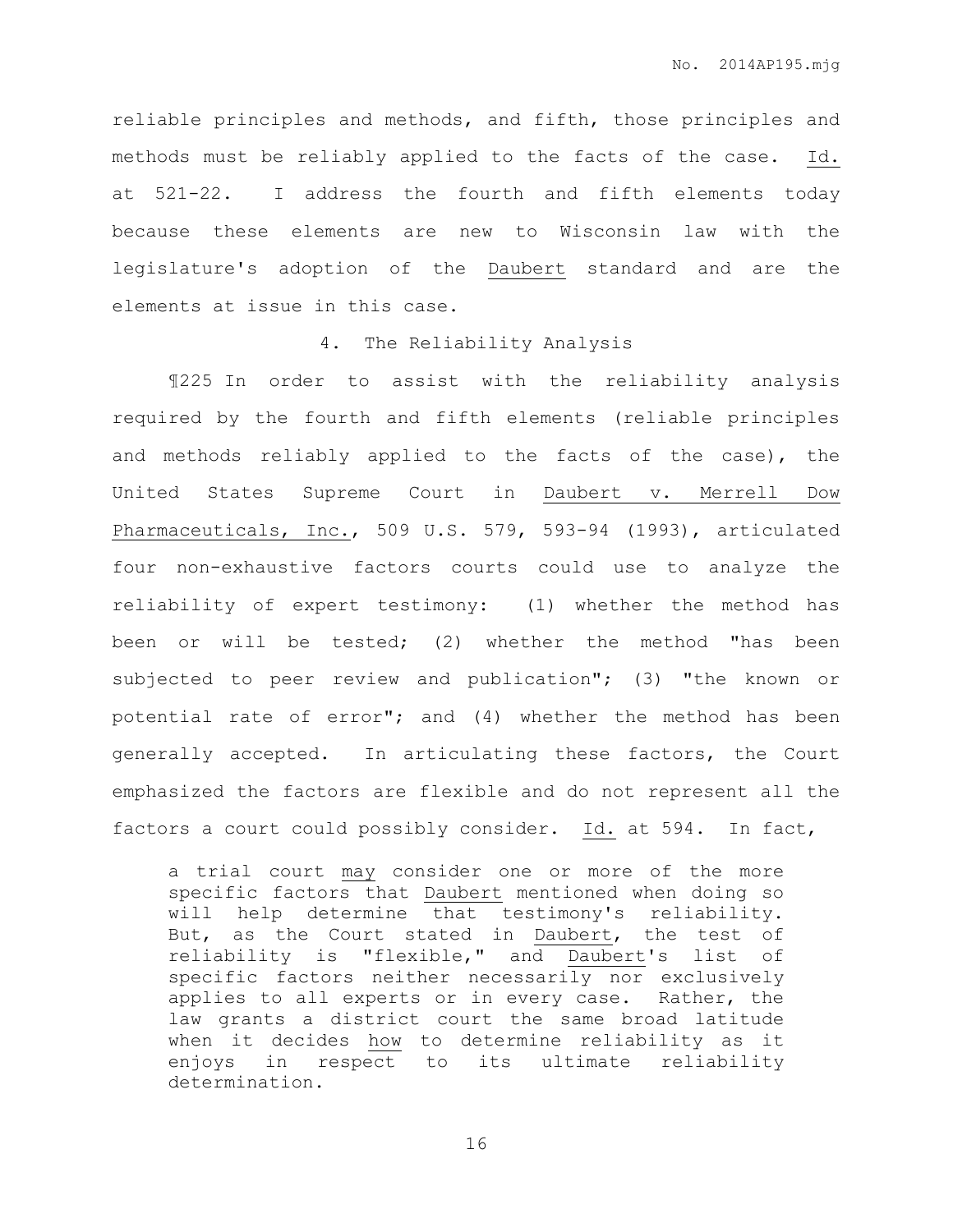Kumho Tire Co. v. Carmichael, 526 U.S. 137, 141-42 (1999). "[T]here are many different kinds of experts and many different kinds of expertise, including experts in drug terminology, handwriting analysis, land valuation, agricultural practices, railroad procedures, and so forth." United States v. Brumley, 217 F.3d 905, 911 (7th Cir. 2000). Therefore, the reliability analysis must be flexible enough to allow the circuit court to assess the type of expert being evaluated.

¶226 As a result of the different kinds of experts, courts developed additional factors——many of which are listed in the Advisory Committee Notes of Rule 702——for analyzing the reliability of an expert's opinion as the situation required. In some of these situations, particularly those involving specialized knowledge, courts used an expert's experience to determine reliability. See Kumho Tire, 526 U.S. at 150. Rule 702 expressly allows for the use of an expert's experience, and the Advisory Committee Notes say:

Nothing in this amendment is intended to suggest that experience alone—or experience in conjunction with other knowledge, skill, training or education——may not provide a sufficient foundation for expert testimony. To the contrary, the text of Rule 702 expressly contemplates that an expert may be qualified on the basis of experience.

Fed. R. Evid. 702 advisory committee notes (2000 amend.) (emphasis added). In fact, "[i]n certain fields, experience is the predominant, if not sole, basis for a great deal of reliable expert testimony." Id. Therefore, when assessing reliability, a circuit court should have flexibility to use different reliability factors, including the expert's experience, to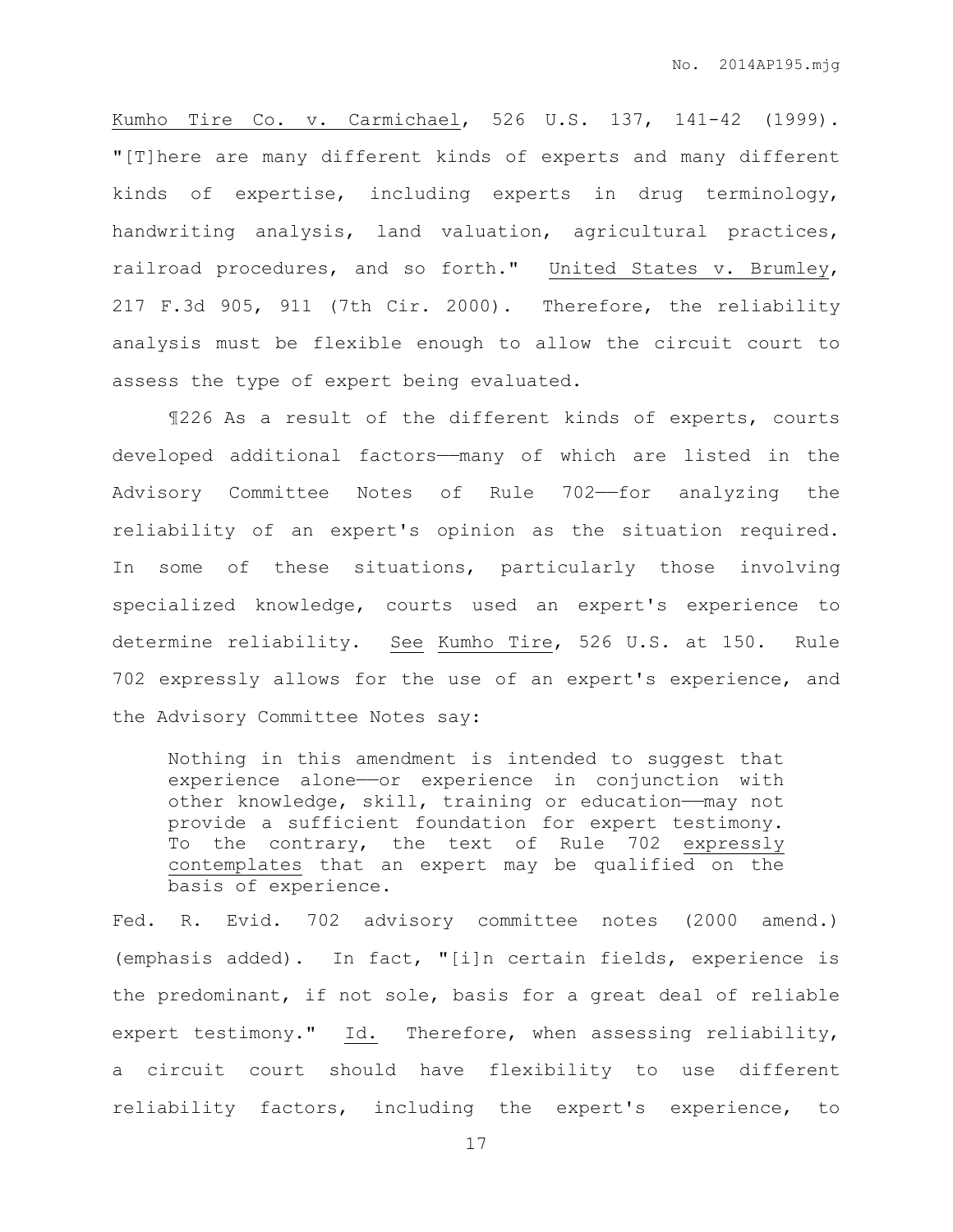analyze whether the expert's opinion is reliable. As the Court pointed out in Kumho Tire,

[e]xperts of all kinds tie observations to conclusions through the use of what Judge Learned Hand called "general truths derived from . . . specialized experience." And whether the specific expert testimony focuses upon specialized observations, the specialized translation of those observations into theory, a specialized theory itself, or the application of such a theory in a particular case, the expert's testimony often will rest "upon an experience confessedly foreign in kind to [the jury's] own."

526 U.S. at 148-49 (alteration in original) (emphasis added) (citation omitted) (quoting Learned Hand, Historical and Practical Considerations Regarding Expert Testimony, 15 Harv. L. Rev. 40, 54 (1901)).

¶227 In general, when assessing reliability, a circuit court is looking for "good grounds" for the expert's opinion to show that it is "more than subjective belief or unsupported speculation" and demonstrates "a reliable basis in the knowledge and experience of his discipline." Daubert, 509 U.S. at 590, 592. Therefore, whatever factors a court uses to assess an expert's reliability, the factors, and the court's analysis, must ensure the expert has good grounds for his or her opinion. In addition, "[t]he focus, of course, must be solely on principles and methodology, not on the conclusions that they generate." Id. at 595. Thus, if a circuit court finds that an expert has good grounds for his opinion, it is for the jury to decide between competing conclusions.

5. The Reliability Analysis in the Medical Standard-of-Care

Context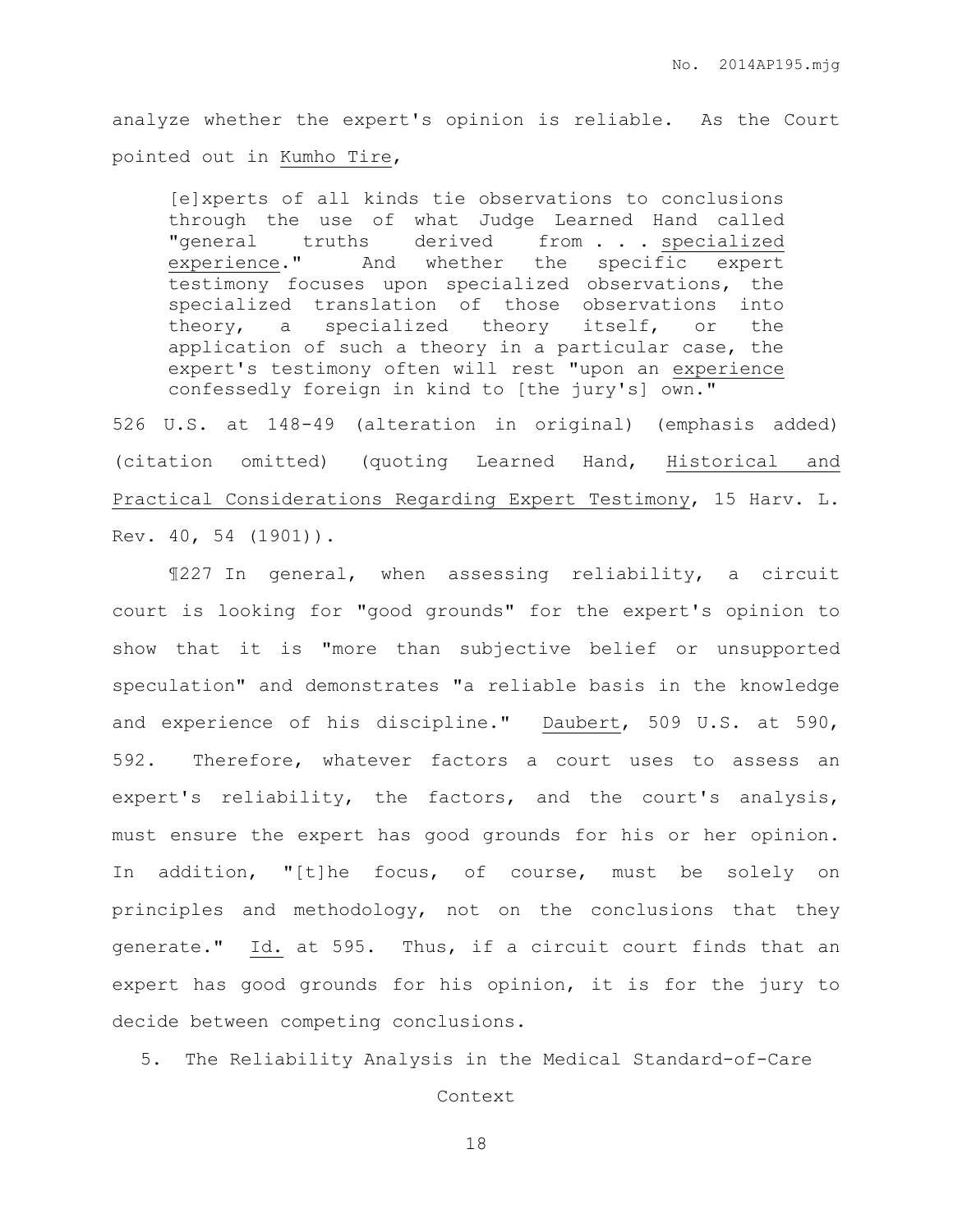¶228 When assessing a medical standard-of-care expert, other jurisdictions have found good grounds for the expert's opinion when the expert had experience that demonstrated familiarity with the type of medicine at issue and the standard of care for that type of medicine. For example, the Third Circuit concluded a doctor's testimony was based on good grounds and the district court abused its discretion in excluding the doctor's standard-of-care testimony because the doctor no longer practiced as an interventional cardiologist and now practiced as an invasive cardiologist. Schneider ex rel. Estate of Schneider v. Fried, 320 F.3d 396, 399-400 (3d Cir. 2003). As an invasive cardiologist, the doctor still interacted with, and even advised, interventional cardiologists, which, along with his past experience as an invasive cardiologist, was sufficient to satisfy Daubert. Id. at 406-07. Therefore, the Third Circuit concluded the expert was sufficiently familiar with the type of medicine involved in the case such that he could reliably testify to the standard of care.

¶229 The Sixth Circuit reached a similar conclusion in Dickenson v. Cardiac & Thoracic Surgery of Eastern Tennessee, P.C., 388 F.3d 976, 978-82 (6th Cir. 2004), when it concluded the district court abused its discretion in excluding a cardiothoracic surgeon's testimony regarding the standard of care required for a pulmonologist. There, the court concluded the district court abused its discretion by not allowing the doctor to testify as to the standard of care based on the doctor's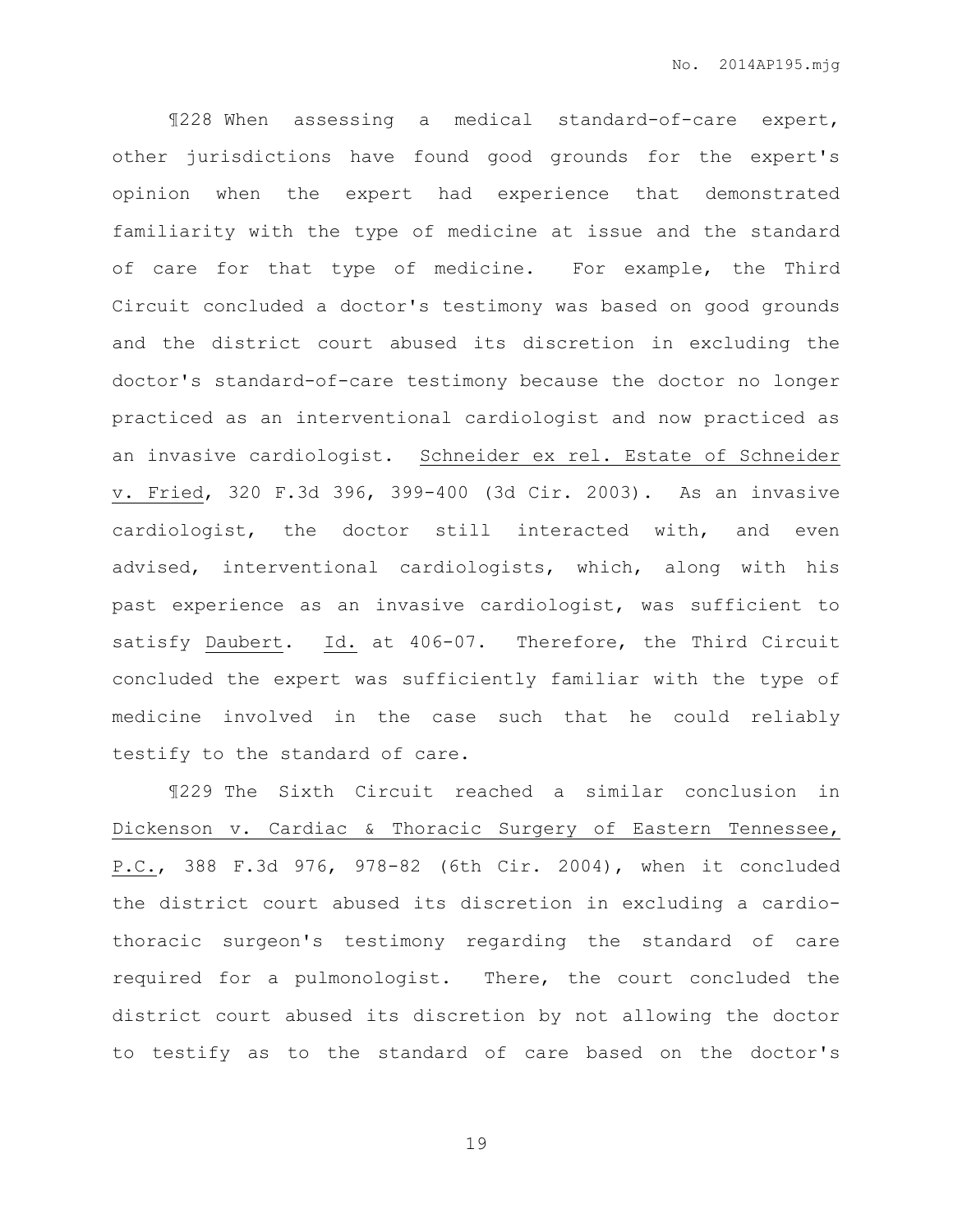extensive experience and familiarity with the pulmonology issue involved in the case. Id. at 980-82.

¶230 As Hippocrates, the father of medicine, noted in his writing On the Art of Medicine, clinical medicine is an art that requires good judgment developed over time and through experience. Put another way, "medicine is scientific, but not entirely a science." Primiano v. Cook, 598 F.3d 558, 565 (9th Cir. 2010). As the Sixth Circuit noted,

Daubert's role of "ensur[ing] that the courtroom door remains closed to junk science," is not served by excluding testimony such as [the doctor's] that is supported by extensive relevant experience. Such exclusion is rarely justified in cases involving medical experts as opposed to supposed experts in the area of product liability.

Dickenson, 388 F.3d at 982 (alteration in original) (citation omitted) (quoting Amorgianos v. Nat'l R.R. Passenger Corp., 303 F.3d 256, 267 (2d Cir. 2002)).

6. Determining the Reliability of Dr. Wener's Principles and

#### Methods

¶231 With the foregoing in mind, we now turn to the question of whether Dr. Wener's principles and methods are reliable such that he can testify about the standard of care applicable to Dr. Balink.

i. Identifying Dr. Wener's Principles and Methods

¶232 In order to answer the question before us, namely whether Dr. Wener's testimony is admissible under Daubert, the first step is to identify the principles and methods Dr. Wener employed. The circuit court found Dr. Wener used a "holistic," or comprehensive, method of determining the standard of care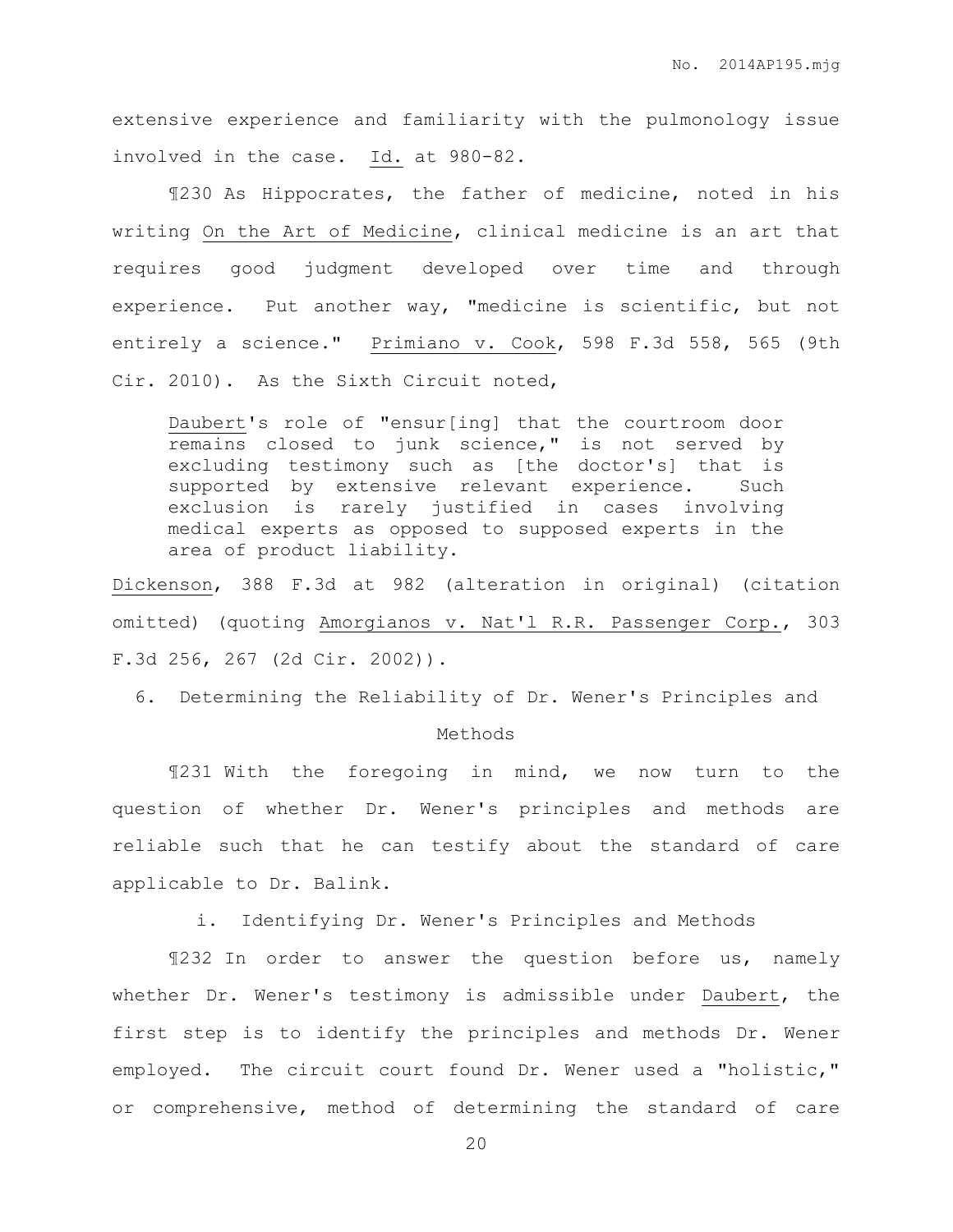applicable to Ms. Seifert. Essentially, this comprehensive method amounts to an expert physician examining the patient as a whole, determining what, if any, of the risk factors recognized by the medical community are present within the patient, and then using that expert physician's experience to interpret the risk factors and arrive at the standard of care required. It is, as it must be, a case-by-case method to determine what type of care is appropriate for a particular patient.

¶233 Here, Dr. Wener identified the following risk factors recognized by the medical community: (1) Ms. Seifert's prepregnancy weight of 269 pounds; (2) Ms. Seifert's 36-pound weight gain over the course of her pregnancy; (3) the 131 mg/dL result from the one-hour glucose tolerance test; and (4) Braylon's estimated fetal weight. As his method, Dr. Wener used his experience to determine that these factors indicated that Ms. Seifert's baby was at an increased risk for shoulder dystocia and that Dr. Balink fell below the standard of care because she did not account for this increased risk.

## ii. Assessing Reliability

¶234 Now that we have identified Dr. Wener's principles and methods, we must determine if they are reliable and reliably applied. In this case, I conclude that the circuit court did not err when it found Dr. Wener's principles and methods are sufficiently reliable and reliably applied. Dr. Wener showed how his experience made his methodology reliable and demonstrated, through his experience, an understanding of the applicable standard of care in a way that he can reliably opine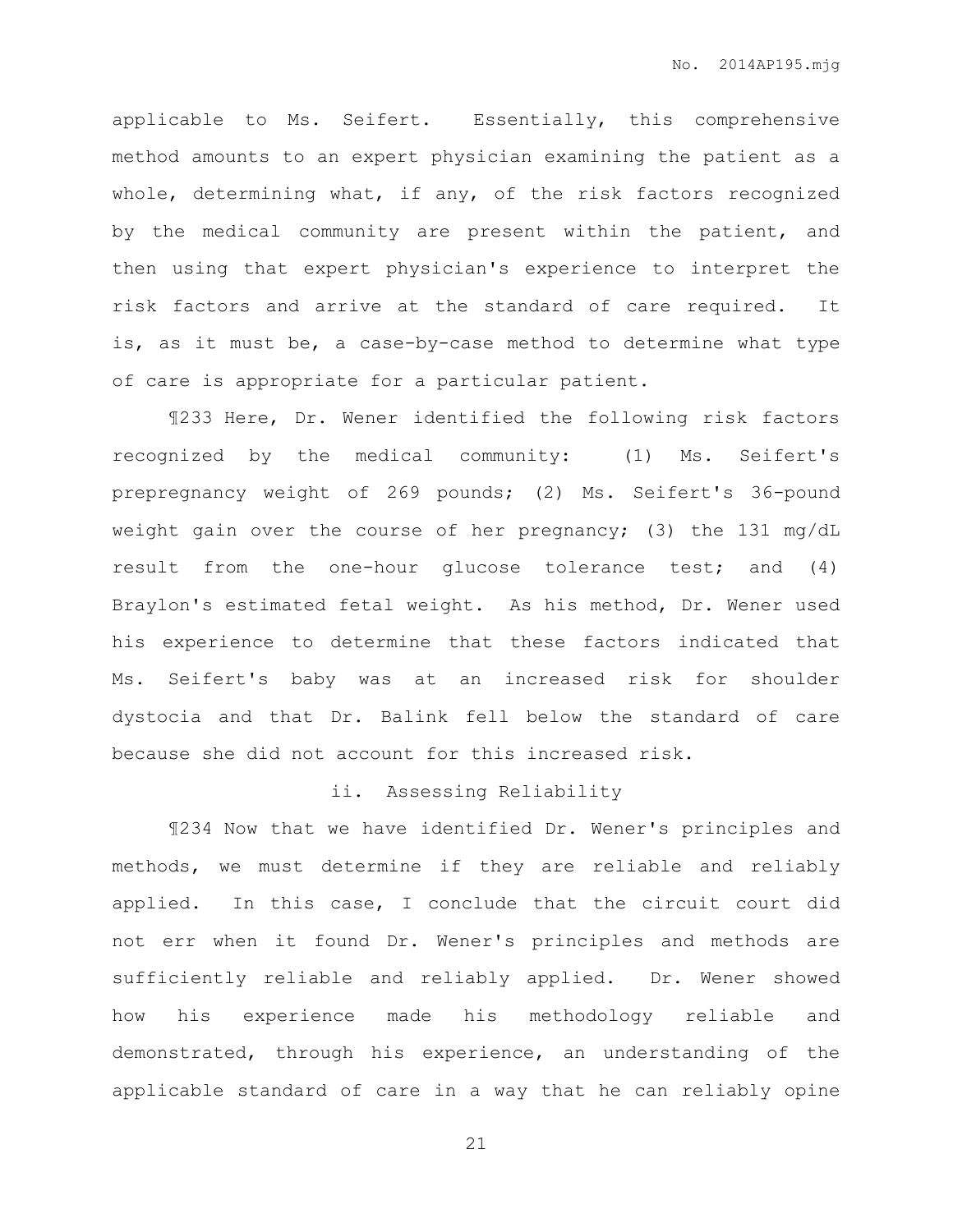about the standard of care required. Dr. Wener testified that he delivered 7,500 to 8,000 babies, encountered shoulder dystocia, and even brachial plexus injuries, which shows that Dr. Wener is experienced with the type of medical practice at issue in this case. This experience in turn makes his comprehensive methodology reliable because Dr. Wener has used his factors and his methods in treating his own patients. Dr. Wener also testified that he has experience as Chairman of the Department of Obstetrics and Gynecology at Saint Alexius Medical Center. Part of his responsibilities as Chairman required reviewing the work of other doctors and setting the quality of care for the hospital. In addition, Dr. Wener testified that he taught medical students at the University of California San Diego, and he was named "One of Chicago's Top Doctors" by his peers. This testimony demonstrates an understanding of the applicable standard of care by showing Dr. Wener is familiar with the medical community and more than just his own practice. When tailoring the reliability analysis to a medical standardof-care expert, good grounds may come from the expert's own experience provided that experience has made him or her familiar with the type of medicine at issue. Dr. Wener shows that here, and therefore the circuit court did not err when it found his testimony reliable.

¶235 Further, the circuit court undertook a thoughtful analysis of the admissibility of Dr. Wener's testimony that shows it considered the reliability factors in order to determine good grounds for Dr. Wener's opinion. It noted that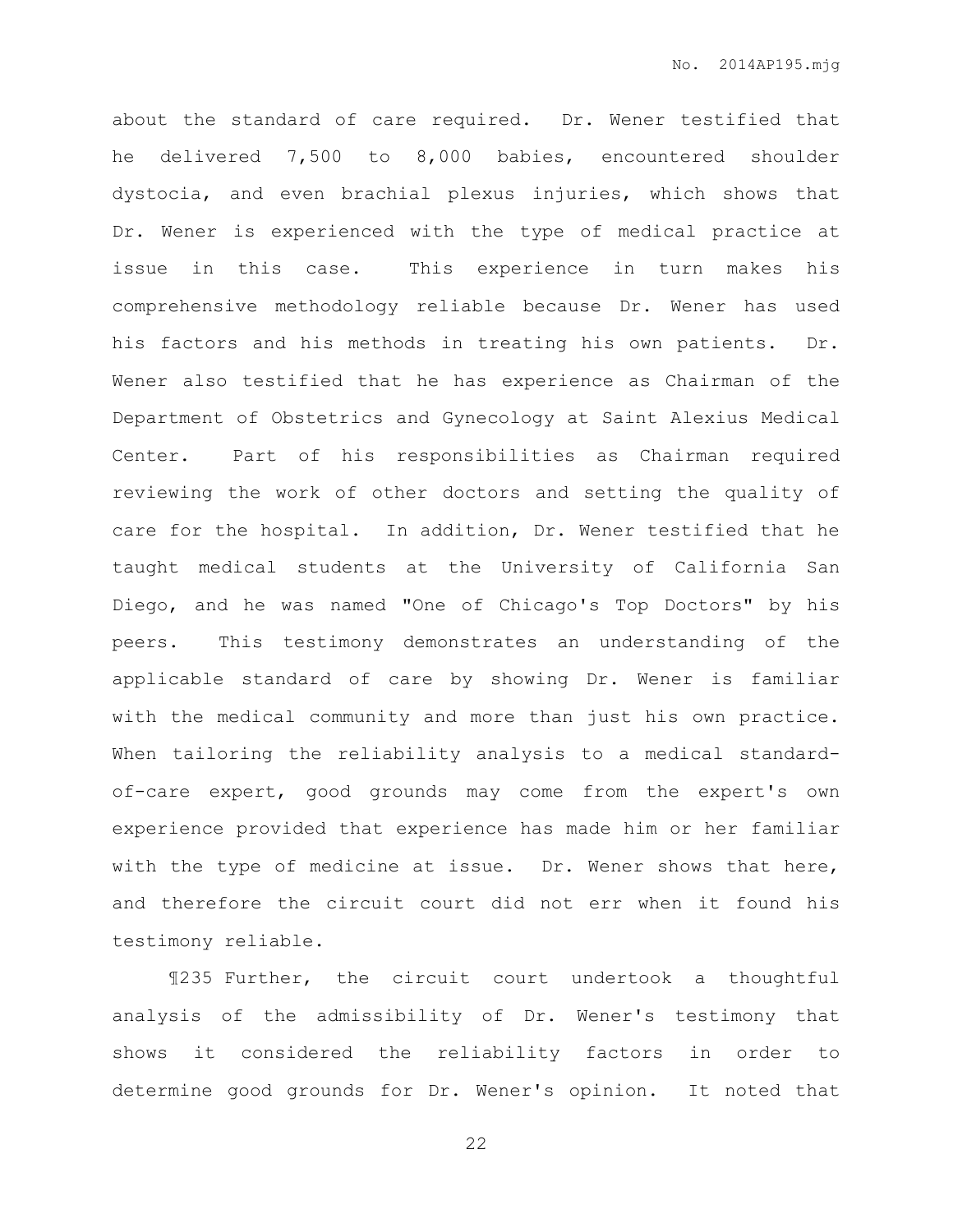Dr. Wener is not the kind of junk scientist Daubert sought to exclude and Dr. Wener's decision not to use medical literature was acceptable because the individualized nature of a determination made when caring for a particular patient is not something that can be published or peer reviewed. Also, the circuit court correctly found that Dr. Wener's method had an aspect of testability to it because the factors he relied on were, indeed, capable of being tested. Although it prudently and accurately observed that the nature of the case was "not in the nature of engineering or other more hard sciences," the circuit court properly admitted Dr. Wener's opinion based on Dr. Wener's experience.

¶236 Indeed, I emphasize that the circuit court does have and must have discretion to apply the Daubert analysis so as to fit the facts of each particular case, as the circuit court did here. See Kumho Tire, 526 U.S. at 150 ("Our emphasis on the word 'may' thus reflects Daubert's description of the Rule 702 inquiry as 'a flexible one.' Daubert makes clear that the factors it mentions do not constitute a 'definitive checklist or test.' And Daubert adds that the gatekeeping inquiry must be 'tied to the facts' of a particular 'case.'" (citations omitted) (quoting Daubert, 509 U.S. at 591, 593-94)). However, this discretion does not allow the circuit court to abdicate its role as gatekeeper in performing the reliability analysis. Id. at 158-59 (Scalia, J., concurring) ("[T]he discretion [the Court] endorses—trial-court discretion in choosing the manner of testing expert reliability—is not discretion to abandon the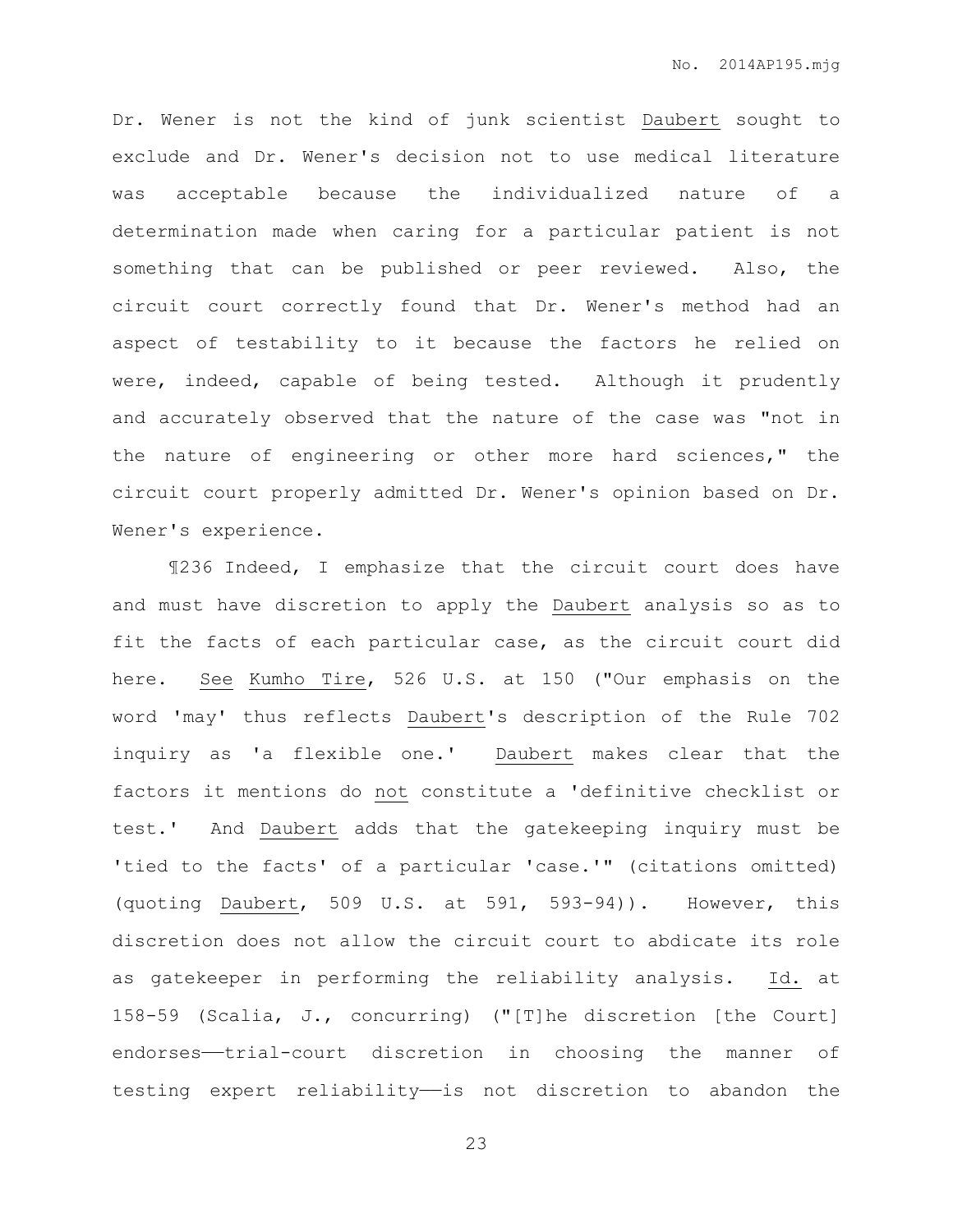gatekeeping function. . . . Rather, it is discretion to choose among reasonable means of excluding expertise that is fausse and science that is junky.").

¶237 As is evident by the circuit court's discussion of the Daubert factors, it did not abdicate its role as gatekeeper when admitting Dr. Wener's testimony; instead, the analysis indicates the circuit court thoughtfully and carefully considered the Daubert factors before turning to other considerations. The circuit court used its discretion to tailor its analysis to the type of expert we have here, namely a medical standard-of-care expert, and it looked to Dr. Wener's experience in order to determine reliability. In so doing, it noted that Dr. Wener used factors recognized by the medical community that he then "added up" based on his own experience with delivering babies, dealing with shoulder dystocia, and setting the quality of care at his hospital to reach a conclusion as to the standard of care required here. This, the circuit court said, made Dr. Wener's opinion reliable, and I see no error in this conclusion.

## 7. Dr. Balink's Arguments

¶238 Dr. Balink makes two main arguments as to the unreliability of Dr. Wener's opinion. First, she argues that Dr. Wener's testimony is based on nothing but his personal preferences, and second, she argues that Dr. Wener's failure to ground his testimony in any published medical literature makes his testimony unreliable. I address each argument in turn.

i. Dr. Wener's Opinion Is More than Personal Preference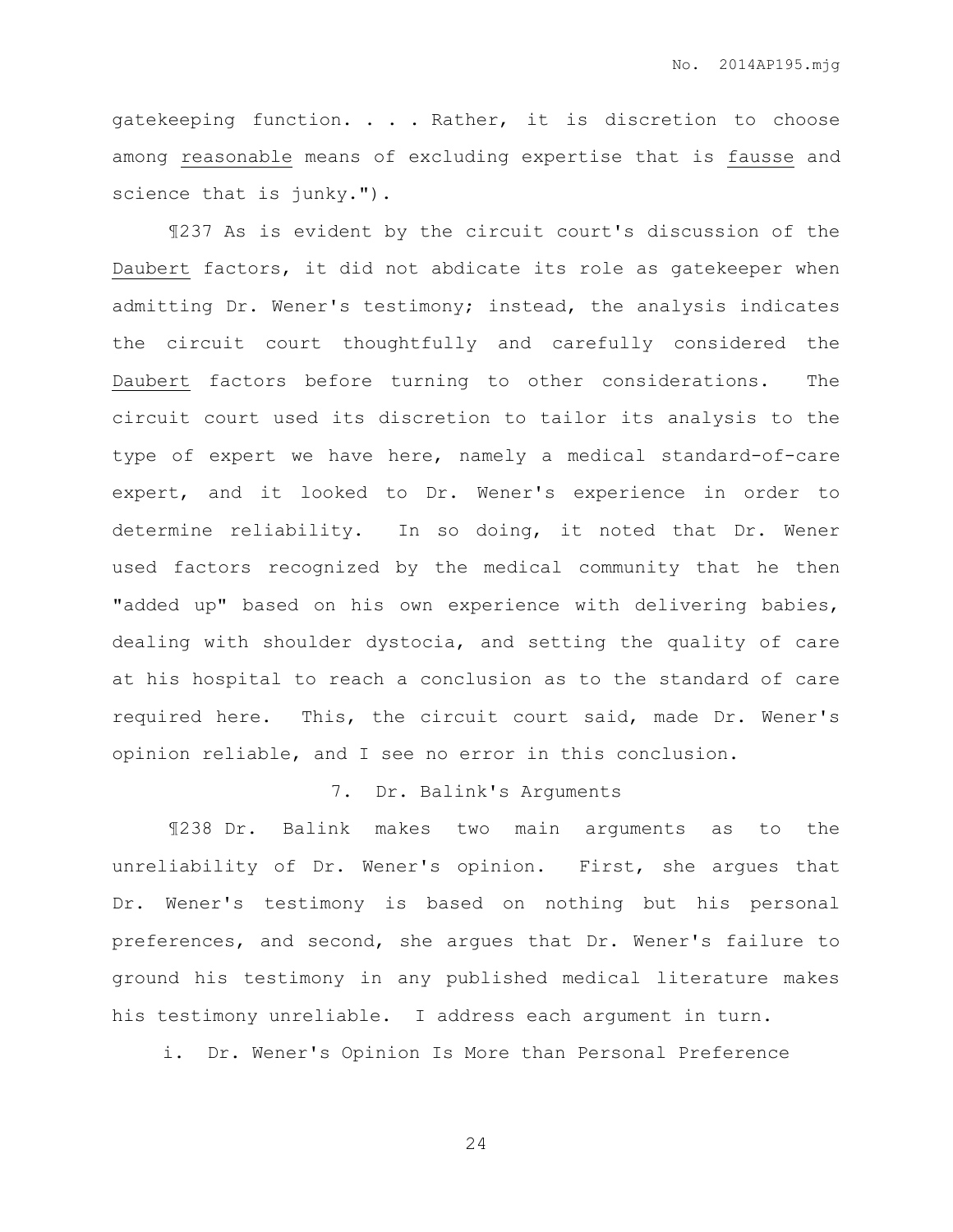¶239 First, Dr. Balink argues Dr. Wener has nothing but his personal preferences to support his conclusion as to the standard of care and Dr. Balink's breach of that standard of care. Thus, his opinion is unreliable because it reflects only what Dr. Wener would do and not what the reasonable family practitioner practicing obstetrics in 2009 would do. While it may be true that Dr. Wener practices medicine in the manner he set forth as the applicable standard of care, that fact, standing alone, does not transform his opinion into a statement of personal preference. Dr. Wener assisted in setting the quality of care required at Saint Alexius Medical Center while he served there as Chairman of the Department of Obstetrics and Gynecology. Furthermore, Dr. Wener taught medical students and was named "One of Chicago's Top Doctors" by his peers. At least one other court has reached a similar conclusion when presented with the question of how to determine if a medical standard-ofcare expert's testimony is reliable based on his experience. In Ellison v. United States, 753 F. Supp. 2d 468, 480-81 (E.D. Pa. 2010), the court dismissed the United States' argument that the standard-of-care expert based his opinion on his personal preferences because, "[t]aken as a whole, Dr. Super's testimony is that he has formulated an opinion as to the general——as opposed to simply his own, personal——standard of care and that, based on his experience, he had a reliable basis for doing so."

ii. There Is No Medical Literature Requirement

¶240 Second, Dr. Balink argues that Dr. Wener's failure to rely on published medical literature makes his opinion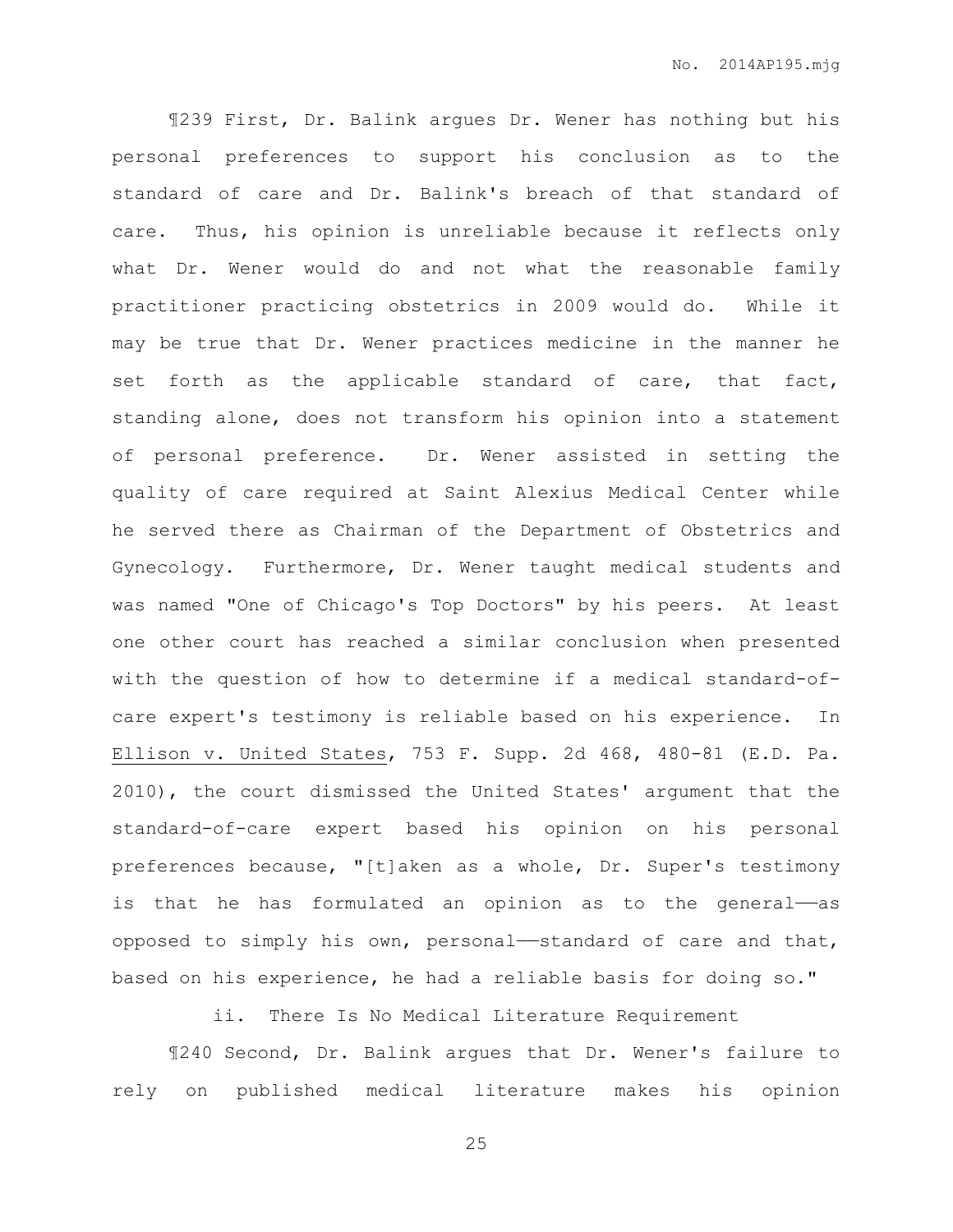unreliable. However, as the Third Circuit noted when it addressed medical literature in the context of differential diagnosis,

[i]n the actual practice of medicine, physicians do not wait for conclusive, or even published and peerreviewed, studies to make diagnoses to a reasonable degree of medical certainty. Such studies of course help them to make various diagnoses or to rule out prior diagnoses that the studies call into question. However, experience with hundreds of patients, discussions with peers, attendance at conferences and seminars, detailed review of a patient's family, personal, and medical histories, and thorough physical examinations are the tools of the trade, and should suffice for the making of a differential diagnosis even in those cases in which peer-reviewed studies do not exist to confirm the diagnosis of the physician.

Heller v. Shaw Indus., Inc., 167 F.3d 146, 155 (3d Cir. 1999); see also Dickenson, 388 F.3d at 980 (calling the district court's imposition of a medical literature requirement for a medical expert "an erroneous statement of the law"); Schneider, 320 F.3d at 406 ("Where there are other factors that demonstrate the reliability of the expert's methodology, an expert opinion should not be excluded simply because there is no literature on point."); Kudabeck v. Kroger Co., 338 F.3d 856, 862 (8th Cir. 2003) ("[P]ublication is not a prerequisite for admissibility."). The Court itself noted in Daubert that "[p]ublication . . . is not a sine qua non of admissibility." Daubert, 509 U.S. at 593. Thus, there simply is no medical literature requirement of the kind Dr. Balink suggests, and an expert's decision not to rely on literature does not render his opinion unreliable provided the expert has something else, like his experience, to make his opinion reliable. Thus, because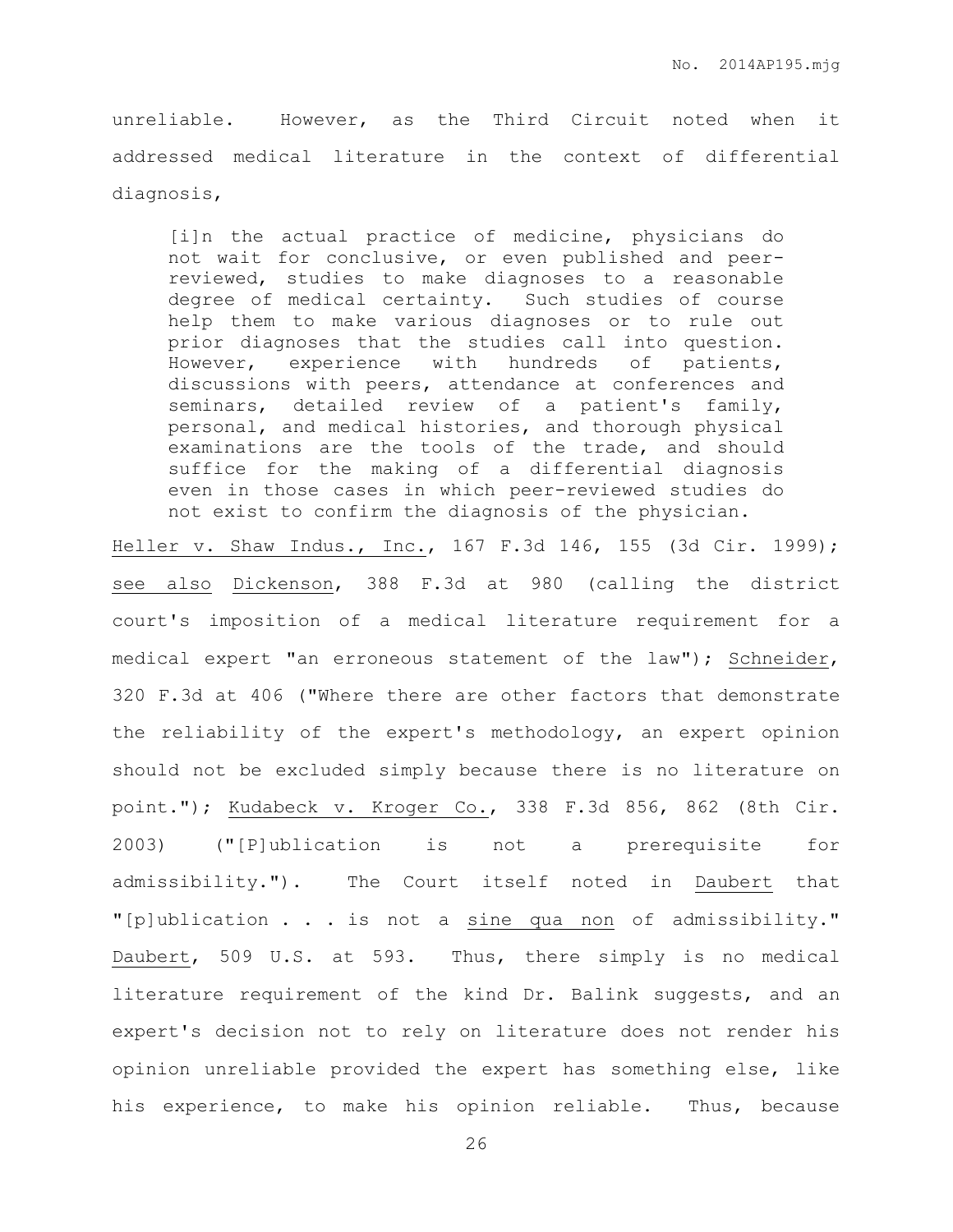there is no requirement that an expert physician's testimony be based in whole or in part on medical literature and Dr. Wener showed how his experience makes his opinion reliable, the circuit court did not err when it admitted Dr. Wener's testimony.

¶241 It is true that Dr. Balink produced medical literature in this case that seemingly contradicted Dr. Wener's opinion, particularly regarding the threshold to use for the one-hour glucose tolerance test; however, Dr. Wener was able to meet that literature and provide an explanation for why, based on his experience, he did not agree with it. Thus, the presence of this literature does not render Dr. Wener's testimony unreliable as a matter of law, as Dr. Balink argues. Such a conflict of evidence boils down to an issue of credibility, requiring determination by the trier of fact. "Daubert makes the [circuit] court a gatekeeper, not a fact finder." United States v. Sandoval-Mendoza, 472 F.3d 645, 654 (9th Cir. 2006).

8. Determining the Reliable Application of Dr. Wener's Principles and Methods

¶242 Last in the Daubert analysis, I determine that Dr. Wener reliably applied his comprehensive method to the facts of this case.

¶243 Under the Daubert analysis, we are to look for reliable principles and methods and a conclusion that logically follows from those reliable principles and methods. See Joiner, 522 U.S. at 144-46. If the expert's conclusion logically follows from reliable principles and methods, any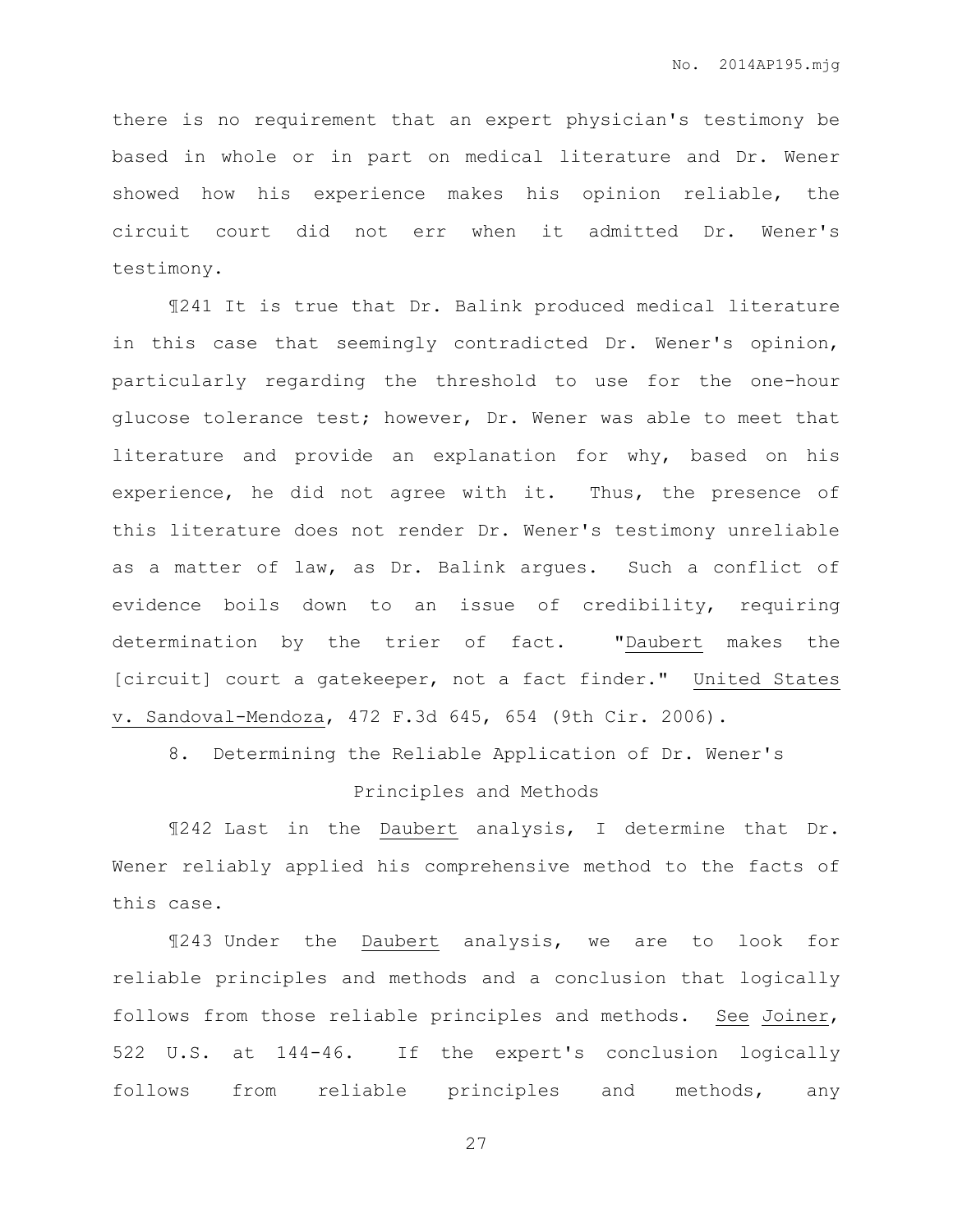inconsistencies,  $6$  or flaws, go to the weight, or credibility, of the expert's testimony as opposed to its admissibility. See Lees, 714 F.3d at 525.

¶244 Such is the case here. As detailed above, Dr. Wener had a reliable method of determining the standard of care applicable to this case because of his experience. His conclusion that Dr. Balink breached that standard of care logically follows from that method. Thus, the inconsistencies Dr. Balink points to in her brief as examples of an unreliable application go to the weight to be given to Dr. Wener's testimony and not to the question of its admissibility. When assessing expert testimony, we are looking for good grounds, not flawless grounds. "Vigorous cross-examination, presentation of contrary evidence, and careful instruction on the burden of proof are the traditional and appropriate means of attacking shaky but admissible evidence." Daubert, 509 U.S. at 596.

¶245 "[W]hen an expert purports to apply principles and methods in accordance with professional standards, and yet reaches a conclusion that other experts in the field would not reach, the [circuit] court may fairly suspect that the principles and methods have not been faithfully applied." Fed.

 $\overline{a}$ 

<sup>6</sup> Dr. Balink complains of inconsistencies in Dr. Wener's testimony. As one example, Dr. Balink points to Dr. Wener's testimony that he would not use a vacuum for a baby with an estimated fetal weight greater than 4,500 grams by ultrasound and that babies with an estimated fetal weight of greater than 4,500 grams are associated with an increased risk of shoulder dystocia. Dr. Balink argues that Dr. Wener's testimony is inconsistent for the facts of this case because Braylon's actual birth weight was only 4,370 grams.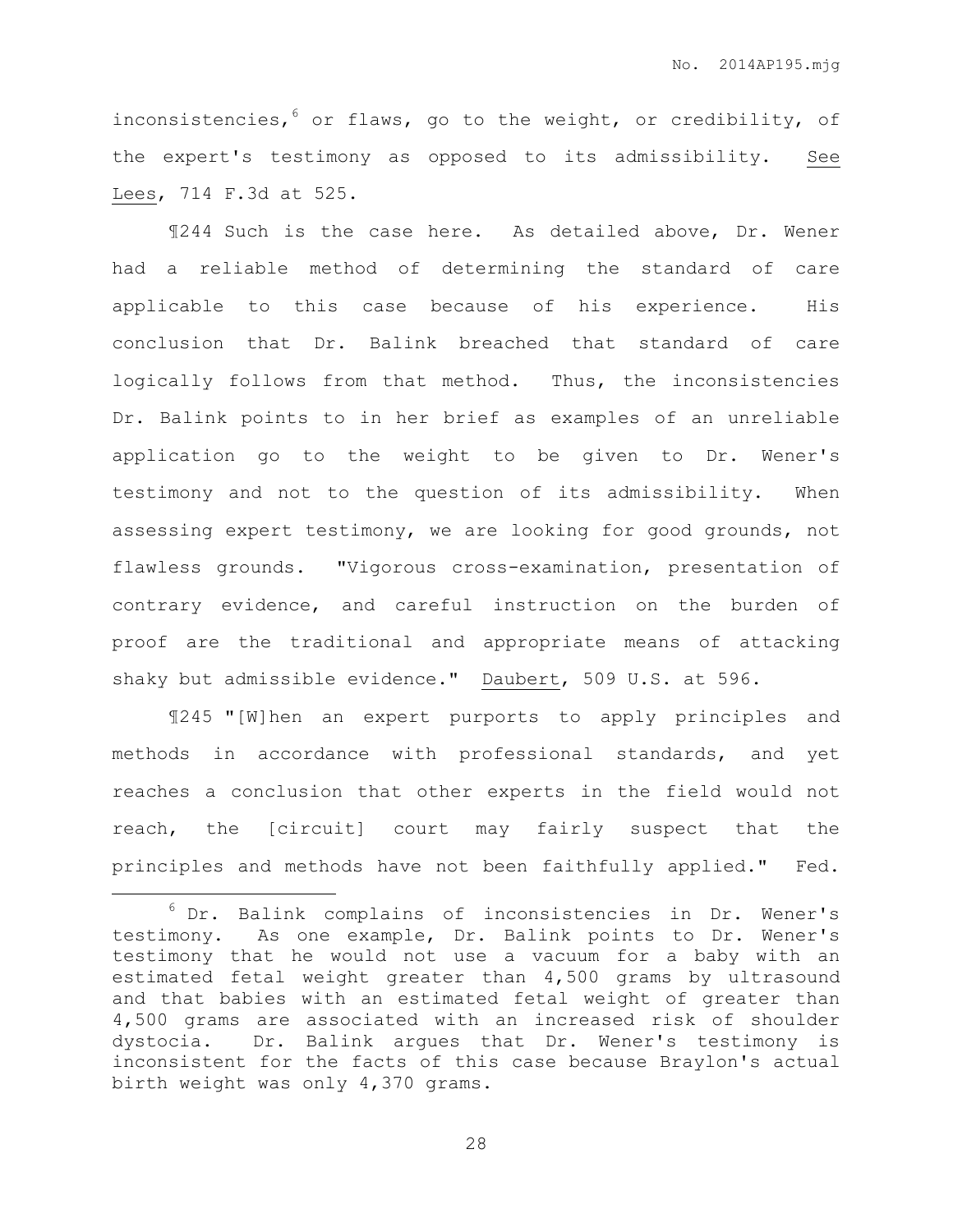R. Evid. 702 advisory committee notes (2000 amend.). This is not the case here, and Dr. Wener's testimony may not be excluded because, as the circuit court noted in the postverdict motion hearing, Dr. Balink's experts agreed with Dr. Wener in some respects. Thus, the circuit court did not have reason to exclude Dr. Wener's testimony because the record discloses no reason to suspect that Dr. Wener's application of his principles and methods to the facts of this case was unreliable.

¶246 In some cases the expert's conclusion bears on the reliability analysis because "conclusions and methodology are not entirely distinct from one another." Joiner, 522 U.S. at 146. For example, "[a] court may conclude that there is simply too great an analytical gap between the data and the opinion proffered." Id. However, provided the conclusions of the respective expert physicians logically follow from their methods and there is no analytical gap between the two, a court is not to choose between the differing conclusions of two experts; such a determination is left for the jury. See id. But this is not the case with Dr. Wener's testimony despite the fact that Dr. Balink presented contradictory medical literature and comes to a different conclusion. Thus, Dr. Wener's conclusion does not render his testimony inadmissible because it differs from Dr. Balink's conclusion.

¶247 In sum, I conclude that Dr. Wener's opinion is admissible. His comprehensive method is reliable and reliably applied. This is a result of his extensive experience that supports his opinion, and the circuit court did not err when it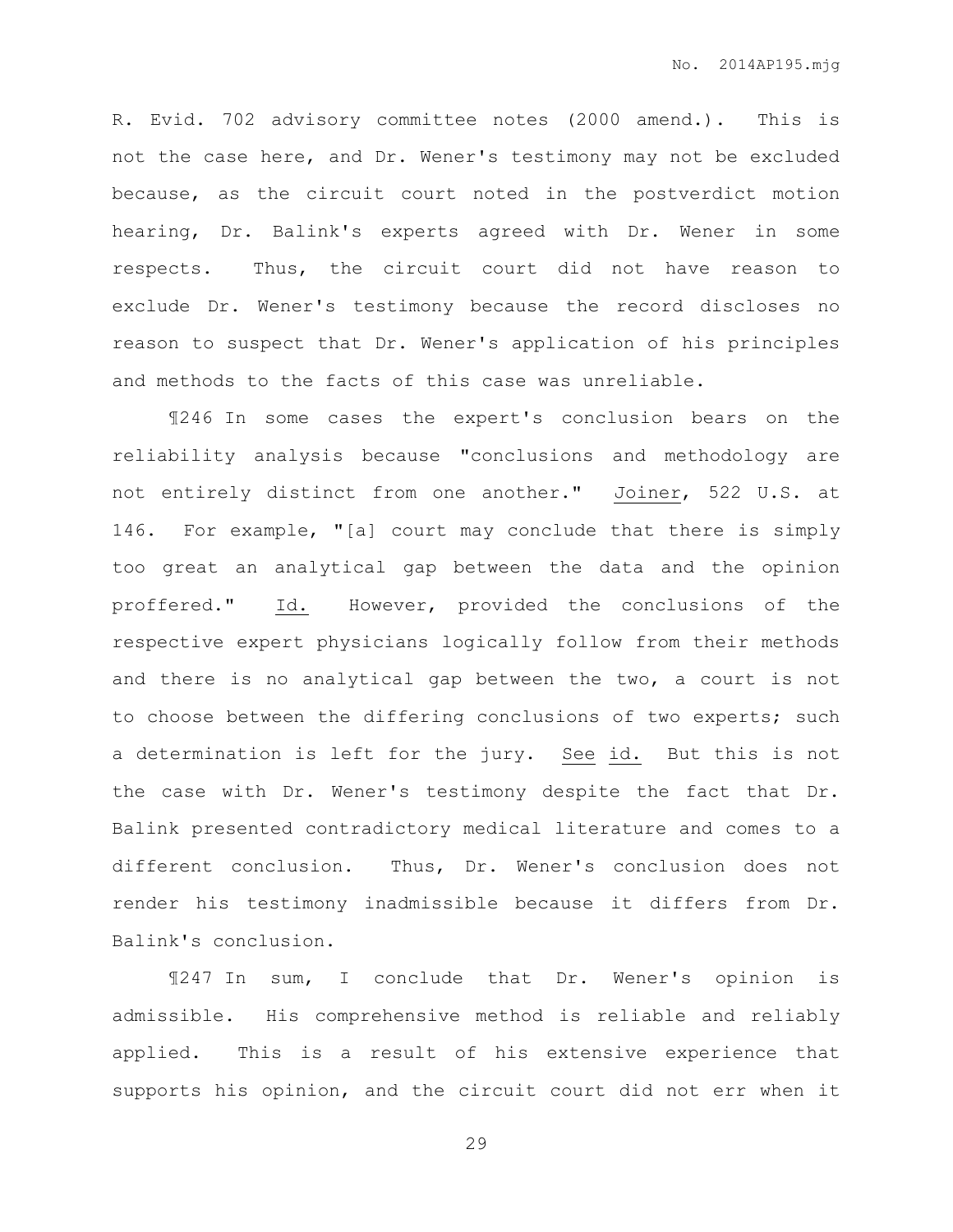found Dr. Wener's testimony admissible. Thus, Dr. Balink's request for a new trial based on the erroneous admission of Dr. Wener's testimony was properly denied.

B. Counsel's Statements During Closing Arguments

¶248 Dr. Balink next argues that the circuit court erroneously denied her motion for a new trial because the effect of Atty. Levine's improper statements during closing arguments unfairly prejudiced the verdict.

¶249 Before addressing this argument, I first note that I conclude that Dr. Balink waived this argument by failing to move for a mistrial. See Wagner, 65 Wis. 2d at 249. However, like the court of appeals, I choose to address this argument under the court's discretionary jurisdiction.

¶250 A motion for a new trial based on unfairly prejudicial statements by counsel "is addressed to the discretion of the trial court." Id. at 249-50; see also Rodriguez v. Slattery, 54 Wis. 2d 165, 170-71, 194 N.W.2d 817 (1972) ("The trial court is in a particularly good 'on-the-spot' position to evaluate these factors."). Thus, we are bound to uphold the circuit court's decision unless the circuit court erroneously exercised its discretion. See Klein v. State Farm Mut. Auto. Ins., 19 Wis. 2d 507, 511, 120 N.W.2d 885 (1963).

¶251 Here, the circuit court gave an account of its reasoning. I see no reason to say the circuit court erroneously exercised its discretion by denying Dr. Balink's motion for a new trial.

## IV. CONCLUSION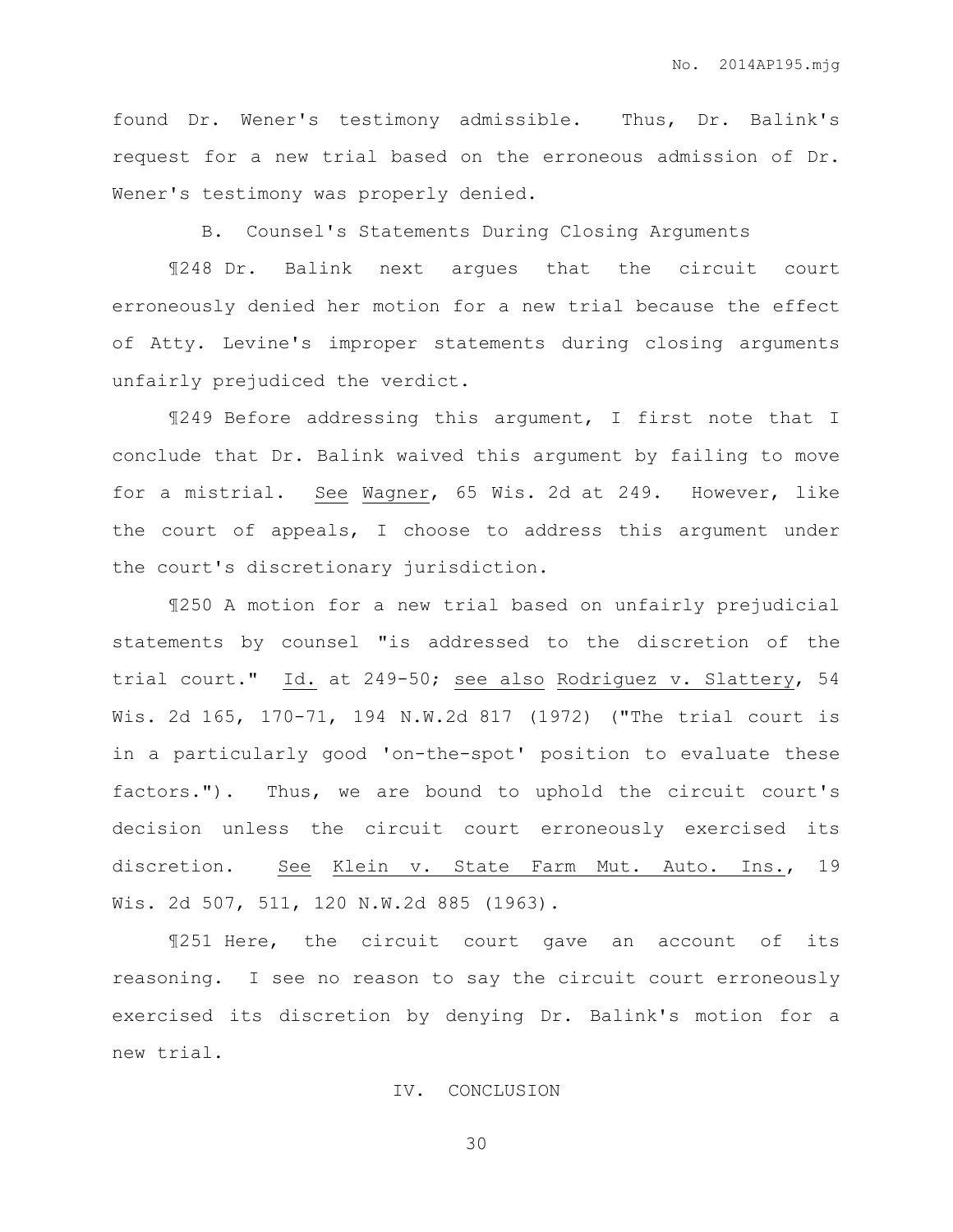¶252 In this instance, I conclude that experience is sufficient to satisfy Daubert's reliability requirement provided the expert shows how his experience makes his opinion reliable. No medical literature is required provided this is done. Thus, Dr. Wener's opinion is admissible in this case because he showed how his experience made his opinion reliable, and the circuit court did not err when it admitted his testimony at trial. Consequently, the circuit court did not err when it denied Dr. Balink's motion for a new trial based on her argument that the circuit court erroneously admitted Dr. Wener's testimony.

¶253 Further, I conclude the circuit court did not err when it denied Dr. Balink's request for a new trial based on the effect of counsel's statements during closing argument.

¶254 I do not reach Dr. Balink's request for a new trial in the interests of justice as Dr. Balink bases the request on the inadmissibility of Dr. Wener's testimony and the effect of counsel's statements during closing arguments. I consider it unnecessary to reach her request because I conclude that the circuit court properly admitted Dr. Wener's testimony and the verdict was not unfairly prejudiced by opposing counsel's statements.

¶255 Accordingly, I would affirm the decision of the court of appeals, and I concur in the court's judgment. I write separately, however, to express how I reach this result.

¶256 For the foregoing reasons I concur.

¶257 I am authorized to state that Chief Justice PATIENCE DRAKE ROGGENSACK joins this concurrence.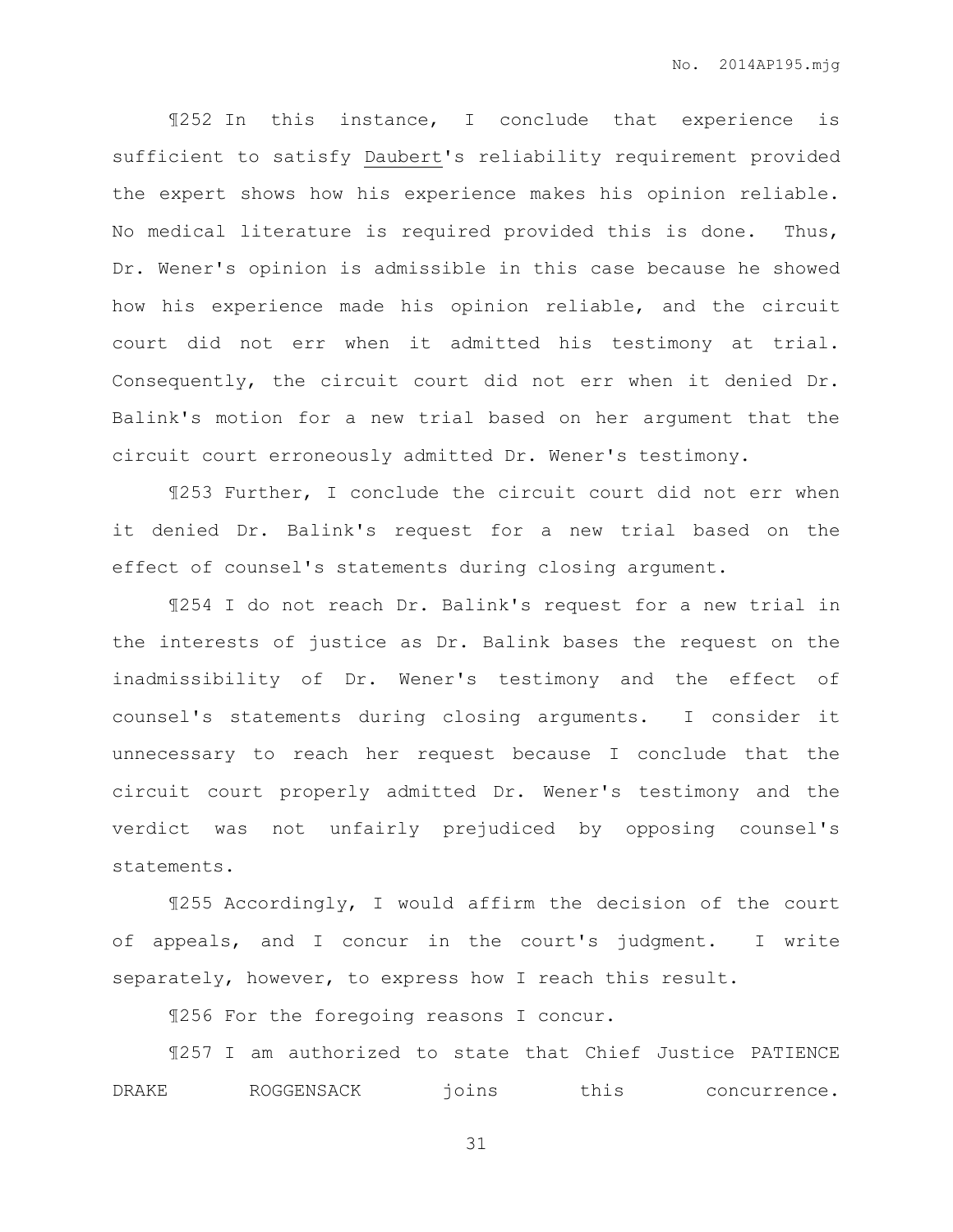¶258 DANIEL KELLY, J. *(dissenting).* I dissent, respectfully, because we missed an opportunity to clarify the standards for admission of expert testimony. This lack of clarity caused us to affirm the admission of testimony that does not satisfy the requirements of Wis. Stat.  $\frac{1}{5}$  907.02 (2013-14).<sup>1</sup>

¶259 I agree with the lead opinion that an expert's personal experience can qualify him as an expert under Wis. Stat. § 907.02, making his testimony sufficiently "reliable" for admission to the jury. But that just begs the question: In light of that personal experience, to what is the admitted expert qualified to testify? Here, Dr. Wener's task was to identify and describe the standard of medical care against which to measure Dr. Balink's performance of her duties. His testimony failed to satisfy Wis. Stat. § 907.02 because there was no apparent match between this objective and his qualification as an undeniably accomplished obstetrician/gynecologist. As it turns out, we focused so narrowly on Dr. Wener's sterling professional credentials that we let him become the thing about which he was supposed to testify. That is, instead of determining whether Dr. Wener was qualified to discover and describe the proper standard of medical care, we found that he is the standard of medical care.

I

¶260 The primary question this case presents is whether the plaintiffs identified a proper standard of medical care against

 $\overline{a}$ 

 $1$  All subsequent references to the Wisconsin Statutes are to the 2013-14 version unless otherwise indicated.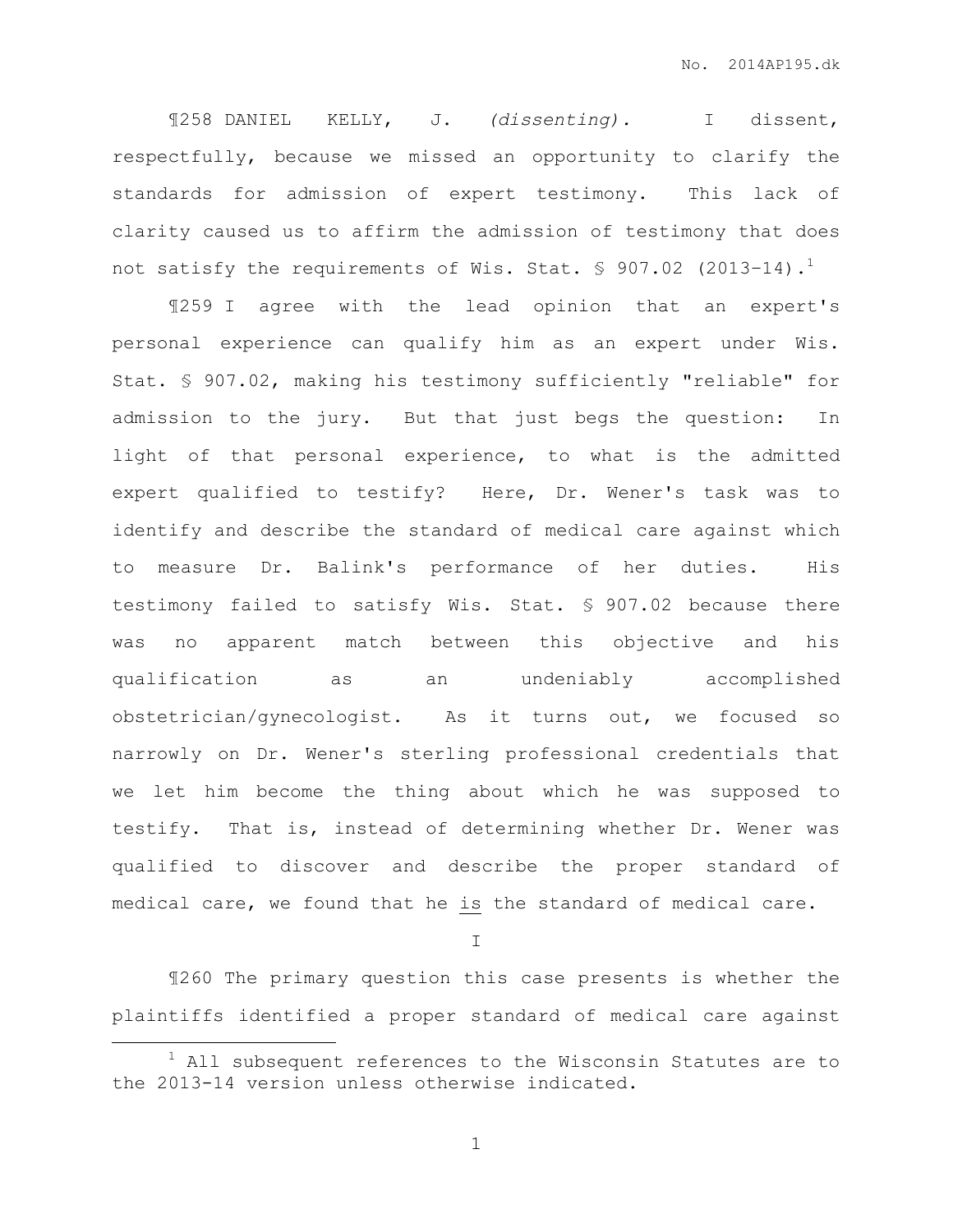which a jury could measure Dr. Balink's performance in the delivery of Braylon Seifert.<sup>2</sup> Even though this case progressed through a jury trial, an appeal, and review by this court, I find that I still do not know what that standard might be, or whether Dr. Wener was qualified to describe it.

¶261 Here is what we do know. We know young Seifert suffered a grievous injury at birth. We know the injury was caused by the manner in which he was delivered. We know he could have been delivered differently. We know that Dr. Wener says that if young Seifert had been delivered according to the practices and procedures he described, the injury very likely would not have occurred. And I believe he is right.

¶262 What I do not know is whether young Seifert's delivery was done negligently. The reason I do not know this is because no one described what care we should expect from the reasonably qualified family practitioner in the circumstances revealed by this case. That is, the jury never received a proper measuring stick against which to compare Dr. Balink's performance of her obligations.

 $\overline{a}$ 

 $2$  Dr. Balink phrased the issue as whether "an expert witness' qualifications and personal preferences [are] alone sufficient to meet Wis. Stat. § 907.02(1)'s new reliability standard?" Although this framing conflates the statute's subjective and objective criteria (as I discuss below), and so obscures the gravamen of her concern, there is no doubt her central complaint is that the plaintiffs' expert witness did not identify a proper standard of medical care.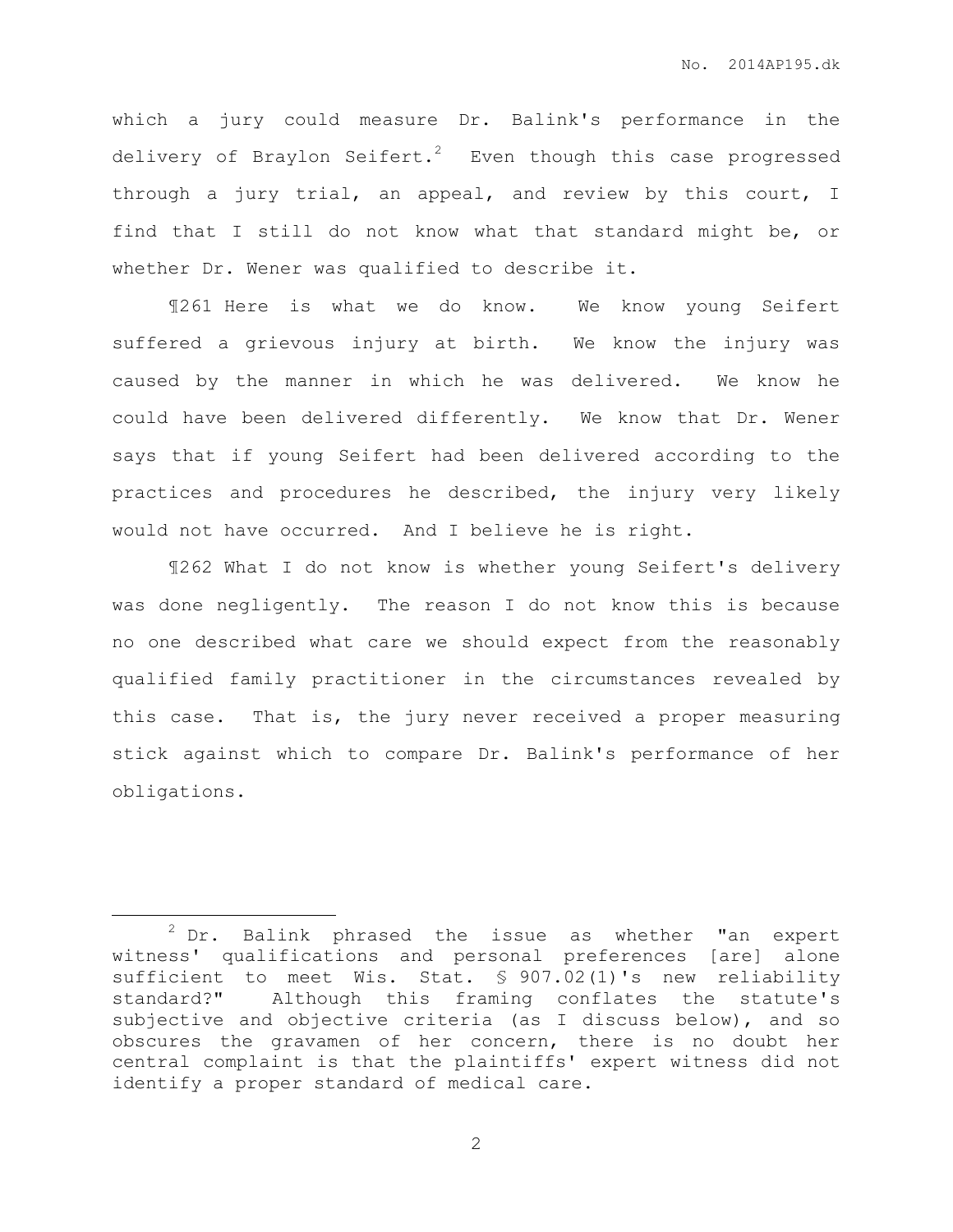$$263$  As we sketch out the contours of Wis. Stat. § 907.02,<sup>3</sup> I think we should use a sharper pencil. As it is, we have not made the necessary distinction between the thing about which an expert is to testify, on the one hand, and on the other, the qualification to so testify. Because we did not make that distinction, it almost necessarily followed that our "qualification" inquiry focused on the wrong question.

¶264 The Seiferts tasked Dr. Wener with demonstrating that Dr. Balink delivered young Seifert negligently. That task comprises two separate responsibilities. First, Dr. Wener needed to identify the proper standard of medical care under the circumstances of this case. Francois v. Mokrohisky, 67 Wis. 2d 196, 200–01, 226 N.W.2d 470 (1975). And second, he had to opine on whether Dr. Balink's performance fell short of that standard. Christianson v. Downs, 90 Wis. 2d 332, 338, 279 N.W.2d 918 (1979) ("Unless the situation is one where the common knowledge of laymen affords a basis for finding negligence, expert medical testimony is required to establish the degree of care and skill required of a physician."). Competence in one of these subjects does not automatically conclude competence in the other. The proper standard of medical care and the failure to meet that standard are distinct subjects and should receive

 $\overline{a}$ 

<sup>&</sup>lt;sup>3</sup> The standard described in this statute was first enunciated in Daubert v. Merrell Dow Pharm., Inc., 509 U.S. 579 (1993), and later formalized as Federal Rule of Evidence 702 (as amended in 2000). Because § 907.02(1)'s wording mirrors that of the Federal Rule, and other states have followed suit, I will follow the lead opinion's example in consulting relevant cases from other jurisdictions.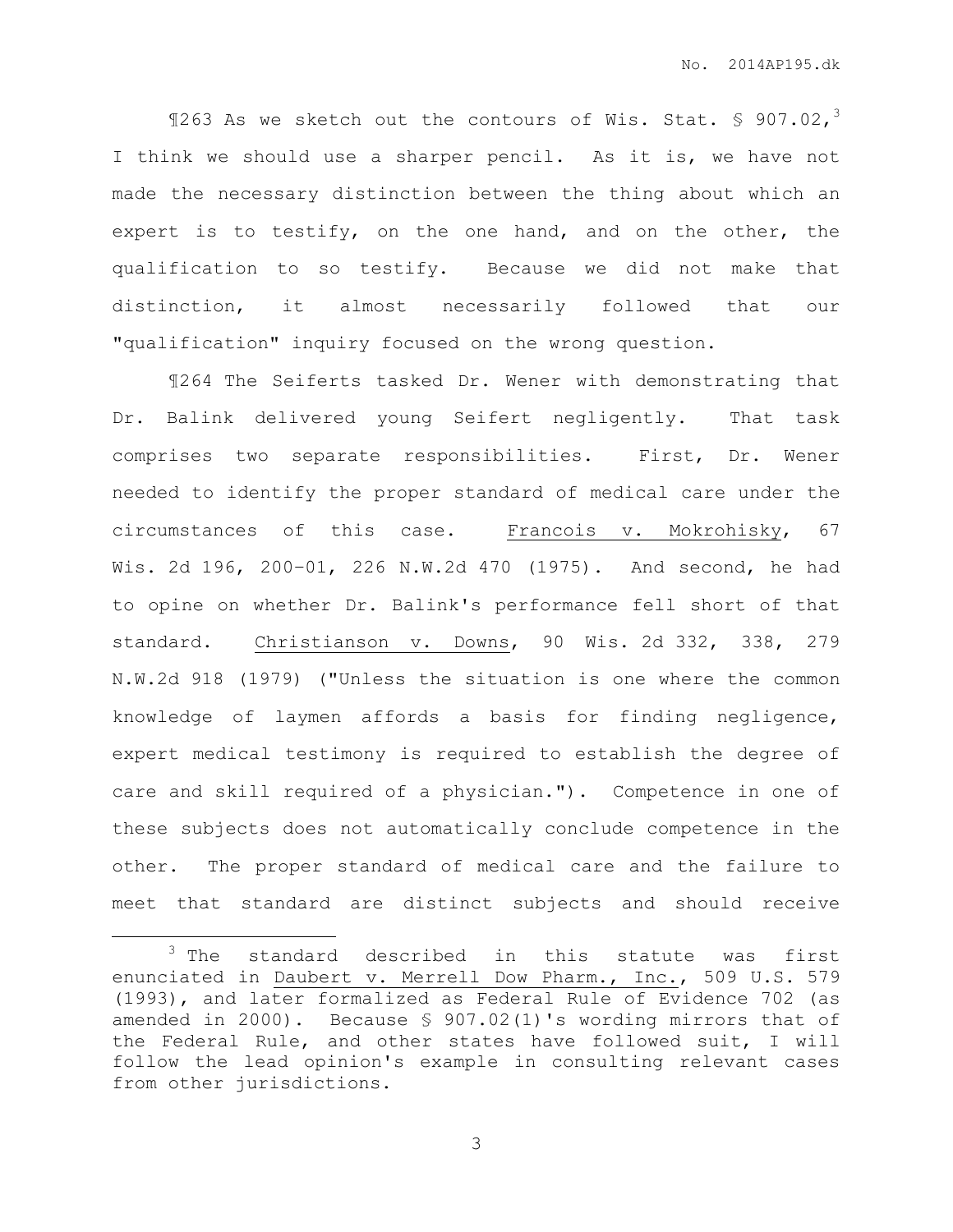distinct treatment. This means the proffered expert must satisfy the court he has the necessary qualifications to speak on each one.

¶265 We did not, however, require this of Dr. Wener. That is, we allowed the Seiferts to graft Dr. Wener's competence to testify with respect to the second inquiry (performance in relation to the standard) onto the first (identification of the standard). Perhaps he can authoritatively speak on both subjects, but we do not know because no one asked. And he was not asked because there was insufficient appreciation of the need to conceptually separate the two inquiries. Here is what I mean.

A

¶266 I assume Dr. Wener is a very talented obstetrician. Indeed, for the sake of illustration, I will assume he is the gold standard when it comes to delivering babies under the circumstances this case presents. To what, then, shall we have him testify? Shall we learn from him the optimal means of delivering babies in those circumstances? Or should he teach us how the reasonably qualified family practitioner delivers babies in such circumstances? There are potentially leagues of difference between the answers to these questions. If we select the first, we will hear about the best possible practices that could have been followed in young Seifert's delivery. If we select the second, however, we will hear what we may legitimately expect from any given family practitioner. Put another way, the first option informs us of the care we all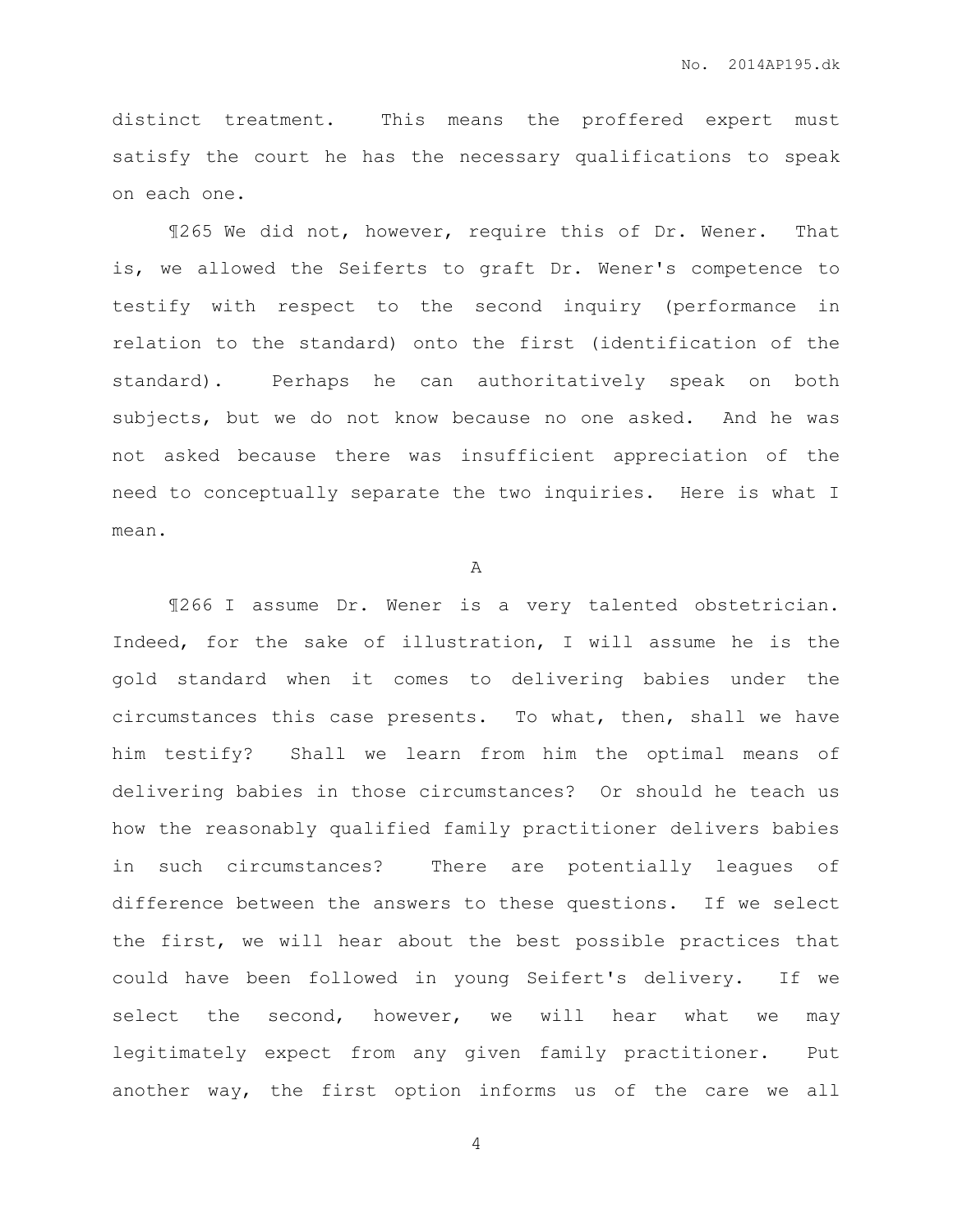want, while the second describes the standard of medical care to which we may hold all family practitioners accountable.

¶267 Qualifying under the first option is pretty straightforward. Having established himself as the gold standard, it necessarily follows that Dr. Wener may authoritatively opine on how he would deliver a baby when confronted with patients like the Seiferts. Thus would he establish the standard of medical care for the case, a reference point we might usefully call the "What Would Wener Do" standard ("WWWD"). This is a narrowly vertical inquiry——we explore the depth, and precision, of his knowledge, experience, and practice in relation to the circumstances at hand.

¶268 As I will explain at greater length below, qualifying under the second option calls for something different. It is a broadly horizontal inquiry. It requires that the testifying doctor have more than just knowledge of the best method of delivering a baby in such circumstances. In light of the natural variability inherent in the practice of medicine, it requires that he be familiar with what is generally expected of reasonably qualified practitioners under similar circumstances.<sup>4</sup> He must have a source of knowledge that informs him of what other doctors do under similar circumstances, or describes what

 $\overline{a}$ 

 $4$  Francois v. Mokrohisky, 67 Wis. 2d 196, 201-02, 226 N.W.2d 470 (1975) ("The standard to which [physicians] must conform . . . is determined by the practices of neither the very best nor the worst of the class. Like automobile drivers, engineers, common laborers, and lawyers, they are obliged to conform to reasonable care in the circumstances.").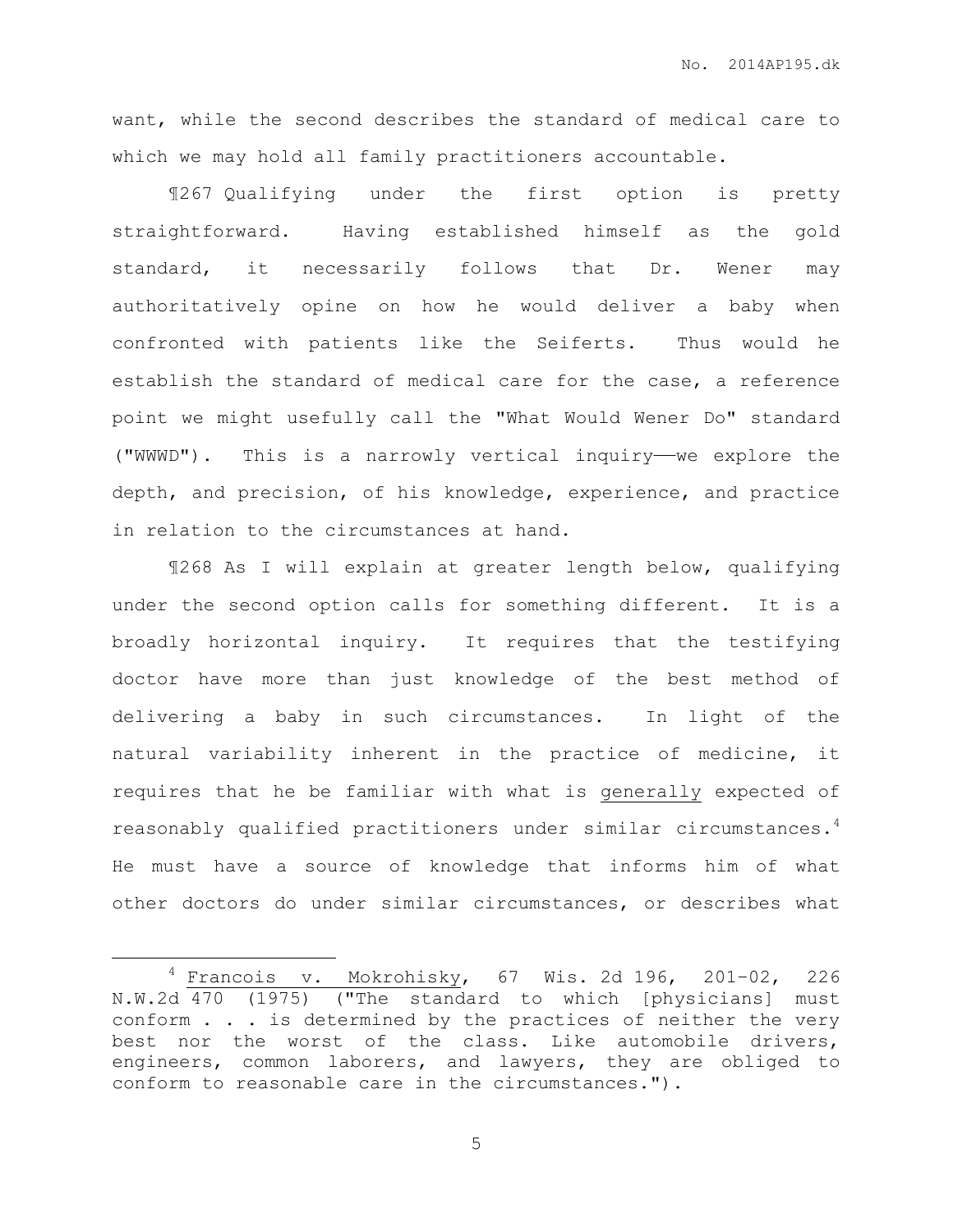they ought to do, or what they must do. His knowledge of such things must be extensive enough that he can distill from it certain practices and procedures of sufficiently widespread implementation that one may conclude that they represent a standard known to reasonably qualified doctors in the relevant field of practice.

¶269 If he cannot do this, and yet he testifies, then we allow him to collapse the medical field into himself, and we appoint him the reference point against which we measure all doctors who deliver babies. For the following reasons, I believe this is untenable, and it is not what Wis. Stat. § 907.02 either requires or authorizes.

1

¶270 I will begin by describing the nature of the standard applicable to this case. That is, I will explain why I believe it is essential that the standard be external to the testifying expert. Afterwards, I will address Dr. Wener's qualification to testify regarding that standard.

¶271 The Seiferts bore the burden of establishing the standard of medical care to which they wished to hold Dr. Balink accountable. Carney-Hayes v. Nw. Wis. Home Care, Inc., 2005 WI 118, ¶37, 284 Wis. 2d 56, 699 N.W.2d 524. Generally speaking, expert testimony is necessary to meet that burden: "Unless the situation is one where the common knowledge of laymen affords a basis for finding negligence, expert medical testimony is required to establish the degree of care and skill required of a physician." Christianson, 90 Wis. 2d at 338. Negligence, in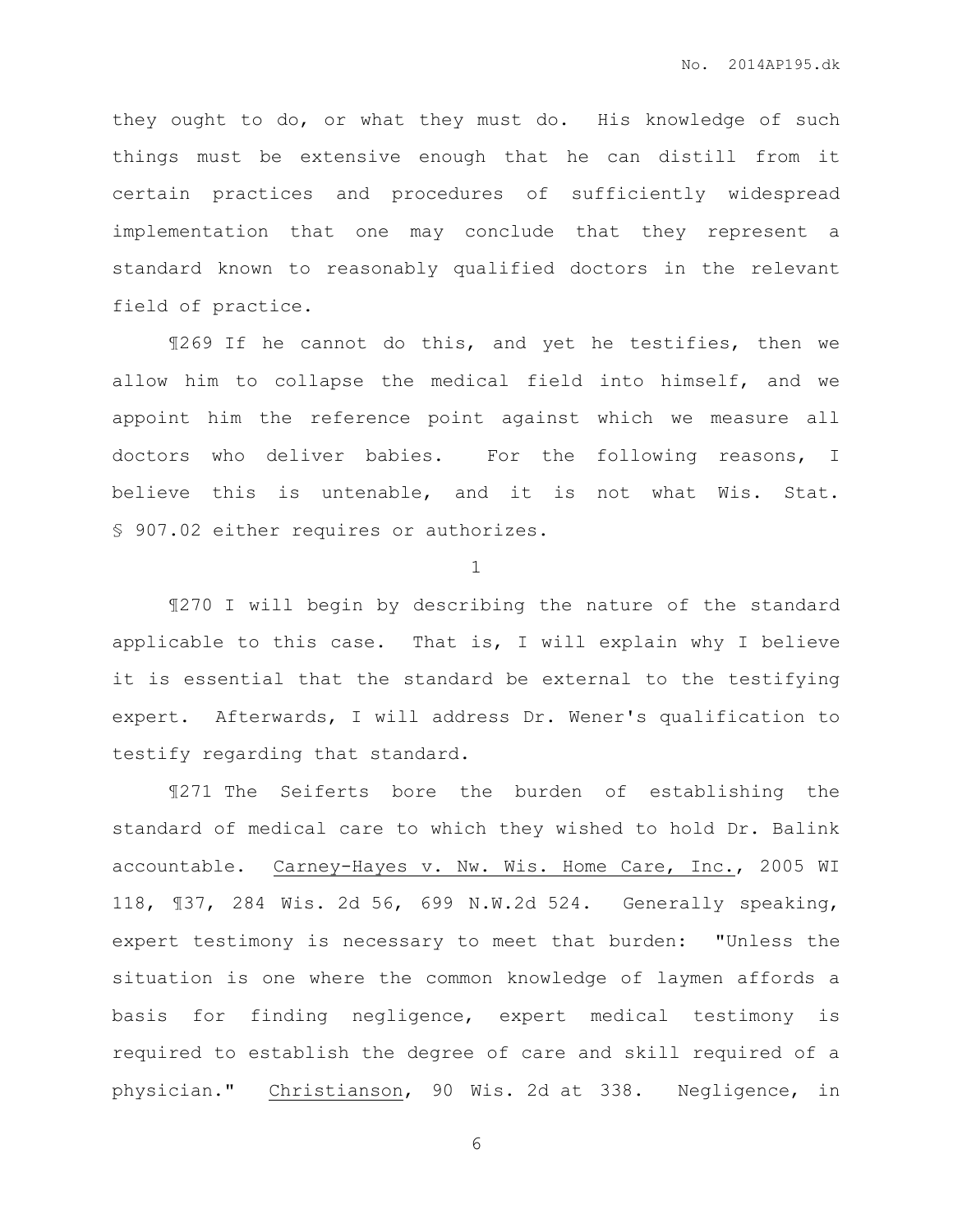this case, turns (at least in part) on recognizing circumstances that call for a three-hour glucose diagnostic test (rather than a one-hour screening test), when it is necessary to perform an ultrasound examination of the baby immediately before delivery, and when a vacuum assistance device may or may not be used to assist the baby in making his exit from the birth canal. These are not subjects on which laypeople would commonly find themselves knowledgeable.

¶272 The expert's first task, therefore, is to identify the relevant standard of medical care, which must "be established by a determination of what it is reasonable to expect of a professional given the state of medical knowledge at the time of the treatment in issue." Nowatske v. Osterloh, 198 Wis. 2d 419, 438-39, 543 N.W.2d 265 (1996), abrogated on other grounds by Nommensen v. Am. Cont. Ins. Co., 2001 WI 112, 246 Wis. 2d 132, 629 N.W.2d 301. This means one may not establish a standard with reference to what one doctor, or a non-representative sampling of doctors, would do under the circumstances. A "standard" is not the same thing as the existence of alternative procedures or more accomplished practitioners.

¶273 A standard is, instead, normative. It is a reference point external to the testifying doctor, something commonly accessible by those practicing in the relevant field:

True, there was evidence that other physicians might have acted differently and that there were alternate procedures available, but no physician testified that what was done did not comport with approved medical practice under the circumstances. As we said in Trogun v. Fruchtman, 58 Wis. 2d 569, 584, 207 N.W.2d 297 (1973):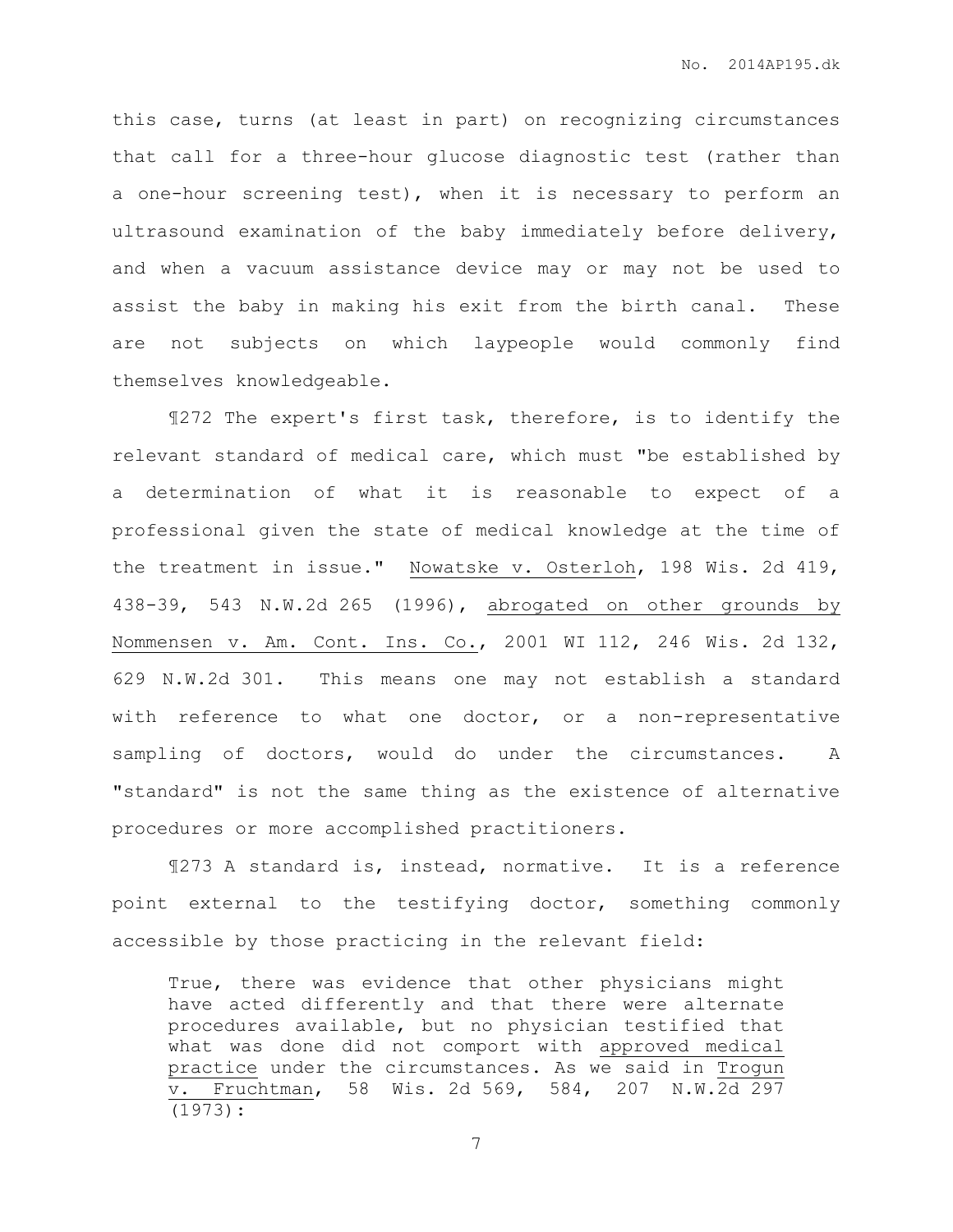'(A) plaintiff must prove the defendant failed to give him, not the highest degree of care, but merely the reasonable care and skill usually possessed by physicians of the same school . . . .'

Francois, 67 Wis. 2d at 201 (emphasis added). A physician answers to this normalized reference point, not to the WWWD standard of medical care: "He is obliged to conform to the accepted standard of reasonable care, but he is not liable for failing to exercise an extraordinary degree of care." Id. (emphasis added).

¶274 Other courts reject self-referential standards of medical care, too. Massachusetts says that "[b]ecause the standard of care is based on the care that the average qualified physician would provide in similar circumstances, the actions that a particular physician, no matter how skilled, would have taken are not determinative." Palandjian v. Foster, 842 N.E.2d 916, 920-21 (Mass. 2006). The Michigan Supreme Court recently addressed this issue in Elher v. Misra, 878 N.W.2d 790 (Mich. 2016) (per curiam). It rejected the proffered expert's testimony because "his opinion was based on his own beliefs, there was no evidence that his opinion was generally accepted within the relevant expert community, there was no peer-reviewed medical literature supporting his opinion, plaintiff failed to provide any other support for [the expert's] opinion, and defendants submitted contradictory peer-reviewed literature." Id. at 798 (emphasis added). California has long recognized that "the fact that another physician or surgeon might have elected to treat the case differently or use methods other than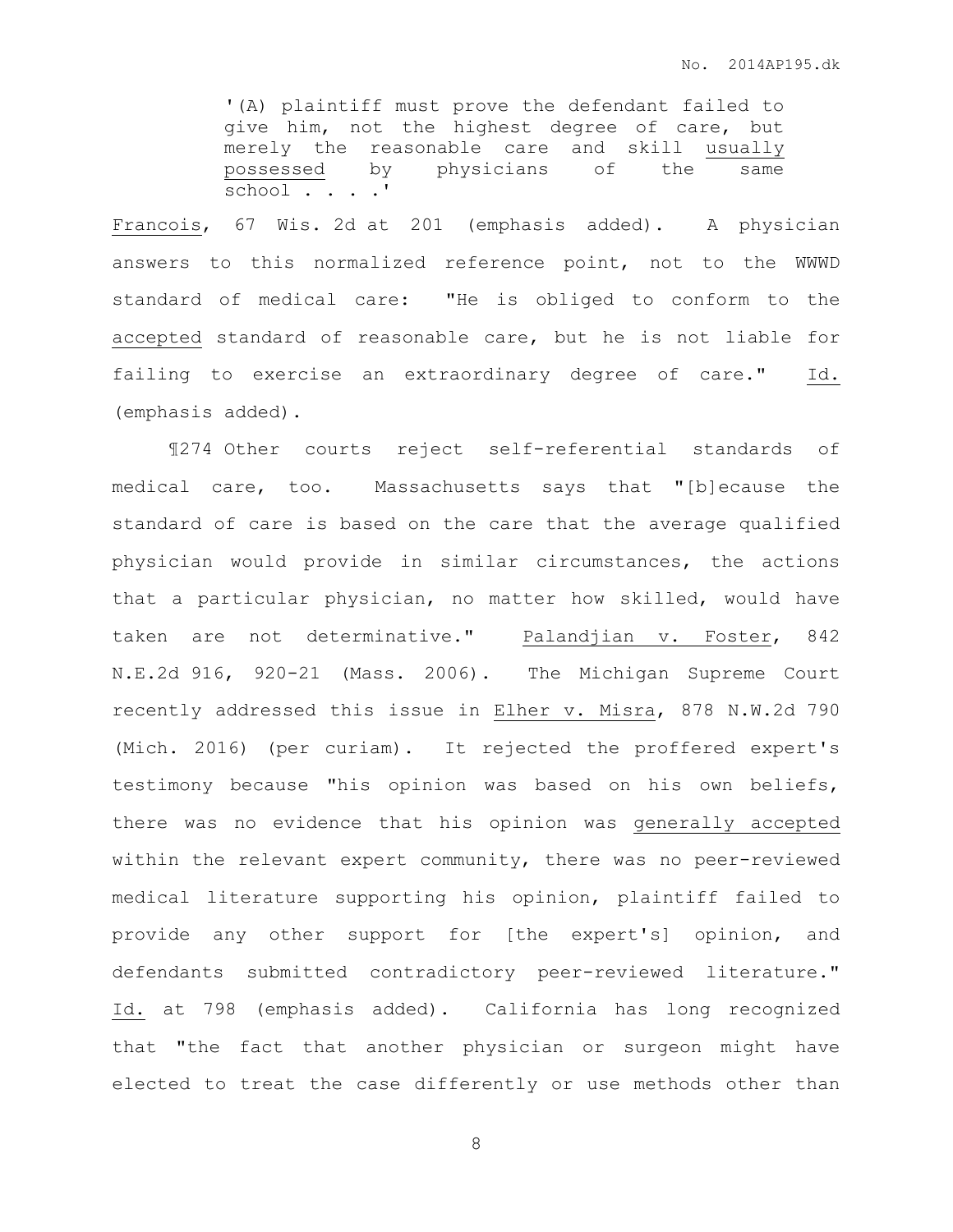those employed by defendant does not of itself establish negligence." Lawless v. Calaway, 147 P.2d 604, 607 (Cal. 1944). The District of Columbia says that "[t]he personal opinion of the testifying expert as to what he or she would do in a particular case, without reference to a standard of care, is insufficient to prove the applicable standard of care." Travers v. District of Columbia, 672 A.2d 566, 568 (D.C. 1996). South Carolina's court of appeals has similarly stated that if an expert "merely testifies as to his own personal standard of care, rather than the generally recognized and accepted standard of care, such testimony is insufficient to survive summary judgment." Melton v. Medtronic, Inc., 698 S.E.2d 886, 893 (S.C. Ct. App. 2010). In Wallbank v. Rothenberg, 74 P.3d 413, 416 (Colo. Ct. App. 2003), the Colorado Court of Appeals said that "a standard of care may not be established by the testimony of the personal practices of expert witnesses." Georgia also follows this rule: A party "may not establish the applicable standard of care with evidence of an expert witness's personal practices, or evidence about the course of conduct the expert would have followed under similar circumstances." Dendy v. Wells, 718 S.E.2d 140, 144 (Ga. Ct. App. 2011). Arizona's court of appeals recognizes that testimony regarding a physician's personal practices can be useful to the jury, but only after the standard of care is established. See Smethers v. Campion, 108 P.3d 946 (Ariz. Ct. App. 2005).<sup>5</sup>

 $\overline{a}$ 

 $5$  Treatises reflect the same principles. See, e.g., 29 Charles Alan Wright & Victor Gold, Federal Practice & Procedure: (continued)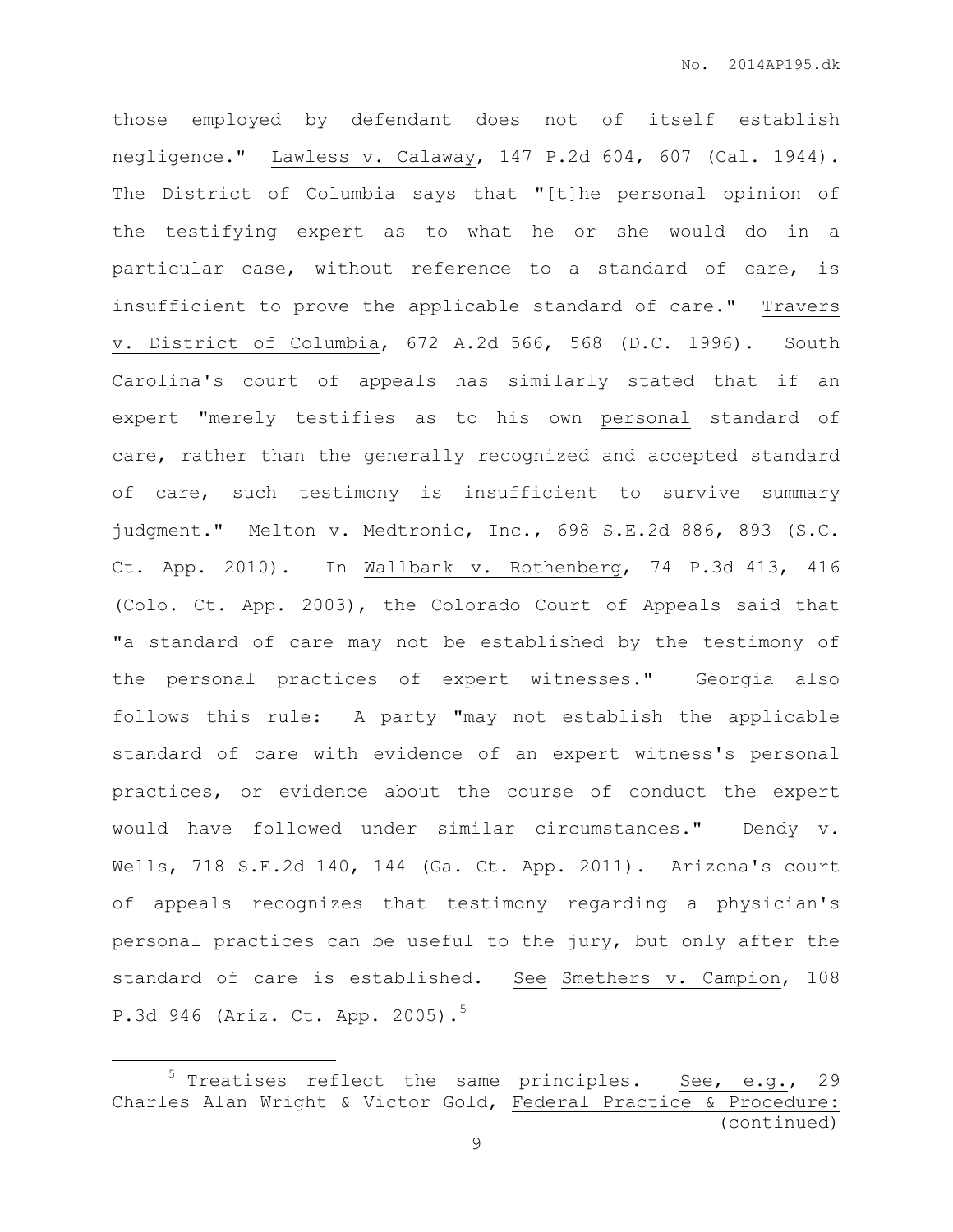¶275 Nor may physicians smuggle their own practices or preferences past the Daubert gatekeeper by box-checking expected phrases. Missouri's court of appeals provided the only logical response to such an effort. It reasoned that "[i]n articulating the appropriate legal standard of care, it is insufficient for an expert merely to use the terms 'accepted medical standards' or 'standards of care.'" Sheffler v. Arana, 950 S.W.2d 259, 267 (Mo. Ct. App. 1997). Instead, the court said "an expert should be properly oriented with the meaning of negligence in a health care provider context and, in fact, employ the legal standards in offering his opinion." Id. The court recognized that "[t]he purpose of these requirements is to prevent experts from relying upon their own views of acceptable practice rather than applying the objective legal standards." Id.

¶276 Our cases, and those across the country, teach us that a proper standard of medical care is one that is "approved," "generally recognized," "customary," "generally accepted," or "objective," and that describes skills "usually possessed" by a physician in the relevant field of practice. However one chooses to synthesize this into a single descriptor, the manifest import is that a standard of medical care exists

 $\overline{a}$ 

Evidence § 6268.1 (2d ed. 2016) ("In a non-scientific context, the reliability of an expert's methodology often will be a function of accepted practice in the area of expertise in question."); 5 D.W. Louisell & H. Williams, Medical Malpractice § 29.01, at 29–7 (2005) ("The standard is measured against what a reasonably prudent practitioner in the defendant's position would do, not what any individual physician or physicians might  $do.")$ .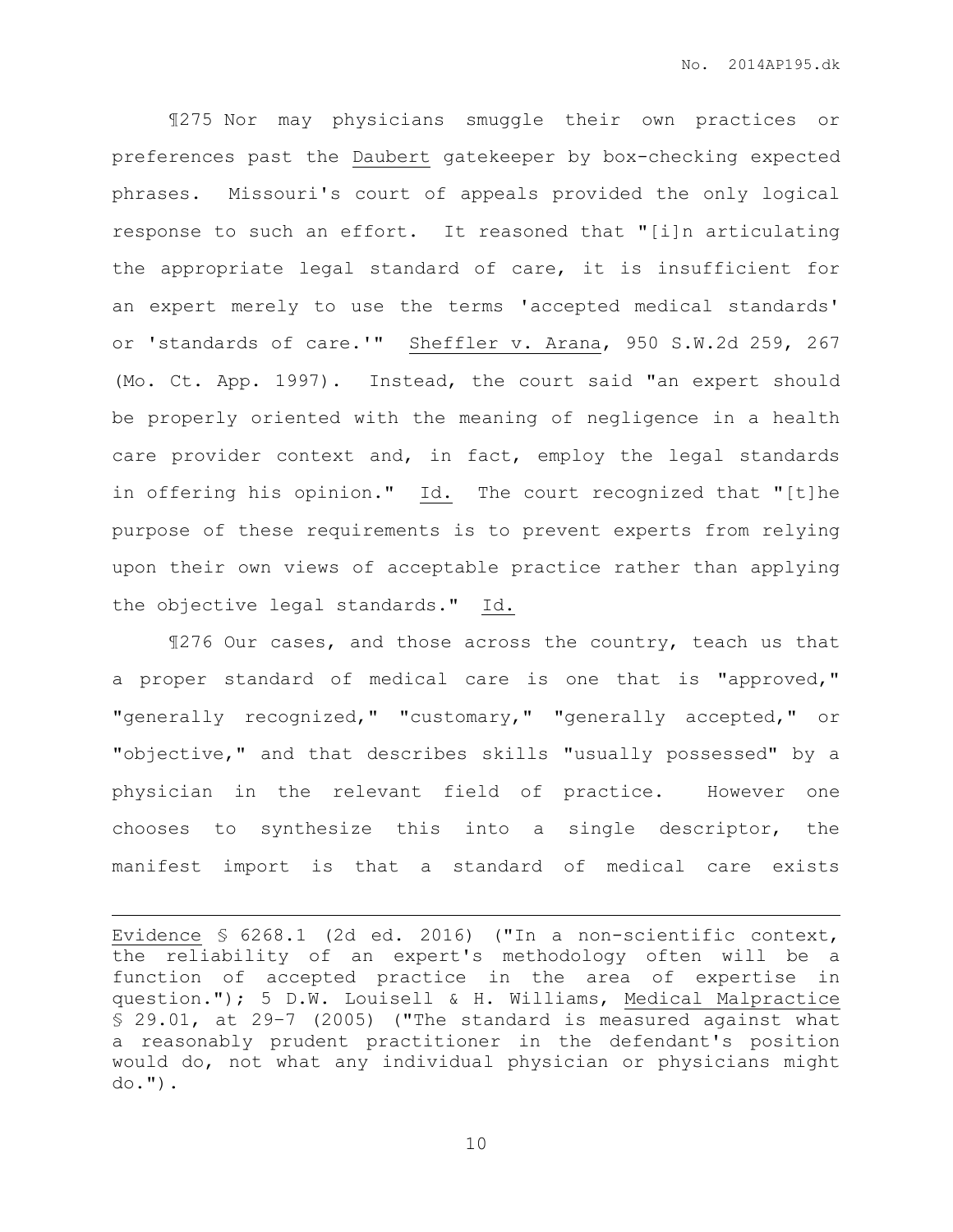separately and apart from the testifying expert, it is widespread within the relevant medical community, it has gained at least some acceptance, and it is legitimate to charge a reasonably qualified physician with its knowledge.

2

¶277 Doctor Wener did not identify such a standard. One of the consequences of not requiring the expert to focus on an external, generally-known standard is that the resulting testimony resolves into a self-portrait. As the circuit court and the lead opinion's characterization of his testimony demonstrate, that is largely what happened here:

• "Dr. Wener formulated an opinion about the standard of reasonable care of family practice doctors practicing obstetrics on the basis of his experiences. . . . " Lead op., at 1103.

Dr. Wener's methodology consisted of the "conscientious use of the thousands of instances in which he had delivered babies and made decisions about the care of individual patients and his teaching and hospital experiences relating to obstetrics." Lead op., at ¶105.

• "[E]ssentially a comparison of the instant case to other deliveries . . . . " Lead op., at 1106.

"He used his many experiences to arrive at an opinion in the instant case that is sufficiently similar to his vast array of clinical experiences over decades of practice." Lead op., at ¶107.

"The circuit court ruled that Dr. Wener's methodology was reliable based on Dr. Wener's extensive personal experiences." Lead op., at ¶109.

¶278 A review of the transcript confirms the accuracy of these characterizations. Here, for example, is the closest Dr. Wener came to establishing any standard of medical care with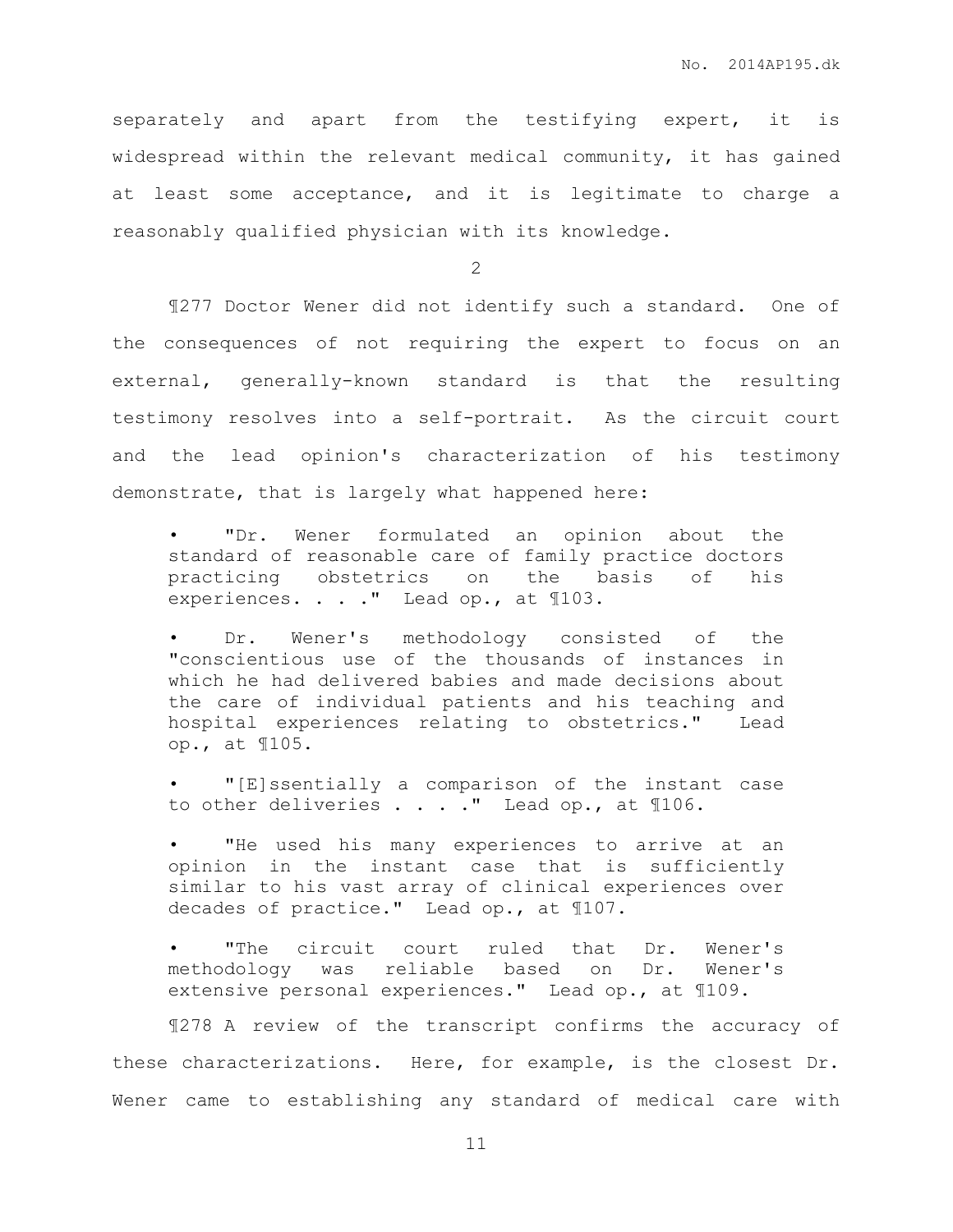respect to use of a vacuum to assist in the delivery of young Seifert:

My opinion is that the standard of care required that a vacuum not be applied on this child at all. Because of the risk factors already established for shoulder dystocia, and knowing that the vacuum is the largest of the risk factors, you're adding a major risk factor on top of that. And in my opinion that's why the baby had a severe brachial plexus injury.

That may or may not be a proper standard of medical care, but because he never described how he goes about discovering such standards, this ends up as the type of ipse dixit that Sheffler properly rejected.

¶279 With respect to whether Dr. Balink should have performed an ultrasound immediately before young Seifert's birth, Dr. Wener said: "I would have known that an ultrasound— assuming it's done within the standard of care—would have been within 10 to 15 percent off. And [with] a baby that's 9 pounds 12 ounces, [an] ultrasound would have shown a macrosomic infant." This is two steps removed from establishing a standard of medical care. First, he is simply describing what he knows. And second, he says nothing about whether this knowledge necessarily means an ultrasound should have been done immediately before birth to meet the applicable standard of medical care. And if he believes this is what is required to meet the standard, he has offered nothing to establish how he knows this is, in fact, the standard.

¶280 Dr. Wener's testimony reveals he is impressively qualified along the vertical axis; his experience and knowledge are deep, deep. Surely this is the physician one would want in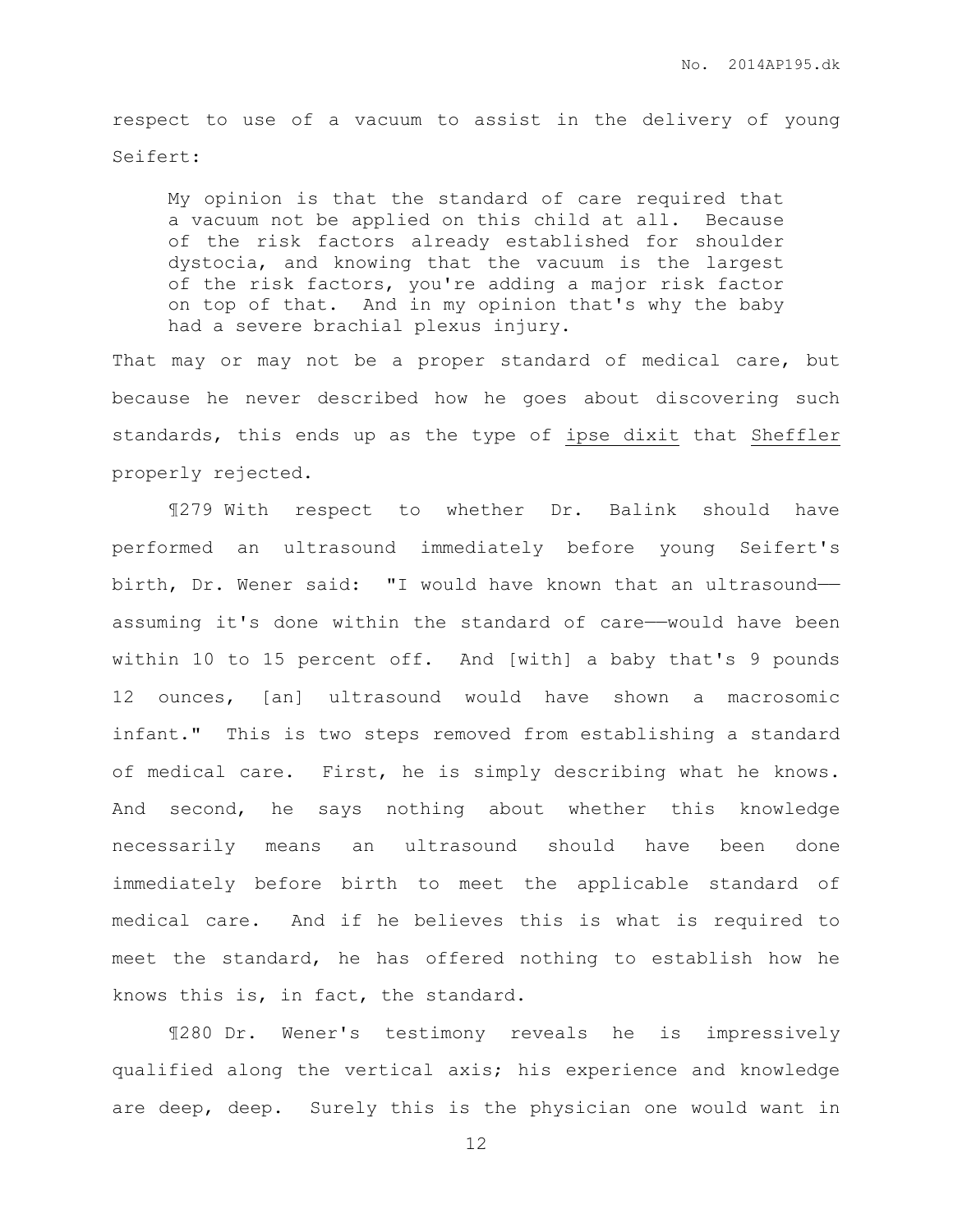attendance when faced with the Seiferts' situation. But his testimony along the horizontal axis was almost non-existent. What he described was what he would have done had he been the attending physician. That is, he testified that the relevant standard of medical care was WWWD; he told us little about what a reasonably qualified family practitioner ought to have done for the Seiferts. Consequently, the jury received the case without knowing the proper standard against which to compare Dr. Balink's performance. And that is why we still do not know whether Dr. Balink negligently delivered young Seifert.

B

¶281 So now I arrive at the subject that gave rise to our consideration of this case: Dr. Wener's qualification under Wis. Stat. § 907.02 to testify about his opinions. This statute contains both subjective and objective criteria, both of which he must satisfy before giving his thoughts to the jury: $6$ 

If scientific, technical, or other specialized knowledge will assist the trier of fact to understand the evidence or to determine a fact in issue, a witness qualified as an expert by knowledge, skill, experience, training, or education, may testify thereto in the form of an opinion or otherwise, if the testimony is based upon sufficient facts or data, the testimony is the product of reliable principles and methods, and the witness has applied the principles and methods reliably to the facts of the case.

 $\overline{a}$ 

<sup>&</sup>lt;sup>6</sup> I use the terms "subjective" and "objective" in their grammatical sense. These terms separate the one testifying (the subject) from the thing about which the subject is testifying (the object). So the subjective element of Wis. Stat. § 907.02 inquires into Dr. Wener's qualifications, while the objective element concentrates on the thing about which he testifies (the standard of medical care).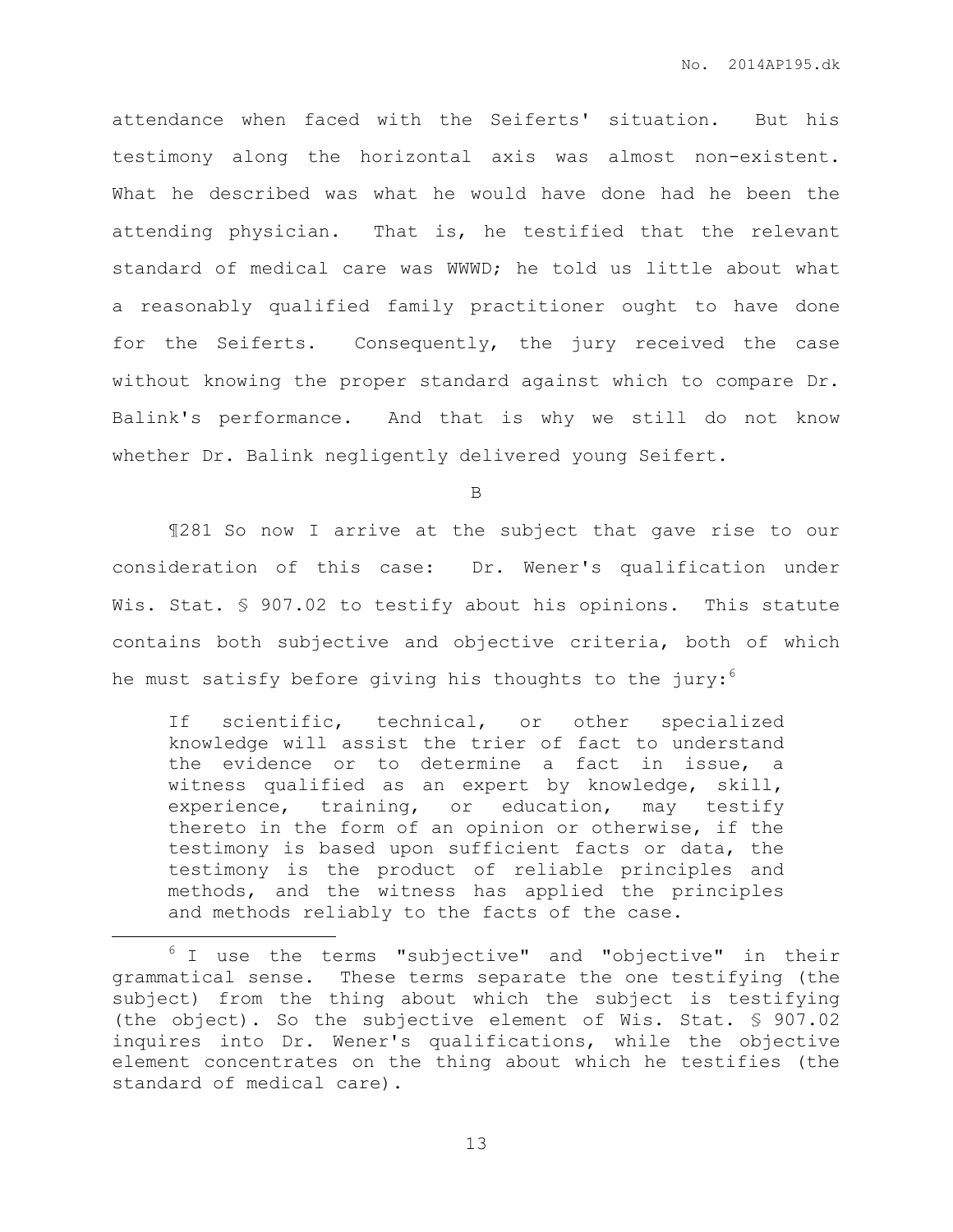Wis. Stat. § 907.02(1).

¶282 On the objective criterion, Dr. Wener may testify if his opinions are "based upon sufficient facts or data, the testimony is the product of reliable principles and methods, and the witness has applied the principles and methods reliably to the facts of the case." Id. With respect to the subjective criterion, he must be "qualified as an expert by knowledge, skill, experience, training, or education." Id.

1

¶283 I have already addressed the objective criterion——it is the standard of medical care. In the context of this case, "facts or data" are situations like the Seiferts' and how reasonably qualified family practitioners respond to them. The "reliable principles and methods" are the means by which a qualified expert informs himself of those facts and data. As described above, Dr. Wener offered no such testimony. He did not offer testimony about the skills usually possessed by family practitioners who deliver babies. He did not tell us what the "generally accepted" practices might be, what is "approved," or "generally recognized," or "customary." Nor did he say anything about the "principles and methods" he used to discover that information. Instead, he offered himself—a supremely qualified obstetrician——as the standard of medical care. The result was a conflation of the objective and subjective criteria.

¶284 This was a mistake for two reasons. First, by allowing Dr. Wener to become the standard against which to measure Dr. Balink's performance, we eliminate the concept of a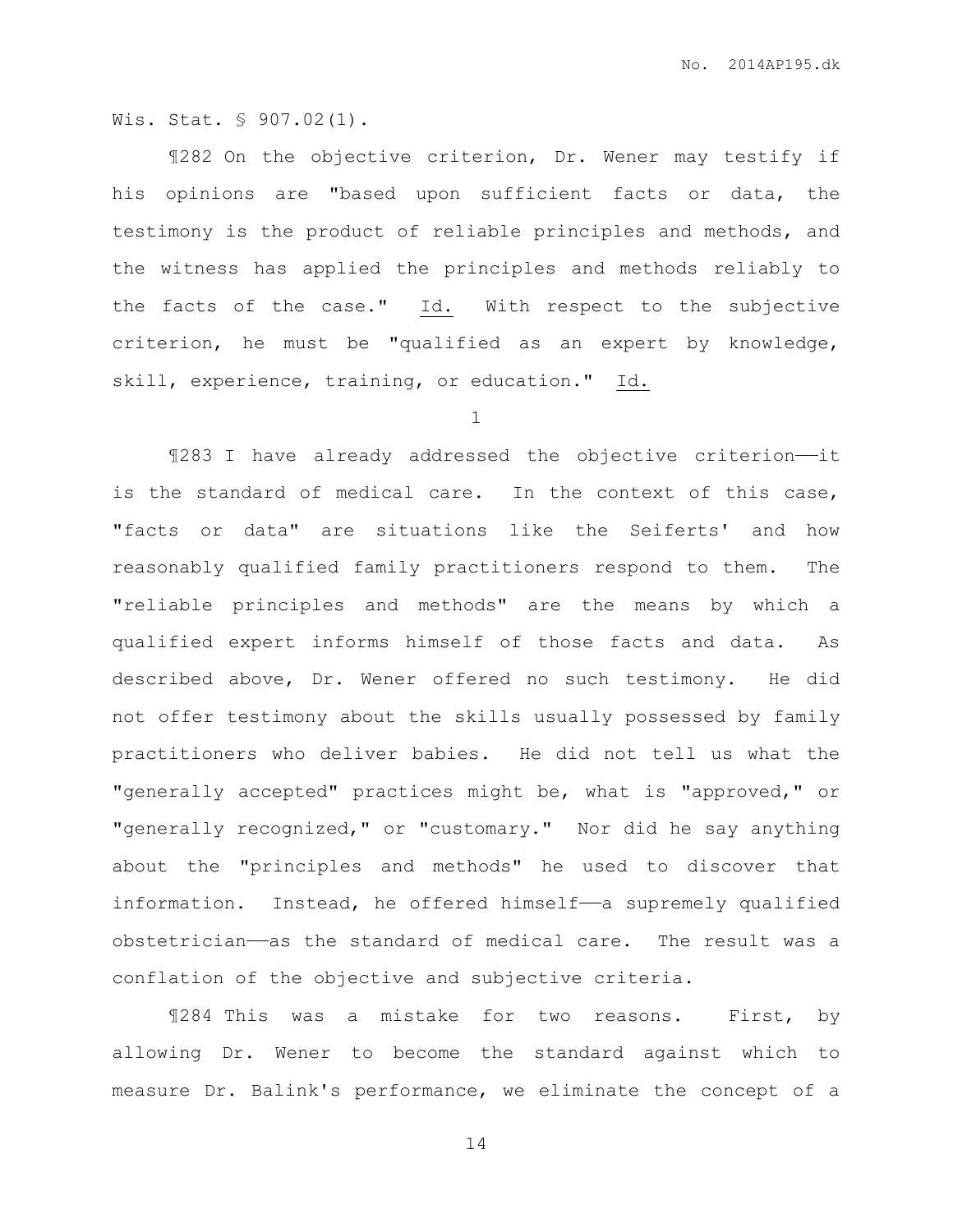consistent and knowable standard against which to measure a physician's performance. It's WWWD this time. But the plaintiffs in the next malpractice case might employ a different expert witness, thereby establishing a new standard. So as a practical matter, no one will know the "standard" of medical care until the plaintiffs reveal their expert witness.

¶285 Second, even if it is appropriate to pick a specific doctor and make his practices the touchstone, as opposed to an objectively-verifiable standard external to the expert, we allowed the plaintiffs in this case to pick the wrong doctor. Dr. Wener is an obstetrician. Dr. Balink is a family practitioner. The standard of medical care expected of each are not the same. We must assess a physician's conduct in the context of the field in which she practices. Phelps v. Physicians Ins. Co. of Wis., Inc., 2005 WI 85, ¶40, 282 Wis. 2d 69, 698 N.W.2d 643. This is such an embedded principle in our law that it even appears in our pattern jury instructions:

In (treating) (diagnosing) (*plaintiff*)'s (injuries) (condition), (*doctor*) was required to use the degree of care, skill, and judgment which reasonable (doctors who are in the general practice) [or] (specialists who practice the specialty which (*doctor*) practices) would exercise in the same or similar circumstances, having due regard for the state of medical science at the time (*plaintiff*) was (treated) (diagnosed). A doctor who fails to conform to this standard is negligent. The burden is on (*plaintiff*) to prove that (*doctor*) was negligent.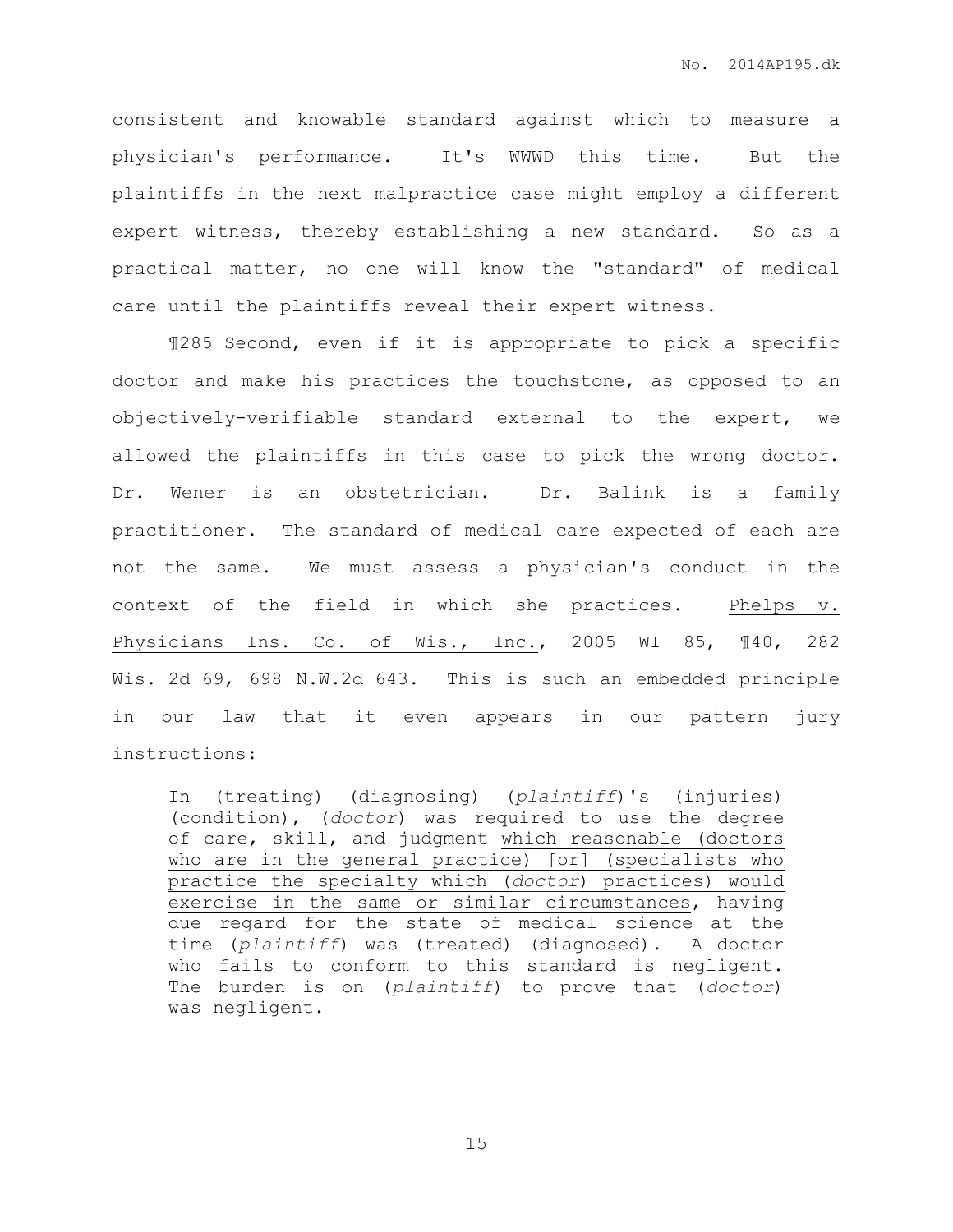Wis. JI--Civil 1023 (emphasis added). So if the expert himself is to be the standard, we should at least require that he is from the same field of practice. $7$ 

¶286 Dr. Wener's testimony neither identified a standard external to himself, nor did it describe what we should expect of a family practitioner, as opposed to an obstetrician. His testimony should have been excluded because it did not satisfy the objective criterion of Wis. Stat. § 907.02. Not because he was unqualified to testify about what he would have done had he been the attending physician (no one is better qualified to offer that testimony), but because in the main he did not describe what we may expect of reasonably qualified family practitioners, and so failed to satisfy the objective criterion.

2

¶287 I say Dr. Wener did not describe the required standard "in the main" because there were a few pieces of testimony that contained the seed of such a standard. For example, with respect to when a three-hour glucose test should be conducted based on the results of the one-hour glucose screening, Dr. Wener said the following:

Q: You're also aware that some, as you mentioned some people use a 140?

 $\overline{a}$ 

 $7$  If the expert offers proper testimony—that is, a standard of medical care external to himself——then it is not necessary that he come from the same field of medical practice as the physician in question. Thus, if Dr. Wener can demonstrate he has the requisite knowledge to identify and describe the standard of medical care applicable to family physicians in these circumstances, there is no reason he could not qualify as an expert.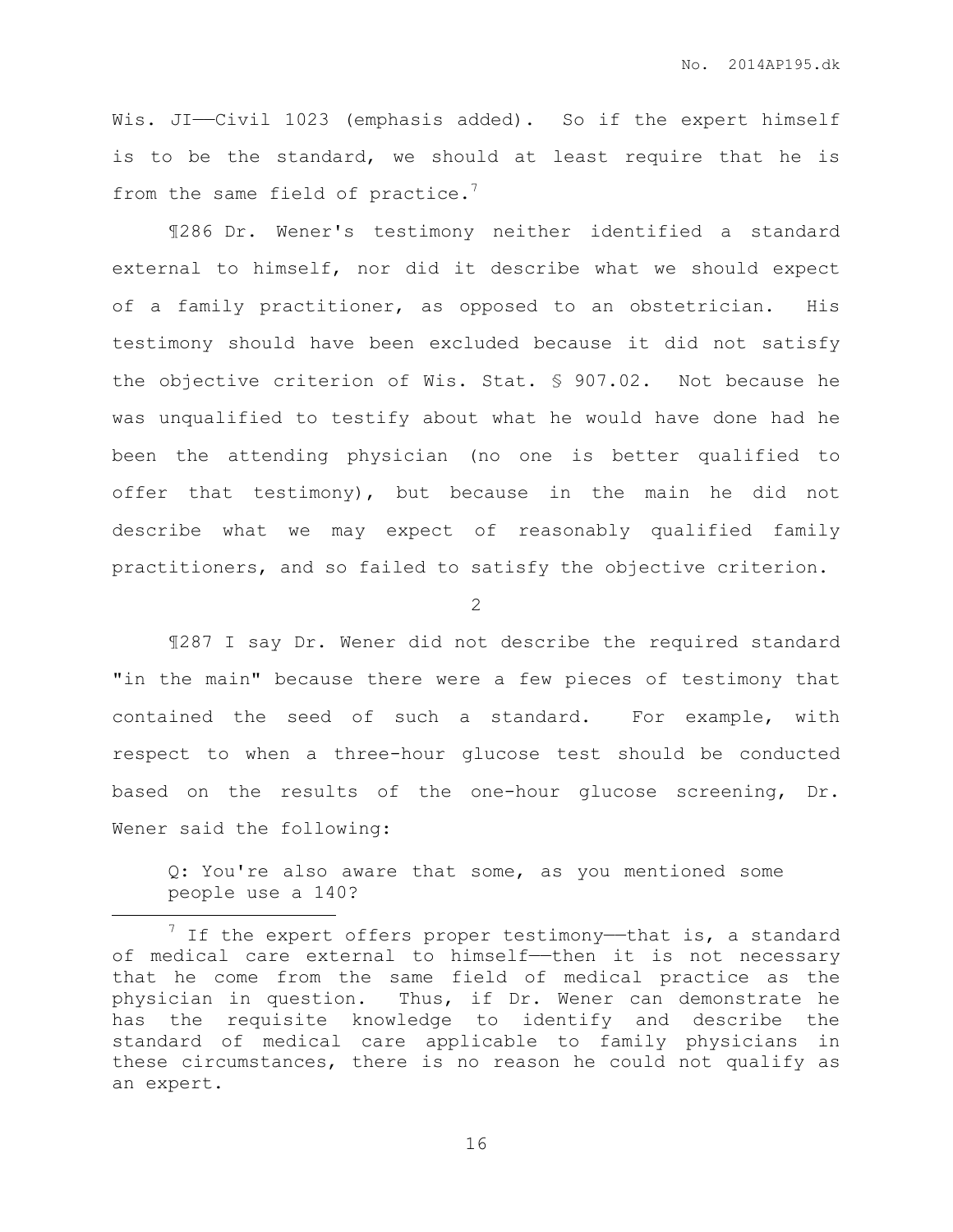A: Yes.

Q: [O]f what significance was it that the glucose tolerance one hour testing revealed to be 131?

A: Well 131 is abnormal. By 2009, those providing obstetrical care were using 130. For many, many years prior to that it had been 140. And then probably around the turn of the century . . . changed to 130. And by 2009 most everyone was using 130. . . . And to use 140 as a cut off is not the right number.

This, of course, is just one piece of information that goes into describing what a reasonably qualified doctor would do for the Seiferts (although whether it describes the "cut-off" family practitioners, as opposed to obstetricians, were using as of 2009 cannot be determined from the testimony).

¶288 If this seed had matured into a fully-formed objective standard applicable to family practitioners, we would ask whether Dr. Wener satisfied the subjective criterion of Wis. Stat. § 907.02. We do so by looking to his "knowledge, skill, experience, training, or education." Id.

¶289 But we would not look at those qualities in a vacuum— we would be interested in them insofar as they bear on the objective criterion (the standard of medical care). That is, we must allow the standard of medical care to focus our attention on the type of background we should require of the proffered expert witness. In this case, we would ask not whether Dr. Wener is a well-qualified obstetrician (he is). We would instead ask whether he has the knowledge, experience, training, or education necessary to search out and describe the standard of medical care we may reasonably expect a family practitioner to meet.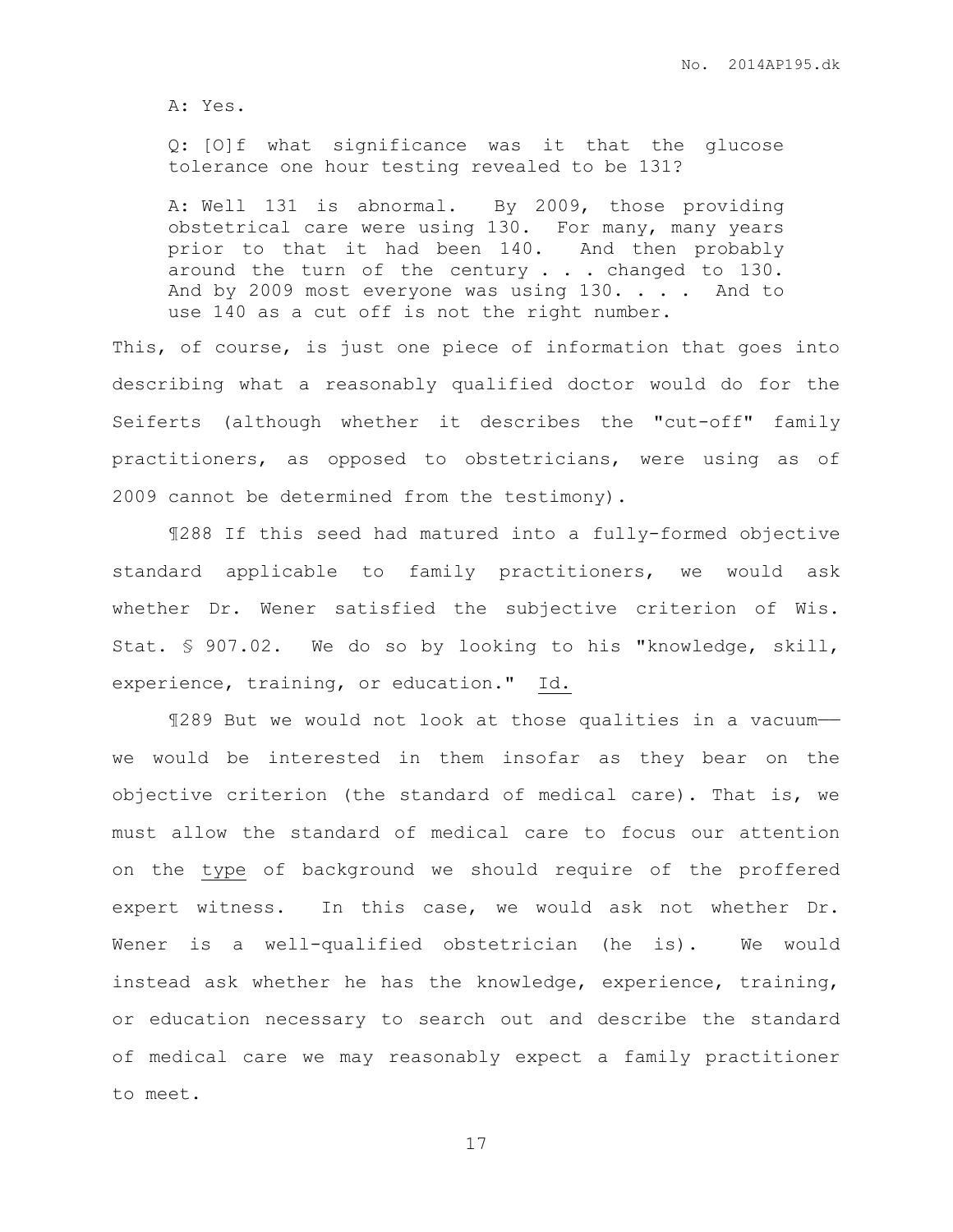¶290 The background required by the subjective criterion may not be as obvious as it might appear. As much as we wish the practice of medicine to be a scientific endeavor, it inescapably encompasses a substantial amount of art. And to the extent it is a science, it is nonetheless constantly developing and evolving. All physicians learn the practice of medicine in (presumably) the same general sense——they attend medical school. But the United States has 147 medical schools,  $\delta$  and it is reasonable to expect that each will offer instruction that varies in technique, emphasis, expertise, and extent. The current result of those natural variations is over 900,000 practicing physicians<sup>9</sup> spread amongst  $5,600$  hospitals<sup>10</sup> and many additional smaller clinics and offices.

¶291 Theoretically, those initial variations could amplify once the physician begins his practice and encounters new methods, analyses, equipment, or experiences. Or, conversely, they could dampen as the hospitals and other centers of practice

 $\overline{a}$ 

 $9$  Total Professionally Active Physicians, The Henry J. Kaiser Family Found. (last accessed Jan. 3, 2017), http://kff.org/other/state-indicator/total-activephysicians/?currentTimeframe=0&selectedRows=%7B%22nested%22:%7B% 22all%22:%7B%7D%7D,%22wrapups%22:%7B%22unitedstates%22:%7B%7D%7D%7D&sortModel=%7B%22colId%22:%22Location%22,% 22sort%22:%22asc%22%7D (stating that in September 2016 there were 926,119 practicing physicians in the United States).

 $10$  Fast Facts on US Hospitals, Am. Hosp. Ass'n (Jan. 2016), http://www.aha.org/research/rc/stat-studies/fast-facts.shtml (stating that in January 2016 there were 5,627 U.S. hospitals registered with the American Hospital Association).

<sup>8</sup> About the AAMC, Assoc. of Am. Med. Colleges (last visited Jan. 3, 2017), https://www.aamc.org/about.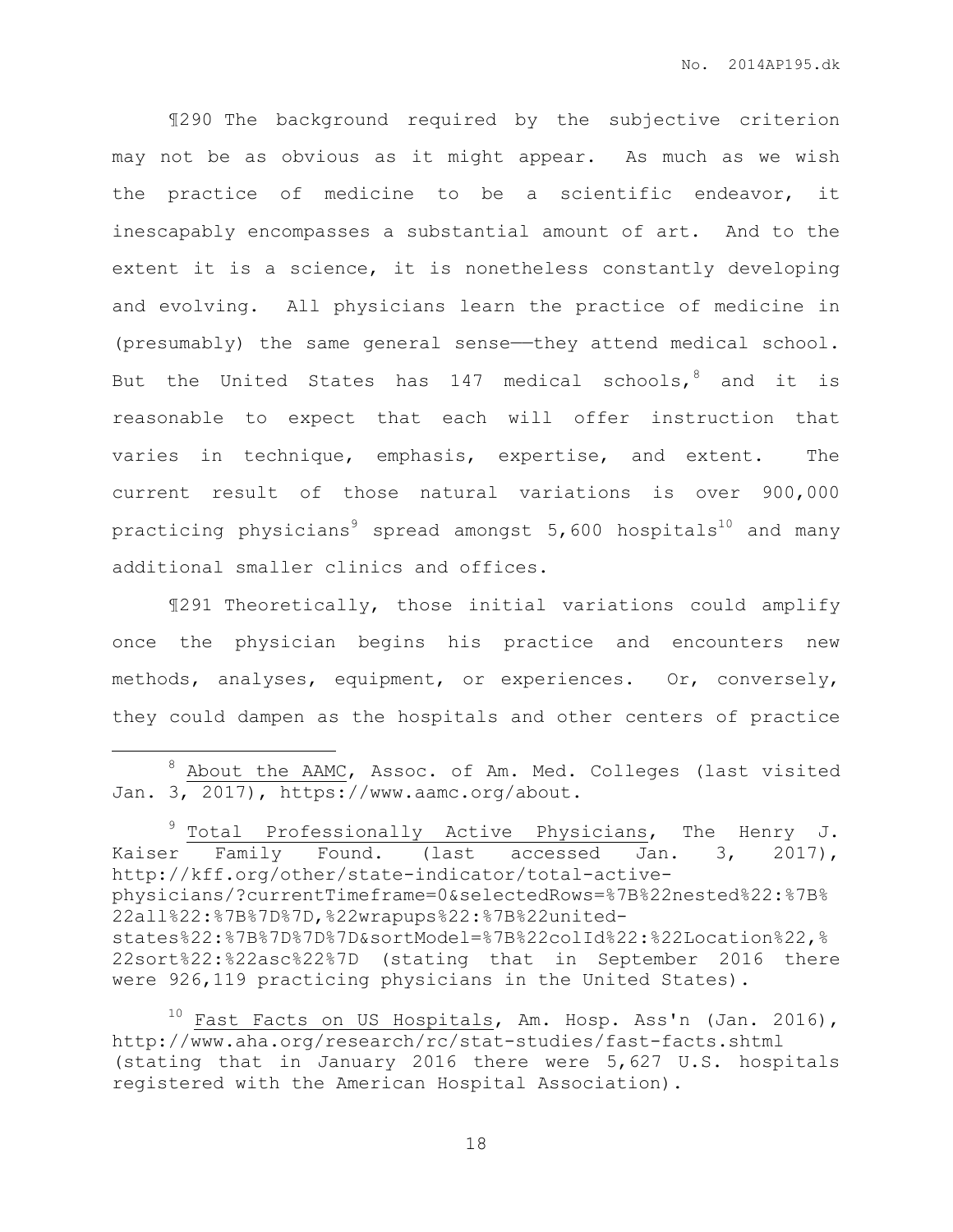impose some measure of uniformity on practitioners. Whichever it is, the result is the same—there is no obvious playbook to which we, or a practitioner, may readily resort to determine what "ought" to be done in every given circumstance. The "ought" is out there, but courts and juries are not equipped to identify it on their own. That is why we need experts to sift through all the different ways in which physicians treat their patients, the extant literature on the subject at hand (if any), and information from any other potentially instructive source, to identify the common threads with which to stitch together a standard of medical care.

¶292 The background required to do a competent job of such sifting and identifying is not necessarily the same as the background that leads to successful, injury-free deliveries of babies like young Seifert. This case calls for an expert who is familiar with the type of training and experience typical of family practitioners (not obstetricians), the type of equipment available to them, the tests and diagnostic procedures they commonly employ, and their practical responses to situations like that of the Seiferts. This is a background that reflects a broadly horizontal outward focus——what do others know, and experience, and do? It may be that Dr. Wener has that kind of background and knowledge, but he did not speak of it in this case.

¶293 This division between subjective and objective criteria is essential to the rule of law as it relates to negligence, especially in the context of medical malpractice.